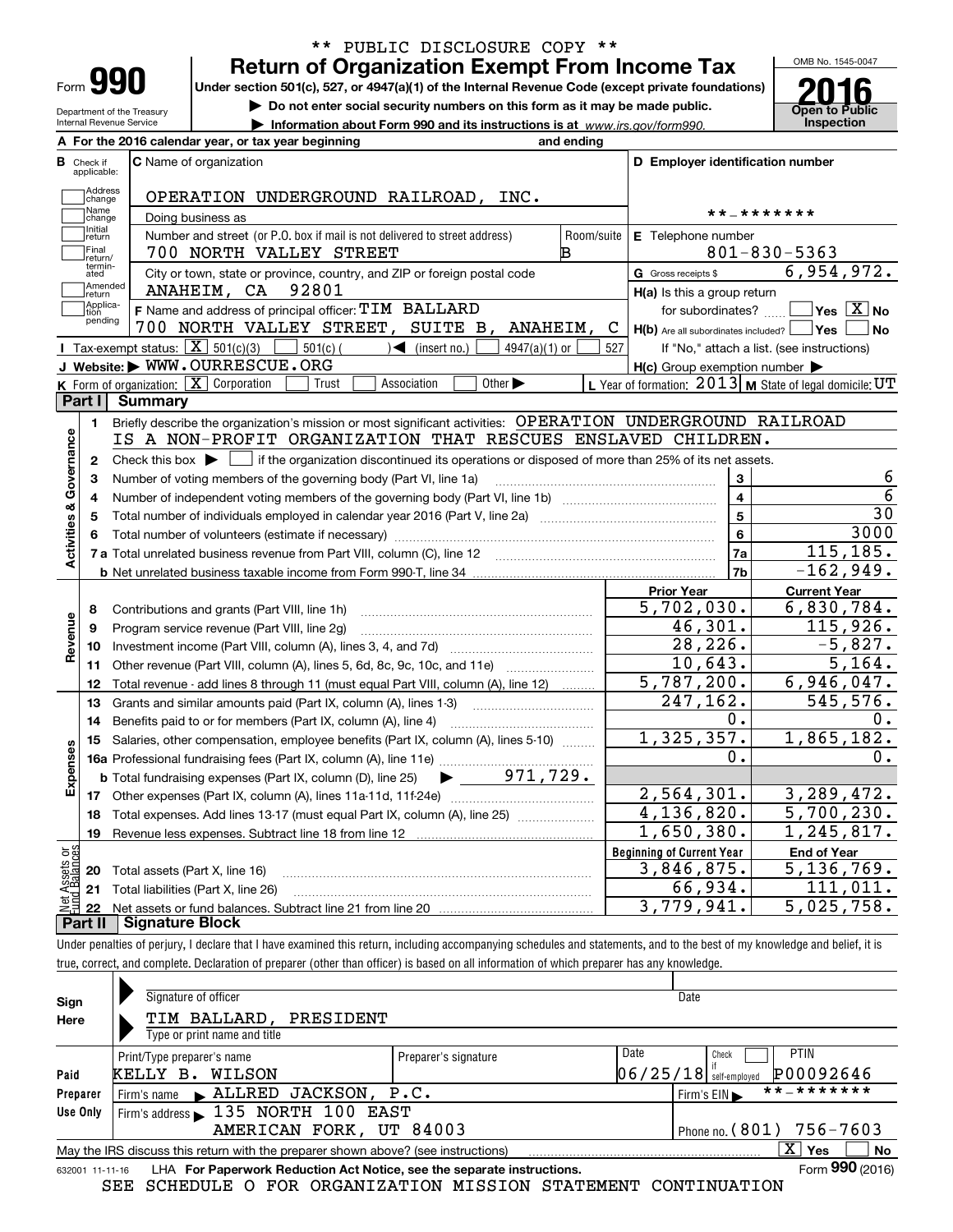|              | * * _ * * * * * * *<br>OPERATION UNDERGROUND RAILROAD, INC.<br>$Page$ <sup>2</sup><br>Form 990 (2016)                                                  |
|--------------|--------------------------------------------------------------------------------------------------------------------------------------------------------|
|              | <b>Statement of Program Service Accomplishments</b><br>Part III                                                                                        |
|              | $\overline{\mathtt{x}}$                                                                                                                                |
| 1            | Briefly describe the organization's mission:                                                                                                           |
|              | USING CUTTING-EDGE COMPUTER TECHNOLOGY AND HUMAN INTELLIGENCE,                                                                                         |
|              | OPERATION UNDERGROUND RAILROAD RESCUE TEAMS GO INTO THE DARKEST                                                                                        |
|              | CORNERS OF THE WORLD TO HELP LOCAL LAW ENFORCEMENT LIBERATE ENSLAVED                                                                                   |
|              | CHILDREN AND DISMANTLE THE CRIMINAL NETWORKS.                                                                                                          |
| $\mathbf{2}$ | Did the organization undertake any significant program services during the year which were not listed on the                                           |
|              | $\sqrt{}$ Yes $\sqrt{}$ $\overline{\rm X}$ $\sqrt{}$ No<br>prior Form 990 or 990-EZ?                                                                   |
|              | If "Yes," describe these new services on Schedule O.                                                                                                   |
| 3            | $\sqrt{}$ Yes $\sqrt{}$ X $\sqrt{}$ No<br>Did the organization cease conducting, or make significant changes in how it conducts, any program services? |
|              | If "Yes," describe these changes on Schedule O.                                                                                                        |
| 4            | Describe the organization's program service accomplishments for each of its three largest program services, as measured by expenses.                   |
|              | Section 501(c)(3) and 501(c)(4) organizations are required to report the amount of grants and allocations to others, the total expenses, and           |
|              | revenue, if any, for each program service reported.                                                                                                    |
| 4a           | 4, 318, 833. including grants of \$ 545, 576. Thevenue \$<br>78.<br>(Expenses \$<br>(Code:                                                             |
|              | O.U.R.'S CORE COMPETENCY IS EXTRACTING CHILDREN WHO<br>RESCUE OPERATIONS                                                                               |
|              | ARE BEING EXPLOITED FOR THE PURPOSES OF SEX SLAVERY. OUR BUSINESS MODEL                                                                                |
|              | IS SUCCESSFUL BECAUSE OF KEY PARTNERSHIPS WE'VE MADE WITH LOCAL LAW                                                                                    |
|              | ENFORCEMENT AND OTHER NGOS AROUND THE WORLD. THIS HELPS TO BUILD AN                                                                                    |
|              | INTERNATIONAL PARTNERSHIP OF LAW ENFORCEMENT AGENCIES, NON-GOVERNMENT                                                                                  |
|              | ORGANIZATIONS AND INDUSTRY TO PROTECT CHILDREN FROM SEXUAL                                                                                             |
|              | EXPLOITATION. O.U.R. HAS PARTNERED TO HELP RESCUE MORE THAN 320                                                                                        |
|              | CHILDREN TO DATE AND ENSURE MORE THAN 80 TRAFFICKERS ARE NO LONGER ABLE                                                                                |
|              | TO VICTIMIZE CHILDREN. IDENTIFYING, LOCATING AND HELPING CHILDREN AT                                                                                   |
|              | RISK AND HOLDING PERPETRATORS APPROPRIATELY TO ACCOUNT ARE COMPONENTS                                                                                  |
|              | OF OUR MISSION STATEMENT.                                                                                                                              |
|              |                                                                                                                                                        |
|              |                                                                                                                                                        |
|              |                                                                                                                                                        |
|              |                                                                                                                                                        |
|              |                                                                                                                                                        |
|              |                                                                                                                                                        |
|              |                                                                                                                                                        |
|              |                                                                                                                                                        |
|              |                                                                                                                                                        |
|              |                                                                                                                                                        |
|              |                                                                                                                                                        |
|              |                                                                                                                                                        |
|              |                                                                                                                                                        |
| 4с           | (Code: ) (Expenses \$<br>) (Revenue \$<br>including grants of \$                                                                                       |
|              |                                                                                                                                                        |
|              |                                                                                                                                                        |
|              |                                                                                                                                                        |
|              |                                                                                                                                                        |
|              |                                                                                                                                                        |
|              |                                                                                                                                                        |
|              |                                                                                                                                                        |
|              |                                                                                                                                                        |
|              |                                                                                                                                                        |
|              |                                                                                                                                                        |
|              |                                                                                                                                                        |
|              |                                                                                                                                                        |
| 4d           | Other program services (Describe in Schedule O.)                                                                                                       |
|              | (Expenses \$<br>(Revenue \$<br>including grants of \$                                                                                                  |
| 4е           | 4,318,833.<br>Total program service expenses                                                                                                           |
|              | Form 990 (2016)                                                                                                                                        |
|              | SEE SCHEDULE O FOR CONTINUATION(S)<br>632002 11-11-16                                                                                                  |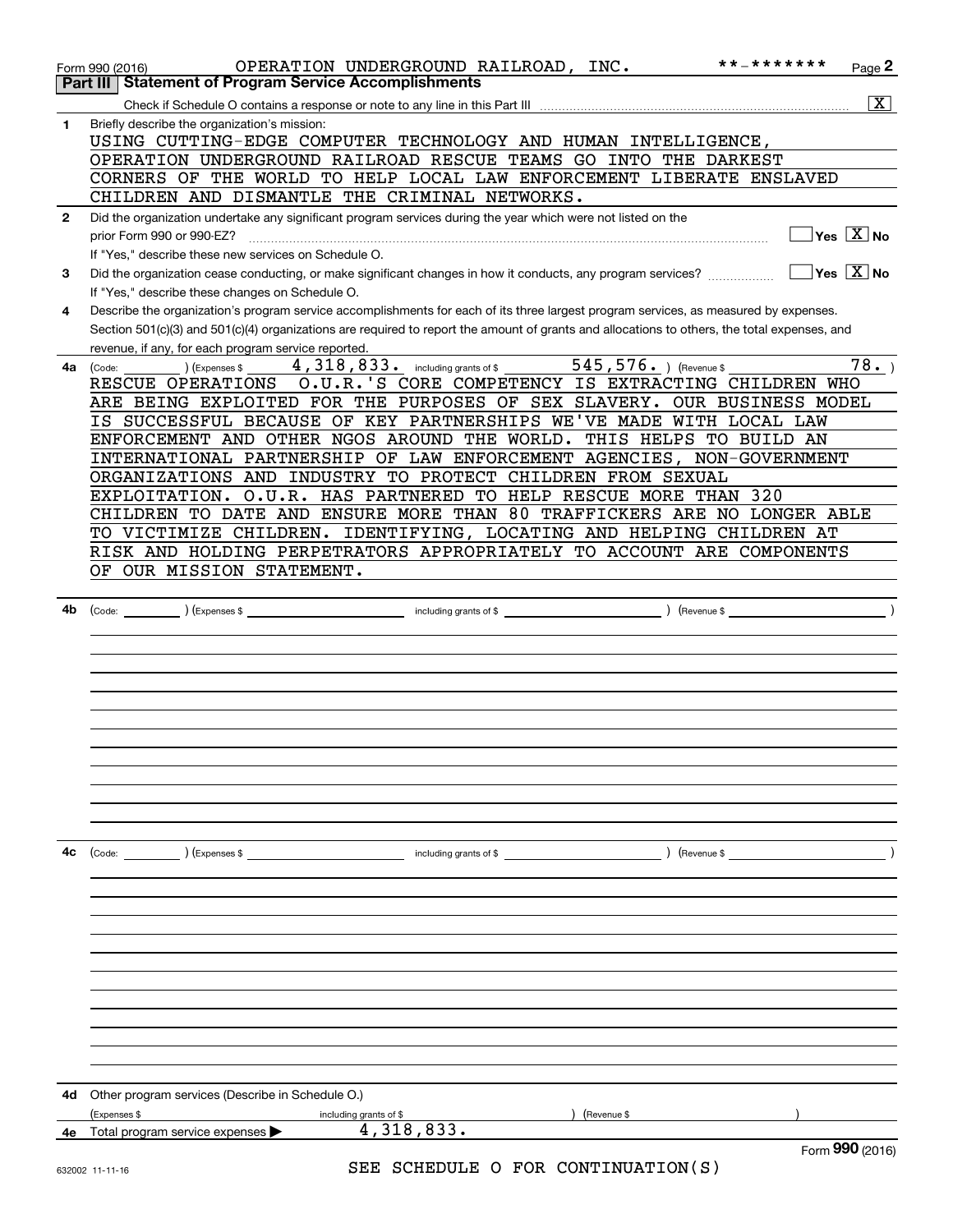| Form 990 (2016 |  |
|----------------|--|
|                |  |

|     |                                                                                                                                      |                 | Yes                          | No          |
|-----|--------------------------------------------------------------------------------------------------------------------------------------|-----------------|------------------------------|-------------|
| 1   | Is the organization described in section $501(c)(3)$ or $4947(a)(1)$ (other than a private foundation)?                              |                 |                              |             |
|     |                                                                                                                                      | 1               | х<br>$\overline{\mathbf{x}}$ |             |
| 2   |                                                                                                                                      | $\overline{2}$  |                              |             |
| 3   | Did the organization engage in direct or indirect political campaign activities on behalf of or in opposition to candidates for      |                 |                              |             |
|     |                                                                                                                                      | 3               |                              | x           |
| 4   | Section 501(c)(3) organizations. Did the organization engage in lobbying activities, or have a section 501(h) election in effect     |                 |                              |             |
|     |                                                                                                                                      | 4               |                              | x           |
| 5   | Is the organization a section 501(c)(4), 501(c)(5), or 501(c)(6) organization that receives membership dues, assessments, or         |                 |                              |             |
|     |                                                                                                                                      | 5               |                              | x           |
| 6   | Did the organization maintain any donor advised funds or any similar funds or accounts for which donors have the right to            |                 |                              |             |
|     | provide advice on the distribution or investment of amounts in such funds or accounts? If "Yes," complete Schedule D, Part I         | 6               |                              | x           |
| 7   | Did the organization receive or hold a conservation easement, including easements to preserve open space,                            |                 |                              |             |
|     |                                                                                                                                      | $\overline{7}$  |                              | x           |
| 8   | Did the organization maintain collections of works of art, historical treasures, or other similar assets? If "Yes," complete         |                 |                              |             |
|     |                                                                                                                                      | 8               |                              | x           |
| 9   | Did the organization report an amount in Part X, line 21, for escrow or custodial account liability, serve as a custodian for        |                 |                              |             |
|     | amounts not listed in Part X; or provide credit counseling, debt management, credit repair, or debt negotiation services?            |                 |                              |             |
|     | If "Yes," complete Schedule D, Part IV                                                                                               | 9               |                              | x           |
| 10  | Did the organization, directly or through a related organization, hold assets in temporarily restricted endowments, permanent        |                 |                              |             |
|     |                                                                                                                                      | 10              |                              | х           |
| 11  | If the organization's answer to any of the following questions is "Yes," then complete Schedule D, Parts VI, VII, VIII, IX, or X     |                 |                              |             |
|     | as applicable.                                                                                                                       |                 |                              |             |
|     | a Did the organization report an amount for land, buildings, and equipment in Part X, line 10? If "Yes," complete Schedule D,        |                 |                              |             |
|     |                                                                                                                                      | 11a             | X                            |             |
|     | <b>b</b> Did the organization report an amount for investments - other securities in Part X, line 12 that is 5% or more of its total |                 |                              |             |
|     |                                                                                                                                      | 11 <sub>b</sub> |                              | x           |
|     | c Did the organization report an amount for investments - program related in Part X, line 13 that is 5% or more of its total         |                 |                              |             |
|     |                                                                                                                                      | 11c             |                              | X           |
|     | d Did the organization report an amount for other assets in Part X, line 15 that is 5% or more of its total assets reported in       |                 |                              |             |
|     |                                                                                                                                      | 11d             |                              | x           |
|     | e Did the organization report an amount for other liabilities in Part X, line 25? If "Yes," complete Schedule D, Part X              | 11e             | $\mathbf X$                  |             |
| f   | Did the organization's separate or consolidated financial statements for the tax year include a footnote that addresses              |                 |                              |             |
|     | the organization's liability for uncertain tax positions under FIN 48 (ASC 740)? If "Yes," complete Schedule D, Part X               | 11f             |                              | x           |
|     | 12a Did the organization obtain separate, independent audited financial statements for the tax year? If "Yes," complete              |                 |                              |             |
|     | Schedule D, Parts XI and XII                                                                                                         | 12a             | х                            |             |
|     | <b>b</b> Was the organization included in consolidated, independent audited financial statements for the tax year?                   |                 |                              |             |
|     | If "Yes," and if the organization answered "No" to line 12a, then completing Schedule D, Parts XI and XII is optional                | 12b             |                              | х           |
| 13  | Is the organization a school described in section 170(b)(1)(A)(ii)? If "Yes," complete Schedule E                                    | 13              |                              | X           |
| 14a | Did the organization maintain an office, employees, or agents outside of the United States?                                          | 14a             |                              | $\mathbf x$ |
|     | <b>b</b> Did the organization have aggregate revenues or expenses of more than \$10,000 from grantmaking, fundraising, business,     |                 |                              |             |
|     | investment, and program service activities outside the United States, or aggregate foreign investments valued at \$100,000           |                 |                              |             |
|     |                                                                                                                                      | 14b             | х                            |             |
| 15  | Did the organization report on Part IX, column (A), line 3, more than \$5,000 of grants or other assistance to or for any            |                 |                              |             |
|     | foreign organization? If "Yes," complete Schedule F, Parts II and IV                                                                 | 15              | х                            |             |
| 16  | Did the organization report on Part IX, column (A), line 3, more than \$5,000 of aggregate grants or other assistance to             |                 |                              |             |
|     |                                                                                                                                      | 16              |                              | X           |
| 17  | Did the organization report a total of more than \$15,000 of expenses for professional fundraising services on Part IX,              |                 |                              |             |
|     |                                                                                                                                      | 17              |                              | X           |
| 18  | Did the organization report more than \$15,000 total of fundraising event gross income and contributions on Part VIII, lines         |                 |                              |             |
|     |                                                                                                                                      | 18              |                              | x           |
| 19  | Did the organization report more than \$15,000 of gross income from gaming activities on Part VIII, line 9a? If "Yes."               |                 |                              |             |
|     |                                                                                                                                      | 19              |                              | X           |

Form (2016) **990**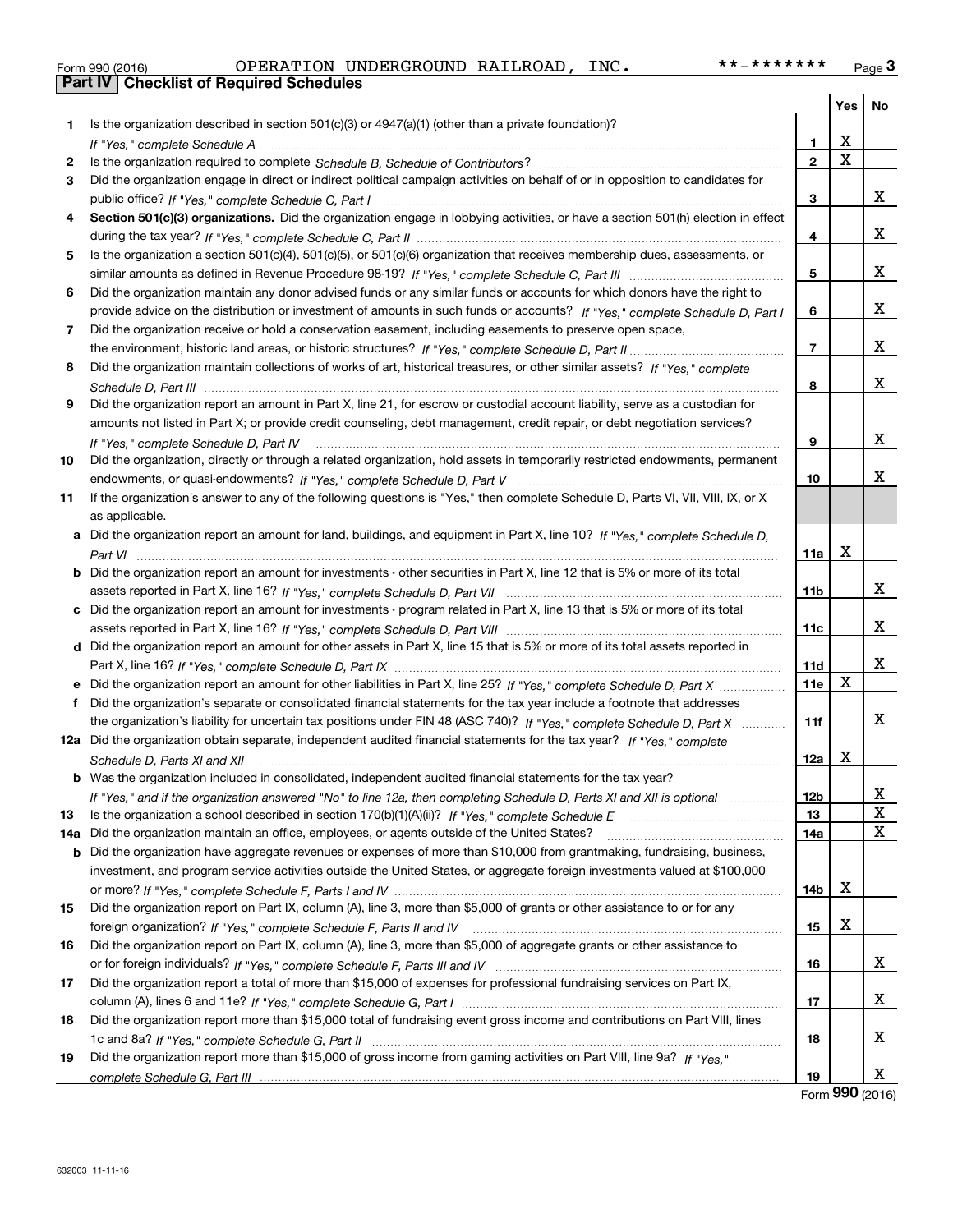| Form 990 (2016) |                                                              | OPERATION UNDERGROUND RAILROAD, | INC. | **_******* | Page 4 |
|-----------------|--------------------------------------------------------------|---------------------------------|------|------------|--------|
|                 | <b>Part IV   Checklist of Required Schedules</b> (continued) |                                 |      |            |        |

|    | Pall IV  <br>Criecklist of Required Scriedules (continued)                                                                                           |                 |     |    |
|----|------------------------------------------------------------------------------------------------------------------------------------------------------|-----------------|-----|----|
|    |                                                                                                                                                      |                 | Yes | No |
|    | 20a Did the organization operate one or more hospital facilities? If "Yes," complete Schedule H                                                      | 20a             |     | x  |
|    | <b>b</b> If "Yes" to line 20a, did the organization attach a copy of its audited financial statements to this return?                                | 20 <sub>b</sub> |     |    |
| 21 | Did the organization report more than \$5,000 of grants or other assistance to any domestic organization or                                          |                 |     |    |
|    |                                                                                                                                                      | 21              | X   |    |
| 22 | Did the organization report more than \$5,000 of grants or other assistance to or for domestic individuals on                                        |                 |     |    |
|    |                                                                                                                                                      | 22              |     | x  |
| 23 | Did the organization answer "Yes" to Part VII, Section A, line 3, 4, or 5 about compensation of the organization's current                           |                 |     |    |
|    | and former officers, directors, trustees, key employees, and highest compensated employees? If "Yes," complete                                       |                 |     |    |
|    |                                                                                                                                                      | 23              | x   |    |
|    | 24a Did the organization have a tax-exempt bond issue with an outstanding principal amount of more than \$100,000 as of the                          |                 |     |    |
|    | last day of the year, that was issued after December 31, 2002? If "Yes," answer lines 24b through 24d and complete                                   |                 |     |    |
|    | Schedule K. If "No", go to line 25a                                                                                                                  | 24a             |     | x  |
|    | <b>b</b> Did the organization invest any proceeds of tax-exempt bonds beyond a temporary period exception?                                           | 24b             |     |    |
|    | c Did the organization maintain an escrow account other than a refunding escrow at any time during the year to defease                               |                 |     |    |
|    |                                                                                                                                                      | 24c             |     |    |
|    | d Did the organization act as an "on behalf of" issuer for bonds outstanding at any time during the year?                                            | 24d             |     |    |
|    | 25a Section 501(c)(3), 501(c)(4), and 501(c)(29) organizations. Did the organization engage in an excess benefit                                     |                 |     |    |
|    |                                                                                                                                                      | 25a             |     | x  |
|    | b Is the organization aware that it engaged in an excess benefit transaction with a disqualified person in a prior year, and                         |                 |     |    |
|    | that the transaction has not been reported on any of the organization's prior Forms 990 or 990-EZ? If "Yes," complete                                |                 |     |    |
|    | Schedule L. Part I                                                                                                                                   | 25b             |     | х  |
| 26 | Did the organization report any amount on Part X, line 5, 6, or 22 for receivables from or payables to any current or                                |                 |     |    |
|    | former officers, directors, trustees, key employees, highest compensated employees, or disqualified persons? If "Yes."                               |                 |     |    |
|    |                                                                                                                                                      | 26              |     | х  |
| 27 | complete Schedule L, Part II<br>Did the organization provide a grant or other assistance to an officer, director, trustee, key employee, substantial |                 |     |    |
|    | contributor or employee thereof, a grant selection committee member, or to a 35% controlled entity or family member                                  |                 |     |    |
|    |                                                                                                                                                      | 27              |     | x  |
| 28 |                                                                                                                                                      |                 |     |    |
|    | Was the organization a party to a business transaction with one of the following parties (see Schedule L, Part IV                                    |                 |     |    |
|    | instructions for applicable filing thresholds, conditions, and exceptions):                                                                          |                 |     | х  |
|    | a A current or former officer, director, trustee, or key employee? If "Yes," complete Schedule L, Part IV                                            | 28a             |     | х  |
|    | b A family member of a current or former officer, director, trustee, or key employee? If "Yes," complete Schedule L, Part IV                         | 28 <sub>b</sub> |     |    |
|    | c An entity of which a current or former officer, director, trustee, or key employee (or a family member thereof) was an officer,                    |                 |     | х  |
|    |                                                                                                                                                      | 28c             | х   |    |
| 29 |                                                                                                                                                      | 29              |     |    |
| 30 | Did the organization receive contributions of art, historical treasures, or other similar assets, or qualified conservation                          |                 |     |    |
|    |                                                                                                                                                      | 30              |     | х  |
| 31 | Did the organization liquidate, terminate, or dissolve and cease operations?                                                                         |                 |     |    |
|    |                                                                                                                                                      | 31              |     | x  |
| 32 | Did the organization sell, exchange, dispose of, or transfer more than 25% of its net assets? If "Yes," complete                                     |                 |     |    |
|    |                                                                                                                                                      | 32              |     | x  |
| 33 | Did the organization own 100% of an entity disregarded as separate from the organization under Regulations                                           |                 |     |    |
|    |                                                                                                                                                      | 33              | X   |    |
| 34 | Was the organization related to any tax-exempt or taxable entity? If "Yes," complete Schedule R, Part II, III, or IV, and                            |                 |     |    |
|    |                                                                                                                                                      | 34              |     | х  |
|    |                                                                                                                                                      | 35a             |     | х  |
|    | b If "Yes" to line 35a, did the organization receive any payment from or engage in any transaction with a controlled entity                          |                 |     |    |
|    |                                                                                                                                                      | 35b             |     |    |
| 36 | Section 501(c)(3) organizations. Did the organization make any transfers to an exempt non-charitable related organization?                           |                 |     |    |
|    |                                                                                                                                                      | 36              |     | х  |
| 37 | Did the organization conduct more than 5% of its activities through an entity that is not a related organization                                     |                 |     |    |
|    |                                                                                                                                                      | 37              |     | x  |
| 38 | Did the organization complete Schedule O and provide explanations in Schedule O for Part VI, lines 11b and 19?                                       |                 |     |    |
|    |                                                                                                                                                      | 38              | х   |    |

Form (2016) **990**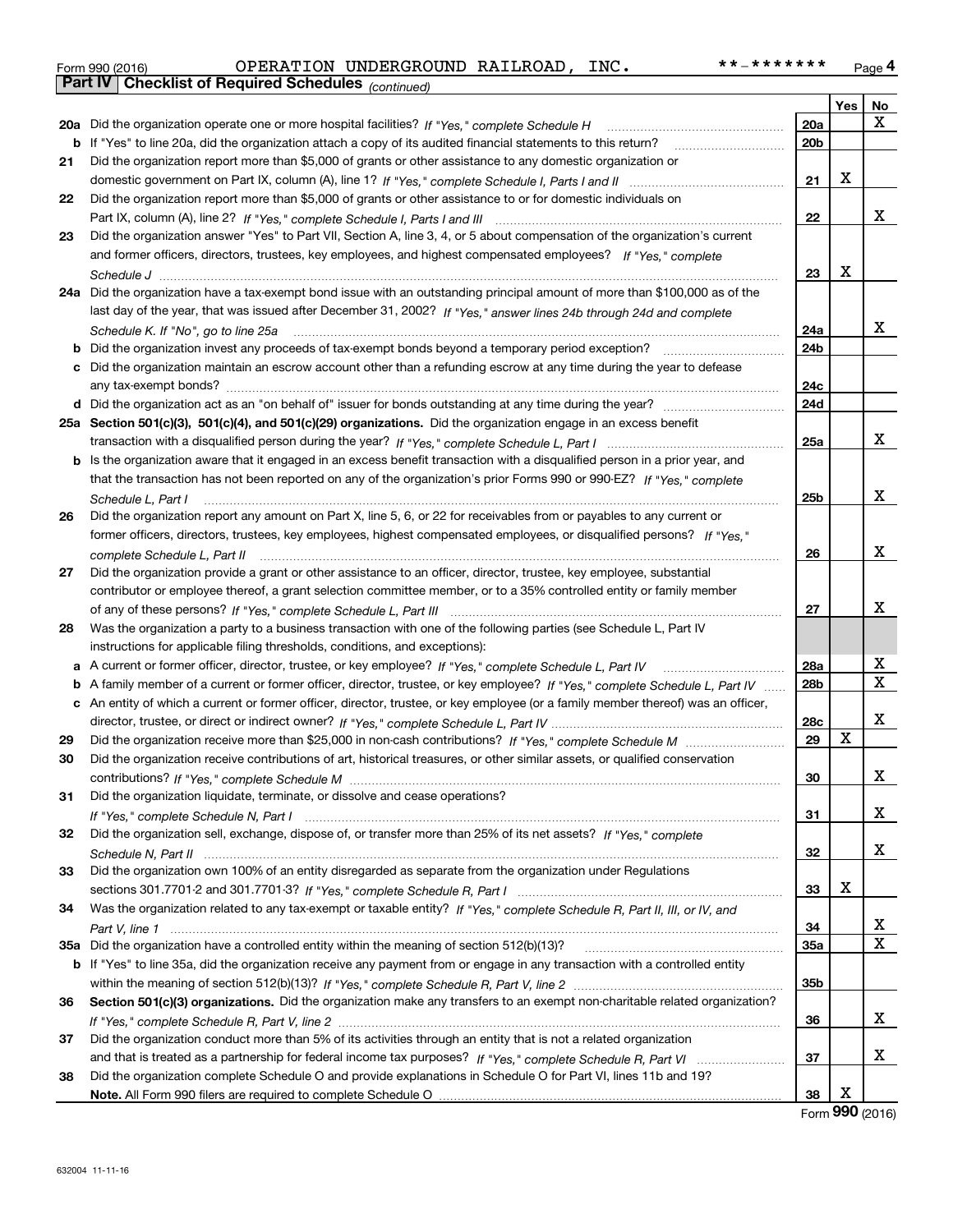|    | OPERATION UNDERGROUND RAILROAD, INC.<br>Form 990 (2016)                                                                                         |                 | * * _ * * * * * * * |                |     | Page 5 |
|----|-------------------------------------------------------------------------------------------------------------------------------------------------|-----------------|---------------------|----------------|-----|--------|
|    | <b>Part V</b><br><b>Statements Regarding Other IRS Filings and Tax Compliance</b>                                                               |                 |                     |                |     |        |
|    | Check if Schedule O contains a response or note to any line in this Part V                                                                      |                 |                     |                |     |        |
|    |                                                                                                                                                 |                 |                     |                | Yes | No     |
|    |                                                                                                                                                 | 1a              | 73                  |                |     |        |
| b  | Enter the number of Forms W-2G included in line 1a. Enter -0- if not applicable                                                                 | 1 <sub>b</sub>  | 0                   |                |     |        |
| c  | Did the organization comply with backup withholding rules for reportable payments to vendors and reportable gaming                              |                 |                     |                |     |        |
|    |                                                                                                                                                 |                 |                     | 1c             | X   |        |
|    | 2a Enter the number of employees reported on Form W-3, Transmittal of Wage and Tax Statements,                                                  |                 |                     |                |     |        |
|    | filed for the calendar year ending with or within the year covered by this return                                                               | 2a              | 30                  |                |     |        |
| b  |                                                                                                                                                 |                 |                     | 2 <sub>b</sub> | х   |        |
|    |                                                                                                                                                 |                 |                     |                |     |        |
|    | 3a Did the organization have unrelated business gross income of \$1,000 or more during the year?                                                |                 |                     | 3a             | х   |        |
|    |                                                                                                                                                 |                 |                     | 3 <sub>b</sub> | X   |        |
|    | 4a At any time during the calendar year, did the organization have an interest in, or a signature or other authority over, a                    |                 |                     |                |     |        |
|    | financial account in a foreign country (such as a bank account, securities account, or other financial account)?                                |                 |                     | 4a             |     | х      |
|    | <b>b</b> If "Yes," enter the name of the foreign country: $\blacktriangleright$                                                                 |                 |                     |                |     |        |
|    | See instructions for filing requirements for FinCEN Form 114, Report of Foreign Bank and Financial Accounts (FBAR).                             |                 |                     |                |     |        |
|    | 5a Was the organization a party to a prohibited tax shelter transaction at any time during the tax year?                                        |                 |                     | 5a             |     | x      |
| b  |                                                                                                                                                 |                 |                     | 5 <sub>b</sub> |     | Χ      |
| c  | If "Yes," to line 5a or 5b, did the organization file Form 8886-T?                                                                              |                 |                     | 5c             |     |        |
|    | 6a Does the organization have annual gross receipts that are normally greater than \$100,000, and did the organization solicit                  |                 |                     |                |     |        |
|    | any contributions that were not tax deductible as charitable contributions?                                                                     |                 |                     | 6a             |     | х      |
|    | <b>b</b> If "Yes," did the organization include with every solicitation an express statement that such contributions or gifts                   |                 |                     |                |     |        |
|    | were not tax deductible?                                                                                                                        |                 |                     | 6b             |     |        |
| 7  | Organizations that may receive deductible contributions under section 170(c).                                                                   |                 |                     |                |     |        |
| а  | Did the organization receive a payment in excess of \$75 made partly as a contribution and partly for goods and services provided to the payor? |                 |                     | 7a             |     | х      |
| b  | If "Yes," did the organization notify the donor of the value of the goods or services provided?                                                 |                 |                     | 7b             |     |        |
|    | c Did the organization sell, exchange, or otherwise dispose of tangible personal property for which it was required                             |                 |                     |                |     |        |
|    |                                                                                                                                                 |                 |                     | 7c             |     | х      |
|    |                                                                                                                                                 | 7d              |                     |                |     |        |
| е  | Did the organization receive any funds, directly or indirectly, to pay premiums on a personal benefit contract?                                 |                 |                     | 7e             |     |        |
| f  | Did the organization, during the year, pay premiums, directly or indirectly, on a personal benefit contract?                                    |                 |                     | 7f             |     |        |
| g  | If the organization received a contribution of qualified intellectual property, did the organization file Form 8899 as required?                |                 |                     | 7g             |     |        |
| h. | If the organization received a contribution of cars, boats, airplanes, or other vehicles, did the organization file a Form 1098-C?              |                 |                     | 7h             |     |        |
| 8  | Sponsoring organizations maintaining donor advised funds. Did a donor advised fund maintained by the                                            |                 |                     |                |     |        |
|    | sponsoring organization have excess business holdings at any time during the year?                                                              |                 |                     | 8              |     |        |
|    | Sponsoring organizations maintaining donor advised funds.                                                                                       |                 |                     |                |     |        |
| a  | Did the sponsoring organization make any taxable distributions under section 4966?                                                              |                 |                     | 9а             |     |        |
| b  | Did the sponsoring organization make a distribution to a donor, donor advisor, or related person?                                               |                 |                     | 9b             |     |        |
| 10 | Section 501(c)(7) organizations. Enter:                                                                                                         |                 |                     |                |     |        |
| а  |                                                                                                                                                 | 10a             |                     |                |     |        |
| b  | Gross receipts, included on Form 990, Part VIII, line 12, for public use of club facilities                                                     | 10 <sub>b</sub> |                     |                |     |        |
| 11 | Section 501(c)(12) organizations. Enter:                                                                                                        |                 |                     |                |     |        |
| а  | Gross income from members or shareholders                                                                                                       | 11a             |                     |                |     |        |
| b  | Gross income from other sources (Do not net amounts due or paid to other sources against                                                        |                 |                     |                |     |        |
|    |                                                                                                                                                 | 11b             |                     |                |     |        |
|    | 12a Section 4947(a)(1) non-exempt charitable trusts. Is the organization filing Form 990 in lieu of Form 1041?                                  |                 |                     | 12a            |     |        |
|    | <b>b</b> If "Yes," enter the amount of tax-exempt interest received or accrued during the year <i>manument</i> of                               | 12b             |                     |                |     |        |
| 13 | Section 501(c)(29) qualified nonprofit health insurance issuers.                                                                                |                 |                     |                |     |        |
| а  | Is the organization licensed to issue qualified health plans in more than one state?                                                            |                 |                     | 13a            |     |        |
|    | Note. See the instructions for additional information the organization must report on Schedule O.                                               |                 |                     |                |     |        |
| b  | Enter the amount of reserves the organization is required to maintain by the states in which the                                                |                 |                     |                |     |        |
|    |                                                                                                                                                 | 13 <sub>b</sub> |                     |                |     |        |
| c  |                                                                                                                                                 | 13 <sub>c</sub> |                     |                |     |        |
|    | 14a Did the organization receive any payments for indoor tanning services during the tax year?                                                  |                 |                     | 14a            |     | x      |
|    |                                                                                                                                                 |                 |                     | 14b            |     |        |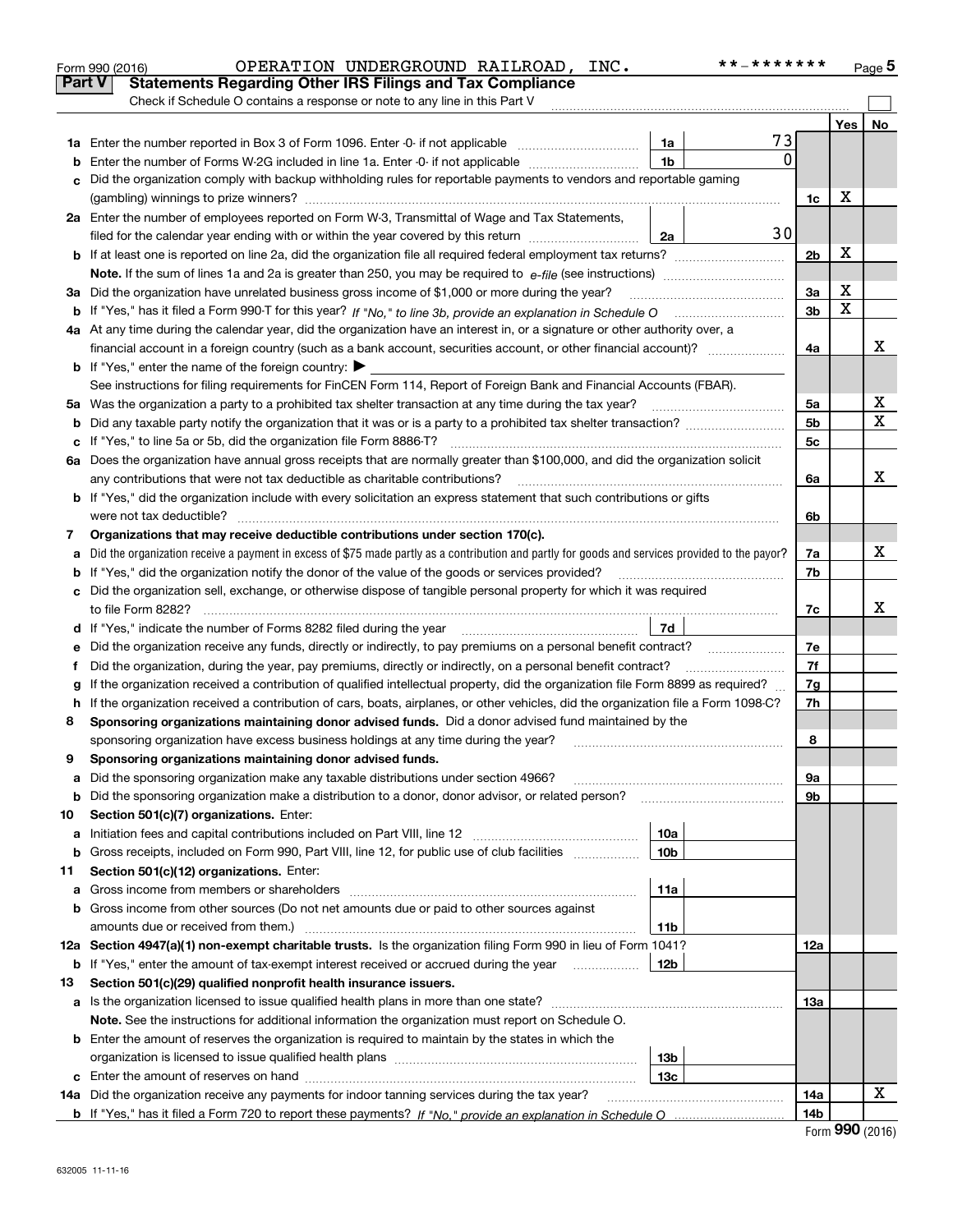|     | OPERATION UNDERGROUND RAILROAD, INC.<br>* * _ * * * * * * *<br>Form 990 (2016)                                                                                        |                 |             | Page 6                  |
|-----|-----------------------------------------------------------------------------------------------------------------------------------------------------------------------|-----------------|-------------|-------------------------|
|     | Part VI   Governance, Management, and Disclosure For each "Yes" response to lines 2 through 7b below, and for a "No" response                                         |                 |             |                         |
|     | to line 8a, 8b, or 10b below, describe the circumstances, processes, or changes in Schedule O. See instructions.                                                      |                 |             |                         |
|     | Check if Schedule O contains a response or note to any line in this Part VI                                                                                           |                 |             | $\overline{\mathbf{X}}$ |
|     | <b>Section A. Governing Body and Management</b>                                                                                                                       |                 |             |                         |
|     |                                                                                                                                                                       |                 | Yes         | No                      |
|     | 1a Enter the number of voting members of the governing body at the end of the tax year<br>1a<br>.                                                                     | 6               |             |                         |
|     | If there are material differences in voting rights among members of the governing body, or if the governing                                                           |                 |             |                         |
|     | body delegated broad authority to an executive committee or similar committee, explain in Schedule O.                                                                 |                 |             |                         |
| b   | Enter the number of voting members included in line 1a, above, who are independent<br>1b<br>.                                                                         | 6               |             |                         |
| 2   | Did any officer, director, trustee, or key employee have a family relationship or a business relationship with any other                                              |                 |             |                         |
|     | officer, director, trustee, or key employee?                                                                                                                          | 2               |             | x                       |
| З   | Did the organization delegate control over management duties customarily performed by or under the direct supervision                                                 |                 |             |                         |
|     |                                                                                                                                                                       | 3               |             | х                       |
| 4   | Did the organization make any significant changes to its governing documents since the prior Form 990 was filed?                                                      | 4               |             | $\mathbf X$             |
| 5   |                                                                                                                                                                       | 5               |             | X                       |
| 6   | Did the organization have members or stockholders?                                                                                                                    | 6               |             | $\mathbf X$             |
| 7a  | Did the organization have members, stockholders, or other persons who had the power to elect or appoint one or                                                        |                 |             |                         |
|     | more members of the governing body?                                                                                                                                   | 7a              |             | x                       |
|     | <b>b</b> Are any governance decisions of the organization reserved to (or subject to approval by) members, stockholders, or                                           |                 |             |                         |
|     | persons other than the governing body?                                                                                                                                | 7b              |             | х                       |
| 8   | Did the organization contemporaneously document the meetings held or written actions undertaken during the year by the following:                                     |                 |             |                         |
| a   | The governing body?                                                                                                                                                   | 8а              | x<br>X      |                         |
| b   |                                                                                                                                                                       | 8b              |             |                         |
| 9   | Is there any officer, director, trustee, or key employee listed in Part VII, Section A, who cannot be reached at the                                                  | 9               |             | х                       |
|     |                                                                                                                                                                       |                 |             |                         |
|     | Section B. Policies (This Section B requests information about policies not required by the Internal Revenue Code.)                                                   |                 |             |                         |
|     |                                                                                                                                                                       | 10a             | Yes         | No<br>x                 |
|     | b If "Yes," did the organization have written policies and procedures governing the activities of such chapters, affiliates,                                          |                 |             |                         |
|     | and branches to ensure their operations are consistent with the organization's exempt purposes?                                                                       | 10 <sub>b</sub> |             |                         |
|     | 11a Has the organization provided a complete copy of this Form 990 to all members of its governing body before filing the form?                                       | 11a             | х           |                         |
|     | <b>b</b> Describe in Schedule O the process, if any, used by the organization to review this Form 990.                                                                |                 |             |                         |
| 12a | Did the organization have a written conflict of interest policy? If "No," go to line 13                                                                               | 12a             | х           |                         |
|     |                                                                                                                                                                       | 12 <sub>b</sub> | X           |                         |
|     | c Did the organization regularly and consistently monitor and enforce compliance with the policy? If "Yes," describe                                                  |                 |             |                         |
|     | in Schedule O how this was done manufactured and contain an according to the state of the state of the state o                                                        | <u>12c</u>      | х           |                         |
|     |                                                                                                                                                                       | 13              | $\mathbf X$ |                         |
| 14  | Did the organization have a written document retention and destruction policy?                                                                                        | 14              | X           |                         |
| 15  | Did the process for determining compensation of the following persons include a review and approval by independent                                                    |                 |             |                         |
|     | persons, comparability data, and contemporaneous substantiation of the deliberation and decision?                                                                     |                 |             |                         |
| a   | The organization's CEO, Executive Director, or top management official manufactured content of the organization's CEO, Executive Director, or top management official | 15a             | х           |                         |
|     |                                                                                                                                                                       | 15b             | х           |                         |
|     | If "Yes" to line 15a or 15b, describe the process in Schedule O (see instructions).                                                                                   |                 |             |                         |
|     | 16a Did the organization invest in, contribute assets to, or participate in a joint venture or similar arrangement with a                                             |                 |             |                         |
|     | taxable entity during the year?                                                                                                                                       | 16a             |             | х                       |
|     | b If "Yes," did the organization follow a written policy or procedure requiring the organization to evaluate its participation                                        |                 |             |                         |
|     | in joint venture arrangements under applicable federal tax law, and take steps to safeguard the organization's                                                        |                 |             |                         |
|     |                                                                                                                                                                       | 16b             |             |                         |
|     | <b>Section C. Disclosure</b>                                                                                                                                          |                 |             |                         |
| 17  | List the states with which a copy of this Form 990 is required to be filed $\blacktriangleright U T$                                                                  |                 |             |                         |
| 18  | Section 6104 requires an organization to make its Forms 1023 (or 1024 if applicable), 990, and 990-T (Section 501(c)(3)s only) available                              |                 |             |                         |
|     | for public inspection. Indicate how you made these available. Check all that apply.                                                                                   |                 |             |                         |
|     | $X$ Upon request<br>Own website<br>Another's website<br>Other (explain in Schedule O)                                                                                 |                 |             |                         |
| 19  | Describe in Schedule O whether (and if so, how) the organization made its governing documents, conflict of interest policy, and financial                             |                 |             |                         |
|     | statements available to the public during the tax year.                                                                                                               |                 |             |                         |
| 20  | State the name, address, and telephone number of the person who possesses the organization's books and records:                                                       |                 |             |                         |
|     | TIM BALLARD - 801-830-5363                                                                                                                                            |                 |             |                         |
|     | 700 NORTH VALLEY STREET, SUITE B, ANAHEIM, CA 92801                                                                                                                   |                 |             |                         |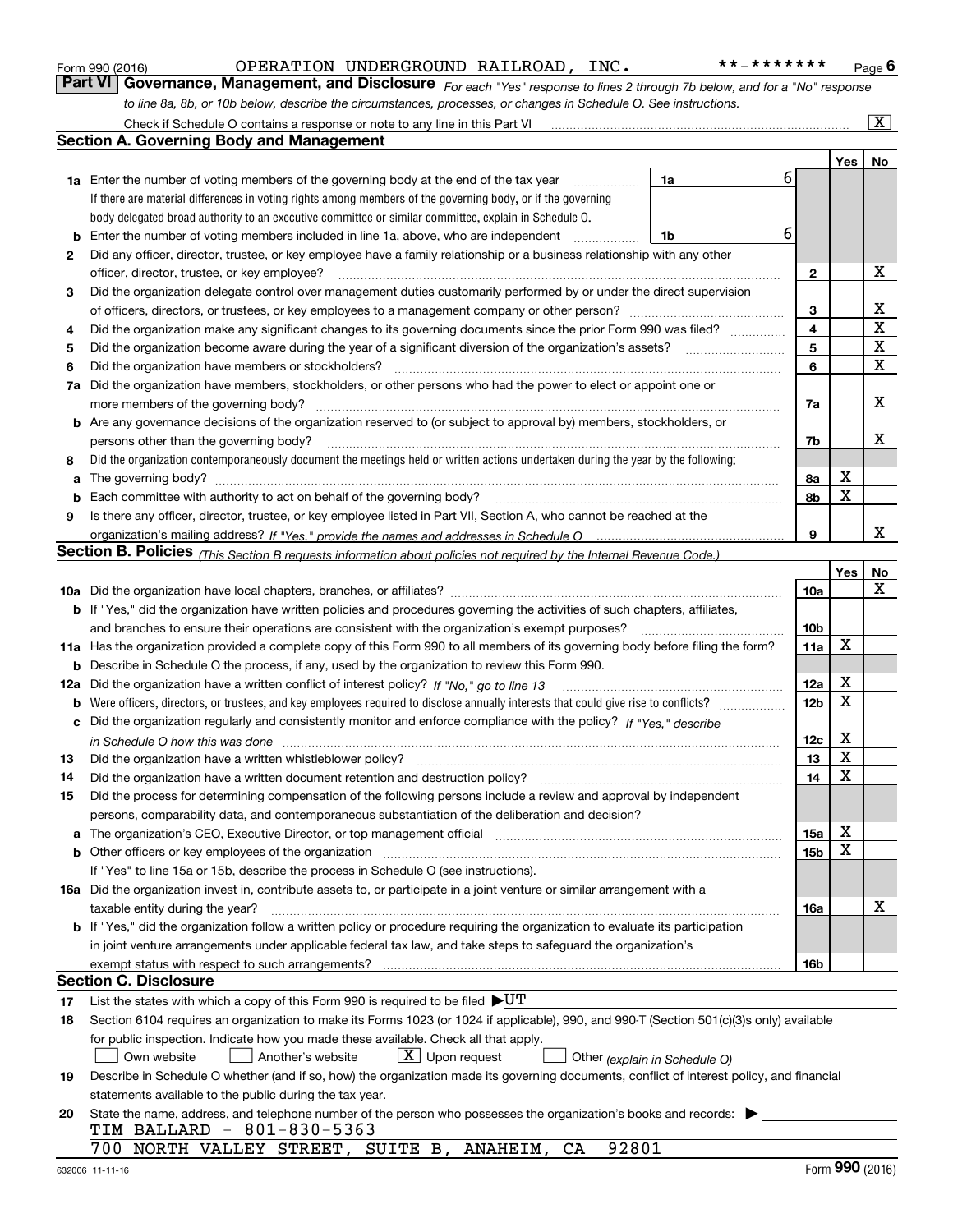Form 990 (2016) Page OPERATION UNDERGROUND RAILROAD, INC. \*\*-\*\*\*\*\*\*\*

 $\mathcal{L}^{\text{max}}$ 

**7Part VII Compensation of Officers, Directors, Trustees, Key Employees, Highest Compensated Employees, and Independent Contractors**

Check if Schedule O contains a response or note to any line in this Part VII

**Section A. Officers, Directors, Trustees, Key Employees, and Highest Compensated Employees**

**1a**  Complete this table for all persons required to be listed. Report compensation for the calendar year ending with or within the organization's tax year.

**•** List all of the organization's current officers, directors, trustees (whether individuals or organizations), regardless of amount of compensation. Enter -0- in columns  $(D)$ ,  $(E)$ , and  $(F)$  if no compensation was paid.

● List all of the organization's **current** key employees, if any. See instructions for definition of "key employee."

**•** List the organization's five current highest compensated employees (other than an officer, director, trustee, or key employee) who received reportable compensation (Box 5 of Form W-2 and/or Box 7 of Form 1099-MISC) of more than \$100,000 from the organization and any related organizations.

 $\bullet$  List all of the organization's **former** officers, key employees, and highest compensated employees who received more than \$100,000 of reportable compensation from the organization and any related organizations.

**•** List all of the organization's former directors or trustees that received, in the capacity as a former director or trustee of the organization, more than \$10,000 of reportable compensation from the organization and any related organizations.

List persons in the following order: individual trustees or directors; institutional trustees; officers; key employees; highest compensated employees; and former such persons.

Check this box if neither the organization nor any related organization compensated any current officer, director, or trustee.  $\mathcal{L}^{\text{max}}$ 

| (A)                            | (B)                  | (C)                            |                                                                  |                         |                                         |                                   |        | (D)                             | (E)             | (F)                      |
|--------------------------------|----------------------|--------------------------------|------------------------------------------------------------------|-------------------------|-----------------------------------------|-----------------------------------|--------|---------------------------------|-----------------|--------------------------|
| Name and Title                 | Average              |                                |                                                                  |                         | Position<br>(do not check more than one |                                   |        | Reportable                      | Reportable      | Estimated                |
|                                | hours per            |                                | box, unless person is both an<br>officer and a director/trustee) |                         |                                         |                                   |        | compensation                    | compensation    | amount of                |
|                                | week                 |                                |                                                                  |                         |                                         |                                   |        | from                            | from related    | other                    |
|                                | (list any            |                                |                                                                  |                         |                                         |                                   |        | the                             | organizations   | compensation             |
|                                | hours for<br>related |                                |                                                                  |                         |                                         |                                   |        | organization<br>(W-2/1099-MISC) | (W-2/1099-MISC) | from the<br>organization |
|                                | organizations        |                                |                                                                  |                         |                                         |                                   |        |                                 |                 | and related              |
|                                | below                | Individual trustee or director | Institutional trustee                                            |                         | Key employee                            |                                   |        |                                 |                 | organizations            |
|                                | line)                |                                |                                                                  | Officer                 |                                         | Highest compensated<br>  employee | Former |                                 |                 |                          |
| (1)<br><b>JULIANNE BLAKE</b>   | 10.00                |                                |                                                                  |                         |                                         |                                   |        |                                 |                 |                          |
| <b>DIRECTOR</b>                |                      | $\mathbf x$                    |                                                                  |                         |                                         |                                   |        | $0$ .                           | 0.              | $0_{\cdot}$              |
| (2)<br>STEPHEN FAIRBANKS       | 1.00                 |                                |                                                                  |                         |                                         |                                   |        |                                 |                 |                          |
| <b>DIRECTOR</b>                |                      | $\mathbf x$                    |                                                                  |                         |                                         |                                   |        | $\mathbf 0$ .                   | 0.              | $0_{.}$                  |
| <b>TODD REYNOLDS</b><br>(3)    | 10.00                |                                |                                                                  |                         |                                         |                                   |        |                                 |                 |                          |
| <b>DIRECTOR</b>                |                      | $\mathbf x$                    |                                                                  |                         |                                         |                                   |        | 0.                              | $\mathbf 0$ .   | $0_{.}$                  |
| MARC REYNOLDS<br>(4)           | 1.00                 |                                |                                                                  |                         |                                         |                                   |        |                                 |                 |                          |
| <b>SECRETARY</b>               |                      | $\mathbf X$                    |                                                                  |                         |                                         |                                   |        | 0.                              | $\mathbf 0$ .   | $\mathbf 0$ .            |
| (5)<br>KELLY WILSON            | 4.00                 |                                |                                                                  |                         |                                         |                                   |        |                                 |                 |                          |
| PRESIDENT                      |                      | $\mathbf x$                    |                                                                  |                         |                                         |                                   |        | 0.                              | $\mathbf 0$ .   | $\mathbf 0$ .            |
| JOHN MORELAND<br>(6)           | 4.00                 |                                |                                                                  |                         |                                         |                                   |        |                                 |                 |                          |
| <b>DIRECTOR</b>                |                      | $\mathbf X$                    |                                                                  |                         |                                         |                                   |        | 0.                              | $\mathbf 0$ .   | $0_{.}$                  |
| <b>TIM BALLARD</b><br>(7)      | 40.00                |                                |                                                                  |                         |                                         |                                   |        |                                 |                 |                          |
| CHIEF EXECUTIVE OFFICER        |                      |                                |                                                                  | $\mathbf X$             |                                         |                                   |        | 188,122.                        | $\mathbf 0$ .   | $\mathbf 0$ .            |
| <b>JERRY GOWEN</b><br>(8)      | 40.00                |                                |                                                                  |                         |                                         |                                   |        |                                 |                 |                          |
| CHIEF OPERATING OFFICER        |                      |                                |                                                                  | $\mathbf X$             |                                         |                                   |        | 116,170.                        | 0.              | $\mathbf 0$ .            |
| (9)<br>MATTHEW OSBORNE         | 40.00                |                                |                                                                  |                         |                                         |                                   |        |                                 |                 |                          |
| SENIOR VP OF RESCUE OPERATIONS |                      |                                |                                                                  | $\mathbf X$             |                                         |                                   |        | 121,467.                        | $\mathbf 0$ .   | $0_{\cdot}$              |
| (10) TEVYA WARE                | 40.00                |                                |                                                                  |                         |                                         |                                   |        |                                 |                 |                          |
| VP OF FINANCE                  |                      |                                |                                                                  | $\overline{\textbf{X}}$ |                                         |                                   |        | 78,673.                         | 0.              | 0.                       |
|                                |                      |                                |                                                                  |                         |                                         |                                   |        |                                 |                 |                          |
|                                |                      |                                |                                                                  |                         |                                         |                                   |        |                                 |                 |                          |
|                                |                      |                                |                                                                  |                         |                                         |                                   |        |                                 |                 |                          |
|                                |                      |                                |                                                                  |                         |                                         |                                   |        |                                 |                 |                          |
|                                |                      |                                |                                                                  |                         |                                         |                                   |        |                                 |                 |                          |
|                                |                      |                                |                                                                  |                         |                                         |                                   |        |                                 |                 |                          |
|                                |                      |                                |                                                                  |                         |                                         |                                   |        |                                 |                 |                          |
|                                |                      |                                |                                                                  |                         |                                         |                                   |        |                                 |                 |                          |
|                                |                      |                                |                                                                  |                         |                                         |                                   |        |                                 |                 |                          |
|                                |                      |                                |                                                                  |                         |                                         |                                   |        |                                 |                 |                          |
|                                |                      |                                |                                                                  |                         |                                         |                                   |        |                                 |                 |                          |
|                                |                      |                                |                                                                  |                         |                                         |                                   |        |                                 |                 |                          |
|                                |                      |                                |                                                                  |                         |                                         |                                   |        |                                 |                 |                          |
|                                |                      |                                |                                                                  |                         |                                         |                                   |        |                                 |                 |                          |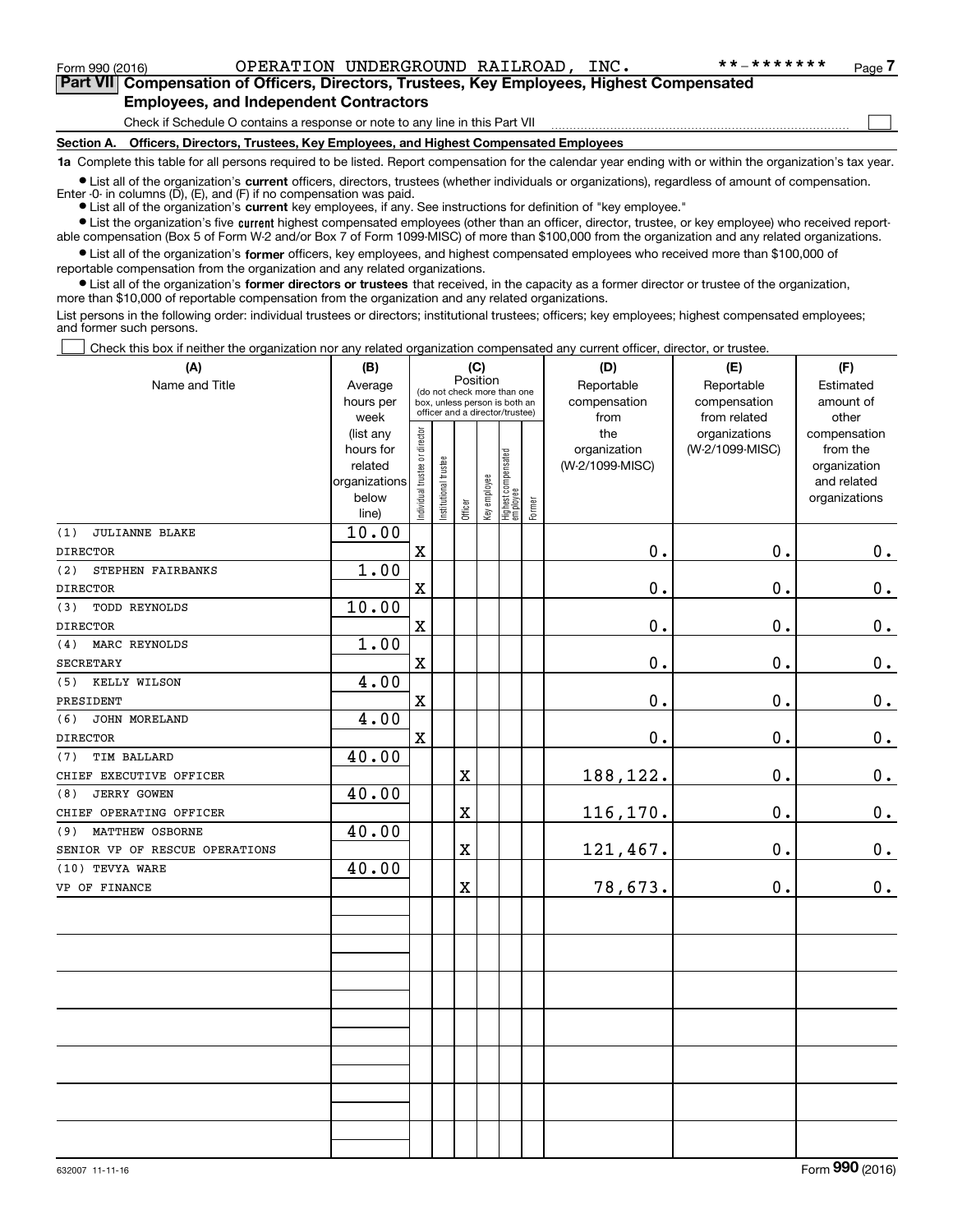|                 | OPERATION UNDERGROUND RAILROAD, INC.<br>Form 990 (2016)                                                                                                                                                                                                                      |                                                                      |                                                                                                                    |                       |         |              |                                   |        |                                           | * * _ * * * * * * *                               |          |                                        |                                                                          | Page 8      |
|-----------------|------------------------------------------------------------------------------------------------------------------------------------------------------------------------------------------------------------------------------------------------------------------------------|----------------------------------------------------------------------|--------------------------------------------------------------------------------------------------------------------|-----------------------|---------|--------------|-----------------------------------|--------|-------------------------------------------|---------------------------------------------------|----------|----------------------------------------|--------------------------------------------------------------------------|-------------|
| <b>Part VII</b> | Section A. Officers, Directors, Trustees, Key Employees, and Highest Compensated Employees (continued)                                                                                                                                                                       |                                                                      |                                                                                                                    |                       |         |              |                                   |        |                                           |                                                   |          |                                        |                                                                          |             |
|                 | (A)<br>Name and title                                                                                                                                                                                                                                                        | (B)<br>Average<br>hours per<br>week                                  | (C)<br>Position<br>(do not check more than one<br>box, unless person is both an<br>officer and a director/trustee) |                       |         |              |                                   |        | (D)<br>Reportable<br>compensation<br>from | (E)<br>Reportable<br>compensation<br>from related |          | (F)<br>Estimated<br>amount of<br>other |                                                                          |             |
|                 |                                                                                                                                                                                                                                                                              | (list any<br>hours for<br>related<br>organizations<br>below<br>line) | Individual trustee or director                                                                                     | Institutional trustee | Officer | key employee | Highest compensated<br>  employee | Former | the<br>organization<br>(W-2/1099-MISC)    | organizations<br>(W-2/1099-MISC)                  |          |                                        | compensation<br>from the<br>organization<br>and related<br>organizations |             |
|                 |                                                                                                                                                                                                                                                                              |                                                                      |                                                                                                                    |                       |         |              |                                   |        |                                           |                                                   |          |                                        |                                                                          |             |
|                 |                                                                                                                                                                                                                                                                              |                                                                      |                                                                                                                    |                       |         |              |                                   |        |                                           |                                                   |          |                                        |                                                                          |             |
|                 |                                                                                                                                                                                                                                                                              |                                                                      |                                                                                                                    |                       |         |              |                                   |        |                                           |                                                   |          |                                        |                                                                          |             |
|                 |                                                                                                                                                                                                                                                                              |                                                                      |                                                                                                                    |                       |         |              |                                   |        |                                           |                                                   |          |                                        |                                                                          |             |
|                 |                                                                                                                                                                                                                                                                              |                                                                      |                                                                                                                    |                       |         |              |                                   |        |                                           |                                                   |          |                                        |                                                                          |             |
|                 |                                                                                                                                                                                                                                                                              |                                                                      |                                                                                                                    |                       |         |              |                                   |        |                                           |                                                   |          |                                        |                                                                          |             |
|                 |                                                                                                                                                                                                                                                                              |                                                                      |                                                                                                                    |                       |         |              |                                   |        |                                           |                                                   |          |                                        |                                                                          |             |
|                 |                                                                                                                                                                                                                                                                              |                                                                      |                                                                                                                    |                       |         |              |                                   |        |                                           |                                                   |          |                                        |                                                                          |             |
|                 |                                                                                                                                                                                                                                                                              |                                                                      |                                                                                                                    |                       |         |              |                                   |        | $\overline{504, 432}$ .                   |                                                   | 0.       |                                        |                                                                          | 0.          |
|                 | c Total from continuation sheets to Part VII, Section A                                                                                                                                                                                                                      |                                                                      |                                                                                                                    |                       |         |              |                                   |        | 0.<br>504, 432.                           |                                                   | 0.<br>0. |                                        |                                                                          | 0.<br>$0$ . |
| 2               | Total number of individuals (including but not limited to those listed above) who received more than \$100,000 of reportable<br>compensation from the organization $\blacktriangleright$                                                                                     |                                                                      |                                                                                                                    |                       |         |              |                                   |        |                                           |                                                   |          |                                        |                                                                          | 3           |
|                 |                                                                                                                                                                                                                                                                              |                                                                      |                                                                                                                    |                       |         |              |                                   |        |                                           |                                                   |          |                                        | Yes                                                                      | No          |
| 3               | Did the organization list any former officer, director, or trustee, key employee, or highest compensated employee on<br>line 1a? If "Yes," complete Schedule J for such individual manufactured contained and the line 1a? If "Yes," complete Schedule J for such individual |                                                                      |                                                                                                                    |                       |         |              |                                   |        |                                           |                                                   |          | 3                                      |                                                                          | x           |
|                 | For any individual listed on line 1a, is the sum of reportable compensation and other compensation from the organization                                                                                                                                                     |                                                                      |                                                                                                                    |                       |         |              |                                   |        |                                           |                                                   |          | 4                                      | X                                                                        |             |
| 5               | Did any person listed on line 1a receive or accrue compensation from any unrelated organization or individual for services                                                                                                                                                   |                                                                      |                                                                                                                    |                       |         |              |                                   |        |                                           |                                                   |          |                                        |                                                                          |             |
|                 | <b>Section B. Independent Contractors</b>                                                                                                                                                                                                                                    |                                                                      |                                                                                                                    |                       |         |              |                                   |        |                                           |                                                   |          | 5                                      |                                                                          | х           |
| 1               | Complete this table for your five highest compensated independent contractors that received more than \$100,000 of compensation from<br>the organization. Report compensation for the calendar year ending with or within the organization's tax year.                       |                                                                      |                                                                                                                    |                       |         |              |                                   |        |                                           |                                                   |          |                                        |                                                                          |             |
|                 | (A)<br>Name and business address                                                                                                                                                                                                                                             |                                                                      |                                                                                                                    | <b>NONE</b>           |         |              |                                   |        | (B)<br>Description of services            |                                                   |          | (C)                                    | Compensation                                                             |             |
|                 |                                                                                                                                                                                                                                                                              |                                                                      |                                                                                                                    |                       |         |              |                                   |        |                                           |                                                   |          |                                        |                                                                          |             |
|                 |                                                                                                                                                                                                                                                                              |                                                                      |                                                                                                                    |                       |         |              |                                   |        |                                           |                                                   |          |                                        |                                                                          |             |
|                 |                                                                                                                                                                                                                                                                              |                                                                      |                                                                                                                    |                       |         |              |                                   |        |                                           |                                                   |          |                                        |                                                                          |             |
|                 |                                                                                                                                                                                                                                                                              |                                                                      |                                                                                                                    |                       |         |              |                                   |        |                                           |                                                   |          |                                        |                                                                          |             |
| 2               | Total number of independent contractors (including but not limited to those listed above) who received more than                                                                                                                                                             |                                                                      |                                                                                                                    |                       |         |              |                                   |        |                                           |                                                   |          |                                        |                                                                          |             |
|                 | \$100,000 of compensation from the organization                                                                                                                                                                                                                              |                                                                      |                                                                                                                    |                       |         | 0            |                                   |        |                                           |                                                   |          |                                        |                                                                          |             |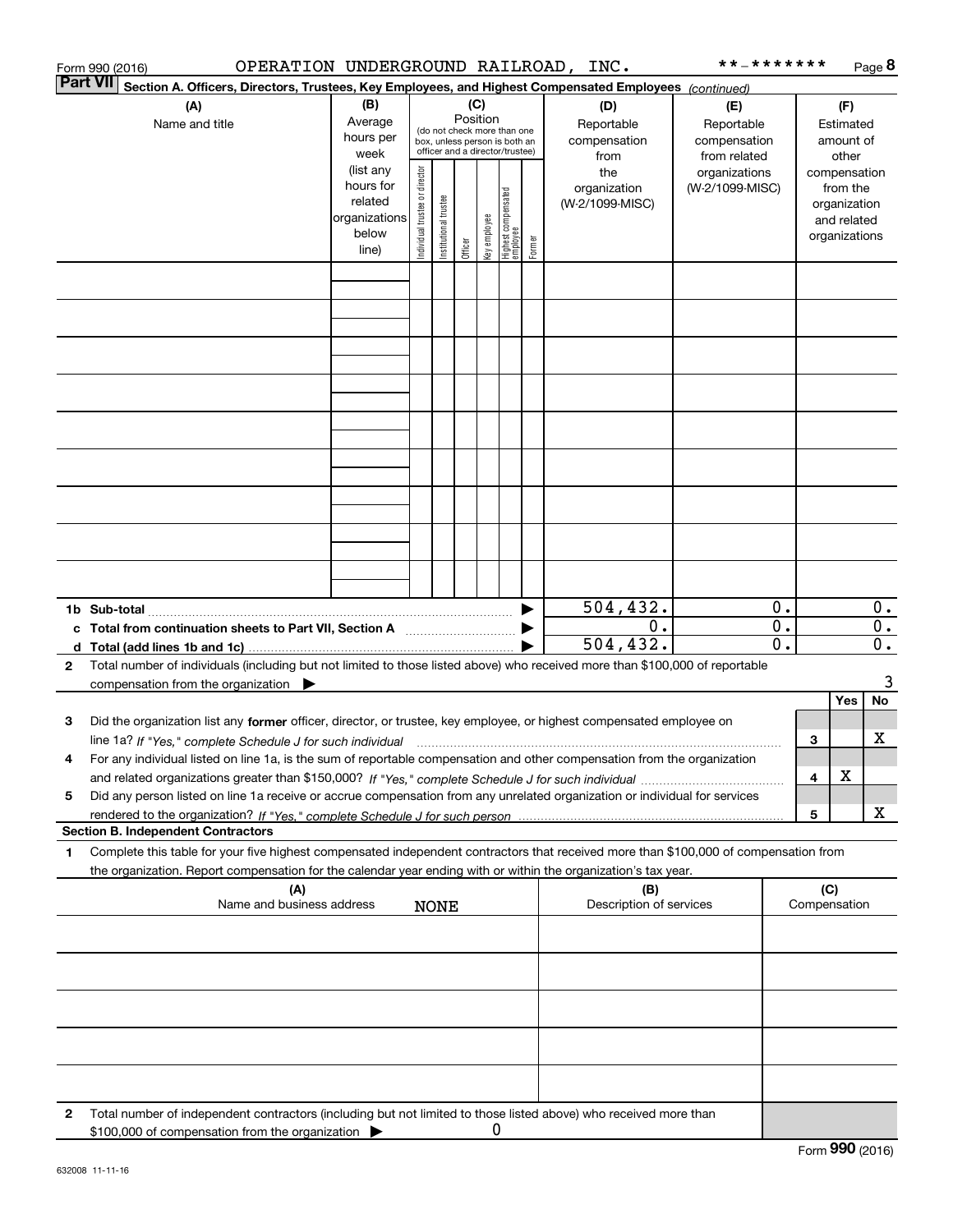|                                                           |                  |    | Form 990 (2016)                                                                                                       |                      |                                | OPERATION UNDERGROUND RAILROAD, INC. |                                                              | **_*******                                           | Page 9                                                             |
|-----------------------------------------------------------|------------------|----|-----------------------------------------------------------------------------------------------------------------------|----------------------|--------------------------------|--------------------------------------|--------------------------------------------------------------|------------------------------------------------------|--------------------------------------------------------------------|
|                                                           | <b>Part VIII</b> |    | <b>Statement of Revenue</b>                                                                                           |                      |                                |                                      |                                                              |                                                      |                                                                    |
|                                                           |                  |    | Check if Schedule O contains a response or note to any line in this Part VIII                                         |                      |                                |                                      |                                                              |                                                      |                                                                    |
|                                                           |                  |    |                                                                                                                       |                      |                                | (A)<br>Total revenue                 | $\overline{(B)}$<br>Related or<br>exempt function<br>revenue | $\overline{(C)}$<br>Unrelated<br>business<br>revenue | (D)<br>Revenue excluded<br>from tax under<br>sections<br>512 - 514 |
|                                                           |                  |    | 1 a Federated campaigns                                                                                               | 1a                   |                                |                                      |                                                              |                                                      |                                                                    |
| Contributions, Gifts, Grants<br>and Other Similar Amounts |                  |    | <b>b</b> Membership dues                                                                                              | 1 <sub>b</sub>       |                                |                                      |                                                              |                                                      |                                                                    |
|                                                           |                  |    | c Fundraising events                                                                                                  | 1 <sub>c</sub>       |                                |                                      |                                                              |                                                      |                                                                    |
|                                                           |                  |    | d Related organizations                                                                                               | 1 <sub>d</sub>       |                                |                                      |                                                              |                                                      |                                                                    |
|                                                           |                  |    | e Government grants (contributions)                                                                                   | 1e                   |                                |                                      |                                                              |                                                      |                                                                    |
|                                                           |                  |    | f All other contributions, gifts, grants, and                                                                         |                      |                                |                                      |                                                              |                                                      |                                                                    |
|                                                           |                  |    | similar amounts not included above                                                                                    |                      | <u>1f  б , 830 , 784 .</u>     |                                      |                                                              |                                                      |                                                                    |
|                                                           |                  |    | g Noncash contributions included in lines 1a-1f: \$                                                                   |                      | 484, 345.                      |                                      |                                                              |                                                      |                                                                    |
|                                                           |                  |    |                                                                                                                       |                      |                                | 6,830,784.                           |                                                              |                                                      |                                                                    |
|                                                           |                  |    |                                                                                                                       |                      | <b>Business Code</b><br>713940 |                                      |                                                              |                                                      |                                                                    |
|                                                           |                  |    | 2 a GYM MEMBERSHIPS<br>MERCHANDISE SALES                                                                              |                      | 454110                         | 104,192.<br>11,734.                  | $\overline{5,905}$ .                                         | 104,192.<br>5,829.                                   |                                                                    |
|                                                           |                  | b. |                                                                                                                       |                      |                                |                                      |                                                              |                                                      |                                                                    |
| Program Service<br>Revenue                                |                  | с  |                                                                                                                       |                      |                                |                                      |                                                              |                                                      |                                                                    |
|                                                           |                  | d  | the control of the control of the control of the control of the control of the control of                             |                      |                                |                                      |                                                              |                                                      |                                                                    |
|                                                           |                  |    |                                                                                                                       |                      |                                |                                      |                                                              |                                                      |                                                                    |
|                                                           |                  |    |                                                                                                                       |                      |                                | 115,926.                             |                                                              |                                                      |                                                                    |
|                                                           | 3                |    | Investment income (including dividends, interest, and                                                                 |                      |                                |                                      |                                                              |                                                      |                                                                    |
|                                                           |                  |    |                                                                                                                       |                      |                                | 1,148.                               | 1,148.                                                       |                                                      |                                                                    |
|                                                           | 4                |    | Income from investment of tax-exempt bond proceeds                                                                    |                      |                                |                                      |                                                              |                                                      |                                                                    |
|                                                           | 5                |    |                                                                                                                       |                      |                                |                                      |                                                              |                                                      |                                                                    |
|                                                           |                  |    |                                                                                                                       | (i) Real             | (ii) Personal                  |                                      |                                                              |                                                      |                                                                    |
|                                                           |                  |    | 6 a Gross rents                                                                                                       | $\overline{5,164}$ . |                                |                                      |                                                              |                                                      |                                                                    |
|                                                           |                  |    | <b>b</b> Less: rental expenses $\ldots$ $\ldots$                                                                      | 0.                   |                                |                                      |                                                              |                                                      |                                                                    |
|                                                           |                  |    | c Rental income or (loss)                                                                                             | 5,164.               |                                |                                      |                                                              |                                                      |                                                                    |
|                                                           |                  |    | d Net rental income or (loss)                                                                                         |                      |                                | 5, 164.                              |                                                              | 5, 164.                                              |                                                                    |
|                                                           |                  |    | 7 a Gross amount from sales of                                                                                        | (i) Securities       | (ii) Other                     |                                      |                                                              |                                                      |                                                                    |
|                                                           |                  |    | assets other than inventory                                                                                           |                      | 1,950.                         |                                      |                                                              |                                                      |                                                                    |
|                                                           |                  |    | <b>b</b> Less: cost or other basis                                                                                    |                      |                                |                                      |                                                              |                                                      |                                                                    |
|                                                           |                  |    | and sales expenses  [                                                                                                 |                      | 8,925.                         |                                      |                                                              |                                                      |                                                                    |
|                                                           |                  |    |                                                                                                                       |                      | $-6,975.$                      |                                      |                                                              |                                                      |                                                                    |
|                                                           |                  |    |                                                                                                                       |                      |                                | $-6,975.$                            | $-6,975.$                                                    |                                                      |                                                                    |
|                                                           |                  |    | 8 a Gross income from fundraising events (not                                                                         |                      |                                |                                      |                                                              |                                                      |                                                                    |
|                                                           |                  |    |                                                                                                                       |                      |                                |                                      |                                                              |                                                      |                                                                    |
|                                                           |                  |    | contributions reported on line 1c). See                                                                               |                      |                                |                                      |                                                              |                                                      |                                                                    |
| <b>Other Revenue</b>                                      |                  |    |                                                                                                                       |                      |                                |                                      |                                                              |                                                      |                                                                    |
|                                                           |                  |    | <b>b</b> Less: direct expenses <i>manually contained</i>                                                              | $\mathbf b$          |                                |                                      |                                                              |                                                      |                                                                    |
|                                                           |                  |    | c Net income or (loss) from fundraising events<br>9 a Gross income from gaming activities. See                        |                      | .                              |                                      |                                                              |                                                      |                                                                    |
|                                                           |                  |    |                                                                                                                       |                      |                                |                                      |                                                              |                                                      |                                                                    |
|                                                           |                  |    |                                                                                                                       |                      |                                |                                      |                                                              |                                                      |                                                                    |
|                                                           |                  |    |                                                                                                                       |                      |                                |                                      |                                                              |                                                      |                                                                    |
|                                                           |                  |    | 10 a Gross sales of inventory, less returns                                                                           |                      |                                |                                      |                                                              |                                                      |                                                                    |
|                                                           |                  |    |                                                                                                                       |                      |                                |                                      |                                                              |                                                      |                                                                    |
|                                                           |                  |    |                                                                                                                       | $\mathbf{b}$         |                                |                                      |                                                              |                                                      |                                                                    |
|                                                           |                  |    | c Net income or (loss) from sales of inventory                                                                        |                      |                                |                                      |                                                              |                                                      |                                                                    |
|                                                           |                  |    | Miscellaneous Revenue                                                                                                 |                      | <b>Business Code</b>           |                                      |                                                              |                                                      |                                                                    |
|                                                           | 11a              |    | <u> La Carlo de la Carlo de la Carlo de la Carlo de la Carlo de la Carlo de la Carlo de la Carlo de la Carlo de l</u> |                      |                                |                                      |                                                              |                                                      |                                                                    |
|                                                           |                  | b  | <u> 1989 - Andrea Station, amerikansk politik (</u>                                                                   |                      |                                |                                      |                                                              |                                                      |                                                                    |
|                                                           |                  | с  | <u> 1989 - Johann Barbara, martxa alemaniar a</u>                                                                     |                      |                                |                                      |                                                              |                                                      |                                                                    |
|                                                           |                  | d  |                                                                                                                       |                      |                                |                                      |                                                              |                                                      |                                                                    |
|                                                           |                  |    |                                                                                                                       |                      |                                |                                      |                                                              |                                                      |                                                                    |
|                                                           | 12               |    |                                                                                                                       |                      |                                | $\triangleright$ 6,946,047.          |                                                              | $\overline{78.}$ 115, 185.                           | 0.                                                                 |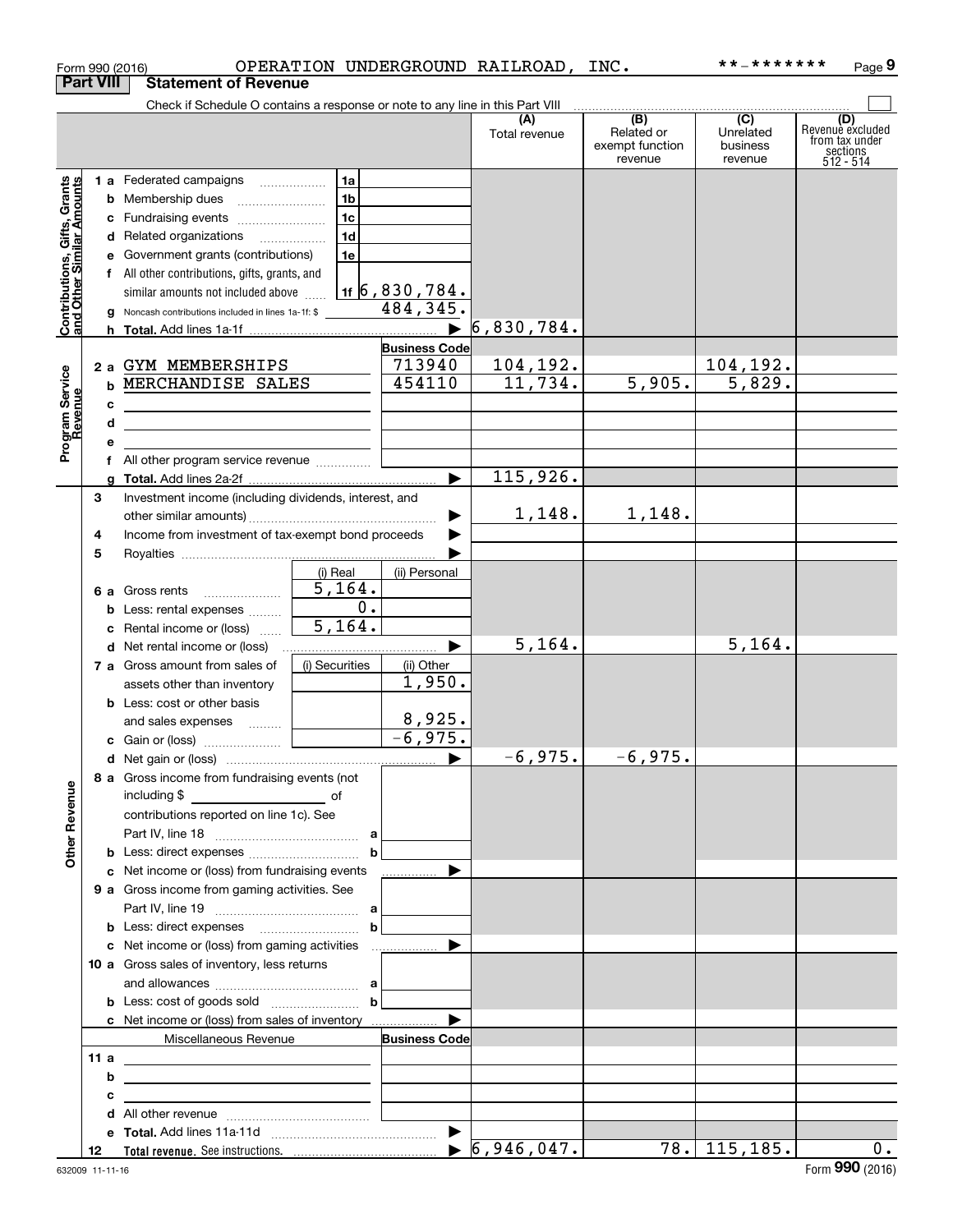#### Form 990 (2016) OPERATION UNDERGROUND RAILROAD,INC。 \* \* - \* \* \* \* \* \* \* Page OPERATION UNDERGROUND RAILROAD, INC. \*\*-\*\*\*\*\*\*\*

*Section 501(c)(3) and 501(c)(4) organizations must complete all columns. All other organizations must complete column (A).*

**10**

|              | Do not include amounts reported on lines 6b,<br>7b, 8b, 9b, and 10b of Part VIII.                                                                                                                           | (A)<br>Total expenses | $\overline{(B)}$<br>Program service<br>expenses | $\overline{C}$<br>Management and<br>general expenses | (D)<br>Fundraising<br>expenses |
|--------------|-------------------------------------------------------------------------------------------------------------------------------------------------------------------------------------------------------------|-----------------------|-------------------------------------------------|------------------------------------------------------|--------------------------------|
| 1.           | Grants and other assistance to domestic organizations                                                                                                                                                       | 545,576.              | 545,576.                                        |                                                      |                                |
|              | and domestic governments. See Part IV, line 21                                                                                                                                                              |                       |                                                 |                                                      |                                |
| $\mathbf{2}$ | Grants and other assistance to domestic                                                                                                                                                                     |                       |                                                 |                                                      |                                |
| 3            | individuals. See Part IV, line 22<br>Grants and other assistance to foreign                                                                                                                                 |                       |                                                 |                                                      |                                |
|              | organizations, foreign governments, and foreign                                                                                                                                                             |                       |                                                 |                                                      |                                |
|              | individuals. See Part IV, lines 15 and 16                                                                                                                                                                   |                       |                                                 |                                                      |                                |
| 4            | Benefits paid to or for members                                                                                                                                                                             |                       |                                                 |                                                      |                                |
| 5            | Compensation of current officers, directors,                                                                                                                                                                |                       |                                                 |                                                      |                                |
|              | trustees, and key employees                                                                                                                                                                                 | 504, 432.             | 504, 432.                                       |                                                      |                                |
| 6            | Compensation not included above, to disqualified                                                                                                                                                            |                       |                                                 |                                                      |                                |
|              | persons (as defined under section 4958(f)(1)) and                                                                                                                                                           |                       |                                                 |                                                      |                                |
|              | persons described in section 4958(c)(3)(B)                                                                                                                                                                  |                       |                                                 |                                                      |                                |
| 7            | Other salaries and wages                                                                                                                                                                                    | 1, 108, 370.          | 433, 733.                                       | 137,802.                                             | 536,835.                       |
| 8            | Pension plan accruals and contributions (include                                                                                                                                                            |                       |                                                 |                                                      |                                |
|              | section 401(k) and 403(b) employer contributions)                                                                                                                                                           |                       |                                                 |                                                      |                                |
| 9            |                                                                                                                                                                                                             | 252, 380.             | 154,592.                                        | 42,472.                                              | $\overline{55,316}$ .          |
| 10           |                                                                                                                                                                                                             |                       |                                                 |                                                      |                                |
| 11           | Fees for services (non-employees):                                                                                                                                                                          |                       |                                                 |                                                      |                                |
| a            |                                                                                                                                                                                                             | 70,181.               |                                                 | 56, 145.                                             | 14,036.                        |
| b<br>c       |                                                                                                                                                                                                             | 33,665.               |                                                 | 33,665.                                              |                                |
| d            |                                                                                                                                                                                                             |                       |                                                 |                                                      |                                |
| е            | Professional fundraising services. See Part IV, line 17                                                                                                                                                     |                       |                                                 |                                                      |                                |
| f            | Investment management fees                                                                                                                                                                                  |                       |                                                 |                                                      |                                |
| g            | Other. (If line 11g amount exceeds 10% of line 25,                                                                                                                                                          |                       |                                                 |                                                      |                                |
|              | column (A) amount, list line 11g expenses on Sch O.)                                                                                                                                                        | 253,471.              | 207,824.                                        | 8,729.                                               | 36,918.                        |
| 12           |                                                                                                                                                                                                             | 339,636.              | 250, 701.                                       |                                                      | 88,935.                        |
| 13           |                                                                                                                                                                                                             | 148,427.              | 110, 217.                                       | 16,082.                                              | 22,128.                        |
| 14           |                                                                                                                                                                                                             |                       |                                                 |                                                      |                                |
| 15           |                                                                                                                                                                                                             |                       |                                                 |                                                      |                                |
| 16           |                                                                                                                                                                                                             | 126, 370.             | 105,037.                                        | $\overline{234}$ .                                   | 21,099.                        |
| 17           | Travel                                                                                                                                                                                                      | 765, 746.             | 729,489.                                        | 3,105.                                               | 33,152.                        |
| 18           | Payments of travel or entertainment expenses                                                                                                                                                                |                       |                                                 |                                                      |                                |
|              | for any federal, state, or local public officials                                                                                                                                                           |                       |                                                 |                                                      |                                |
| 19<br>20     | Conferences, conventions, and meetings<br>Interest                                                                                                                                                          |                       |                                                 |                                                      |                                |
| 21           |                                                                                                                                                                                                             |                       |                                                 |                                                      |                                |
| 22           | Depreciation, depletion, and amortization                                                                                                                                                                   | 82,528.               | 68,417.                                         | $\overline{571}$ .                                   | 13,540.                        |
| 23           | Insurance                                                                                                                                                                                                   |                       |                                                 |                                                      |                                |
| 24           | Other expenses. Itemize expenses not covered<br>above. (List miscellaneous expenses in line 24e. If line<br>24e amount exceeds 10% of line 25, column (A)<br>amount, list line 24e expenses on Schedule O.) |                       |                                                 |                                                      |                                |
| a            | CONTRACT LABOR                                                                                                                                                                                              | 1,130,738.            | 993,631.                                        | 6,142.                                               | 130,965.                       |
| b            | <b>BANK SERVICE CHARGES</b>                                                                                                                                                                                 | 66,657.               | 5,978.                                          | 59,397.                                              | 1,282.                         |
| c.           | <b>OTHER EXPENSE</b>                                                                                                                                                                                        | 56, 188.              | 28,468.                                         | 26, 333.                                             | 1,387.                         |
| d            | <b>MEALS</b>                                                                                                                                                                                                | 52,951.               | $\overline{47,571}$ .                           | 1,348.                                               | 4,032.                         |
|              | e All other expenses                                                                                                                                                                                        | 162,914.              | 133,167.                                        | 17,643.                                              | 12, 104.                       |
| 25           | Total functional expenses. Add lines 1 through 24e                                                                                                                                                          | 5,700,230.            | 4,318,833.                                      | 409,668.                                             | 971,729.                       |
| 26           | Joint costs. Complete this line only if the organization                                                                                                                                                    |                       |                                                 |                                                      |                                |
|              | reported in column (B) joint costs from a combined                                                                                                                                                          |                       |                                                 |                                                      |                                |
|              | educational campaign and fundraising solicitation.                                                                                                                                                          |                       |                                                 |                                                      |                                |
|              | Check here $\blacktriangleright$<br>if following SOP 98-2 (ASC 958-720)                                                                                                                                     |                       |                                                 |                                                      |                                |

# **Part IX Statement of Functional Expenses**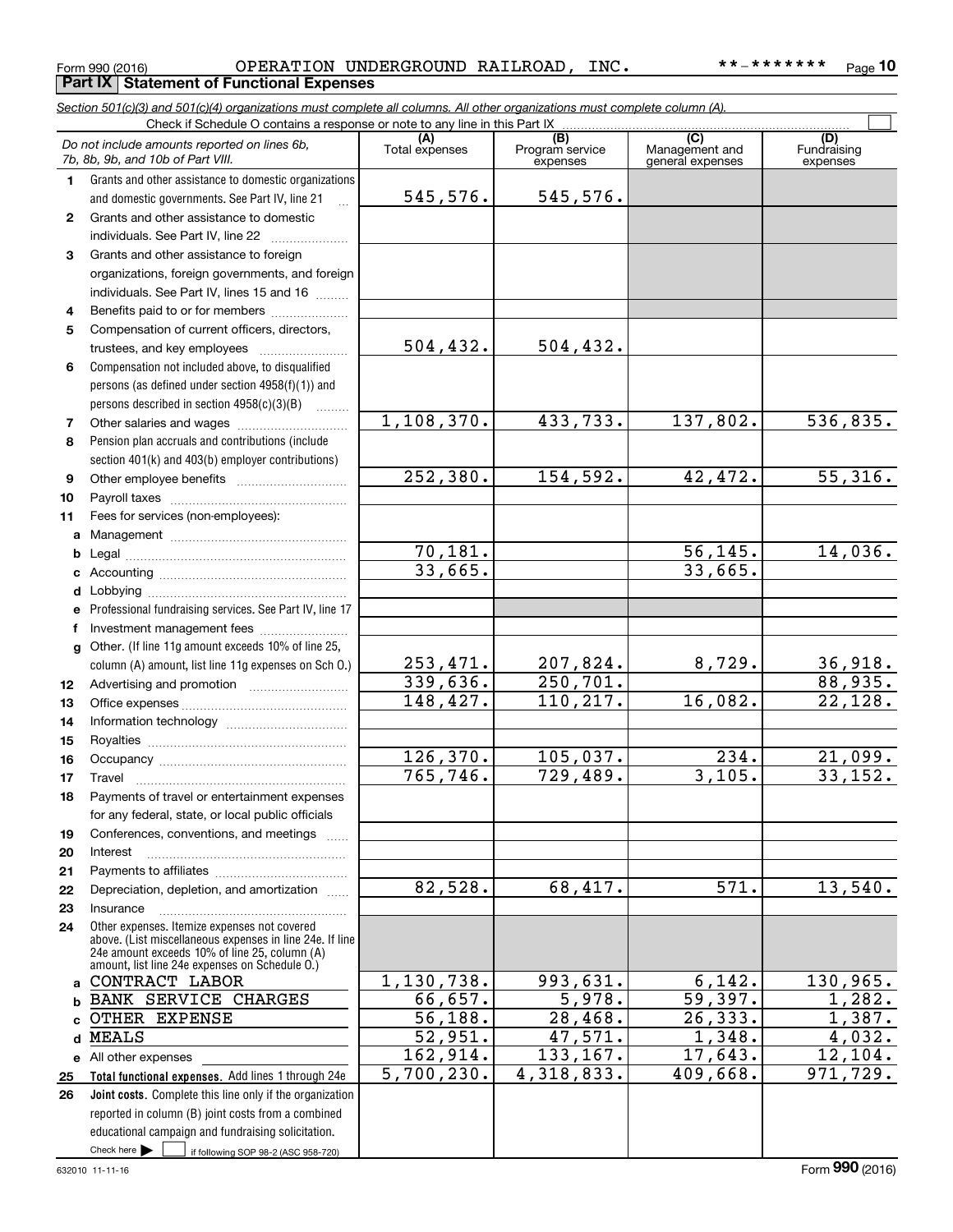| Form 990 (2016) | OPERATION | UNDERGROUND RAILROAD, |  | INC |  | $P$ age |  |
|-----------------|-----------|-----------------------|--|-----|--|---------|--|
|-----------------|-----------|-----------------------|--|-----|--|---------|--|

**11**

|                             |    |                                                                                                                     |                 | (A)<br>Beginning of year |                          | (B)<br>End of year                 |
|-----------------------------|----|---------------------------------------------------------------------------------------------------------------------|-----------------|--------------------------|--------------------------|------------------------------------|
|                             | 1  |                                                                                                                     |                 | 3, 153, 838.             | $\mathbf{1}$             | 4, 213, 795.                       |
|                             | 2  |                                                                                                                     | 30,788.         | $\mathbf 2$              | 30,794.                  |                                    |
|                             | 3  |                                                                                                                     |                 |                          | 3                        |                                    |
|                             | 4  |                                                                                                                     |                 |                          | 4                        |                                    |
|                             | 5  | Loans and other receivables from current and former officers, directors,                                            |                 |                          |                          |                                    |
|                             |    | trustees, key employees, and highest compensated employees. Complete                                                |                 |                          |                          |                                    |
|                             |    |                                                                                                                     |                 |                          | 5                        |                                    |
|                             | 6  | Loans and other receivables from other disqualified persons (as defined under                                       |                 |                          |                          |                                    |
|                             |    | section 4958(f)(1)), persons described in section 4958(c)(3)(B), and contributing                                   |                 |                          |                          |                                    |
|                             |    | employers and sponsoring organizations of section 501(c)(9) voluntary                                               |                 |                          |                          |                                    |
|                             |    | employees' beneficiary organizations (see instr). Complete Part II of Sch L                                         |                 |                          | 6                        |                                    |
| Assets                      | 7  |                                                                                                                     |                 |                          | $\overline{\phantom{a}}$ |                                    |
|                             | 8  |                                                                                                                     |                 | 95,583.                  | 8                        | 99,956.                            |
|                             | 9  | Prepaid expenses and deferred charges                                                                               |                 |                          | 9                        |                                    |
|                             |    | <b>10a</b> Land, buildings, and equipment: cost or other                                                            |                 |                          |                          |                                    |
|                             |    | basis. Complete Part VI of Schedule D  10a                                                                          | <u>757,958.</u> |                          |                          |                                    |
|                             |    | 10 <sub>b</sub><br><b>b</b> Less: accumulated depreciation<br>. 1                                                   | 110,895.        | 534,300.                 | 10 <sub>c</sub>          | 647,063.                           |
|                             | 11 |                                                                                                                     |                 | 11                       |                          |                                    |
|                             | 12 |                                                                                                                     |                 | 12                       |                          |                                    |
|                             | 13 |                                                                                                                     |                 | 13                       |                          |                                    |
|                             | 14 |                                                                                                                     |                 | 14                       |                          |                                    |
|                             | 15 |                                                                                                                     | 32,366.         | 15                       | 145, 161.                |                                    |
|                             | 16 |                                                                                                                     |                 | 3,846,875.               | 16                       | 5, 136, 769.                       |
|                             | 17 |                                                                                                                     |                 | 38,425.                  | 17                       | 89,225.                            |
|                             | 18 |                                                                                                                     |                 |                          | 18                       |                                    |
|                             | 19 |                                                                                                                     |                 |                          | 19                       |                                    |
|                             | 20 |                                                                                                                     |                 |                          | 20                       |                                    |
|                             | 21 | Escrow or custodial account liability. Complete Part IV of Schedule D                                               | .               |                          | 21                       |                                    |
|                             | 22 | Loans and other payables to current and former officers, directors, trustees,                                       |                 |                          |                          |                                    |
| Liabilities                 |    | key employees, highest compensated employees, and disqualified persons.                                             |                 |                          |                          |                                    |
|                             |    |                                                                                                                     |                 |                          | 22                       |                                    |
|                             | 23 |                                                                                                                     |                 |                          | 23                       |                                    |
|                             | 24 |                                                                                                                     |                 |                          | 24                       |                                    |
|                             | 25 | Other liabilities (including federal income tax, payables to related third                                          |                 |                          |                          |                                    |
|                             |    | parties, and other liabilities not included on lines 17-24). Complete Part X of                                     |                 |                          |                          |                                    |
|                             |    | Schedule D                                                                                                          |                 | 28,509.<br>66,934.       | 25                       | 21,786.<br>$\overline{111}$ , 011. |
|                             | 26 |                                                                                                                     | and             |                          | 26                       |                                    |
|                             |    | Organizations that follow SFAS 117 (ASC 958), check here<br>complete lines 27 through 29, and lines 33 and 34.      |                 |                          |                          |                                    |
|                             | 27 |                                                                                                                     |                 |                          | 27                       |                                    |
|                             | 28 |                                                                                                                     |                 |                          | 28                       |                                    |
|                             | 29 | Permanently restricted net assets                                                                                   |                 |                          | 29                       |                                    |
|                             |    | Organizations that do not follow SFAS 117 (ASC 958), check here $\blacktriangleright \lfloor \underline{X} \rfloor$ |                 |                          |                          |                                    |
|                             |    | and complete lines 30 through 34.                                                                                   |                 |                          |                          |                                    |
| Net Assets or Fund Balances | 30 |                                                                                                                     |                 | 0.                       | 30                       | $0$ .                              |
|                             | 31 | Paid-in or capital surplus, or land, building, or equipment fund                                                    |                 | $0$ .                    | 31                       | 0.                                 |
|                             | 32 | Retained earnings, endowment, accumulated income, or other funds                                                    |                 | 3,779,941.               | 32                       | 5,025,758.                         |
|                             | 33 |                                                                                                                     |                 | 3,779,941.               | 33                       | 5,025,758.                         |
|                             | 34 |                                                                                                                     |                 | 3,846,875.               | 34                       | 5, 136, 769.                       |

Form (2016) **990**

# **Part X Balance Sheet**

| Form 990 (2016 |  |
|----------------|--|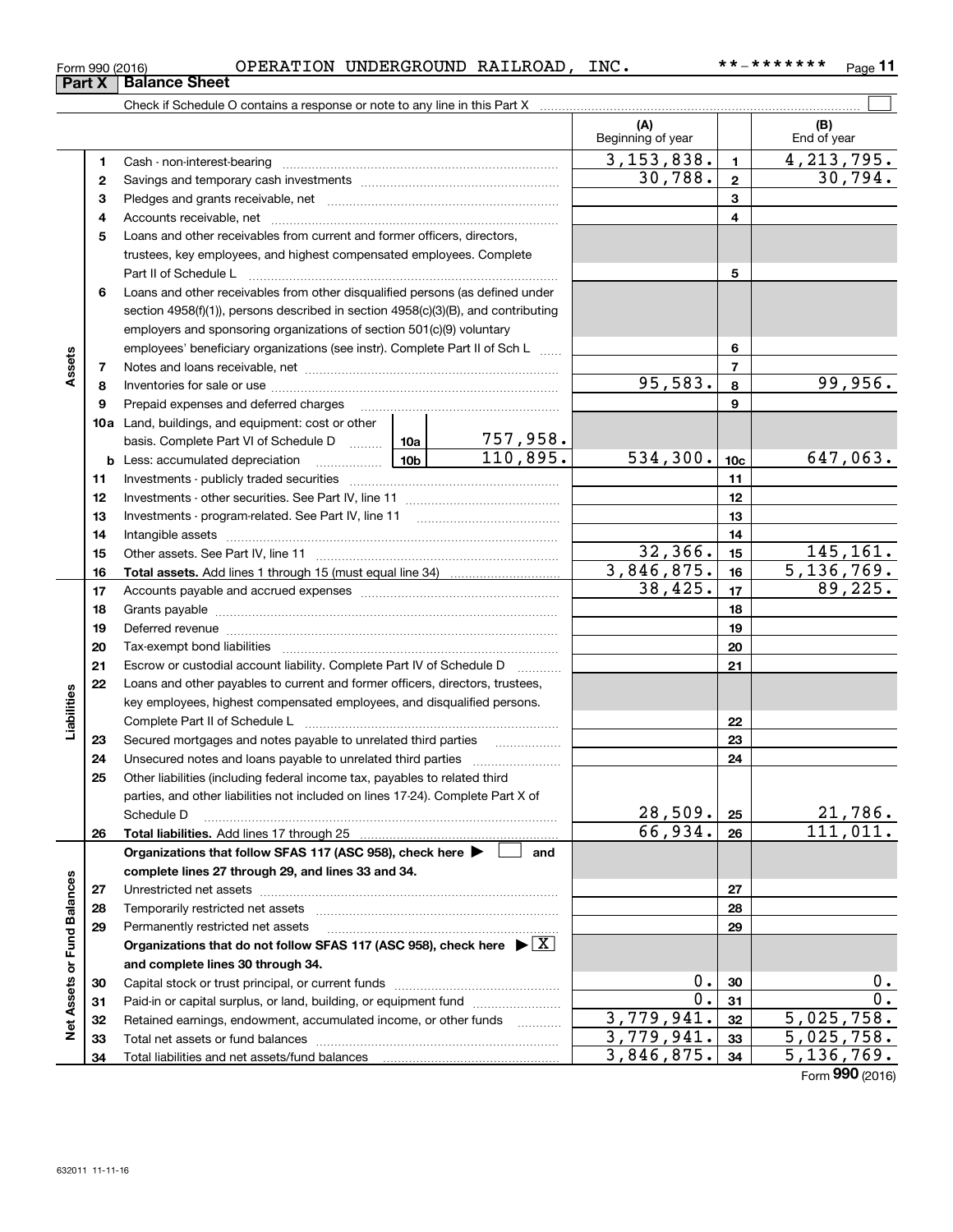|         | OPERATION UNDERGROUND RAILROAD, INC.<br>Form 990 (2016)                                                                                                                                                                        |                | **_*******               |      | Page 12 |  |
|---------|--------------------------------------------------------------------------------------------------------------------------------------------------------------------------------------------------------------------------------|----------------|--------------------------|------|---------|--|
| Part XI | <b>Reconciliation of Net Assets</b>                                                                                                                                                                                            |                |                          |      |         |  |
|         | Check if Schedule O contains a response or note to any line in this Part XI                                                                                                                                                    |                |                          |      |         |  |
|         |                                                                                                                                                                                                                                |                |                          |      |         |  |
| 1       |                                                                                                                                                                                                                                | 1              | 6,946,047.               |      |         |  |
| 2       | Total expenses (must equal Part IX, column (A), line 25)                                                                                                                                                                       | $\mathbf{2}$   | 5,700,230.               |      |         |  |
| з       | Revenue less expenses. Subtract line 2 from line 1                                                                                                                                                                             | 3              | 1,245,817.<br>3,779,941. |      |         |  |
| 4       | $\overline{\mathbf{4}}$                                                                                                                                                                                                        |                |                          |      |         |  |
| 5       | Net unrealized gains (losses) on investments                                                                                                                                                                                   | 5              |                          |      |         |  |
| 6       | Donated services and use of facilities                                                                                                                                                                                         | 6              |                          |      |         |  |
| 7       | Investment expenses                                                                                                                                                                                                            | $\overline{7}$ |                          |      |         |  |
| 8       | Prior period adjustments                                                                                                                                                                                                       | 8              |                          |      |         |  |
| 9       | Other changes in net assets or fund balances (explain in Schedule O)                                                                                                                                                           | 9              |                          |      | 0.      |  |
| 10      | Net assets or fund balances at end of year. Combine lines 3 through 9 (must equal Part X, line 33,                                                                                                                             |                | 5,025,758.               |      |         |  |
|         | column (B))<br>10                                                                                                                                                                                                              |                |                          |      |         |  |
|         | Part XII Financial Statements and Reporting                                                                                                                                                                                    |                |                          |      |         |  |
|         |                                                                                                                                                                                                                                |                |                          |      |         |  |
|         |                                                                                                                                                                                                                                |                |                          | Yes  | No      |  |
| 1       | $\boxed{\text{X}}$ Accrual<br>Accounting method used to prepare the Form 990: <u>June</u> Cash<br>Other                                                                                                                        |                |                          |      |         |  |
|         | If the organization changed its method of accounting from a prior year or checked "Other," explain in Schedule O.                                                                                                              |                |                          |      |         |  |
|         | 2a Were the organization's financial statements compiled or reviewed by an independent accountant?                                                                                                                             |                | 2a                       |      | х       |  |
|         | If "Yes," check a box below to indicate whether the financial statements for the year were compiled or reviewed on a                                                                                                           |                |                          |      |         |  |
|         | separate basis, consolidated basis, or both:                                                                                                                                                                                   |                |                          |      |         |  |
|         | Separate basis<br>Consolidated basis<br>Both consolidated and separate basis                                                                                                                                                   |                |                          |      |         |  |
| b       | Were the organization's financial statements audited by an independent accountant?                                                                                                                                             |                | 2 <sub>b</sub>           | X    |         |  |
|         | If "Yes," check a box below to indicate whether the financial statements for the year were audited on a separate basis,                                                                                                        |                |                          |      |         |  |
|         | consolidated basis, or both:                                                                                                                                                                                                   |                |                          |      |         |  |
|         | $\boxed{\textbf{X}}$ Consolidated basis<br>Separate basis<br>Both consolidated and separate basis                                                                                                                              |                |                          |      |         |  |
|         | c If "Yes" to line 2a or 2b, does the organization have a committee that assumes responsibility for oversight of the audit,                                                                                                    |                |                          |      |         |  |
|         |                                                                                                                                                                                                                                |                | 2c                       |      | x       |  |
|         | If the organization changed either its oversight process or selection process during the tax year, explain in Schedule O.                                                                                                      |                |                          |      |         |  |
|         | 3a As a result of a federal award, was the organization required to undergo an audit or audits as set forth in the Single Audit                                                                                                |                |                          |      |         |  |
|         | Act and OMB Circular A-133?                                                                                                                                                                                                    |                | За                       |      | Χ       |  |
|         | If "Yes," did the organization undergo the required audit or audits? If the organization did not undergo the required audit                                                                                                    |                |                          |      |         |  |
|         | or audits, explain why in Schedule O and describe any steps taken to undergo such audits manufactured content contents and the schedule O and describe and the state of an antistic content of an audit of the state of an ant |                | 3b                       | nnn. |         |  |

Form (2016) **990**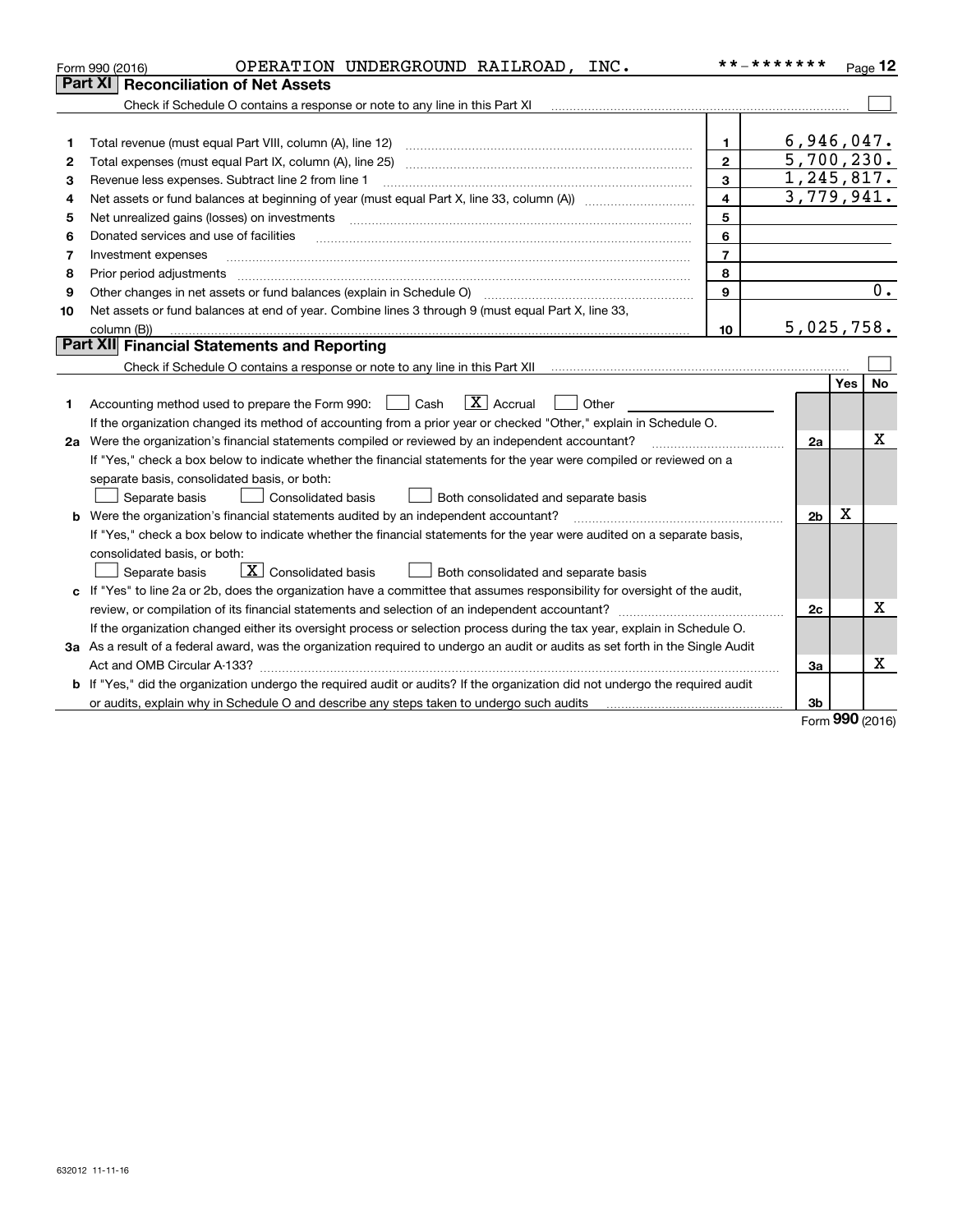|  |  |  |  | <b>SCHEDULE A</b> |
|--|--|--|--|-------------------|
|  |  |  |  |                   |

| (Form 990 or 990-EZ) |  |  |  |
|----------------------|--|--|--|
|----------------------|--|--|--|

# **Public Charity Status and Public Support**

OMB No. 1545-0047

**2016**

**Complete if the organization is a section 501(c)(3) organization or a section 4947(a)(1) nonexempt charitable trust.**

| Attach to Form 990 or Form 990-EZ. |  |  |  |
|------------------------------------|--|--|--|
|------------------------------------|--|--|--|

|                           | Department of the Treasury<br>Internal Revenue Service | <b>+3+7(a)(T) HOHEAEHIPL CHaritable trust.</b><br>Attach to Form 990 or Form 990-EZ. |                                                                                                                                               |     |                                 |                            | <b>Open to Public</b> |                                       |
|---------------------------|--------------------------------------------------------|--------------------------------------------------------------------------------------|-----------------------------------------------------------------------------------------------------------------------------------------------|-----|---------------------------------|----------------------------|-----------------------|---------------------------------------|
|                           |                                                        |                                                                                      | Information about Schedule A (Form 990 or 990-EZ) and its instructions is at www.irs.gov/form990.                                             |     |                                 |                            |                       | <b>Inspection</b>                     |
|                           | Name of the organization                               |                                                                                      |                                                                                                                                               |     |                                 |                            |                       | <b>Employer identification number</b> |
|                           |                                                        |                                                                                      | OPERATION UNDERGROUND RAILROAD, INC.                                                                                                          |     |                                 |                            |                       | **_*******                            |
| Part I                    |                                                        |                                                                                      | Reason for Public Charity Status (All organizations must complete this part.) See instructions.                                               |     |                                 |                            |                       |                                       |
|                           |                                                        |                                                                                      | The organization is not a private foundation because it is: (For lines 1 through 12, check only one box.)                                     |     |                                 |                            |                       |                                       |
| 1                         |                                                        |                                                                                      | A church, convention of churches, or association of churches described in section 170(b)(1)(A)(i).                                            |     |                                 |                            |                       |                                       |
| 2                         |                                                        |                                                                                      | A school described in section 170(b)(1)(A)(ii). (Attach Schedule E (Form 990 or 990-EZ).)                                                     |     |                                 |                            |                       |                                       |
| з                         |                                                        |                                                                                      | A hospital or a cooperative hospital service organization described in section 170(b)(1)(A)(iii).                                             |     |                                 |                            |                       |                                       |
| 4                         |                                                        |                                                                                      | A medical research organization operated in conjunction with a hospital described in section 170(b)(1)(A)(iii). Enter the hospital's name,    |     |                                 |                            |                       |                                       |
|                           | city, and state:                                       |                                                                                      |                                                                                                                                               |     |                                 |                            |                       |                                       |
| 5                         |                                                        |                                                                                      | An organization operated for the benefit of a college or university owned or operated by a governmental unit described in                     |     |                                 |                            |                       |                                       |
|                           |                                                        | section 170(b)(1)(A)(iv). (Complete Part II.)                                        |                                                                                                                                               |     |                                 |                            |                       |                                       |
| 6                         |                                                        |                                                                                      | A federal, state, or local government or governmental unit described in section 170(b)(1)(A)(v).                                              |     |                                 |                            |                       |                                       |
| 7                         |                                                        |                                                                                      | An organization that normally receives a substantial part of its support from a governmental unit or from the general public described in     |     |                                 |                            |                       |                                       |
|                           |                                                        | section 170(b)(1)(A)(vi). (Complete Part II.)                                        |                                                                                                                                               |     |                                 |                            |                       |                                       |
| 8                         |                                                        |                                                                                      | A community trust described in section 170(b)(1)(A)(vi). (Complete Part II.)                                                                  |     |                                 |                            |                       |                                       |
| 9                         |                                                        |                                                                                      | An agricultural research organization described in section 170(b)(1)(A)(ix) operated in conjunction with a land-grant college                 |     |                                 |                            |                       |                                       |
|                           |                                                        |                                                                                      | or university or a non-land-grant college of agriculture (see instructions). Enter the name, city, and state of the college or                |     |                                 |                            |                       |                                       |
|                           | university:                                            |                                                                                      |                                                                                                                                               |     |                                 |                            |                       |                                       |
| $\lfloor x \rfloor$<br>10 |                                                        |                                                                                      | An organization that normally receives: (1) more than 33 1/3% of its support from contributions, membership fees, and gross receipts from     |     |                                 |                            |                       |                                       |
|                           |                                                        |                                                                                      | activities related to its exempt functions - subject to certain exceptions, and (2) no more than 33 1/3% of its support from gross investment |     |                                 |                            |                       |                                       |
|                           |                                                        |                                                                                      | income and unrelated business taxable income (less section 511 tax) from businesses acquired by the organization after June 30, 1975.         |     |                                 |                            |                       |                                       |
|                           |                                                        | See section 509(a)(2). (Complete Part III.)                                          |                                                                                                                                               |     |                                 |                            |                       |                                       |
| 11                        |                                                        |                                                                                      | An organization organized and operated exclusively to test for public safety. See section 509(a)(4).                                          |     |                                 |                            |                       |                                       |
| 12                        |                                                        |                                                                                      | An organization organized and operated exclusively for the benefit of, to perform the functions of, or to carry out the purposes of one or    |     |                                 |                            |                       |                                       |
|                           |                                                        |                                                                                      | more publicly supported organizations described in section 509(a)(1) or section 509(a)(2). See section 509(a)(3). Check the box in            |     |                                 |                            |                       |                                       |
|                           |                                                        |                                                                                      | lines 12a through 12d that describes the type of supporting organization and complete lines 12e, 12f, and 12g.                                |     |                                 |                            |                       |                                       |
| а                         |                                                        |                                                                                      | Type I. A supporting organization operated, supervised, or controlled by its supported organization(s), typically by giving                   |     |                                 |                            |                       |                                       |
|                           |                                                        |                                                                                      | the supported organization(s) the power to regularly appoint or elect a majority of the directors or trustees of the supporting               |     |                                 |                            |                       |                                       |
|                           |                                                        | organization. You must complete Part IV, Sections A and B.                           |                                                                                                                                               |     |                                 |                            |                       |                                       |
| b                         |                                                        |                                                                                      | Type II. A supporting organization supervised or controlled in connection with its supported organization(s), by having                       |     |                                 |                            |                       |                                       |
|                           |                                                        |                                                                                      | control or management of the supporting organization vested in the same persons that control or manage the supported                          |     |                                 |                            |                       |                                       |
|                           |                                                        | organization(s). You must complete Part IV, Sections A and C.                        |                                                                                                                                               |     |                                 |                            |                       |                                       |
| с                         |                                                        |                                                                                      | Type III functionally integrated. A supporting organization operated in connection with, and functionally integrated with,                    |     |                                 |                            |                       |                                       |
|                           |                                                        |                                                                                      | its supported organization(s) (see instructions). You must complete Part IV, Sections A, D, and E.                                            |     |                                 |                            |                       |                                       |
| d                         |                                                        |                                                                                      | Type III non-functionally integrated. A supporting organization operated in connection with its supported organization(s)                     |     |                                 |                            |                       |                                       |
|                           |                                                        |                                                                                      | that is not functionally integrated. The organization generally must satisfy a distribution requirement and an attentiveness                  |     |                                 |                            |                       |                                       |
|                           |                                                        |                                                                                      | requirement (see instructions). You must complete Part IV, Sections A and D, and Part V.                                                      |     |                                 |                            |                       |                                       |
| е                         |                                                        |                                                                                      | Check this box if the organization received a written determination from the IRS that it is a Type I, Type II, Type III                       |     |                                 |                            |                       |                                       |
|                           |                                                        |                                                                                      | functionally integrated, or Type III non-functionally integrated supporting organization.                                                     |     |                                 |                            |                       |                                       |
|                           | <b>f</b> Enter the number of supported organizations   |                                                                                      |                                                                                                                                               |     |                                 |                            |                       |                                       |
|                           | (i) Name of supported                                  | Provide the following information about the supported organization(s).<br>(ii) EIN   | (iii) Type of organization                                                                                                                    |     | (iv) Is the organization listed | (v) Amount of monetary     |                       | (vi) Amount of other                  |
|                           | organization                                           |                                                                                      | (described on lines 1-10                                                                                                                      |     | in your governing document?     | support (see instructions) |                       | support (see instructions)            |
|                           |                                                        |                                                                                      | above (see instructions))                                                                                                                     | Yes | No                              |                            |                       |                                       |
|                           |                                                        |                                                                                      |                                                                                                                                               |     |                                 |                            |                       |                                       |
|                           |                                                        |                                                                                      |                                                                                                                                               |     |                                 |                            |                       |                                       |
|                           |                                                        |                                                                                      |                                                                                                                                               |     |                                 |                            |                       |                                       |
|                           |                                                        |                                                                                      |                                                                                                                                               |     |                                 |                            |                       |                                       |
|                           |                                                        |                                                                                      |                                                                                                                                               |     |                                 |                            |                       |                                       |
|                           |                                                        |                                                                                      |                                                                                                                                               |     |                                 |                            |                       |                                       |
|                           |                                                        |                                                                                      |                                                                                                                                               |     |                                 |                            |                       |                                       |
|                           |                                                        |                                                                                      |                                                                                                                                               |     |                                 |                            |                       |                                       |
|                           |                                                        |                                                                                      |                                                                                                                                               |     |                                 |                            |                       |                                       |
|                           |                                                        |                                                                                      |                                                                                                                                               |     |                                 |                            |                       |                                       |
| Total                     |                                                        |                                                                                      |                                                                                                                                               |     |                                 |                            |                       |                                       |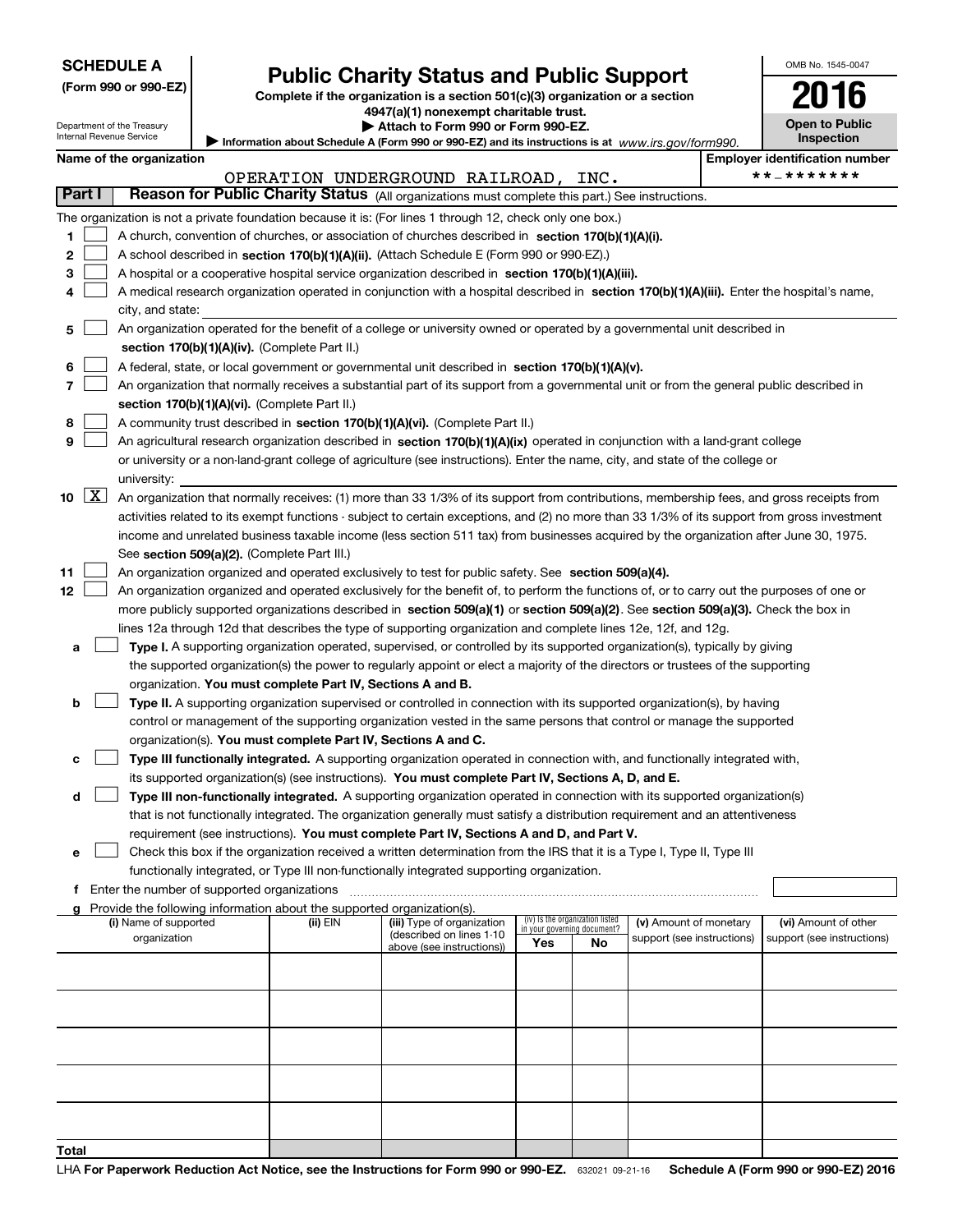#### Schedule A (Form 990 or 990-EZ) 2016 Page OPERATION UNDERGROUND RAILROAD, INC. \*\*-\*\*\*\*\*\*\***Part II Support Schedule for Organizations Described in Sections 170(b)(1)(A)(iv) and 170(b)(1)(A)(vi)**

(Complete only if you checked the box on line 5, 7, or 8 of Part I or if the organization failed to qualify under Part III. If the organization fails to qualify under the tests listed below, please complete Part III.)

|    | <b>Section A. Public Support</b>                                                                                                               |          |            |            |            |          |           |
|----|------------------------------------------------------------------------------------------------------------------------------------------------|----------|------------|------------|------------|----------|-----------|
|    | Calendar year (or fiscal year beginning in) $\blacktriangleright$                                                                              | (a) 2012 | $(b)$ 2013 | $(c)$ 2014 | $(d)$ 2015 | (e) 2016 | (f) Total |
|    | 1 Gifts, grants, contributions, and                                                                                                            |          |            |            |            |          |           |
|    | membership fees received. (Do not                                                                                                              |          |            |            |            |          |           |
|    | include any "unusual grants.")                                                                                                                 |          |            |            |            |          |           |
|    | 2 Tax revenues levied for the organ-                                                                                                           |          |            |            |            |          |           |
|    | ization's benefit and either paid to                                                                                                           |          |            |            |            |          |           |
|    | or expended on its behalf                                                                                                                      |          |            |            |            |          |           |
|    | 3 The value of services or facilities                                                                                                          |          |            |            |            |          |           |
|    | furnished by a governmental unit to                                                                                                            |          |            |            |            |          |           |
|    | the organization without charge                                                                                                                |          |            |            |            |          |           |
|    | 4 Total. Add lines 1 through 3<br>a badaana                                                                                                    |          |            |            |            |          |           |
| 5. | The portion of total contributions                                                                                                             |          |            |            |            |          |           |
|    | by each person (other than a                                                                                                                   |          |            |            |            |          |           |
|    | governmental unit or publicly                                                                                                                  |          |            |            |            |          |           |
|    | supported organization) included                                                                                                               |          |            |            |            |          |           |
|    | on line 1 that exceeds 2% of the                                                                                                               |          |            |            |            |          |           |
|    | amount shown on line 11,                                                                                                                       |          |            |            |            |          |           |
|    | column (f)                                                                                                                                     |          |            |            |            |          |           |
|    | 6 Public support. Subtract line 5 from line 4.                                                                                                 |          |            |            |            |          |           |
|    | <b>Section B. Total Support</b>                                                                                                                |          |            |            |            |          |           |
|    | Calendar year (or fiscal year beginning in) $\blacktriangleright$                                                                              | (a) 2012 | (b) 2013   | $(c)$ 2014 | $(d)$ 2015 | (e) 2016 | (f) Total |
|    | 7 Amounts from line 4                                                                                                                          |          |            |            |            |          |           |
| 8  | Gross income from interest,                                                                                                                    |          |            |            |            |          |           |
|    | dividends, payments received on                                                                                                                |          |            |            |            |          |           |
|    | securities loans, rents, royalties                                                                                                             |          |            |            |            |          |           |
|    | and income from similar sources                                                                                                                |          |            |            |            |          |           |
|    | <b>9</b> Net income from unrelated business                                                                                                    |          |            |            |            |          |           |
|    | activities, whether or not the                                                                                                                 |          |            |            |            |          |           |
|    | business is regularly carried on                                                                                                               |          |            |            |            |          |           |
|    | <b>10</b> Other income. Do not include gain                                                                                                    |          |            |            |            |          |           |
|    | or loss from the sale of capital                                                                                                               |          |            |            |            |          |           |
|    | assets (Explain in Part VI.)                                                                                                                   |          |            |            |            |          |           |
|    | <b>11 Total support.</b> Add lines 7 through 10                                                                                                |          |            |            |            |          |           |
|    | <b>12</b> Gross receipts from related activities, etc. (see instructions)                                                                      |          |            |            |            | 12       |           |
|    | 13 First five years. If the Form 990 is for the organization's first, second, third, fourth, or fifth tax year as a section 501(c)(3)          |          |            |            |            |          |           |
|    | organization, check this box and stop here                                                                                                     |          |            |            |            |          |           |
|    | Section C. Computation of Public Support Percentage                                                                                            |          |            |            |            |          |           |
|    | 14 Public support percentage for 2016 (line 6, column (f) divided by line 11, column (f) <i>mummention</i>                                     |          |            |            |            | 14       | %         |
|    |                                                                                                                                                |          |            |            |            | 15       | %         |
|    | 16a 33 1/3% support test - 2016. If the organization did not check the box on line 13, and line 14 is 33 1/3% or more, check this box and      |          |            |            |            |          |           |
|    | stop here. The organization qualifies as a publicly supported organization                                                                     |          |            |            |            |          | ▔▁▏       |
|    | b 33 1/3% support test - 2015. If the organization did not check a box on line 13 or 16a, and line 15 is 33 1/3% or more, check this box       |          |            |            |            |          |           |
|    | and stop here. The organization qualifies as a publicly supported organization                                                                 |          |            |            |            |          |           |
|    | 17a 10% -facts-and-circumstances test - 2016. If the organization did not check a box on line 13, 16a, or 16b, and line 14 is 10% or more,     |          |            |            |            |          |           |
|    | and if the organization meets the "facts-and-circumstances" test, check this box and stop here. Explain in Part VI how the organization        |          |            |            |            |          |           |
|    | meets the "facts-and-circumstances" test. The organization qualifies as a publicly supported organization                                      |          |            |            |            |          |           |
|    | <b>b 10% -facts-and-circumstances test - 2015.</b> If the organization did not check a box on line 13, 16a, 16b, or 17a, and line 15 is 10% or |          |            |            |            |          |           |
|    | more, and if the organization meets the "facts-and-circumstances" test, check this box and stop here. Explain in Part VI how the               |          |            |            |            |          |           |
|    | organization meets the "facts-and-circumstances" test. The organization qualifies as a publicly supported organization                         |          |            |            |            |          |           |
|    | 18 Private foundation. If the organization did not check a box on line 13, 16a, 16b, 17a, or 17b, check this box and see instructions          |          |            |            |            |          |           |

**Schedule A (Form 990 or 990-EZ) 2016**

**2**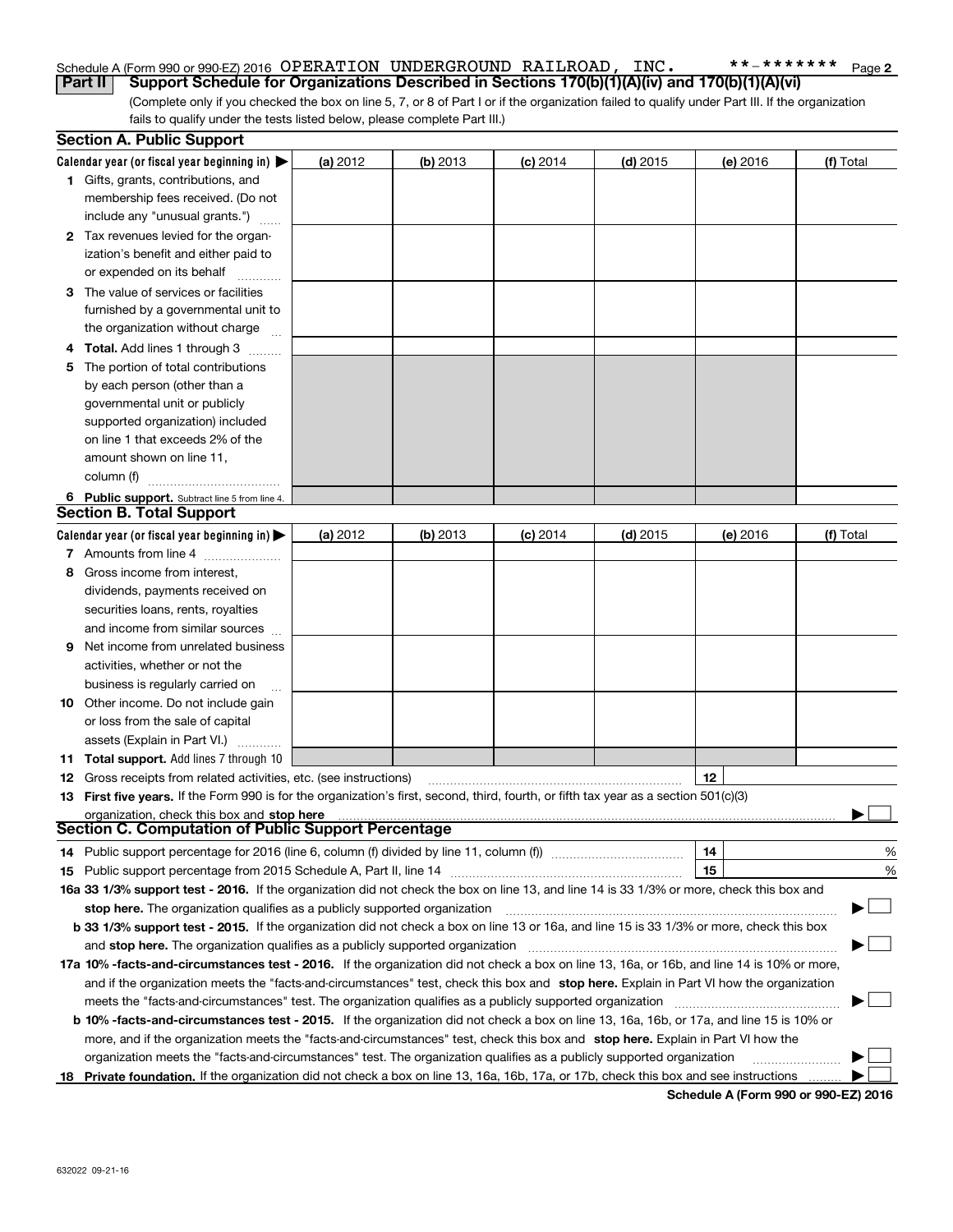### Schedule A (Form 990 or 990-EZ) 2016 Page OPERATION UNDERGROUND RAILROAD, INC. \*\*-\*\*\*\*\*\*\* **Part III Support Schedule for Organizations Described in Section 509(a)(2)**

(Complete only if you checked the box on line 10 of Part I or if the organization failed to qualify under Part II. If the organization fails to qualify under the tests listed below, please complete Part II.)

|    | <b>Section A. Public Support</b>                                                                                                                                                                                              |          |                        |            |            |          |                                 |
|----|-------------------------------------------------------------------------------------------------------------------------------------------------------------------------------------------------------------------------------|----------|------------------------|------------|------------|----------|---------------------------------|
|    | Calendar year (or fiscal year beginning in)                                                                                                                                                                                   | (a) 2012 | $(b)$ 2013             | $(c)$ 2014 | $(d)$ 2015 | (e) 2016 | (f) Total                       |
|    | 1 Gifts, grants, contributions, and                                                                                                                                                                                           |          |                        |            |            |          |                                 |
|    | membership fees received. (Do not                                                                                                                                                                                             |          |                        |            |            |          |                                 |
|    | include any "unusual grants.")                                                                                                                                                                                                |          | 925,378.               | 3326039.   | 5553325.   |          | 6570814.16375556.               |
|    | 2 Gross receipts from admissions,                                                                                                                                                                                             |          |                        |            |            |          |                                 |
|    | merchandise sold or services per-                                                                                                                                                                                             |          |                        |            |            |          |                                 |
|    | formed, or facilities furnished in                                                                                                                                                                                            |          |                        |            |            |          |                                 |
|    | any activity that is related to the<br>organization's tax-exempt purpose                                                                                                                                                      |          |                        | 128,827.   | 17,687.    | 5,905.   | 152,419.                        |
|    | 3 Gross receipts from activities that                                                                                                                                                                                         |          |                        |            |            |          |                                 |
|    | are not an unrelated trade or bus-                                                                                                                                                                                            |          |                        |            |            |          |                                 |
|    | iness under section 513                                                                                                                                                                                                       |          |                        |            |            |          |                                 |
|    | 4 Tax revenues levied for the organ-                                                                                                                                                                                          |          |                        |            |            |          |                                 |
|    | ization's benefit and either paid to                                                                                                                                                                                          |          |                        |            |            |          |                                 |
|    | or expended on its behalf                                                                                                                                                                                                     |          |                        |            |            |          |                                 |
|    | .<br>5 The value of services or facilities                                                                                                                                                                                    |          |                        |            |            |          |                                 |
|    | furnished by a governmental unit to                                                                                                                                                                                           |          |                        |            |            |          |                                 |
|    | the organization without charge                                                                                                                                                                                               |          |                        |            |            |          |                                 |
|    |                                                                                                                                                                                                                               |          | 925,378.               | 3454866.   | 5571012.   |          | 6576719.16527975.               |
|    | 6 Total. Add lines 1 through 5                                                                                                                                                                                                |          |                        |            |            |          |                                 |
|    | 7a Amounts included on lines 1, 2, and                                                                                                                                                                                        |          |                        |            |            |          |                                 |
|    | 3 received from disqualified persons                                                                                                                                                                                          |          |                        |            |            |          | $0$ .                           |
|    | <b>b</b> Amounts included on lines 2 and 3 received<br>from other than disqualified persons that                                                                                                                              |          |                        |            |            |          |                                 |
|    | exceed the greater of \$5,000 or 1% of the                                                                                                                                                                                    |          |                        |            |            |          |                                 |
|    | amount on line 13 for the year                                                                                                                                                                                                |          |                        |            |            |          | 0.                              |
|    | c Add lines 7a and 7b                                                                                                                                                                                                         |          |                        |            |            |          | $\overline{0}$ .                |
|    | 8 Public support. (Subtract line 7c from line 6.)<br><b>Section B. Total Support</b>                                                                                                                                          |          |                        |            |            |          | 16527975.                       |
|    |                                                                                                                                                                                                                               |          |                        |            |            |          |                                 |
|    | Calendar year (or fiscal year beginning in)                                                                                                                                                                                   | (a) 2012 | (b) 2013               | $(c)$ 2014 | $(d)$ 2015 | (e) 2016 | (f) Total                       |
|    | 9 Amounts from line 6                                                                                                                                                                                                         |          | $\overline{925,378}$ . | 3454866.   | 5571012.   |          | 6576719.16527975.               |
|    | 10a Gross income from interest,<br>dividends, payments received on                                                                                                                                                            |          |                        |            |            |          |                                 |
|    | securities loans, rents, royalties                                                                                                                                                                                            |          |                        |            |            |          |                                 |
|    | and income from similar sources                                                                                                                                                                                               |          | 22.                    | 477.       | 32,264.    | 1,148.   | 33,911.                         |
|    | <b>b</b> Unrelated business taxable income                                                                                                                                                                                    |          |                        |            |            |          |                                 |
|    | (less section 511 taxes) from businesses                                                                                                                                                                                      |          |                        |            |            |          |                                 |
|    | acquired after June 30, 1975 [10001]                                                                                                                                                                                          |          |                        |            |            |          |                                 |
|    | c Add lines 10a and 10b                                                                                                                                                                                                       |          | 22.                    | 477.       | 32, 264.   | 1,148.   | 33,911.                         |
|    | 11 Net income from unrelated business                                                                                                                                                                                         |          |                        |            |            |          |                                 |
|    | activities not included in line 10b,<br>whether or not the business is                                                                                                                                                        |          |                        |            |            |          |                                 |
|    | regularly carried on                                                                                                                                                                                                          |          |                        |            |            |          |                                 |
|    | 12 Other income. Do not include gain                                                                                                                                                                                          |          |                        |            |            |          |                                 |
|    | or loss from the sale of capital<br>assets (Explain in Part VI.)                                                                                                                                                              |          |                        |            |            |          |                                 |
|    | 13 Total support. (Add lines 9, 10c, 11, and 12.)                                                                                                                                                                             |          | 925,400.               | 3455343.   | 5603276.   |          | 6577867.16561886.               |
|    | 14 First five years. If the Form 990 is for the organization's first, second, third, fourth, or fifth tax year as a section 501(c)(3) organization,                                                                           |          |                        |            |            |          |                                 |
|    | check this box and stop here measurements are all the contract of the state of the state of the state of the state of the state of the state of the state of the state of the state of the state of the state of the state of |          |                        |            |            |          |                                 |
|    | <b>Section C. Computation of Public Support Percentage</b>                                                                                                                                                                    |          |                        |            |            |          |                                 |
|    | 15 Public support percentage for 2016 (line 8, column (f) divided by line 13, column (f))                                                                                                                                     |          |                        |            |            | 15       | 99.80<br>%                      |
|    | 16 Public support percentage from 2015 Schedule A, Part III, line 15                                                                                                                                                          |          |                        |            |            | 16       | 99.67<br>$\%$                   |
|    | <b>Section D. Computation of Investment Income Percentage</b>                                                                                                                                                                 |          |                        |            |            |          |                                 |
|    | 17 Investment income percentage for 2016 (line 10c, column (f) divided by line 13, column (f))                                                                                                                                |          |                        |            |            | 17       | .20<br>$\%$                     |
|    | <b>18</b> Investment income percentage from <b>2015</b> Schedule A, Part III, line 17                                                                                                                                         |          |                        |            |            | 18       | .33<br>%                        |
|    | 19a 33 1/3% support tests - 2016. If the organization did not check the box on line 14, and line 15 is more than 33 1/3%, and line 17 is not                                                                                  |          |                        |            |            |          |                                 |
|    | more than 33 1/3%, check this box and stop here. The organization qualifies as a publicly supported organization                                                                                                              |          |                        |            |            |          | $\blacktriangleright$ $\vert$ X |
|    | b 33 1/3% support tests - 2015. If the organization did not check a box on line 14 or line 19a, and line 16 is more than 33 1/3%, and                                                                                         |          |                        |            |            |          |                                 |
|    | line 18 is not more than 33 1/3%, check this box and stop here. The organization qualifies as a publicly supported organization                                                                                               |          |                        |            |            |          | ▶                               |
| 20 |                                                                                                                                                                                                                               |          |                        |            |            |          | ▶                               |
|    |                                                                                                                                                                                                                               |          |                        |            |            |          |                                 |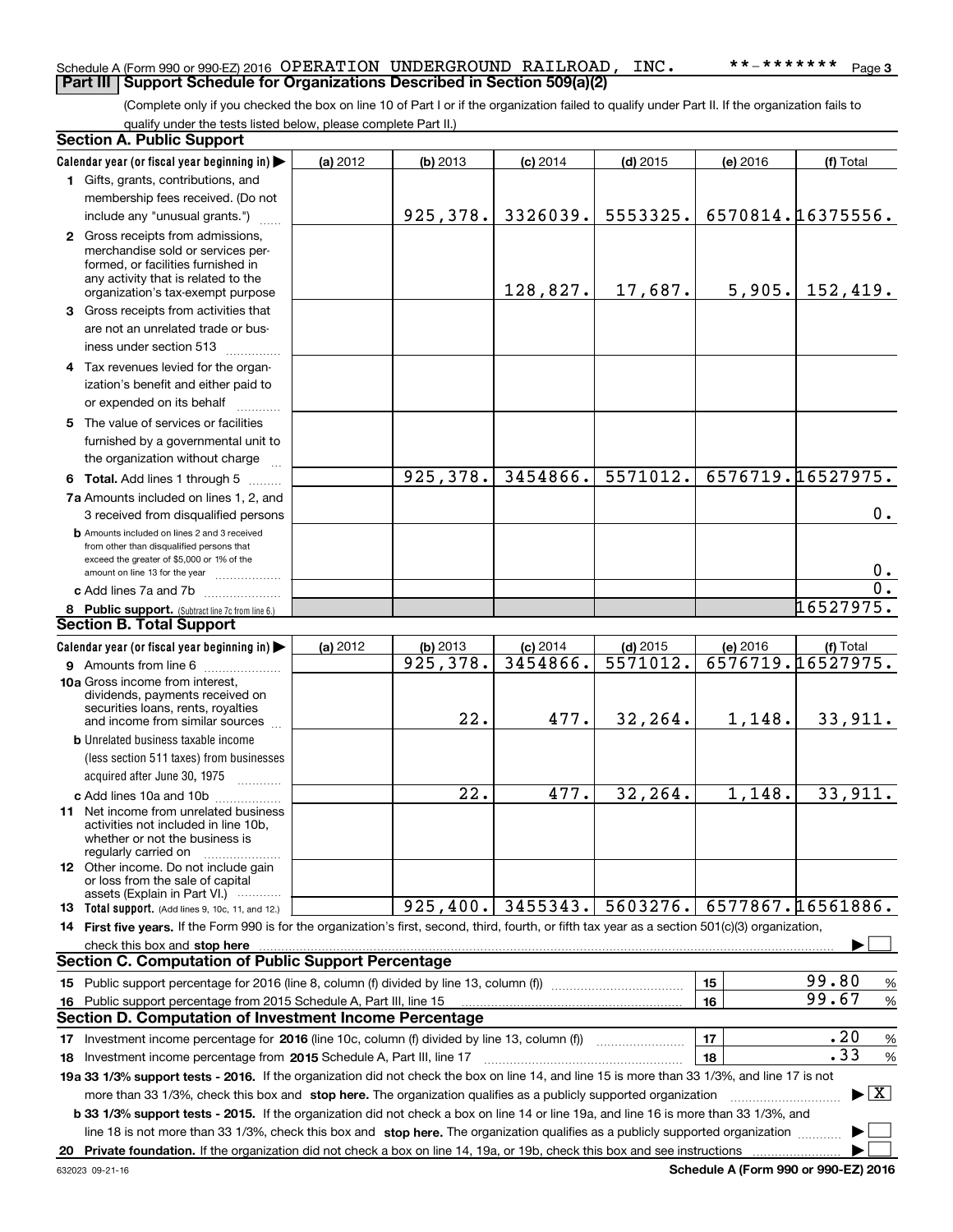## **Part IV Supporting Organizations**

(Complete only if you checked a box in line 12 on Part I. If you checked 12a of Part I, complete Sections A and B. If you checked 12b of Part I, complete Sections A and C. If you checked 12c of Part I, complete Sections A, D, and E. If you checked 12d of Part I, complete Sections A and D, and complete Part V.)

#### **Section A. All Supporting Organizations**

- **1** Are all of the organization's supported organizations listed by name in the organization's governing documents? If "No," describe in Part VI how the supported organizations are designated. If designated by *class or purpose, describe the designation. If historic and continuing relationship, explain.*
- **2** Did the organization have any supported organization that does not have an IRS determination of status under section 509(a)(1) or (2)? If "Yes," explain in Part VI how the organization determined that the supported *organization was described in section 509(a)(1) or (2).*
- **3a** Did the organization have a supported organization described in section 501(c)(4), (5), or (6)? If "Yes," answer *(b) and (c) below.*
- **b** Did the organization confirm that each supported organization qualified under section 501(c)(4), (5), or (6) and satisfied the public support tests under section 509(a)(2)? If "Yes," describe in Part VI when and how the *organization made the determination.*
- **c**Did the organization ensure that all support to such organizations was used exclusively for section 170(c)(2)(B) purposes? If "Yes," explain in Part VI what controls the organization put in place to ensure such use.
- **4a***If* Was any supported organization not organized in the United States ("foreign supported organization")? *"Yes," and if you checked 12a or 12b in Part I, answer (b) and (c) below.*
- **b** Did the organization have ultimate control and discretion in deciding whether to make grants to the foreign supported organization? If "Yes," describe in Part VI how the organization had such control and discretion *despite being controlled or supervised by or in connection with its supported organizations.*
- **c** Did the organization support any foreign supported organization that does not have an IRS determination under sections 501(c)(3) and 509(a)(1) or (2)? If "Yes," explain in Part VI what controls the organization used *to ensure that all support to the foreign supported organization was used exclusively for section 170(c)(2)(B) purposes.*
- **5a***If "Yes,"* Did the organization add, substitute, or remove any supported organizations during the tax year? answer (b) and (c) below (if applicable). Also, provide detail in Part VI, including (i) the names and EIN *numbers of the supported organizations added, substituted, or removed; (ii) the reasons for each such action; (iii) the authority under the organization's organizing document authorizing such action; and (iv) how the action was accomplished (such as by amendment to the organizing document).*
- **b** Type I or Type II only. Was any added or substituted supported organization part of a class already designated in the organization's organizing document?
- **cSubstitutions only.**  Was the substitution the result of an event beyond the organization's control?
- **6** Did the organization provide support (whether in the form of grants or the provision of services or facilities) to *If "Yes," provide detail in* support or benefit one or more of the filing organization's supported organizations? anyone other than (i) its supported organizations, (ii) individuals that are part of the charitable class benefited by one or more of its supported organizations, or (iii) other supporting organizations that also *Part VI.*
- **7**Did the organization provide a grant, loan, compensation, or other similar payment to a substantial contributor *If "Yes," complete Part I of Schedule L (Form 990 or 990-EZ).* regard to a substantial contributor? (defined in section 4958(c)(3)(C)), a family member of a substantial contributor, or a 35% controlled entity with
- **8** Did the organization make a loan to a disqualified person (as defined in section 4958) not described in line 7? *If "Yes," complete Part I of Schedule L (Form 990 or 990-EZ).*
- **9a** Was the organization controlled directly or indirectly at any time during the tax year by one or more in section 509(a)(1) or (2))? If "Yes," *provide detail in Part VI.* disqualified persons as defined in section 4946 (other than foundation managers and organizations described
- **b** Did one or more disqualified persons (as defined in line 9a) hold a controlling interest in any entity in which the supporting organization had an interest? If "Yes," provide detail in Part VI.
- **c**Did a disqualified person (as defined in line 9a) have an ownership interest in, or derive any personal benefit from, assets in which the supporting organization also had an interest? If "Yes," provide detail in Part VI.
- **10a** Was the organization subject to the excess business holdings rules of section 4943 because of section supporting organizations)? If "Yes," answer 10b below. 4943(f) (regarding certain Type II supporting organizations, and all Type III non-functionally integrated
- **b** Did the organization have any excess business holdings in the tax year? (Use Schedule C, Form 4720, to *determine whether the organization had excess business holdings.)*

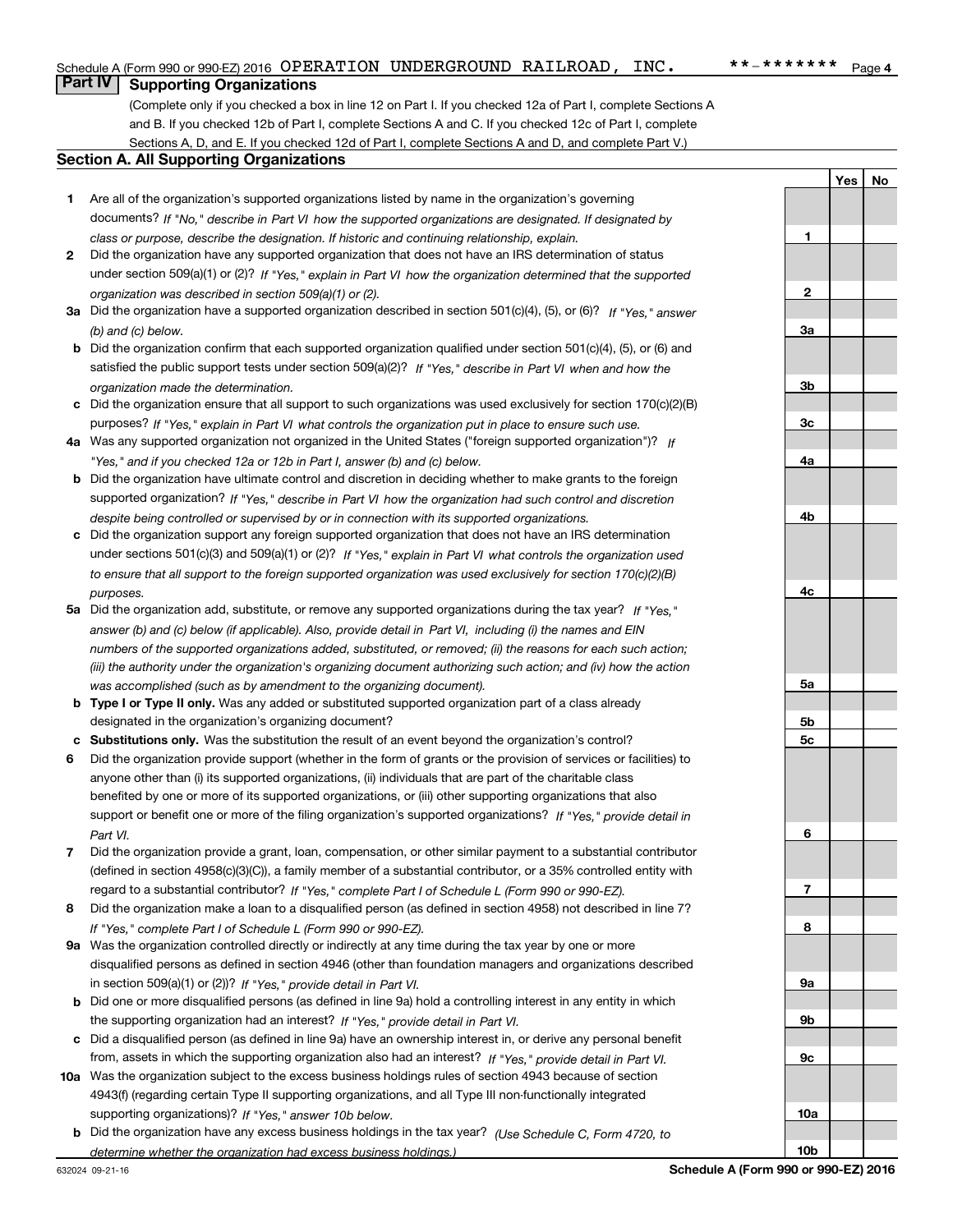### Schedule A (Form 990 or 990-EZ) 2016 Page OPERATION UNDERGROUND RAILROAD, INC. \*\*-\*\*\*\*\*\*\***Part IV** Supporting Organizations (*continued*)

|    |                                                                                                                                   |                 | Yes        | No |
|----|-----------------------------------------------------------------------------------------------------------------------------------|-----------------|------------|----|
| 11 | Has the organization accepted a gift or contribution from any of the following persons?                                           |                 |            |    |
|    | a A person who directly or indirectly controls, either alone or together with persons described in (b) and (c)                    |                 |            |    |
|    | below, the governing body of a supported organization?                                                                            | 11a             |            |    |
|    | <b>b</b> A family member of a person described in (a) above?                                                                      | 11 <sub>b</sub> |            |    |
|    | c A 35% controlled entity of a person described in (a) or (b) above? If "Yes" to a, b, or c, provide detail in Part VI.           | 11c             |            |    |
|    | <b>Section B. Type I Supporting Organizations</b>                                                                                 |                 |            |    |
|    |                                                                                                                                   |                 | Yes        | No |
| 1  | Did the directors, trustees, or membership of one or more supported organizations have the power to                               |                 |            |    |
|    | regularly appoint or elect at least a majority of the organization's directors or trustees at all times during the                |                 |            |    |
|    | tax year? If "No," describe in Part VI how the supported organization(s) effectively operated, supervised, or                     |                 |            |    |
|    | controlled the organization's activities. If the organization had more than one supported organization,                           |                 |            |    |
|    | describe how the powers to appoint and/or remove directors or trustees were allocated among the supported                         |                 |            |    |
|    | organizations and what conditions or restrictions, if any, applied to such powers during the tax year.                            | 1               |            |    |
| 2  | Did the organization operate for the benefit of any supported organization other than the supported                               |                 |            |    |
|    | organization(s) that operated, supervised, or controlled the supporting organization? If "Yes," explain in                        |                 |            |    |
|    |                                                                                                                                   |                 |            |    |
|    | Part VI how providing such benefit carried out the purposes of the supported organization(s) that operated,                       |                 |            |    |
|    | supervised, or controlled the supporting organization.<br><b>Section C. Type II Supporting Organizations</b>                      | $\mathbf{2}$    |            |    |
|    |                                                                                                                                   |                 |            |    |
|    |                                                                                                                                   |                 | Yes        | No |
| 1. | Were a majority of the organization's directors or trustees during the tax year also a majority of the directors                  |                 |            |    |
|    | or trustees of each of the organization's supported organization(s)? If "No," describe in Part VI how control                     |                 |            |    |
|    | or management of the supporting organization was vested in the same persons that controlled or managed                            |                 |            |    |
|    | the supported organization(s).                                                                                                    | 1               |            |    |
|    | Section D. All Type III Supporting Organizations                                                                                  |                 |            |    |
|    |                                                                                                                                   |                 | Yes        | No |
| 1  | Did the organization provide to each of its supported organizations, by the last day of the fifth month of the                    |                 |            |    |
|    | organization's tax year, (i) a written notice describing the type and amount of support provided during the prior tax             |                 |            |    |
|    | year, (ii) a copy of the Form 990 that was most recently filed as of the date of notification, and (iii) copies of the            |                 |            |    |
|    | organization's governing documents in effect on the date of notification, to the extent not previously provided?                  | 1               |            |    |
| 2  | Were any of the organization's officers, directors, or trustees either (i) appointed or elected by the supported                  |                 |            |    |
|    | organization(s) or (ii) serving on the governing body of a supported organization? If "No," explain in Part VI how                |                 |            |    |
|    | the organization maintained a close and continuous working relationship with the supported organization(s).                       | $\mathbf{2}$    |            |    |
| 3  | By reason of the relationship described in (2), did the organization's supported organizations have a                             |                 |            |    |
|    | significant voice in the organization's investment policies and in directing the use of the organization's                        |                 |            |    |
|    | income or assets at all times during the tax year? If "Yes," describe in Part VI the role the organization's                      |                 |            |    |
|    | supported organizations played in this regard.                                                                                    | 3               |            |    |
|    | Section E. Type III Functionally Integrated Supporting Organizations                                                              |                 |            |    |
| 1  |                                                                                                                                   |                 |            |    |
|    | Check the box next to the method that the organization used to satisfy the Integral Part Test during the year (see instructions). |                 |            |    |
| a  | The organization satisfied the Activities Test. Complete line 2 below.                                                            |                 |            |    |
| b  | The organization is the parent of each of its supported organizations. Complete line 3 below.                                     |                 |            |    |
| с  | The organization supported a governmental entity. Describe in Part VI how you supported a government entity (see instructions).   |                 |            |    |
| 2  | Activities Test. Answer (a) and (b) below.                                                                                        |                 | <b>Yes</b> | No |
| а  | Did substantially all of the organization's activities during the tax year directly further the exempt purposes of                |                 |            |    |
|    | the supported organization(s) to which the organization was responsive? If "Yes," then in Part VI identify                        |                 |            |    |
|    | those supported organizations and explain<br>how these activities directly furthered their exempt purposes.                       |                 |            |    |
|    | how the organization was responsive to those supported organizations, and how the organization determined                         |                 |            |    |
|    | that these activities constituted substantially all of its activities.                                                            | 2a              |            |    |
|    | <b>b</b> Did the activities described in (a) constitute activities that, but for the organization's involvement, one or more      |                 |            |    |
|    | of the organization's supported organization(s) would have been engaged in? If "Yes," explain in Part VI the                      |                 |            |    |
|    | reasons for the organization's position that its supported organization(s) would have engaged in these                            |                 |            |    |
|    | activities but for the organization's involvement.                                                                                | 2b              |            |    |
| 3  | Parent of Supported Organizations. Answer (a) and (b) below.                                                                      |                 |            |    |
| а  | Did the organization have the power to regularly appoint or elect a majority of the officers, directors, or                       |                 |            |    |
|    | trustees of each of the supported organizations? Provide details in Part VI.                                                      | За              |            |    |
|    | <b>b</b> Did the organization exercise a substantial degree of direction over the policies, programs, and activities of each      |                 |            |    |
|    | of its supported organizations? If "Yes." describe in Part VI the role played by the organization in this regard.                 | 3b              |            |    |
|    |                                                                                                                                   |                 |            |    |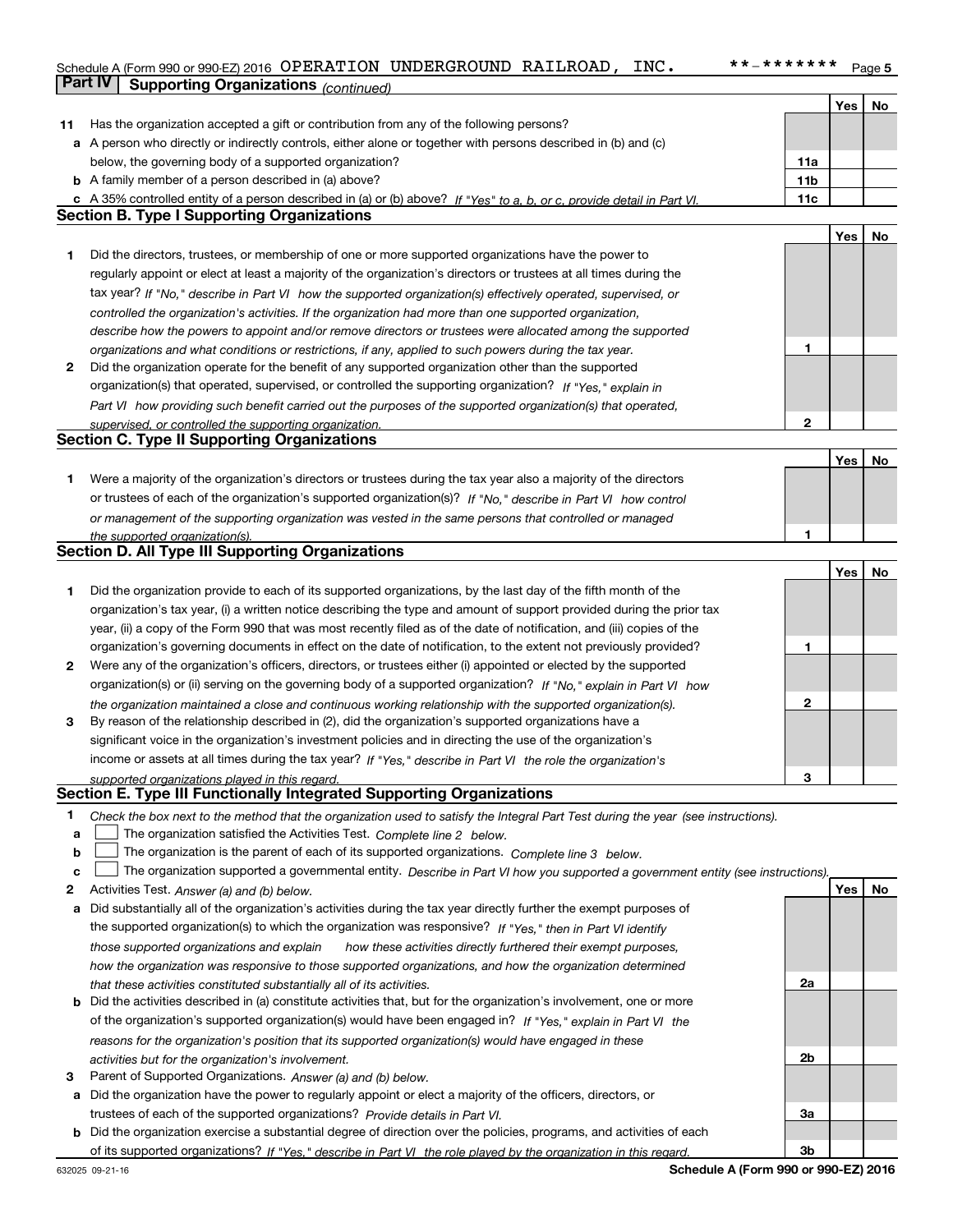|                | Schedule A (Form 990 or 990-EZ) 2016 OPERATION UNDERGROUND RAILROAD, INC.                                                                          |                |                | **_*******<br>Page 6           |
|----------------|----------------------------------------------------------------------------------------------------------------------------------------------------|----------------|----------------|--------------------------------|
| <b>Part V</b>  | Type III Non-Functionally Integrated 509(a)(3) Supporting Organizations                                                                            |                |                |                                |
| 1              | Check here if the organization satisfied the Integral Part Test as a qualifying trust on Nov. 20, 1970 (explain in Part VI.) See instructions. All |                |                |                                |
|                | other Type III non-functionally integrated supporting organizations must complete Sections A through E.                                            |                |                |                                |
|                | Section A - Adjusted Net Income                                                                                                                    |                | (A) Prior Year | (B) Current Year<br>(optional) |
| 1              | Net short-term capital gain                                                                                                                        | 1              |                |                                |
| 2              | Recoveries of prior-year distributions                                                                                                             | 2              |                |                                |
| 3              | Other gross income (see instructions)                                                                                                              | З              |                |                                |
| 4              | Add lines 1 through 3                                                                                                                              | 4              |                |                                |
| 5              | Depreciation and depletion                                                                                                                         | 5              |                |                                |
| 6              | Portion of operating expenses paid or incurred for production or                                                                                   |                |                |                                |
|                | collection of gross income or for management, conservation, or                                                                                     |                |                |                                |
|                | maintenance of property held for production of income (see instructions)                                                                           | 6              |                |                                |
| 7              | Other expenses (see instructions)                                                                                                                  | 7              |                |                                |
| 8              | Adjusted Net Income (subtract lines 5, 6, and 7 from line 4)                                                                                       | 8              |                |                                |
|                | <b>Section B - Minimum Asset Amount</b>                                                                                                            |                | (A) Prior Year | (B) Current Year<br>(optional) |
| 1              | Aggregate fair market value of all non-exempt-use assets (see                                                                                      |                |                |                                |
|                | instructions for short tax year or assets held for part of year):                                                                                  |                |                |                                |
|                | a Average monthly value of securities                                                                                                              | 1a             |                |                                |
|                | <b>b</b> Average monthly cash balances                                                                                                             | 1b             |                |                                |
|                | c Fair market value of other non-exempt-use assets                                                                                                 | 1 <sub>c</sub> |                |                                |
|                | d Total (add lines 1a, 1b, and 1c)                                                                                                                 | 1d             |                |                                |
|                | <b>e</b> Discount claimed for blockage or other                                                                                                    |                |                |                                |
|                | factors (explain in detail in <b>Part VI</b> ):                                                                                                    |                |                |                                |
| 2              | Acquisition indebtedness applicable to non-exempt-use assets                                                                                       | $\mathbf 2$    |                |                                |
| 3              | Subtract line 2 from line 1d                                                                                                                       | 3              |                |                                |
| 4              | Cash deemed held for exempt use. Enter 1-1/2% of line 3 (for greater amount,                                                                       |                |                |                                |
|                | see instructions)                                                                                                                                  | 4              |                |                                |
| 5              | Net value of non-exempt-use assets (subtract line 4 from line 3)                                                                                   | 5              |                |                                |
| 6              | Multiply line 5 by .035                                                                                                                            | 6              |                |                                |
| 7              | Recoveries of prior-year distributions                                                                                                             | $\overline{7}$ |                |                                |
| 8              | <b>Minimum Asset Amount</b> (add line 7 to line 6)                                                                                                 | 8              |                |                                |
|                | <b>Section C - Distributable Amount</b>                                                                                                            |                |                | <b>Current Year</b>            |
|                | Adjusted net income for prior year (from Section A, line 8, Column A)                                                                              | 1              |                |                                |
|                | Enter 85% of line 1                                                                                                                                | $\overline{2}$ |                |                                |
| 3              | Minimum asset amount for prior year (from Section B, line 8, Column A)                                                                             | 3              |                |                                |
| 4              | Enter greater of line 2 or line 3                                                                                                                  | 4              |                |                                |
| 5              | Income tax imposed in prior year                                                                                                                   | 5              |                |                                |
| 6              | <b>Distributable Amount.</b> Subtract line 5 from line 4, unless subject to                                                                        |                |                |                                |
|                | emergency temporary reduction (see instructions)                                                                                                   | 6              |                |                                |
| $\overline{7}$ | Check here if the current year is the organization's first as a non-functionally integrated Type III supporting organization (see                  |                |                |                                |

instructions).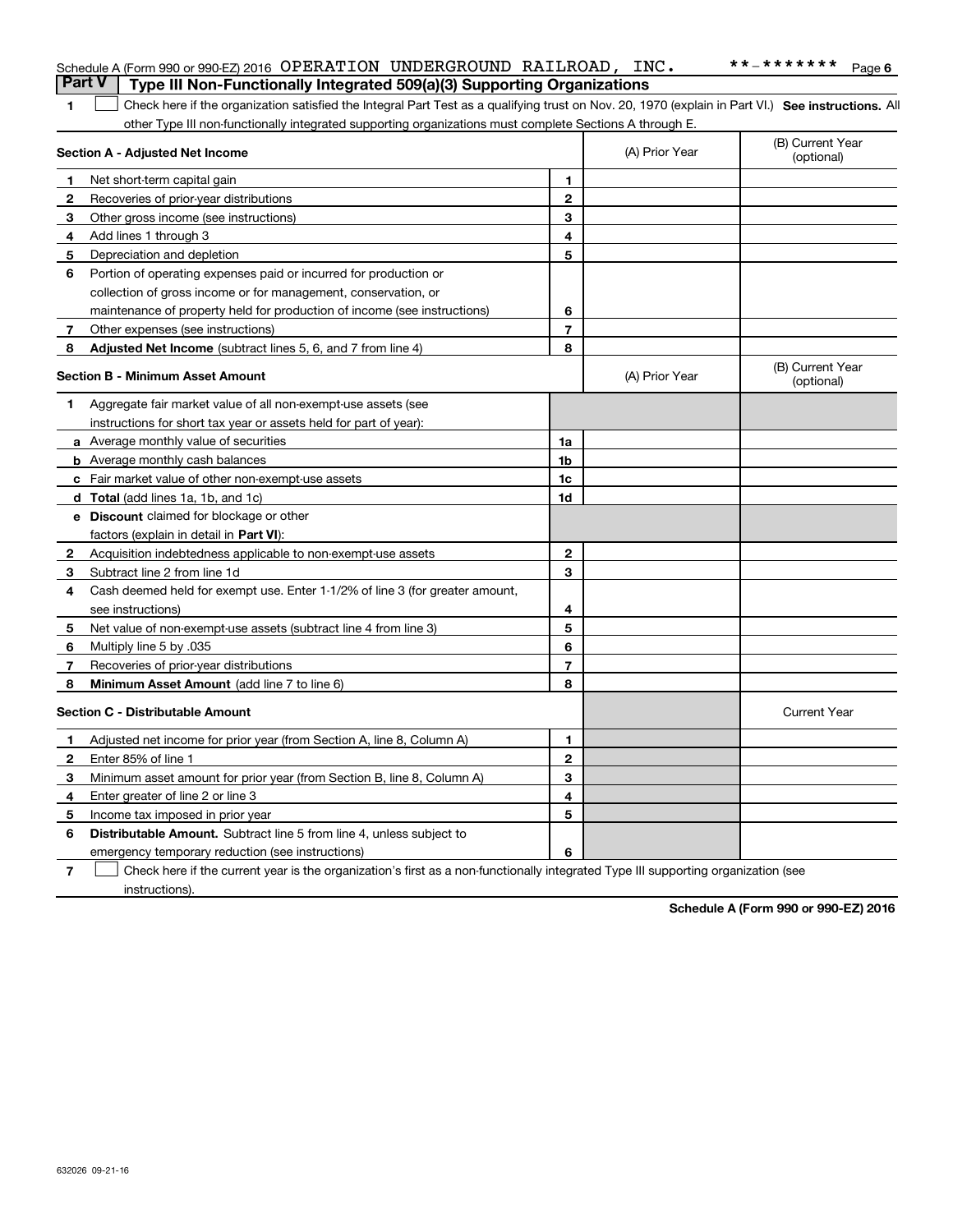#### Schedule A (Form 990 or 990-EZ) 2016 Page OPERATION UNDERGROUND RAILROAD, INC. \*\*-\*\*\*\*\*\*\*

| <b>Part V</b> | Type III Non-Functionally Integrated 509(a)(3) Supporting Organizations                    |                             | (continued)               |                      |
|---------------|--------------------------------------------------------------------------------------------|-----------------------------|---------------------------|----------------------|
|               | <b>Section D - Distributions</b>                                                           |                             |                           | <b>Current Year</b>  |
| 1             | Amounts paid to supported organizations to accomplish exempt purposes                      |                             |                           |                      |
| 2             | Amounts paid to perform activity that directly furthers exempt purposes of supported       |                             |                           |                      |
|               | organizations, in excess of income from activity                                           |                             |                           |                      |
| з             | Administrative expenses paid to accomplish exempt purposes of supported organizations      |                             |                           |                      |
| 4             | Amounts paid to acquire exempt-use assets                                                  |                             |                           |                      |
| 5             | Qualified set-aside amounts (prior IRS approval required)                                  |                             |                           |                      |
| 6             | Other distributions (describe in Part VI). See instructions                                |                             |                           |                      |
| 7             | Total annual distributions. Add lines 1 through 6                                          |                             |                           |                      |
| 8             | Distributions to attentive supported organizations to which the organization is responsive |                             |                           |                      |
|               | (provide details in Part VI). See instructions                                             |                             |                           |                      |
| 9             | Distributable amount for 2016 from Section C, line 6                                       |                             |                           |                      |
| 10            | Line 8 amount divided by Line 9 amount                                                     |                             |                           |                      |
|               |                                                                                            | (i)                         | (ii)                      | (iii)                |
|               |                                                                                            | <b>Excess Distributions</b> | <b>Underdistributions</b> | <b>Distributable</b> |
|               | <b>Section E - Distribution Allocations (see instructions)</b>                             |                             | Pre-2016                  | Amount for 2016      |
| 1             | Distributable amount for 2016 from Section C, line 6                                       |                             |                           |                      |
| 2             | Underdistributions, if any, for years prior to 2016 (reason-                               |                             |                           |                      |
|               | able cause required-explain in Part VI). See instructions                                  |                             |                           |                      |
| 3             | Excess distributions carryover, if any, to 2016:                                           |                             |                           |                      |
|               |                                                                                            |                             |                           |                      |
| а<br>b        |                                                                                            |                             |                           |                      |
|               | $c$ From 2013                                                                              |                             |                           |                      |
|               | d From 2014                                                                                |                             |                           |                      |
|               | e From 2015                                                                                |                             |                           |                      |
|               | Total of lines 3a through e                                                                |                             |                           |                      |
|               |                                                                                            |                             |                           |                      |
|               | <b>g</b> Applied to underdistributions of prior years                                      |                             |                           |                      |
|               | <b>h</b> Applied to 2016 distributable amount                                              |                             |                           |                      |
|               | Carryover from 2011 not applied (see instructions)                                         |                             |                           |                      |
|               | Remainder. Subtract lines 3g, 3h, and 3i from 3f.                                          |                             |                           |                      |
| 4             | Distributions for 2016 from Section D,                                                     |                             |                           |                      |
|               | line $7:$                                                                                  |                             |                           |                      |
|               | <b>a</b> Applied to underdistributions of prior years                                      |                             |                           |                      |
|               | <b>b</b> Applied to 2016 distributable amount                                              |                             |                           |                      |
| с             | Remainder. Subtract lines 4a and 4b from 4                                                 |                             |                           |                      |
| 5             | Remaining underdistributions for years prior to 2016, if                                   |                             |                           |                      |
|               | any. Subtract lines 3g and 4a from line 2. For result greater                              |                             |                           |                      |
|               | than zero, explain in Part VI. See instructions                                            |                             |                           |                      |
| 6             | Remaining underdistributions for 2016. Subtract lines 3h                                   |                             |                           |                      |
|               | and 4b from line 1. For result greater than zero, explain in                               |                             |                           |                      |
|               | Part VI. See instructions                                                                  |                             |                           |                      |
| 7             | Excess distributions carryover to 2017. Add lines 3j                                       |                             |                           |                      |
|               | and 4c                                                                                     |                             |                           |                      |
| 8             | Breakdown of line 7:                                                                       |                             |                           |                      |
| а             |                                                                                            |                             |                           |                      |
|               | b Excess from 2013                                                                         |                             |                           |                      |
|               | c Excess from 2014                                                                         |                             |                           |                      |
|               | <b>d</b> Excess from 2015                                                                  |                             |                           |                      |
|               | e Excess from 2016                                                                         |                             |                           |                      |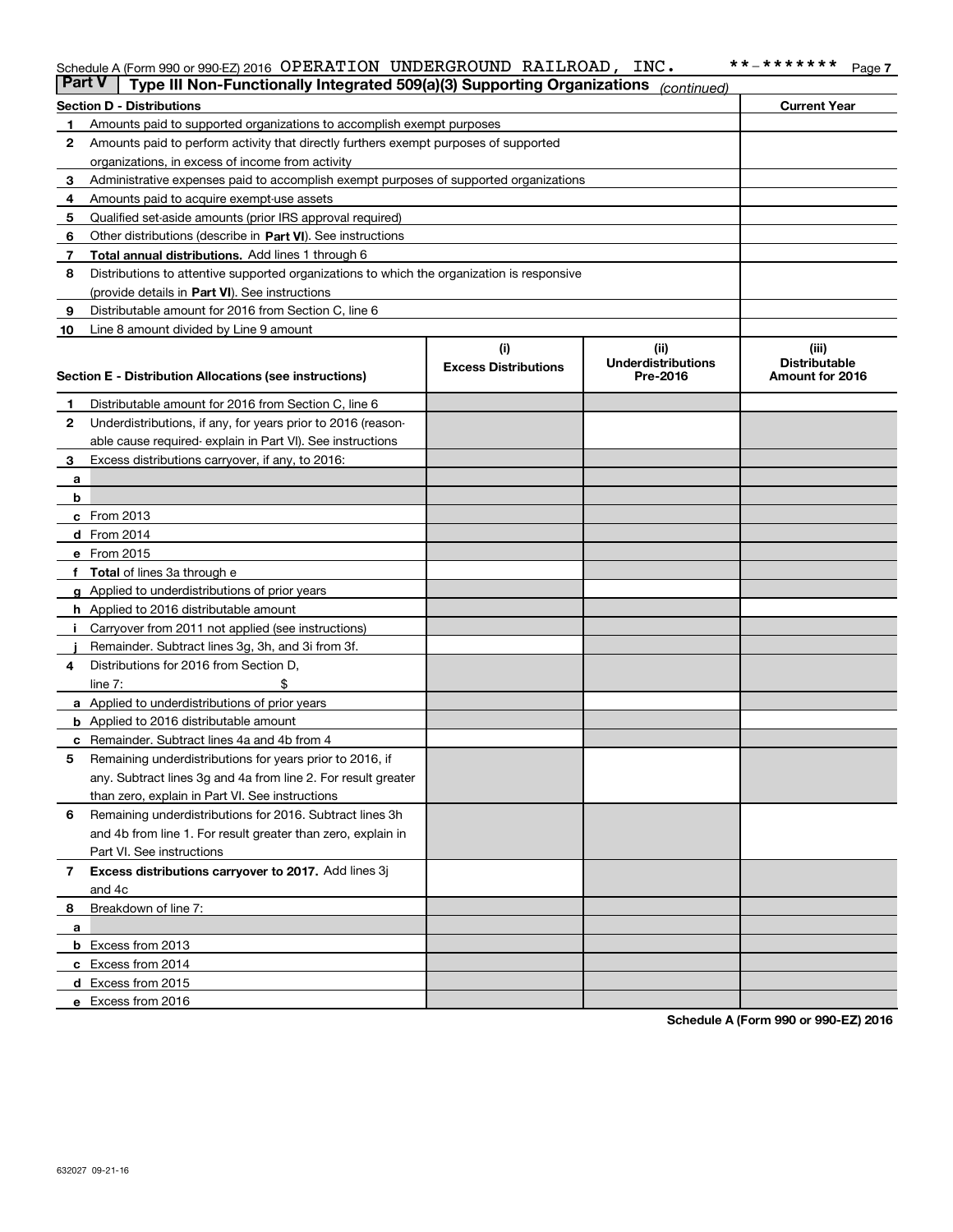|                | Schedule A (Form 990 or 990-EZ) 2016 OPERATION UNDERGROUND RAILROAD, INC.                                                                                                                                                                                                                                                                                                                                                                                                                                                                                            |  | **_******* Page 8 |  |
|----------------|----------------------------------------------------------------------------------------------------------------------------------------------------------------------------------------------------------------------------------------------------------------------------------------------------------------------------------------------------------------------------------------------------------------------------------------------------------------------------------------------------------------------------------------------------------------------|--|-------------------|--|
| <b>Part VI</b> | Supplemental Information. Provide the explanations required by Part II, line 10; Part II, line 17a or 17b; Part III, line 12;<br>Part IV, Section A, lines 1, 2, 3b, 3c, 4b, 4c, 5a, 6, 9a, 9b, 9c, 11a, 11b, and 11c; Part IV, Section B, lines 1 and 2; Part IV, Section C,<br>line 1; Part IV, Section D, lines 2 and 3; Part IV, Section E, lines 1c, 2a, 2b, 3a, and 3b; Part V, line 1; Part V, Section B, line 1e; Part V,<br>Section D, lines 5, 6, and 8; and Part V, Section E, lines 2, 5, and 6. Also complete this part for any additional information. |  |                   |  |
|                | (See instructions.)                                                                                                                                                                                                                                                                                                                                                                                                                                                                                                                                                  |  |                   |  |
|                |                                                                                                                                                                                                                                                                                                                                                                                                                                                                                                                                                                      |  |                   |  |
|                |                                                                                                                                                                                                                                                                                                                                                                                                                                                                                                                                                                      |  |                   |  |
|                |                                                                                                                                                                                                                                                                                                                                                                                                                                                                                                                                                                      |  |                   |  |
|                |                                                                                                                                                                                                                                                                                                                                                                                                                                                                                                                                                                      |  |                   |  |
|                |                                                                                                                                                                                                                                                                                                                                                                                                                                                                                                                                                                      |  |                   |  |
|                |                                                                                                                                                                                                                                                                                                                                                                                                                                                                                                                                                                      |  |                   |  |
|                |                                                                                                                                                                                                                                                                                                                                                                                                                                                                                                                                                                      |  |                   |  |
|                |                                                                                                                                                                                                                                                                                                                                                                                                                                                                                                                                                                      |  |                   |  |
|                |                                                                                                                                                                                                                                                                                                                                                                                                                                                                                                                                                                      |  |                   |  |
|                |                                                                                                                                                                                                                                                                                                                                                                                                                                                                                                                                                                      |  |                   |  |
|                |                                                                                                                                                                                                                                                                                                                                                                                                                                                                                                                                                                      |  |                   |  |
|                |                                                                                                                                                                                                                                                                                                                                                                                                                                                                                                                                                                      |  |                   |  |
|                |                                                                                                                                                                                                                                                                                                                                                                                                                                                                                                                                                                      |  |                   |  |
|                |                                                                                                                                                                                                                                                                                                                                                                                                                                                                                                                                                                      |  |                   |  |
|                |                                                                                                                                                                                                                                                                                                                                                                                                                                                                                                                                                                      |  |                   |  |
|                |                                                                                                                                                                                                                                                                                                                                                                                                                                                                                                                                                                      |  |                   |  |
|                |                                                                                                                                                                                                                                                                                                                                                                                                                                                                                                                                                                      |  |                   |  |
|                |                                                                                                                                                                                                                                                                                                                                                                                                                                                                                                                                                                      |  |                   |  |
|                |                                                                                                                                                                                                                                                                                                                                                                                                                                                                                                                                                                      |  |                   |  |
|                |                                                                                                                                                                                                                                                                                                                                                                                                                                                                                                                                                                      |  |                   |  |
|                |                                                                                                                                                                                                                                                                                                                                                                                                                                                                                                                                                                      |  |                   |  |
|                |                                                                                                                                                                                                                                                                                                                                                                                                                                                                                                                                                                      |  |                   |  |
|                |                                                                                                                                                                                                                                                                                                                                                                                                                                                                                                                                                                      |  |                   |  |
|                |                                                                                                                                                                                                                                                                                                                                                                                                                                                                                                                                                                      |  |                   |  |
|                |                                                                                                                                                                                                                                                                                                                                                                                                                                                                                                                                                                      |  |                   |  |
|                |                                                                                                                                                                                                                                                                                                                                                                                                                                                                                                                                                                      |  |                   |  |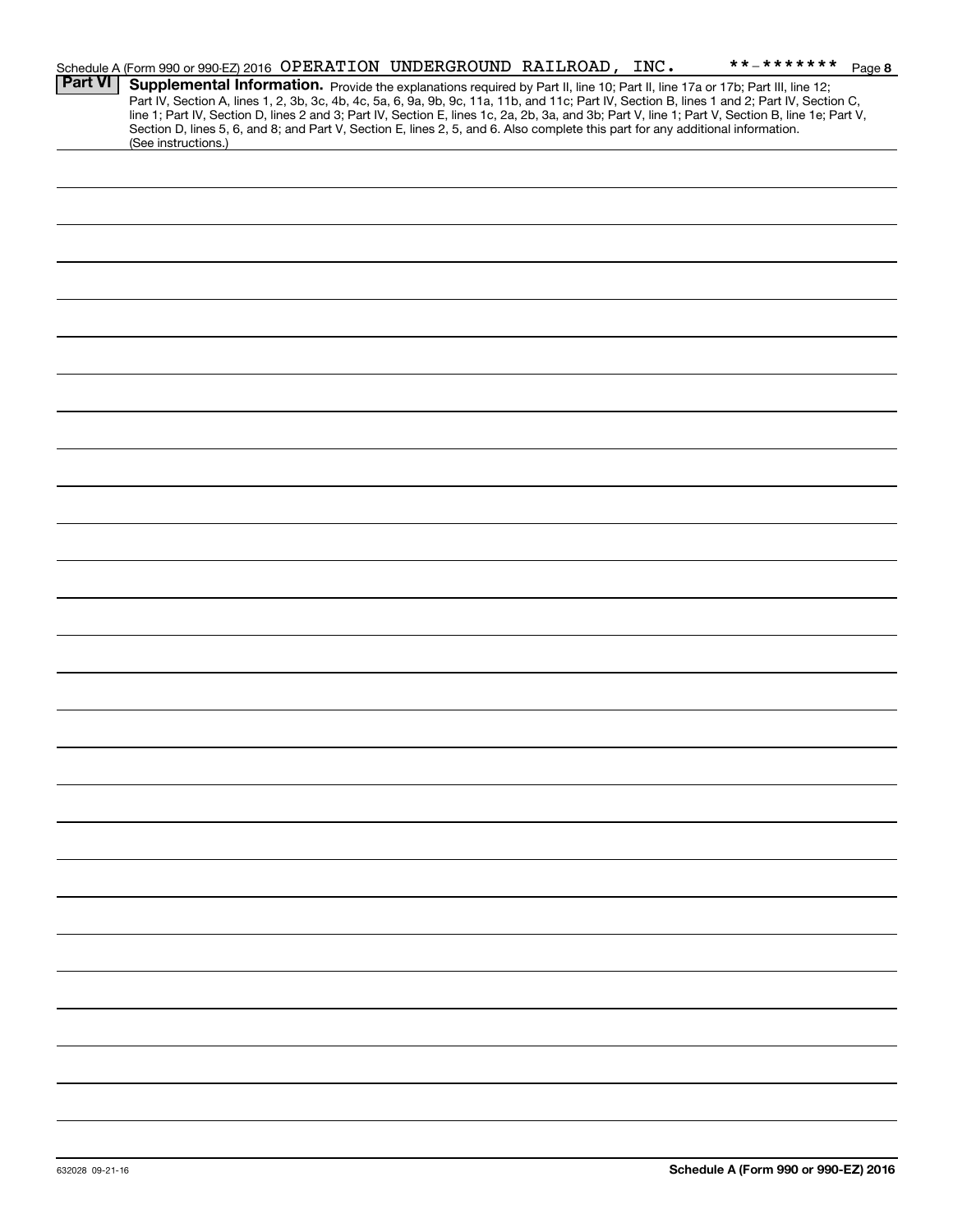Department of the Treasury **(Form 990, 990-EZ, or 990-PF)**

Internal Revenue Service

### \*\* PUBLIC DISCLOSURE COPY \*\*

# **Schedule B Schedule of Contributors**

**| Attach to Form 990, Form 990-EZ, or Form 990-PF. | Information about Schedule B (Form 990, 990-EZ, or 990-PF) and its instructions is at** www.irs.gov/form990  $\cdot$ 

**Name of the organization Employer identification number**

| OPERATION UNDERGROUND RAILROAD. |  |  | **_******* |
|---------------------------------|--|--|------------|
|---------------------------------|--|--|------------|

OMB No. 1545-0047

**2016**

|  | ·* _ * * * * * * * |  |  |  |  |
|--|--------------------|--|--|--|--|
|  |                    |  |  |  |  |

| <b>Organization type</b> (check one): |                                                                                    |  |  |  |
|---------------------------------------|------------------------------------------------------------------------------------|--|--|--|
| Filers of:                            | Section:                                                                           |  |  |  |
| Form 990 or 990-EZ                    | $\lfloor x \rfloor$ 501(c)( 3) (enter number) organization                         |  |  |  |
|                                       | $4947(a)(1)$ nonexempt charitable trust <b>not</b> treated as a private foundation |  |  |  |
|                                       | 527 political organization                                                         |  |  |  |
| Form 990-PF                           | 501(c)(3) exempt private foundation                                                |  |  |  |
|                                       | 4947(a)(1) nonexempt charitable trust treated as a private foundation              |  |  |  |
|                                       | 501(c)(3) taxable private foundation                                               |  |  |  |

Check if your organization is covered by the **General Rule** or a **Special Rule. Note:**  Only a section 501(c)(7), (8), or (10) organization can check boxes for both the General Rule and a Special Rule. See instructions.

#### **General Rule**

 $\boxed{\textbf{X}}$  For an organization filing Form 990, 990-EZ, or 990-PF that received, during the year, contributions totaling \$5,000 or more (in money or property) from any one contributor. Complete Parts I and II. See instructions for determining a contributor's total contributions.

#### **Special Rules**

 $\mathcal{L}^{\text{max}}$ 

any one contributor, during the year, total contributions of the greater of  $\,$  (1) \$5,000 or (2) 2% of the amount on (i) Form 990, Part VIII, line 1h, For an organization described in section 501(c)(3) filing Form 990 or 990-EZ that met the 33 1/3% support test of the regulations under sections 509(a)(1) and 170(b)(1)(A)(vi), that checked Schedule A (Form 990 or 990-EZ), Part II, line 13, 16a, or 16b, and that received from or (ii) Form 990-EZ, line 1. Complete Parts I and II.  $\mathcal{L}^{\text{max}}$ 

year, total contributions of more than \$1,000 *exclusively* for religious, charitable, scientific, literary, or educational purposes, or for For an organization described in section 501(c)(7), (8), or (10) filing Form 990 or 990-EZ that received from any one contributor, during the the prevention of cruelty to children or animals. Complete Parts I, II, and III.  $\mathcal{L}^{\text{max}}$ 

purpose. Don't complete any of the parts unless the **General Rule** applies to this organization because it received *nonexclusively* year, contributions <sub>exclusively</sub> for religious, charitable, etc., purposes, but no such contributions totaled more than \$1,000. If this box is checked, enter here the total contributions that were received during the year for an  $\;$ exclusively religious, charitable, etc., For an organization described in section 501(c)(7), (8), or (10) filing Form 990 or 990-EZ that received from any one contributor, during the religious, charitable, etc., contributions totaling \$5,000 or more during the year  $\ldots$  $\ldots$  $\ldots$  $\ldots$  $\ldots$  $\ldots$  $\ldots$ 

**Caution:**  An organization that isn't covered by the General Rule and/or the Special Rules doesn't file Schedule B (Form 990, 990-EZ, or 990-PF),  **must** but it answer "No" on Part IV, line 2, of its Form 990; or check the box on line H of its Form 990-EZ or on its Form 990-PF, Part I, line 2, to certify that it doesn't meet the filing requirements of Schedule B (Form 990, 990-EZ, or 990-PF).

**Schedule B (Form 990, 990-EZ, or 990-PF) (2016) For Paperwork Reduction Act Notice, see the Instructions for Form 990, 990-EZ, or 990-PF.** LHA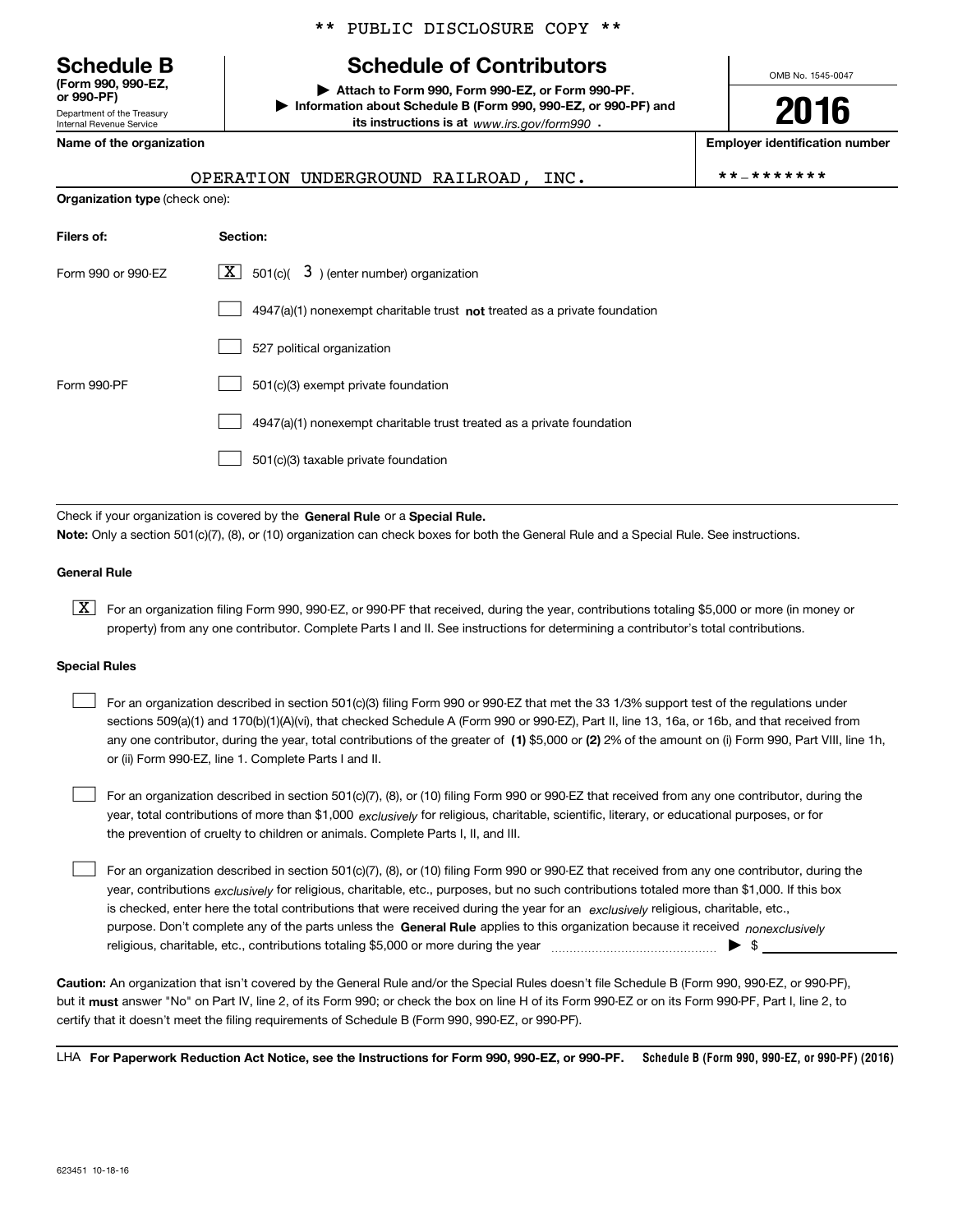Chedule B (Form 990, 990-EZ, or 990-PF) (2016)<br> **2 ame of organization**<br> **2 PERATION UNDERGROUND RAILROAD, INC.**<br> **Part I Contributors** (See instructions). Use duplicate copies of Part I if additional space is needed.

| (a)<br>No. | (b)<br>Name, address, and ZIP + 4 | (c)<br><b>Total contributions</b> | (d)<br>Type of contribution                                                                                   |
|------------|-----------------------------------|-----------------------------------|---------------------------------------------------------------------------------------------------------------|
| 1          |                                   | 40,585.<br>\$                     | $\boxed{\text{X}}$<br>Person<br>Payroll<br>Noncash<br>(Complete Part II for<br>noncash contributions.)        |
| (a)<br>No. | (b)<br>Name, address, and ZIP + 4 | (c)<br><b>Total contributions</b> | (d)<br>Type of contribution                                                                                   |
| 2          |                                   | 10,581.<br>\$                     | $\boxed{\text{X}}$<br>Person<br>Payroll<br><b>Noncash</b><br>(Complete Part II for<br>noncash contributions.) |
| (a)<br>No. | (b)<br>Name, address, and ZIP + 4 | (c)<br><b>Total contributions</b> | (d)<br>Type of contribution                                                                                   |
| 3          |                                   | 15,000.<br>\$                     | $\boxed{\text{X}}$<br>Person<br>Payroll<br><b>Noncash</b><br>(Complete Part II for<br>noncash contributions.) |
| (a)<br>No. | (b)<br>Name, address, and ZIP + 4 | (c)<br><b>Total contributions</b> | (d)<br>Type of contribution                                                                                   |
| 4          |                                   | 6, 207.<br>\$                     | $\boxed{\text{X}}$<br>Person<br>Payroll<br><b>Noncash</b><br>(Complete Part II for<br>noncash contributions.) |
| (a)<br>No. | (b)<br>Name, address, and ZIP + 4 | (c)<br><b>Total contributions</b> | (d)<br>Type of contribution                                                                                   |
| 5          |                                   | 10,000.<br>\$                     | $\boxed{\text{X}}$<br>Person<br>Payroll<br>Noncash<br>(Complete Part II for<br>noncash contributions.)        |
| (a)<br>No. | (b)<br>Name, address, and ZIP + 4 | (c)<br><b>Total contributions</b> | (d)<br>Type of contribution                                                                                   |
| 6          |                                   | 75,000.<br>\$                     | $\boxed{\text{X}}$<br>Person<br>Payroll<br>Noncash<br>(Complete Part II for<br>noncash contributions.)        |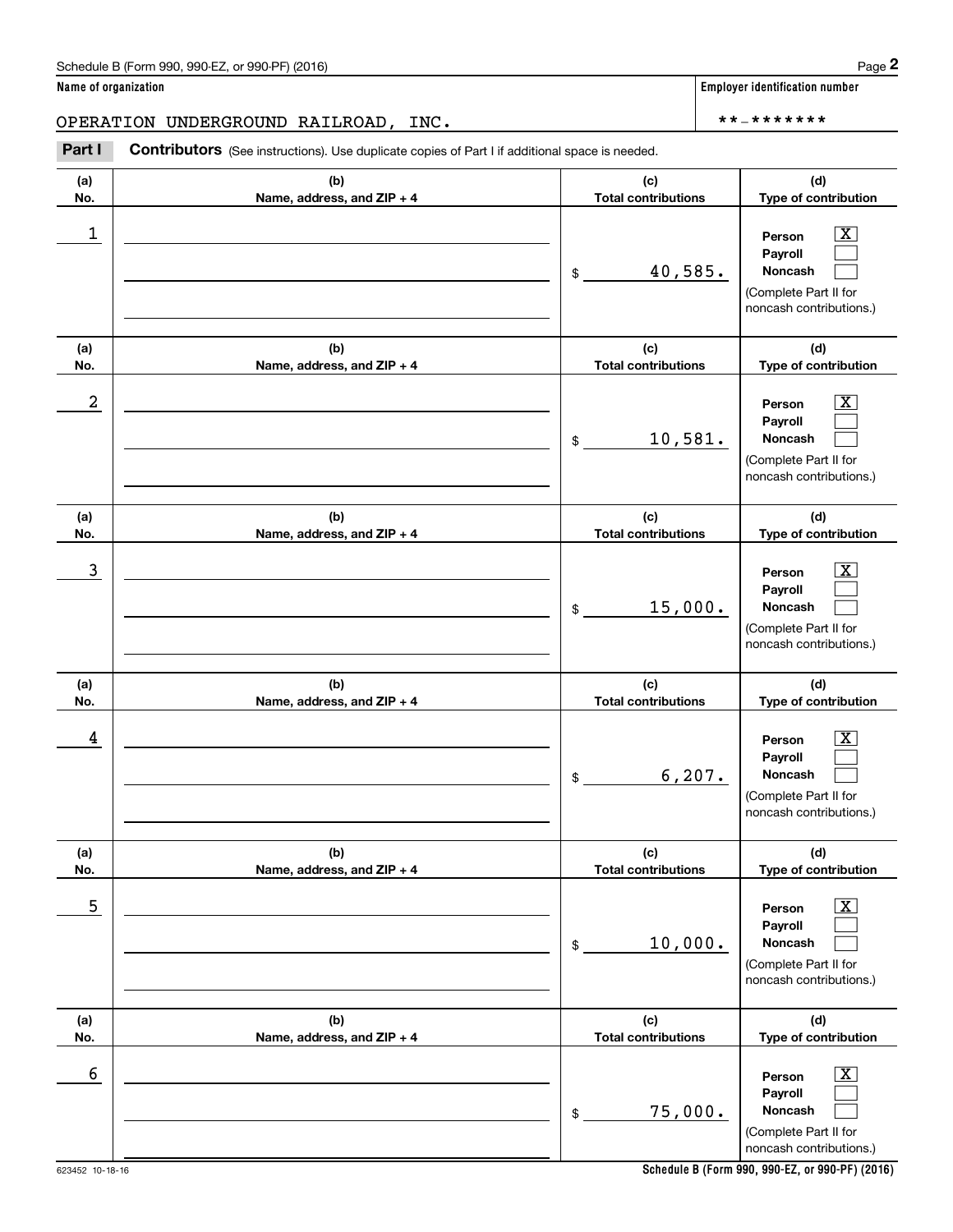| (a)  | (b)                        | (c)                        | (d)                                                                                                       |
|------|----------------------------|----------------------------|-----------------------------------------------------------------------------------------------------------|
| No.  | Name, address, and ZIP + 4 | <b>Total contributions</b> | Type of contribution                                                                                      |
| 7    |                            | 7,800.<br>\$               | X<br>Person<br>Payroll<br>Noncash<br>(Complete Part II for<br>noncash contributions.)                     |
| (a)  | (b)                        | (c)                        | (d)                                                                                                       |
| No.  | Name, address, and ZIP + 4 | <b>Total contributions</b> | Type of contribution                                                                                      |
| 8    |                            | 50,000.<br>\$              | X<br>Person<br>Payroll<br>Noncash<br>(Complete Part II for<br>noncash contributions.)                     |
| (a)  | (b)                        | (c)                        | (d)                                                                                                       |
| No.  | Name, address, and ZIP + 4 | <b>Total contributions</b> | Type of contribution                                                                                      |
| 9    |                            | 30,000.<br>$$\circ$$       | х<br>Person<br>Payroll<br>Noncash<br>(Complete Part II for<br>noncash contributions.)                     |
| (a)  | (b)                        | (c)                        | (d)                                                                                                       |
| No.  | Name, address, and ZIP + 4 | <b>Total contributions</b> | Type of contribution                                                                                      |
| 10   |                            | 19,845.<br>\$              | x<br>Person<br>Payroll<br>Noncash<br>(Complete Part II for<br>noncash contributions.)                     |
| (a)  | (b)                        | (c)                        | (d)                                                                                                       |
| No.  | Name, address, and ZIP + 4 | <b>Total contributions</b> | Type of contribution                                                                                      |
| $11$ |                            | 5,675.<br>\$               | $\overline{\text{X}}$<br>Person<br>Payroll<br>Noncash<br>(Complete Part II for<br>noncash contributions.) |
| (a)  | (b)                        | (c)                        | (d)                                                                                                       |
| No.  | Name, address, and ZIP + 4 | <b>Total contributions</b> | Type of contribution                                                                                      |
| 12   |                            | 6,180.<br>\$               | $\overline{\text{X}}$<br>Person<br>Payroll<br>Noncash<br>(Complete Part II for<br>noncash contributions.) |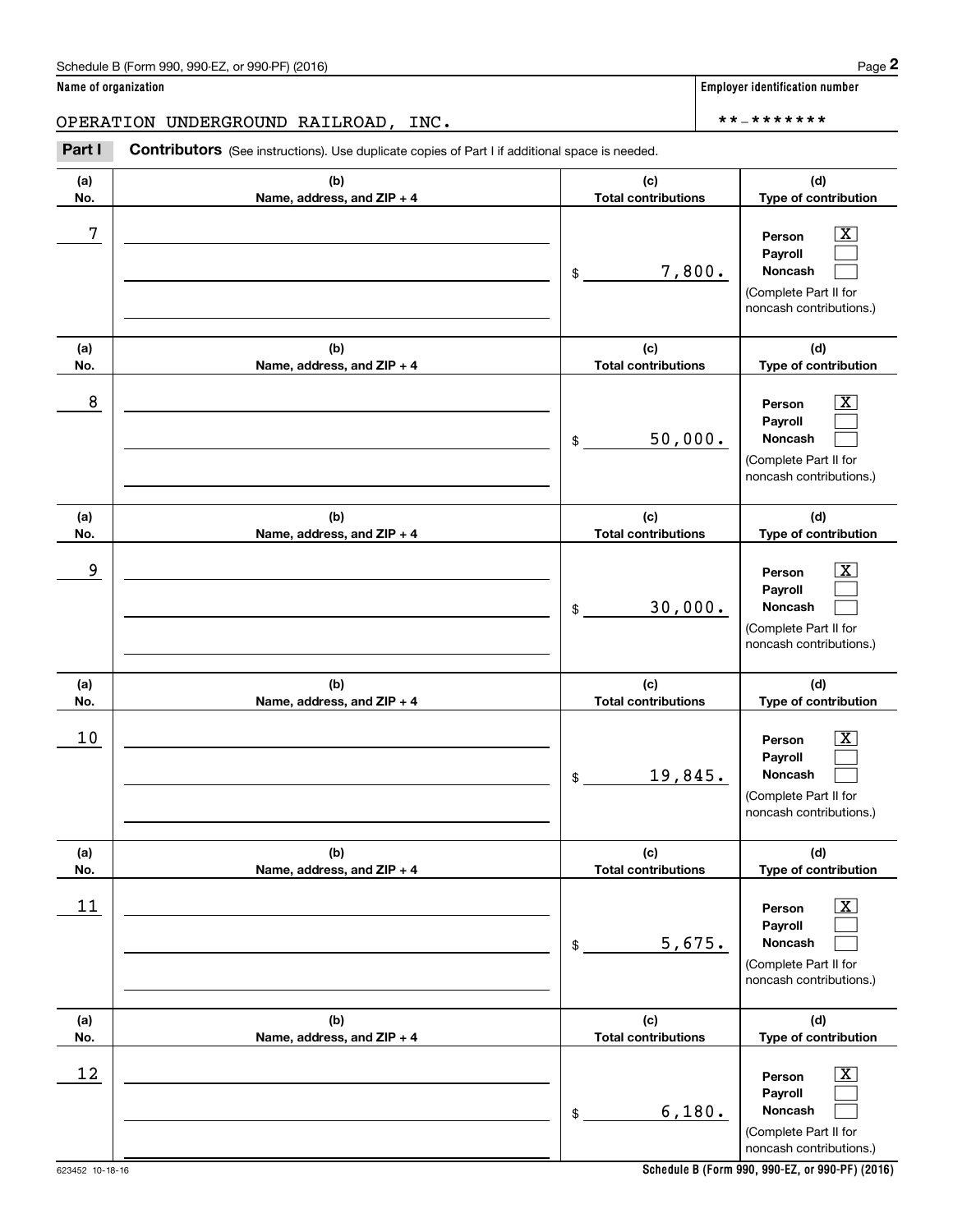Chedule B (Form 990, 990-EZ, or 990-PF) (2016)<br> **2 ame of organization**<br> **2 PERATION UNDERGROUND RAILROAD, INC.**<br> **Part I Contributors** (See instructions). Use duplicate copies of Part I if additional space is needed.

| (a)<br>No. | (b)<br>Name, address, and ZIP + 4 | (c)<br><b>Total contributions</b> | (d)<br>Type of contribution                                                                                 |
|------------|-----------------------------------|-----------------------------------|-------------------------------------------------------------------------------------------------------------|
| 13         |                                   | 36,588.<br>\$                     | $\overline{\mathbf{X}}$<br>Person<br>Payroll<br>Noncash<br>(Complete Part II for<br>noncash contributions.) |
| (a)<br>No. | (b)<br>Name, address, and ZIP + 4 | (c)<br><b>Total contributions</b> | (d)<br>Type of contribution                                                                                 |
| 14         |                                   | 6,000.<br>$\frac{1}{2}$           | $\overline{\mathbf{X}}$<br>Person<br>Payroll<br>Noncash<br>(Complete Part II for<br>noncash contributions.) |
| (a)<br>No. | (b)<br>Name, address, and ZIP + 4 | (c)<br><b>Total contributions</b> | (d)<br>Type of contribution                                                                                 |
| 15         |                                   | 12,000.<br>$\frac{1}{2}$          | $\boxed{\text{X}}$<br>Person<br>Payroll<br>Noncash<br>(Complete Part II for<br>noncash contributions.)      |
| (a)<br>No. | (b)<br>Name, address, and ZIP + 4 | (c)<br><b>Total contributions</b> | (d)<br>Type of contribution                                                                                 |
| 16         |                                   | 18,121.<br>$\frac{1}{2}$          | $\boxed{\text{X}}$<br>Person<br>Payroll<br>Noncash<br>(Complete Part II for<br>noncash contributions.)      |
| (a)<br>No. | (b)<br>Name, address, and ZIP + 4 | (c)<br><b>Total contributions</b> | (d)<br>Type of contribution                                                                                 |
| $17$       |                                   | 50,000.<br>$\$$                   | $\overline{\texttt{X}}$<br>Person<br>Payroll<br>Noncash<br>(Complete Part II for<br>noncash contributions.) |
| (a)<br>No. | (b)<br>Name, address, and ZIP + 4 | (c)<br><b>Total contributions</b> | (d)<br>Type of contribution                                                                                 |
| 18         |                                   | 10,000.<br>$\$$                   | $\overline{\mathbf{x}}$<br>Person<br>Payroll<br>Noncash<br>(Complete Part II for                            |

**Schedule B (Form 990, 990-EZ, or 990-PF) (2016)**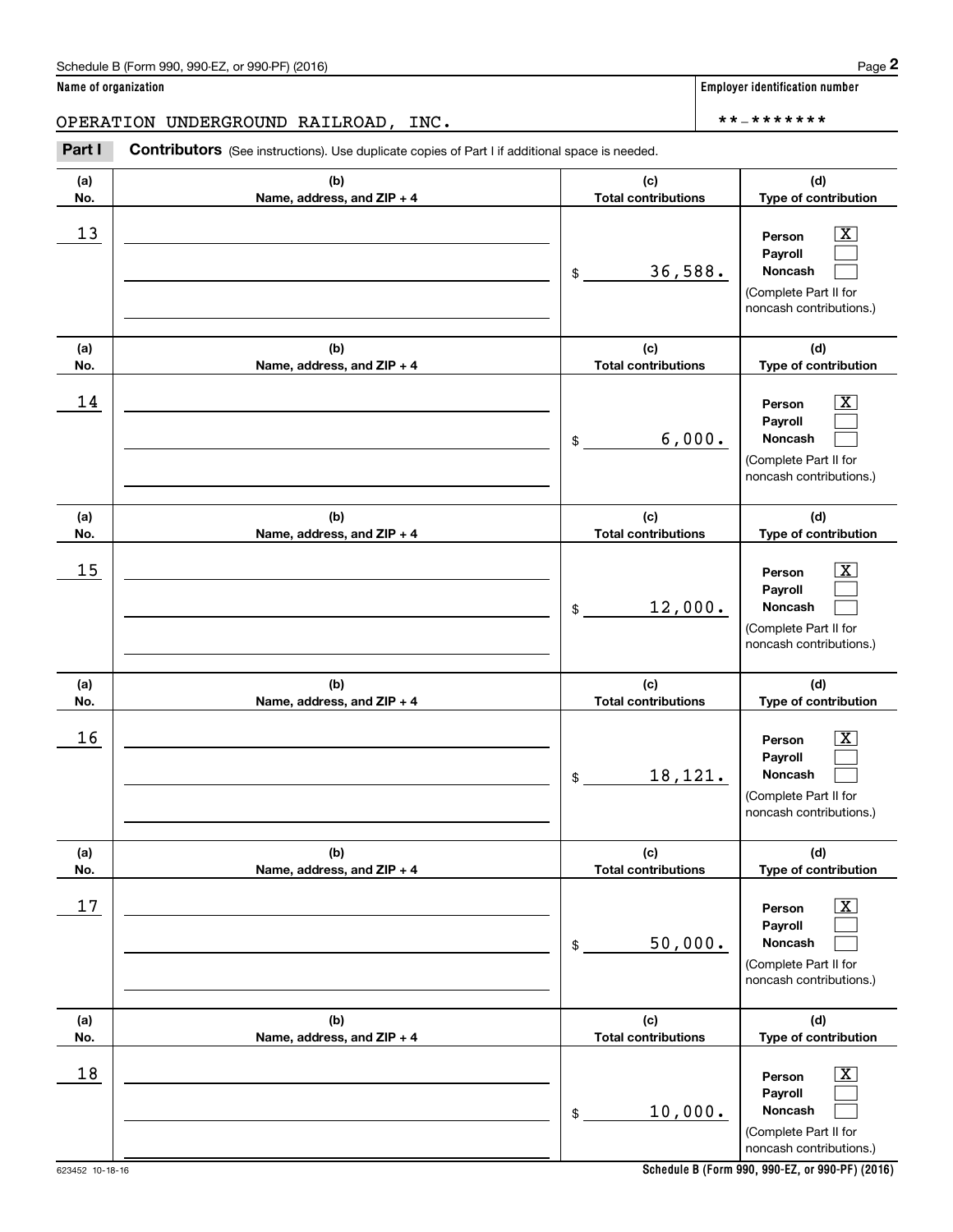| (a)<br>No. | (b)<br>Name, address, and ZIP + 4 | (c)<br><b>Total contributions</b> | (d)<br>Type of contribution                                                                                        |
|------------|-----------------------------------|-----------------------------------|--------------------------------------------------------------------------------------------------------------------|
| 19         |                                   | 10,000.<br>\$                     | $\overline{\texttt{X}}$<br>Person<br>Payroll<br><b>Noncash</b><br>(Complete Part II for<br>noncash contributions.) |
| (a)<br>No. | (b)<br>Name, address, and ZIP + 4 | (c)<br><b>Total contributions</b> | (d)<br>Type of contribution                                                                                        |
| 20         |                                   | 5,000.<br>\$                      | $\overline{\texttt{X}}$<br>Person<br>Payroll<br>Noncash<br>(Complete Part II for<br>noncash contributions.)        |
| (a)<br>No. | (b)<br>Name, address, and ZIP + 4 | (c)<br><b>Total contributions</b> | (d)<br>Type of contribution                                                                                        |
| 21         |                                   | 177,000.<br>\$                    | $\overline{\texttt{x}}$<br>Person<br>Payroll<br>Noncash<br>(Complete Part II for<br>noncash contributions.)        |
| (a)<br>No. | (b)<br>Name, address, and ZIP + 4 | (c)<br><b>Total contributions</b> | (d)<br>Type of contribution                                                                                        |
| 22         |                                   | 10,000.<br>\$                     | $\overline{\texttt{x}}$<br>Person<br>Payroll<br>Noncash<br>(Complete Part II for<br>noncash contributions.)        |
| (a)<br>No. | (b)<br>Name, address, and ZIP + 4 | (c)<br><b>Total contributions</b> | (d)<br>Type of contribution                                                                                        |
| 23         |                                   | 5,000.<br>\$                      | $\overline{\text{X}}$<br>Person<br>Payroll<br>Noncash<br>(Complete Part II for<br>noncash contributions.)          |
| (a)<br>No. | (b)<br>Name, address, and ZIP + 4 | (c)<br><b>Total contributions</b> | (d)<br>Type of contribution                                                                                        |
| 24         |                                   | 5,000.<br>\$                      | $\overline{\texttt{X}}$<br>Person<br>Payroll<br>Noncash<br>(Complete Part II for<br>noncash contributions.)        |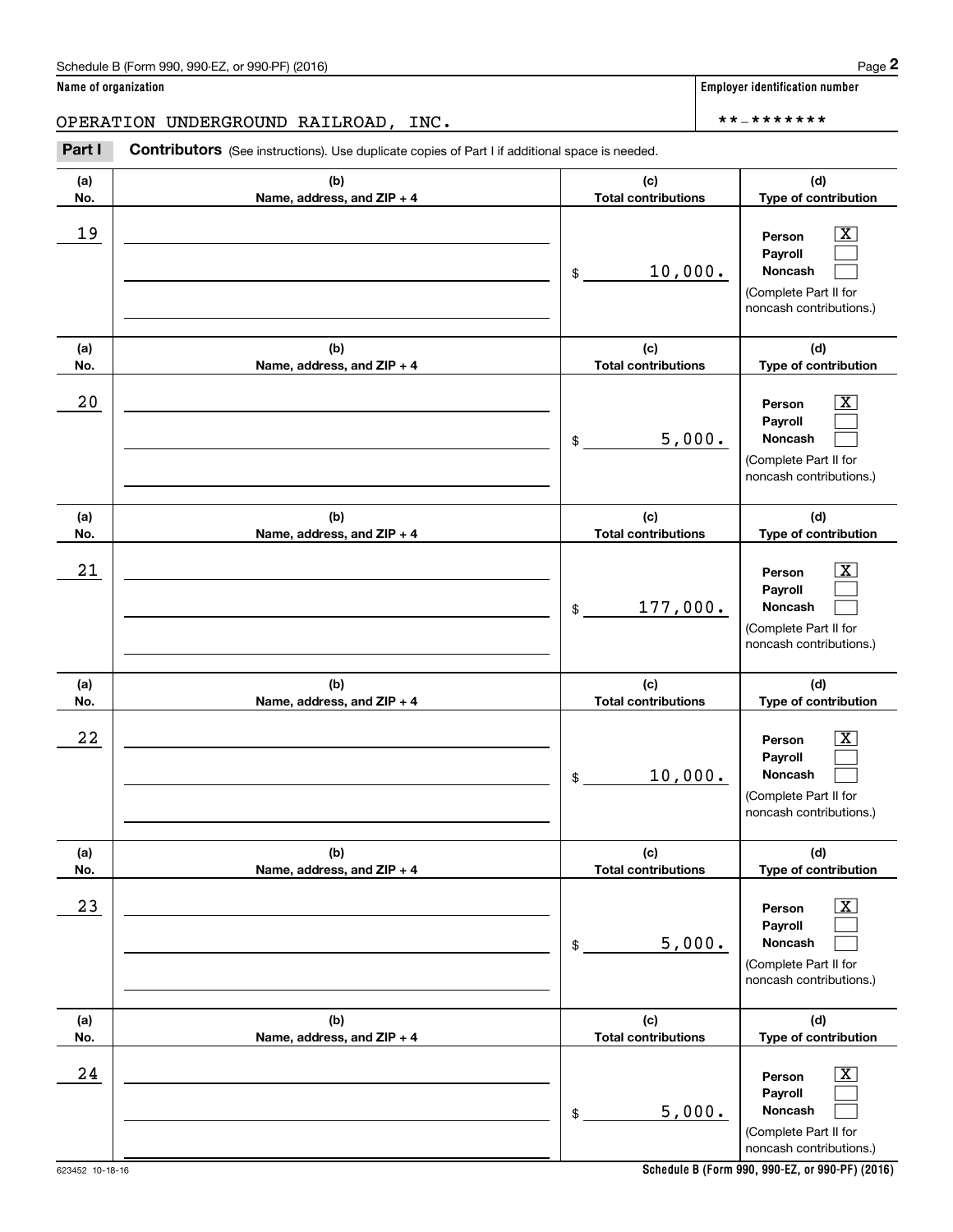| (a)<br>No. | (b)<br>Name, address, and ZIP + 4 | (c)<br><b>Total contributions</b> | (d)<br>Type of contribution                                                                                 |
|------------|-----------------------------------|-----------------------------------|-------------------------------------------------------------------------------------------------------------|
| 25         |                                   | 5,000.<br>$\frac{1}{2}$           | $\mathbf{X}$<br>Person<br>Payroll<br>Noncash<br>(Complete Part II for<br>noncash contributions.)            |
| (a)<br>No. | (b)<br>Name, address, and ZIP + 4 | (c)<br><b>Total contributions</b> | (d)<br>Type of contribution                                                                                 |
| 26         |                                   | 12,000.<br>$\frac{1}{2}$          | $\overline{\mathbf{x}}$<br>Person<br>Payroll<br>Noncash<br>(Complete Part II for<br>noncash contributions.) |
| (a)<br>No. | (b)<br>Name, address, and ZIP + 4 | (c)<br><b>Total contributions</b> | (d)<br>Type of contribution                                                                                 |
| 27         |                                   | 5,000.<br>$\frac{1}{2}$           | $\overline{\mathbf{X}}$<br>Person<br>Payroll<br>Noncash<br>(Complete Part II for<br>noncash contributions.) |
| (a)<br>No. | (b)<br>Name, address, and ZIP + 4 | (c)<br><b>Total contributions</b> | (d)<br>Type of contribution                                                                                 |
| 28         |                                   | 9,400.<br>$\frac{1}{2}$           | $\mathbf{X}$<br>Person<br>Payroll<br>Noncash<br>(Complete Part II for<br>noncash contributions.)            |
| (a)<br>No. | (b)<br>Name, address, and ZIP + 4 | (c)<br><b>Total contributions</b> | (d)<br>Type of contribution                                                                                 |
| 29         |                                   | 804,800.<br>\$                    | $\overline{\mathbf{X}}$<br>Person<br>Payroll<br>Noncash<br>(Complete Part II for<br>noncash contributions.) |
| (a)<br>No. | (b)<br>Name, address, and ZIP + 4 | (c)<br><b>Total contributions</b> | (d)<br>Type of contribution                                                                                 |
| $30$       |                                   | 5,000.<br>\$                      | $\boxed{\text{X}}$<br>Person<br>Payroll<br>Noncash<br>(Complete Part II for<br>noncash contributions.)      |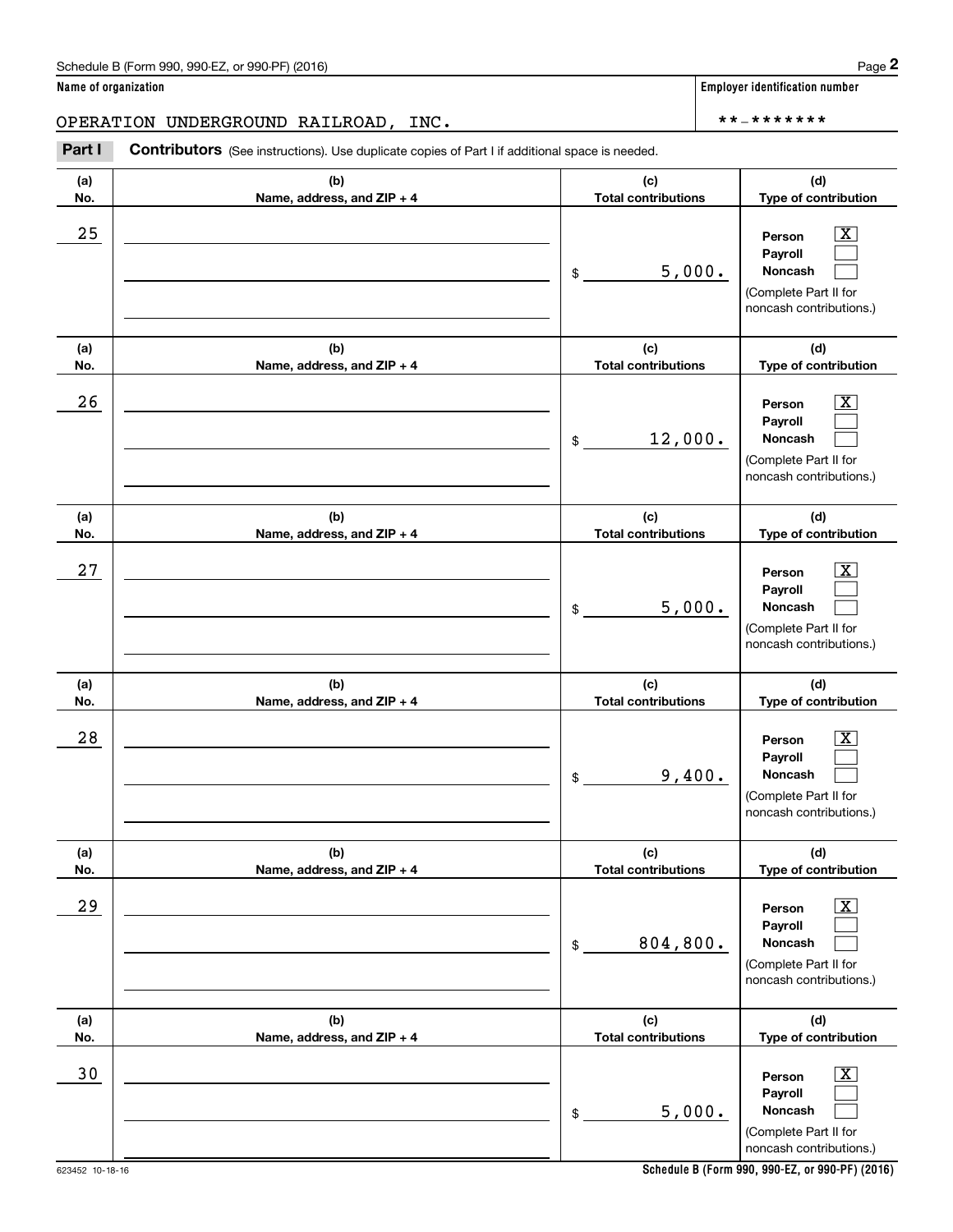| (a)<br>No. | (b)<br>Name, address, and ZIP + 4 | (c)<br><b>Total contributions</b> | (d)<br>Type of contribution                                                                                   |
|------------|-----------------------------------|-----------------------------------|---------------------------------------------------------------------------------------------------------------|
| 31         |                                   | 9,000.<br>\$                      | $\boxed{\text{X}}$<br>Person<br>Payroll<br><b>Noncash</b><br>(Complete Part II for<br>noncash contributions.) |
| (a)<br>No. | (b)<br>Name, address, and ZIP + 4 | (c)<br><b>Total contributions</b> | (d)<br>Type of contribution                                                                                   |
| 32         |                                   | 15,000.<br>\$                     | $\boxed{\text{X}}$<br>Person<br>Payroll<br>Noncash<br>(Complete Part II for<br>noncash contributions.)        |
| (a)<br>No. | (b)<br>Name, address, and ZIP + 4 | (c)<br><b>Total contributions</b> | (d)<br>Type of contribution                                                                                   |
| 33         |                                   | 11,014.<br>\$                     | $\boxed{\text{X}}$<br>Person<br>Payroll<br>Noncash<br>(Complete Part II for<br>noncash contributions.)        |
| (a)<br>No. | (b)<br>Name, address, and ZIP + 4 | (c)<br><b>Total contributions</b> | (d)<br>Type of contribution                                                                                   |
| 34         |                                   | 288,282.<br>\$                    | $\boxed{\text{X}}$<br>Person<br>Payroll<br>Noncash<br>(Complete Part II for<br>noncash contributions.)        |
| (a)<br>No. | (b)<br>Name, address, and ZIP + 4 | (c)<br><b>Total contributions</b> | (d)<br>Type of contribution                                                                                   |
| 35         |                                   | 15,000.<br>\$                     | $\boxed{\text{X}}$<br>Person<br>Payroll<br>Noncash<br>(Complete Part II for<br>noncash contributions.)        |
| (a)<br>No. | (b)<br>Name, address, and ZIP + 4 | (c)<br><b>Total contributions</b> | (d)<br>Type of contribution                                                                                   |
| 36         |                                   | 10,000.<br>\$                     | $\boxed{\text{X}}$<br>Person<br>Payroll<br>Noncash<br>(Complete Part II for<br>noncash contributions.)        |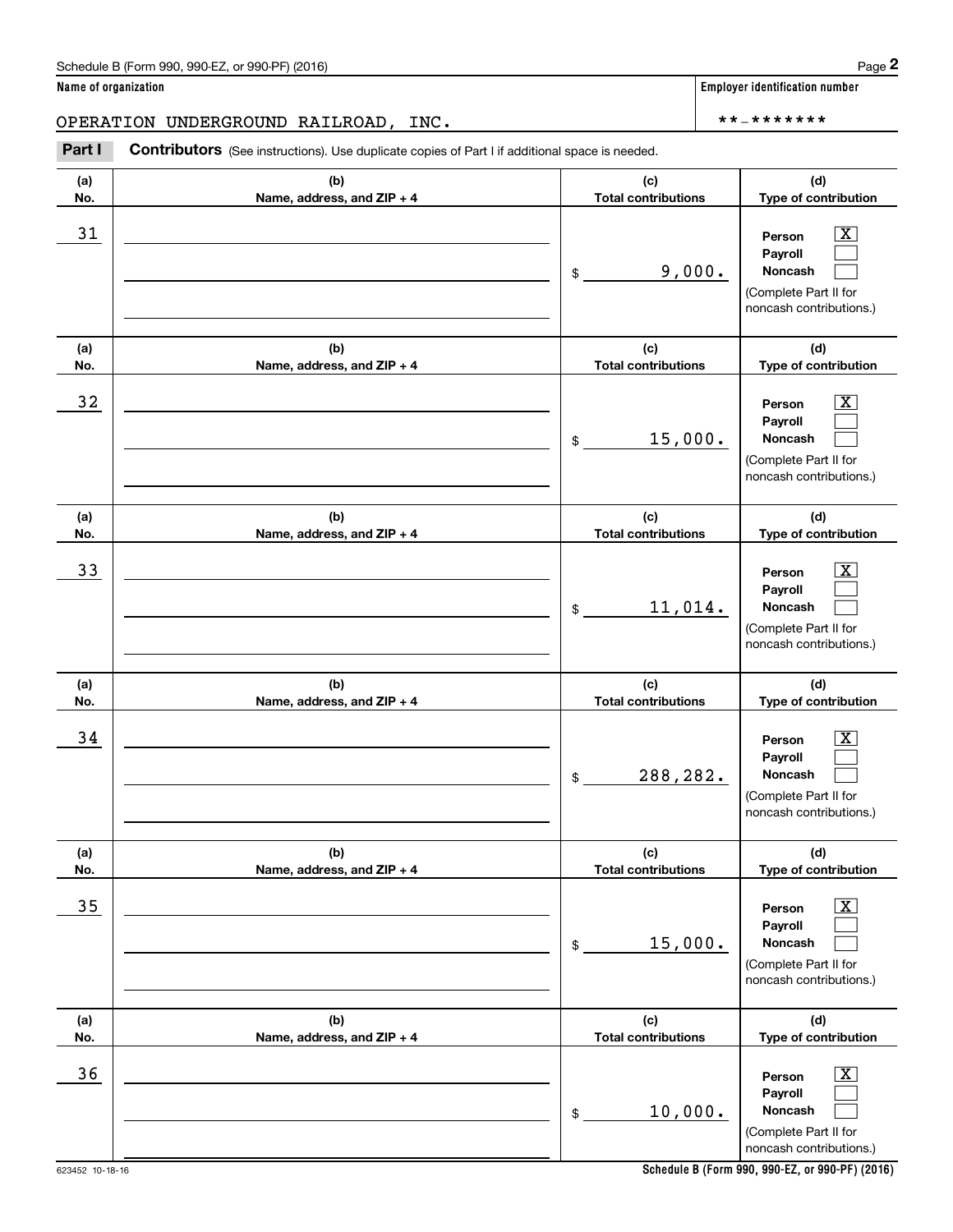Chedule B (Form 990, 990-EZ, or 990-PF) (2016)<br> **2 ame of organization**<br> **2 PERATION UNDERGROUND RAILROAD, INC.**<br> **Part I Contributors** (See instructions). Use duplicate copies of Part I if additional space is needed.

| (a)<br>No. | (b)<br>Name, address, and ZIP + 4 | (c)<br><b>Total contributions</b> | (d)<br>Type of contribution                                                                                 |
|------------|-----------------------------------|-----------------------------------|-------------------------------------------------------------------------------------------------------------|
| 37         |                                   | 5,000.<br>\$                      | $\overline{\mathbf{x}}$<br>Person<br>Payroll<br>Noncash<br>(Complete Part II for<br>noncash contributions.) |
| (a)<br>No. | (b)<br>Name, address, and ZIP + 4 | (c)<br><b>Total contributions</b> | (d)<br>Type of contribution                                                                                 |
| 38         |                                   | 79,928.<br>\$                     | $\overline{\mathbf{x}}$<br>Person<br>Payroll<br>Noncash<br>(Complete Part II for<br>noncash contributions.) |
| (a)<br>No. | (b)<br>Name, address, and ZIP + 4 | (c)<br><b>Total contributions</b> | (d)<br>Type of contribution                                                                                 |
| 39         |                                   | 20,500.<br>\$                     | $\overline{\text{X}}$<br>Person<br>Payroll<br>Noncash<br>(Complete Part II for<br>noncash contributions.)   |
| (a)<br>No. | (b)<br>Name, address, and ZIP + 4 | (c)<br><b>Total contributions</b> | (d)<br>Type of contribution                                                                                 |
| 40         |                                   | 9,278.<br>$\mathsf{\$}$           | $\overline{\text{X}}$<br>Person<br>Payroll<br>Noncash<br>(Complete Part II for<br>noncash contributions.)   |
| (a)<br>No. | (b)<br>Name, address, and ZIP + 4 | (c)<br><b>Total contributions</b> | (d)<br>Type of contribution                                                                                 |
| 41         |                                   | 5,000.<br>\$                      | $\overline{\texttt{x}}$<br>Person<br>Payroll<br>Noncash<br>(Complete Part II for<br>noncash contributions.) |
| (a)<br>No. | (b)<br>Name, address, and ZIP + 4 | (c)<br><b>Total contributions</b> | (d)<br>Type of contribution                                                                                 |
| 42         |                                   | 25,500.<br>\$                     | $\overline{\text{X}}$<br>Person<br>Payroll<br>Noncash<br>(Complete Part II for<br>noncash contributions.)   |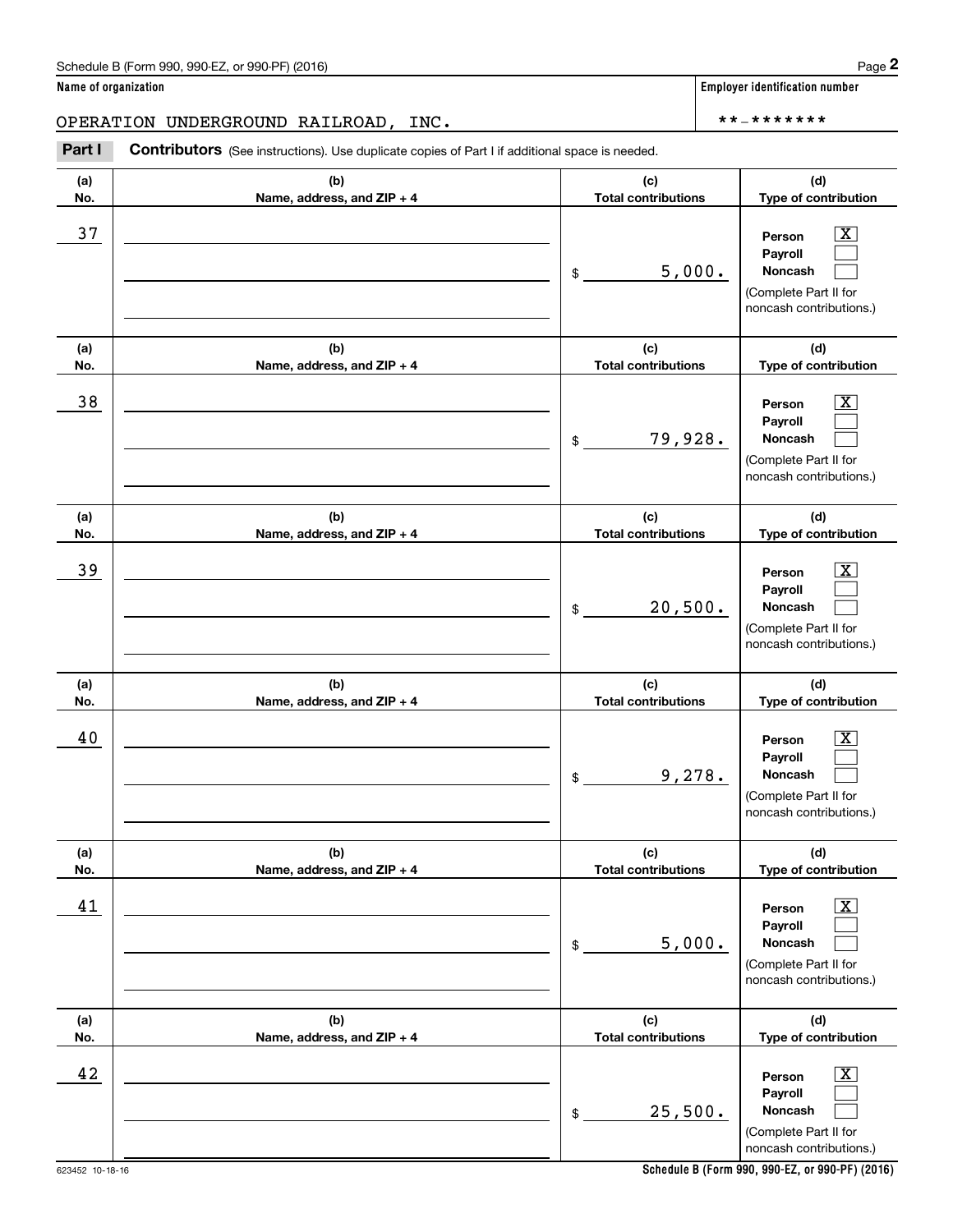| (a) | (b)                        | (c)                        | (d)                                                                                                    |
|-----|----------------------------|----------------------------|--------------------------------------------------------------------------------------------------------|
| No. | Name, address, and ZIP + 4 | <b>Total contributions</b> | Type of contribution                                                                                   |
| 43  |                            | 5,000.<br>$\frac{1}{2}$    | $\mathbf{X}$<br>Person<br>Payroll<br>Noncash<br>(Complete Part II for<br>noncash contributions.)       |
| (a) | (b)                        | (c)                        | (d)                                                                                                    |
| No. | Name, address, and ZIP + 4 | <b>Total contributions</b> | Type of contribution                                                                                   |
| 44  |                            | 5,000.<br>$\mathsf{\$}$    | $\mathbf{X}$<br>Person<br>Payroll<br>Noncash<br>(Complete Part II for<br>noncash contributions.)       |
| (a) | (b)                        | (c)                        | (d)                                                                                                    |
| No. | Name, address, and ZIP + 4 | <b>Total contributions</b> | Type of contribution                                                                                   |
| 45  |                            | 20,709.<br>\$              | $\mathbf{X}$<br>Person<br>Payroll<br>Noncash<br>(Complete Part II for<br>noncash contributions.)       |
| (a) | (b)                        | (c)                        | (d)                                                                                                    |
| No. | Name, address, and ZIP + 4 | <b>Total contributions</b> | Type of contribution                                                                                   |
| 46  |                            | 5,000.<br>$\mathsf{\$}$    | $\mathbf{X}$<br>Person<br>Payroll<br>Noncash<br>(Complete Part II for<br>noncash contributions.)       |
| (a) | (b)                        | (c)                        | (d)                                                                                                    |
| No. | Name, address, and ZIP + 4 | <b>Total contributions</b> | Type of contribution                                                                                   |
| 47  |                            | 5,000.<br>$$\mathbb{S}$$   | $\boxed{\text{X}}$<br>Person<br>Payroll<br>Noncash<br>(Complete Part II for<br>noncash contributions.) |
| (a) | (b)                        | (c)                        | (d)                                                                                                    |
| No. | Name, address, and ZIP + 4 | <b>Total contributions</b> | Type of contribution                                                                                   |
| 48  |                            | 5,000.<br>\$               | $\boxed{\text{X}}$<br>Person<br>Payroll<br>Noncash<br>(Complete Part II for<br>noncash contributions.) |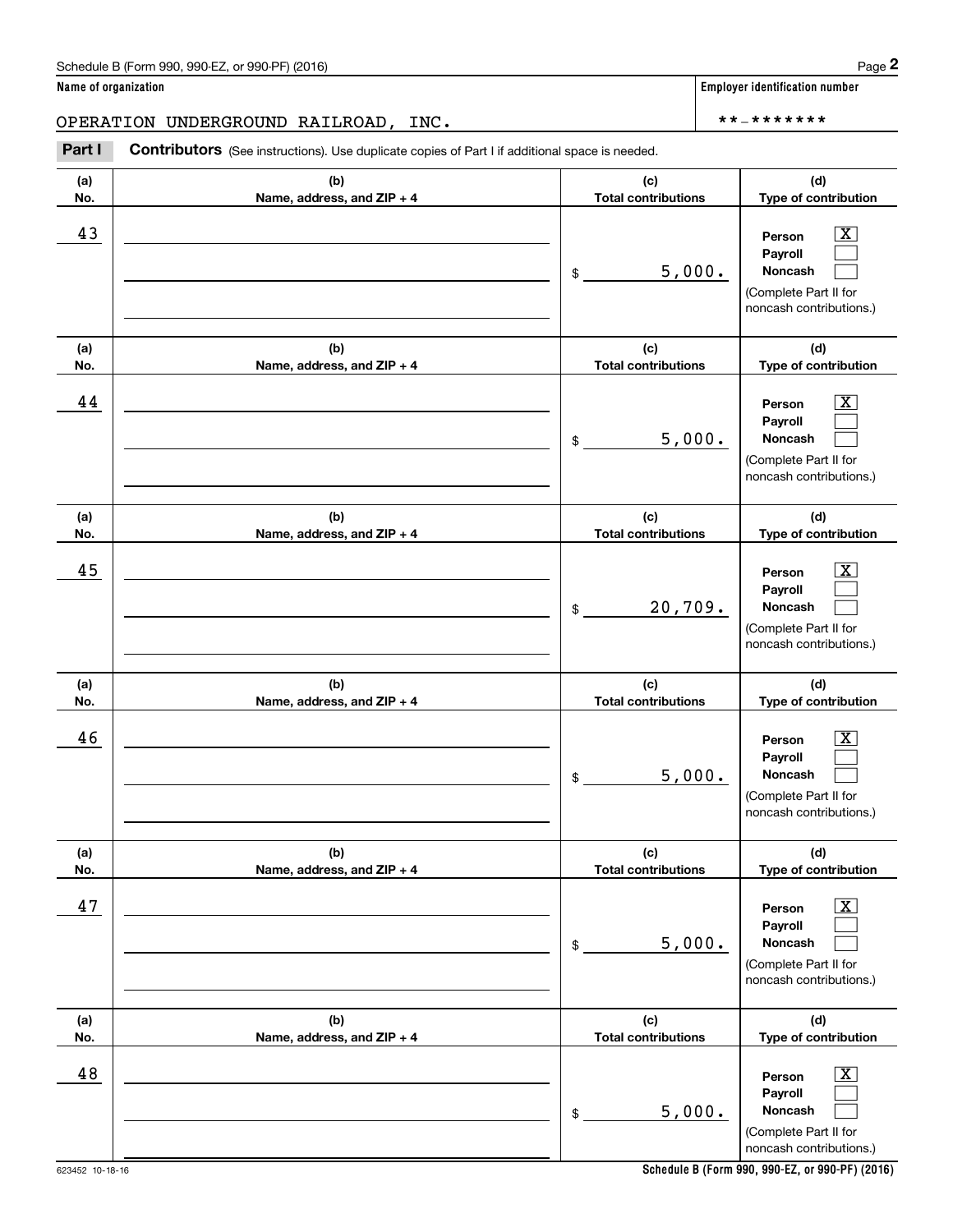Chedule B (Form 990, 990-EZ, or 990-PF) (2016)<br> **2 ame of organization**<br> **2 PERATION UNDERGROUND RAILROAD, INC.**<br> **Part I Contributors** (See instructions). Use duplicate copies of Part I if additional space is needed.

| (a)<br>No. | (b)<br>Name, address, and ZIP + 4 | (c)<br><b>Total contributions</b> | (d)<br>Type of contribution                                                                                    |
|------------|-----------------------------------|-----------------------------------|----------------------------------------------------------------------------------------------------------------|
| 49         |                                   | 9,000.<br>\$                      | $\boxed{\text{X}}$<br>Person<br>Payroll<br>Noncash<br>(Complete Part II for<br>noncash contributions.)         |
| (a)<br>No. | (b)<br>Name, address, and ZIP + 4 | (c)<br><b>Total contributions</b> | (d)<br>Type of contribution                                                                                    |
| 50         |                                   | 15,000.<br>$$\circ$$              | $\lfloor x \rfloor$<br>Person<br>Payroll<br>Noncash<br>(Complete Part II for<br>noncash contributions.)        |
| (a)<br>No. | (b)<br>Name, address, and ZIP + 4 | (c)<br><b>Total contributions</b> | (d)<br>Type of contribution                                                                                    |
| 51         |                                   | 5,500.<br>\$                      | $\boxed{\text{X}}$<br>Person<br>Payroll<br>Noncash<br>(Complete Part II for<br>noncash contributions.)         |
| (a)<br>No. | (b)<br>Name, address, and ZIP + 4 | (c)<br><b>Total contributions</b> | (d)<br>Type of contribution                                                                                    |
| 52         |                                   | 611, 265.<br>\$                   | $\lfloor x \rfloor$<br>Person<br>Payroll<br><b>Noncash</b><br>(Complete Part II for<br>noncash contributions.) |
| (a)<br>No. | (b)<br>Name, address, and ZIP + 4 | (c)<br><b>Total contributions</b> | (d)<br>Type of contribution                                                                                    |
| <u>53</u>  |                                   | 5,000.<br>\$                      | $\boxed{\text{X}}$<br>Person<br>Payroll<br>Noncash<br>(Complete Part II for<br>noncash contributions.)         |
| (a)<br>No. | (b)<br>Name, address, and ZIP + 4 | (c)<br><b>Total contributions</b> | (d)<br>Type of contribution                                                                                    |
| 54         |                                   | 10,000.<br>\$                     | $\boxed{\text{X}}$<br>Person<br>Payroll<br>Noncash<br>(Complete Part II for<br>noncash contributions.)         |

**Name of organization Employer identification number**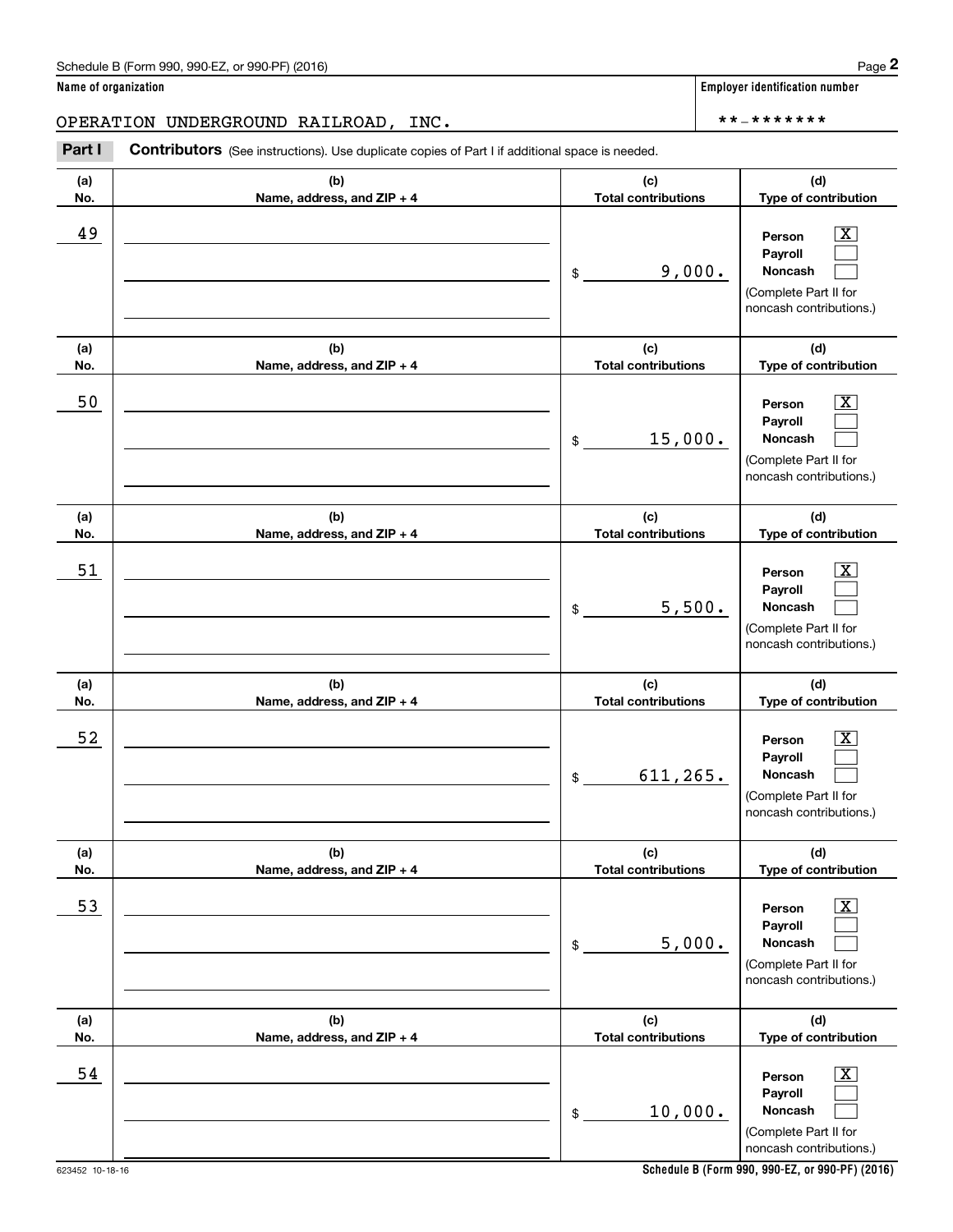| (a)<br>No. | (b)<br>Name, address, and ZIP + 4 | (c)<br><b>Total contributions</b> | (d)<br>Type of contribution                                                                                      |
|------------|-----------------------------------|-----------------------------------|------------------------------------------------------------------------------------------------------------------|
| 55         |                                   | 6,025.<br>$\frac{1}{2}$           | $\overline{\text{X}}$<br>Person<br>Payroll<br>Noncash<br>(Complete Part II for<br>noncash contributions.)        |
| (a)<br>No. | (b)<br>Name, address, and ZIP + 4 | (c)<br><b>Total contributions</b> | (d)<br>Type of contribution                                                                                      |
| 56         |                                   | 10,000.<br>$\mathsf{\$}$          | $\overline{\mathbf{x}}$<br>Person<br>Payroll<br>Noncash<br>(Complete Part II for<br>noncash contributions.)      |
| (a)<br>No. | (b)<br>Name, address, and ZIP + 4 | (c)<br><b>Total contributions</b> | (d)<br>Type of contribution                                                                                      |
| 57         |                                   | 5,100.<br>$\frac{1}{2}$           | $\overline{\mathbf{x}}$<br>Person<br>Payroll<br>Noncash<br>(Complete Part II for<br>noncash contributions.)      |
| (a)<br>No. | (b)<br>Name, address, and ZIP + 4 | (c)<br><b>Total contributions</b> | (d)<br>Type of contribution                                                                                      |
| 58         |                                   | 200,000.<br>\$                    | $\overline{\text{X}}$<br>Person<br>Payroll<br><b>Noncash</b><br>(Complete Part II for<br>noncash contributions.) |
| (a)<br>No. | (b)<br>Name, address, and ZIP + 4 | (c)<br><b>Total contributions</b> | (d)<br>Type of contribution                                                                                      |
| <u>59</u>  |                                   | 25,000.<br>\$                     | $\boxed{\text{X}}$<br>Person<br>Payroll<br>Noncash<br>(Complete Part II for<br>noncash contributions.)           |
| (a)<br>No. | (b)<br>Name, address, and ZIP + 4 | (c)<br><b>Total contributions</b> | (d)<br>Type of contribution                                                                                      |
| 60         |                                   | 8,500.<br>\$                      | $\boxed{\text{X}}$<br>Person<br>Payroll<br>Noncash                                                               |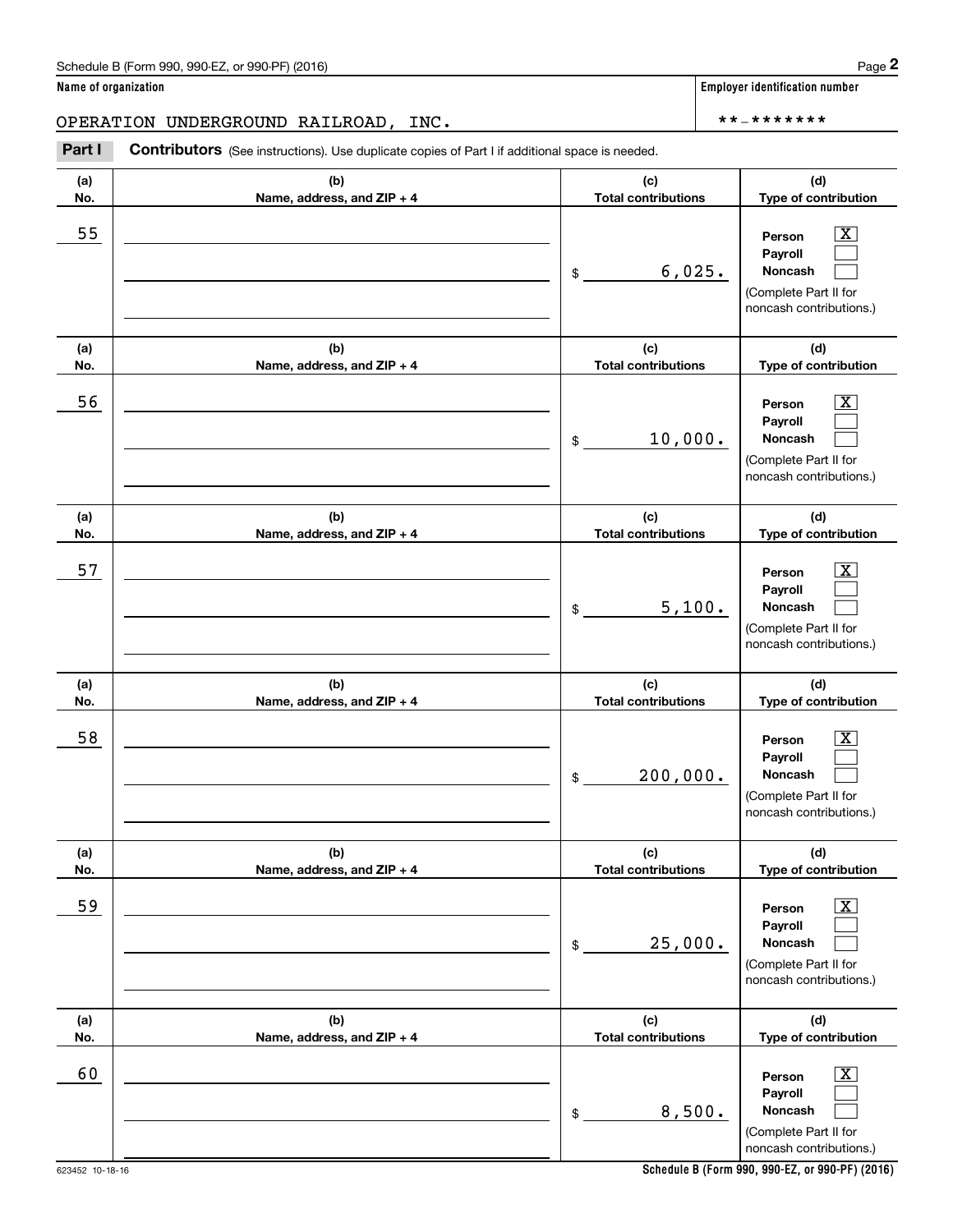Chedule B (Form 990, 990-EZ, or 990-PF) (2016)<br> **2 ame of organization**<br> **2 PERATION UNDERGROUND RAILROAD, INC.**<br> **Part I Contributors** (See instructions). Use duplicate copies of Part I if additional space is needed.

| (a)<br>No. | (b)<br>Name, address, and ZIP + 4 | (c)<br><b>Total contributions</b> | (d)<br>Type of contribution                                                                                    |
|------------|-----------------------------------|-----------------------------------|----------------------------------------------------------------------------------------------------------------|
| 61         |                                   | 6,399.<br>\$                      | $\boxed{\text{X}}$<br>Person<br>Payroll<br><b>Noncash</b><br>(Complete Part II for<br>noncash contributions.)  |
| (a)<br>No. | (b)<br>Name, address, and ZIP + 4 | (c)<br><b>Total contributions</b> | (d)<br>Type of contribution                                                                                    |
| 62         |                                   | 10,000.<br>$$\tilde{}}$           | $\lfloor x \rfloor$<br>Person<br>Payroll<br>Noncash<br>(Complete Part II for<br>noncash contributions.)        |
| (a)<br>No. | (b)<br>Name, address, and ZIP + 4 | (c)<br><b>Total contributions</b> | (d)<br>Type of contribution                                                                                    |
| 63         |                                   | 5,000.<br>\$                      | $\boxed{\text{X}}$<br>Person<br>Payroll<br><b>Noncash</b><br>(Complete Part II for<br>noncash contributions.)  |
| (a)<br>No. | (b)<br>Name, address, and ZIP + 4 | (c)<br><b>Total contributions</b> | (d)<br>Type of contribution                                                                                    |
| 64         |                                   | 10,500.<br>$$\tilde{}}$           | $\lfloor x \rfloor$<br>Person<br>Payroll<br><b>Noncash</b><br>(Complete Part II for<br>noncash contributions.) |
| (a)<br>No. | (b)<br>Name, address, and ZIP + 4 | (c)<br><b>Total contributions</b> | (d)<br>Type of contribution                                                                                    |
| 65         |                                   | 10,000.<br>$\,$                   | $\boxed{\text{X}}$<br>Person<br>Payroll<br>Noncash<br>(Complete Part II for<br>noncash contributions.)         |
| (a)<br>No. | (b)<br>Name, address, and ZIP + 4 | (c)<br><b>Total contributions</b> | (d)<br>Type of contribution                                                                                    |
| 66         |                                   | 10,000.<br>\$                     | $\boxed{\text{X}}$<br>Person<br>Payroll<br>Noncash<br>(Complete Part II for<br>noncash contributions.)         |

**Name of organization Employer identification number**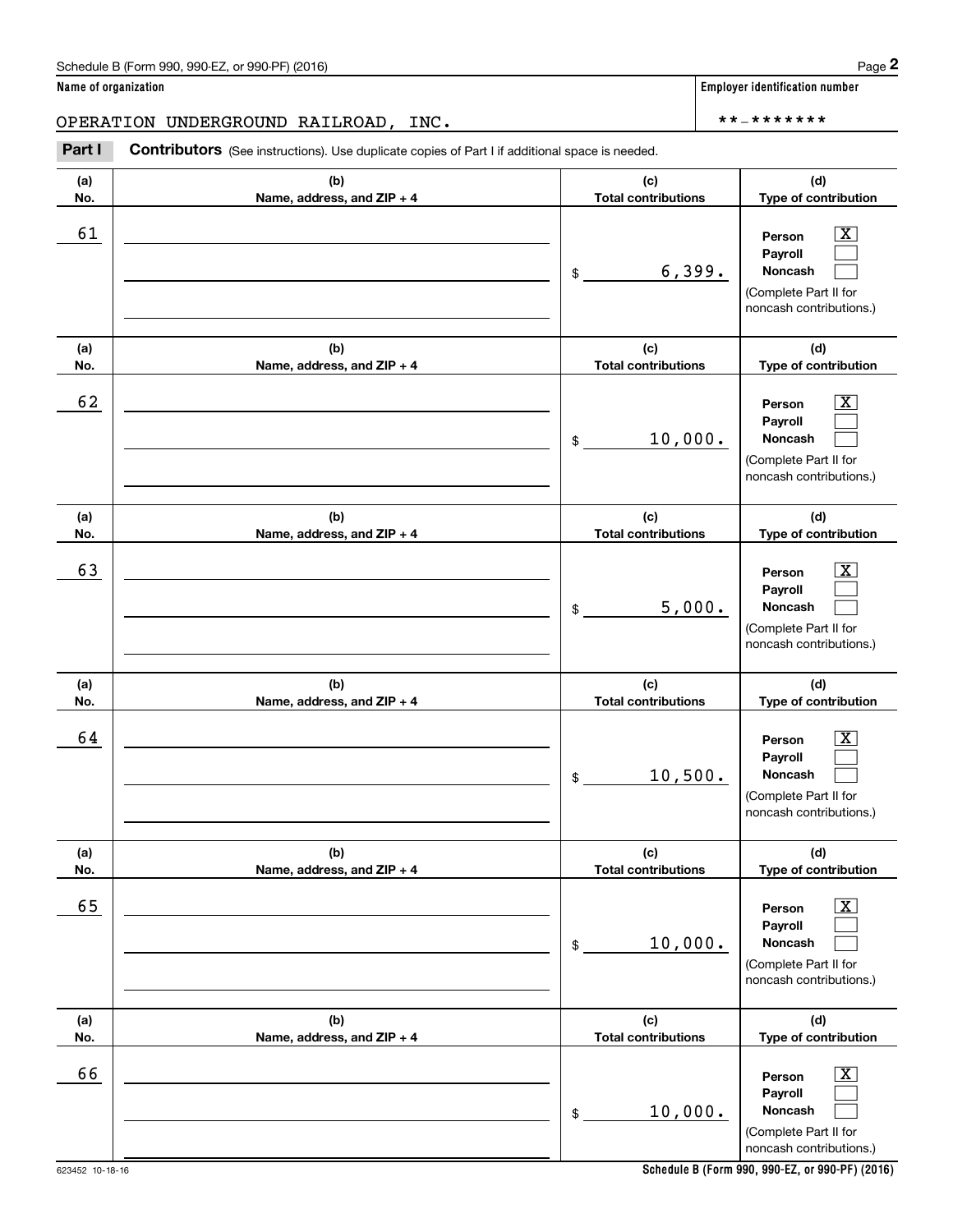Chedule B (Form 990, 990-EZ, or 990-PF) (2016)<br> **2 ame of organization**<br> **2 PERATION UNDERGROUND RAILROAD, INC.**<br> **Part I Contributors** (See instructions). Use duplicate copies of Part I if additional space is needed.

| (a)<br>No. | (b)<br>Name, address, and ZIP + 4 | (c)<br><b>Total contributions</b> | (d)<br>Type of contribution                                                                            |
|------------|-----------------------------------|-----------------------------------|--------------------------------------------------------------------------------------------------------|
| 67         |                                   | 70,000.<br>\$                     | $\boxed{\text{X}}$<br>Person<br>Payroll<br>Noncash<br>(Complete Part II for<br>noncash contributions.) |
| (a)<br>No. | (b)<br>Name, address, and ZIP + 4 | (c)<br><b>Total contributions</b> | (d)<br>Type of contribution                                                                            |
| 68         |                                   | 10,000.<br>\$                     | $\boxed{\text{X}}$<br>Person<br>Payroll<br>Noncash<br>(Complete Part II for<br>noncash contributions.) |
| (a)<br>No. | (b)<br>Name, address, and ZIP + 4 | (c)<br><b>Total contributions</b> | (d)<br>Type of contribution                                                                            |
| 69         |                                   | 10,000.<br>\$                     | $\boxed{\text{X}}$<br>Person<br>Payroll<br>Noncash<br>(Complete Part II for<br>noncash contributions.) |
| (a)<br>No. | (b)<br>Name, address, and ZIP + 4 | (c)<br><b>Total contributions</b> | (d)<br>Type of contribution                                                                            |
| 70         |                                   | 10,000.<br>\$                     | $\boxed{\text{X}}$<br>Person<br>Payroll<br>Noncash<br>(Complete Part II for<br>noncash contributions.) |
| (a)<br>No. | (b)<br>Name, address, and ZIP + 4 | (c)<br><b>Total contributions</b> | (d)<br>Type of contribution                                                                            |
| 71         |                                   | 10,000.<br>\$                     | $\boxed{\text{X}}$<br>Person<br>Payroll<br>Noncash<br>(Complete Part II for<br>noncash contributions.) |
| (a)<br>No. | (b)<br>Name, address, and ZIP + 4 | (c)<br><b>Total contributions</b> | (d)<br>Type of contribution                                                                            |
| 72         |                                   | 30,000.<br>\$                     | $\boxed{\text{X}}$<br>Person<br>Payroll<br>Noncash<br>(Complete Part II for<br>noncash contributions.) |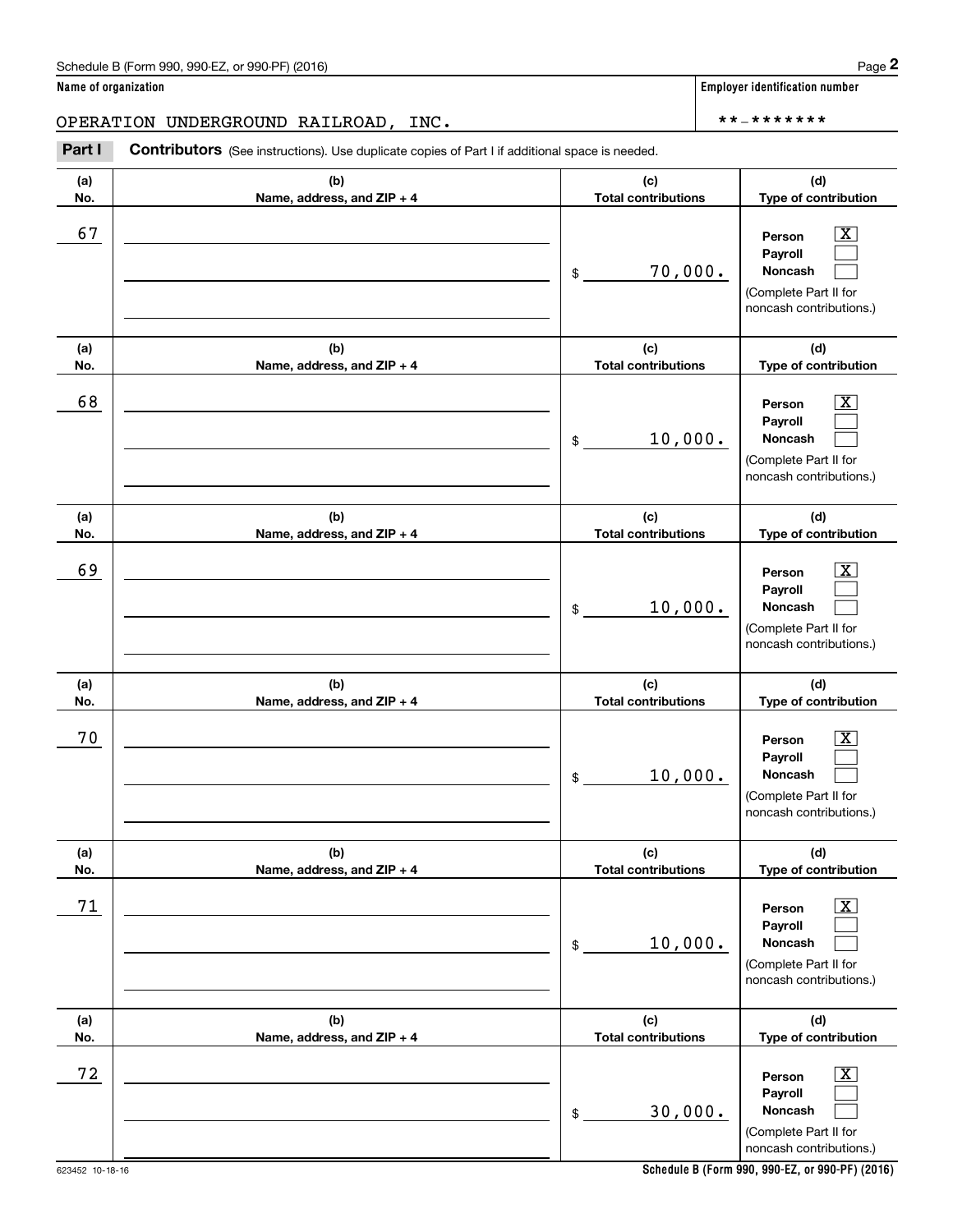Chedule B (Form 990, 990-EZ, or 990-PF) (2016)<br> **2 ame of organization**<br> **2 PERATION UNDERGROUND RAILROAD, INC.**<br> **Part I Contributors** (See instructions). Use duplicate copies of Part I if additional space is needed.

| (a)<br>No. | (b)<br>Name, address, and ZIP + 4 | (c)<br><b>Total contributions</b> | (d)<br>Type of contribution                                                                                   |
|------------|-----------------------------------|-----------------------------------|---------------------------------------------------------------------------------------------------------------|
| 73         |                                   | 10,000.<br>\$                     | $\boxed{\text{X}}$<br>Person<br>Payroll<br><b>Noncash</b><br>(Complete Part II for<br>noncash contributions.) |
| (a)<br>No. | (b)<br>Name, address, and ZIP + 4 | (c)<br><b>Total contributions</b> | (d)<br>Type of contribution                                                                                   |
| 74         |                                   | 5,000.<br>\$                      | $\boxed{\text{X}}$<br>Person<br>Payroll<br>Noncash<br>(Complete Part II for<br>noncash contributions.)        |
| (a)<br>No. | (b)<br>Name, address, and ZIP + 4 | (c)<br><b>Total contributions</b> | (d)<br>Type of contribution                                                                                   |
| 75         |                                   | 7,500.<br>\$                      | $\boxed{\text{X}}$<br>Person<br>Payroll<br>Noncash<br>(Complete Part II for<br>noncash contributions.)        |
| (a)<br>No. | (b)<br>Name, address, and ZIP + 4 | (c)<br><b>Total contributions</b> | (d)<br>Type of contribution                                                                                   |
| 76         |                                   | 8,000.<br>\$                      | $\boxed{\text{X}}$<br>Person<br>Payroll<br>Noncash<br>(Complete Part II for<br>noncash contributions.)        |
| (a)<br>No. | (b)<br>Name, address, and ZIP + 4 | (c)<br><b>Total contributions</b> | (d)<br>Type of contribution                                                                                   |
| 77         |                                   | 5,000.<br>\$                      | $\boxed{\text{X}}$<br>Person<br>Payroll<br>Noncash<br>(Complete Part II for<br>noncash contributions.)        |
| (a)<br>No. | (b)<br>Name, address, and ZIP + 4 | (c)<br><b>Total contributions</b> | (d)<br>Type of contribution                                                                                   |
| 78         |                                   | 20,000.<br>\$                     | $\boxed{\text{X}}$<br>Person<br>Payroll<br>Noncash<br>(Complete Part II for<br>noncash contributions.)        |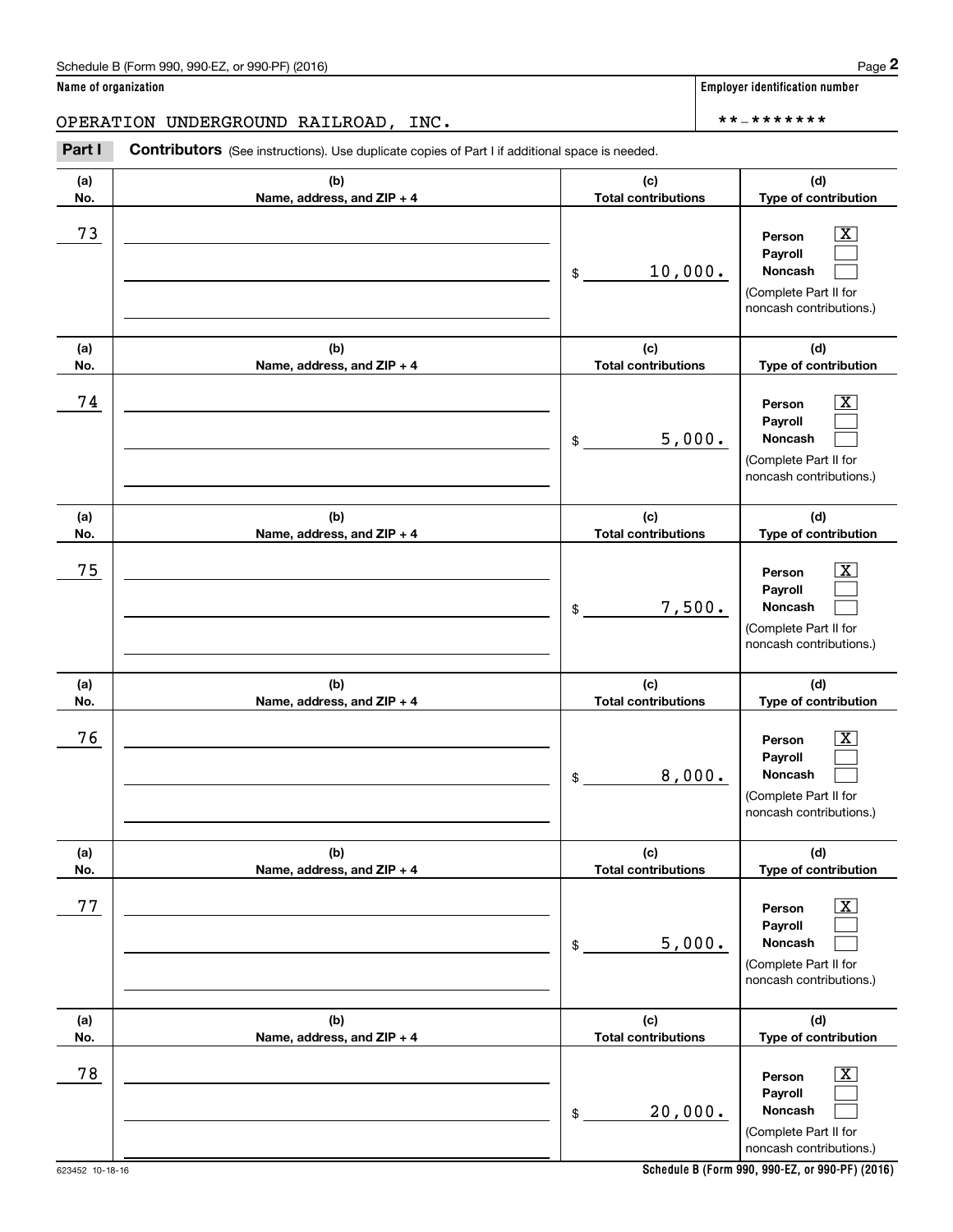Chedule B (Form 990, 990-EZ, or 990-PF) (2016)<br> **2 ame of organization**<br> **2 PERATION UNDERGROUND RAILROAD, INC.**<br> **Part I Contributors** (See instructions). Use duplicate copies of Part I if additional space is needed.

| (a)<br>No. | (b)<br>Name, address, and ZIP + 4 | (c)<br><b>Total contributions</b> | (d)<br>Type of contribution                                                                                 |
|------------|-----------------------------------|-----------------------------------|-------------------------------------------------------------------------------------------------------------|
| 79         |                                   | 10,000.<br>\$                     | $\overline{\texttt{x}}$<br>Person<br>Payroll<br>Noncash<br>(Complete Part II for<br>noncash contributions.) |
| (a)<br>No. | (b)<br>Name, address, and ZIP + 4 | (c)<br><b>Total contributions</b> | (d)<br>Type of contribution                                                                                 |
| 80         |                                   | 8,910.<br>\$                      | $\overline{\texttt{x}}$<br>Person<br>Payroll<br>Noncash<br>(Complete Part II for<br>noncash contributions.) |
| (a)<br>No. | (b)<br>Name, address, and ZIP + 4 | (c)<br><b>Total contributions</b> | (d)<br>Type of contribution                                                                                 |
| 81         |                                   | 5,000.<br>\$                      | $\overline{\texttt{x}}$<br>Person<br>Payroll<br>Noncash<br>(Complete Part II for<br>noncash contributions.) |
| (a)<br>No. | (b)<br>Name, address, and ZIP + 4 | (c)<br><b>Total contributions</b> | (d)<br>Type of contribution                                                                                 |
| 82         |                                   | 100, 100.<br>\$                   | $\overline{\texttt{x}}$<br>Person<br>Payroll<br>Noncash<br>(Complete Part II for<br>noncash contributions.) |
| (a)<br>No. | (b)<br>Name, address, and ZIP + 4 | (c)<br><b>Total contributions</b> | (d)<br>Type of contribution                                                                                 |
| 83         |                                   | 15,000.<br>\$                     | $\overline{\text{X}}$<br>Person<br>Payroll<br>Noncash<br>(Complete Part II for<br>noncash contributions.)   |
| (a)<br>No. | (b)<br>Name, address, and ZIP + 4 | (c)<br><b>Total contributions</b> | (d)<br>Type of contribution                                                                                 |
| 84         |                                   | 32,974.<br>\$                     | $\overline{\texttt{X}}$<br>Person<br>Payroll<br>Noncash<br>(Complete Part II for<br>noncash contributions.) |

**Name of organization Employer identification number**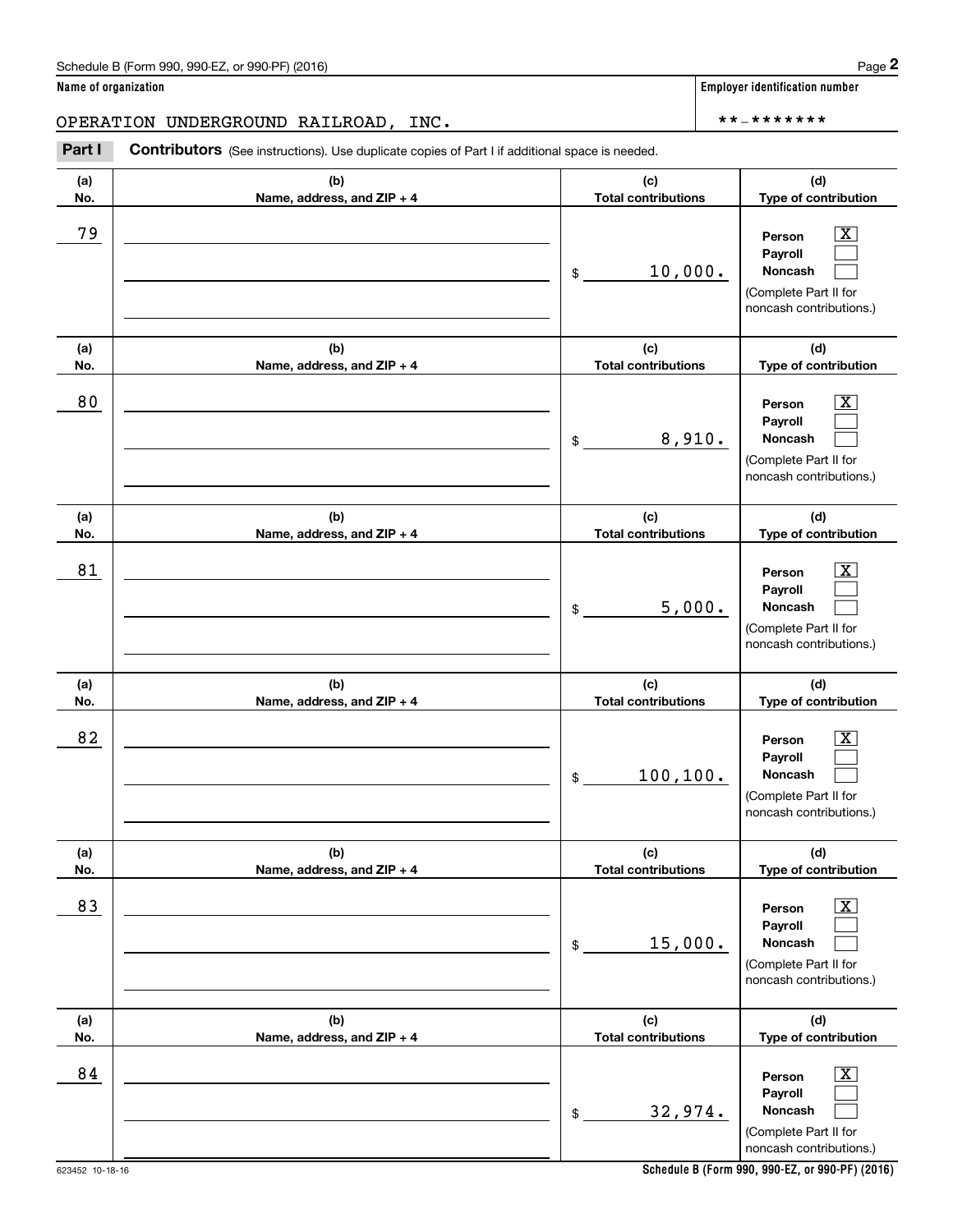Chedule B (Form 990, 990-EZ, or 990-PF) (2016)<br> **2 ame of organization**<br> **2 PERATION UNDERGROUND RAILROAD, INC.**<br> **Part I Contributors** (See instructions). Use duplicate copies of Part I if additional space is needed.

| (a)        | (b)                                 | (c)<br><b>Total contributions</b> | (d)                                                                                                            |
|------------|-------------------------------------|-----------------------------------|----------------------------------------------------------------------------------------------------------------|
| No.<br>85  | Name, address, and ZIP + 4          | 10,000.<br>\$                     | Type of contribution<br>X.<br>Person<br>Payroll<br>Noncash<br>(Complete Part II for<br>noncash contributions.) |
| (a)<br>No. | (b)<br>Name, address, and ZIP + 4   | (c)<br><b>Total contributions</b> | (d)<br>Type of contribution                                                                                    |
| 86         |                                     | 25,000.<br>\$                     | X<br>Person<br>Payroll<br>Noncash<br>(Complete Part II for<br>noncash contributions.)                          |
| (a)<br>No. | (b)<br>Name, address, and ZIP + 4   | (c)<br><b>Total contributions</b> | (d)<br>Type of contribution                                                                                    |
| 87         |                                     | 50,000.<br>\$                     | X.<br>Person<br>Payroll<br>Noncash<br>(Complete Part II for<br>noncash contributions.)                         |
| (a)<br>No. | (b)<br>Name, address, and ZIP + 4   | (c)<br><b>Total contributions</b> | (d)<br>Type of contribution                                                                                    |
| 88         |                                     | 10,000.<br>\$                     | Person<br>x<br>Payroll<br>Noncash<br>(Complete Part II for<br>noncash contributions.)                          |
| (a)<br>No. | (b)<br>Name, address, and $ZIP + 4$ | (c)<br><b>Total contributions</b> | (d)<br>Type of contribution                                                                                    |
| 89         |                                     | 5,000.<br>\$                      | $\overline{\mathbf{X}}$<br>Person<br>Payroll<br>Noncash<br>(Complete Part II for<br>noncash contributions.)    |
| (a)<br>No. | (b)<br>Name, address, and ZIP + 4   | (c)<br><b>Total contributions</b> | (d)<br>Type of contribution                                                                                    |
| 90         |                                     | 10,000.<br>$\,$                   | $\overline{\text{X}}$<br>Person<br>Payroll<br>Noncash<br>(Complete Part II for<br>noncash contributions.)      |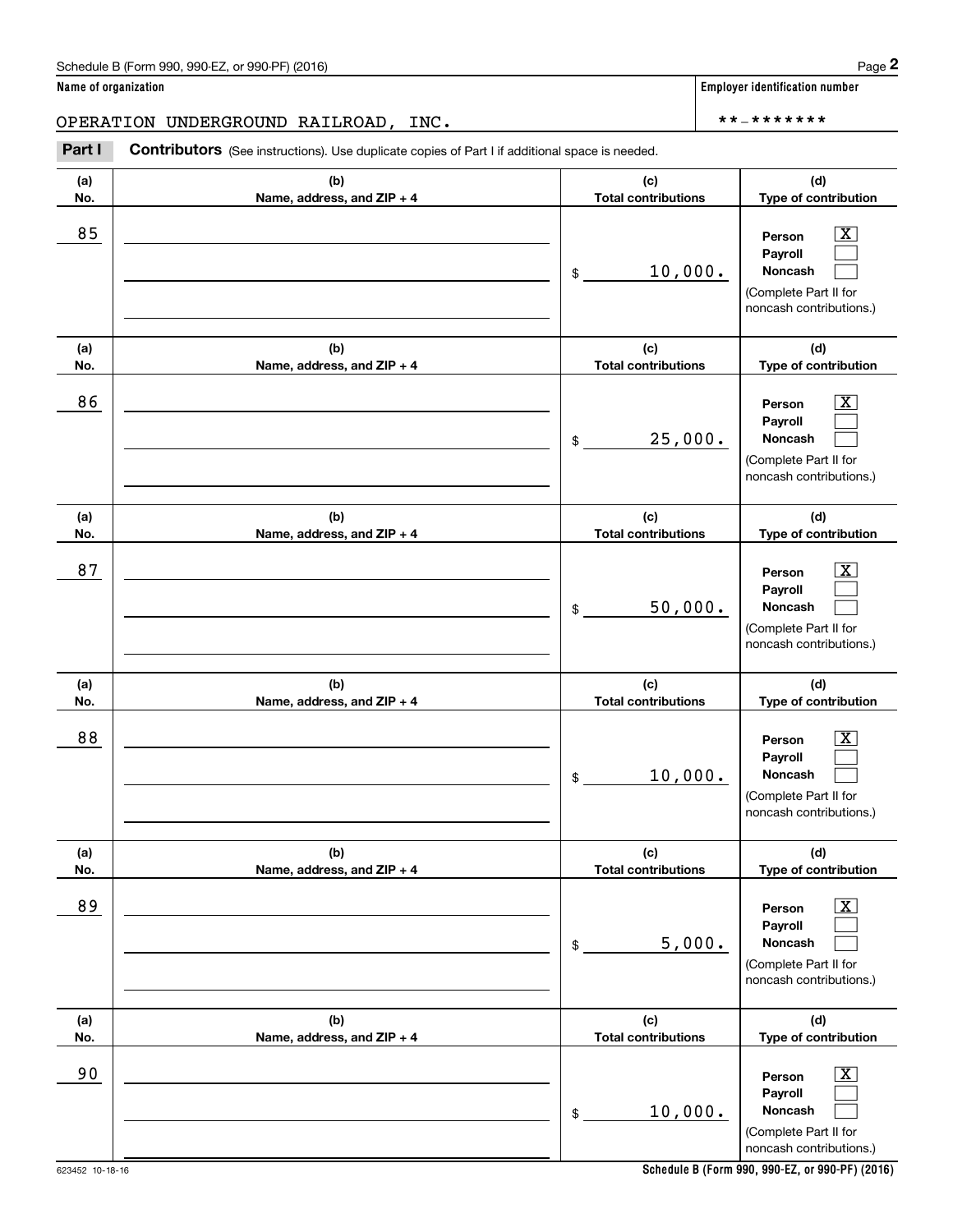Chedule B (Form 990, 990-EZ, or 990-PF) (2016)<br> **2 ame of organization**<br> **2 PERATION UNDERGROUND RAILROAD, INC.**<br> **Part I Contributors** (See instructions). Use duplicate copies of Part I if additional space is needed.

| (a)<br>No. | (b)<br>Name, address, and ZIP + 4 | (c)<br><b>Total contributions</b> | (d)<br>Type of contribution                                                                                   |  |  |
|------------|-----------------------------------|-----------------------------------|---------------------------------------------------------------------------------------------------------------|--|--|
| 91         |                                   | 9,000.<br>\$                      | $\boxed{\text{X}}$<br>Person<br>Payroll<br>Noncash<br>(Complete Part II for<br>noncash contributions.)        |  |  |
| (a)<br>No. | (b)<br>Name, address, and ZIP + 4 | (c)<br><b>Total contributions</b> | (d)<br>Type of contribution                                                                                   |  |  |
| 92         |                                   | 5,000.<br>\$                      | $\boxed{\text{X}}$<br>Person<br>Payroll<br><b>Noncash</b><br>(Complete Part II for<br>noncash contributions.) |  |  |
| (a)<br>No. | (b)<br>Name, address, and ZIP + 4 | (c)<br><b>Total contributions</b> | (d)<br>Type of contribution                                                                                   |  |  |
| 93         |                                   | 7,000.<br>\$                      | $\boxed{\text{X}}$<br>Person<br>Payroll<br><b>Noncash</b><br>(Complete Part II for<br>noncash contributions.) |  |  |
| (a)<br>No. | (b)<br>Name, address, and ZIP + 4 | (c)<br><b>Total contributions</b> | (d)<br>Type of contribution                                                                                   |  |  |
| 94         |                                   | 5,000.<br>\$                      | $\boxed{\text{X}}$<br>Person<br>Payroll<br><b>Noncash</b><br>(Complete Part II for<br>noncash contributions.) |  |  |
| (a)<br>No. | (b)<br>Name, address, and ZIP + 4 | (c)<br><b>Total contributions</b> | (d)<br>Type of contribution                                                                                   |  |  |
| 95         |                                   | 5,511.<br>\$                      | $\boxed{\text{X}}$<br>Person<br>Payroll<br>Noncash<br>(Complete Part II for<br>noncash contributions.)        |  |  |
| (a)<br>No. | (b)<br>Name, address, and ZIP + 4 | (c)<br><b>Total contributions</b> | (d)<br>Type of contribution                                                                                   |  |  |
| 96         |                                   | 10,000.<br>$\$$                   | $\boxed{\text{X}}$<br>Person<br>Payroll<br>Noncash<br>(Complete Part II for<br>noncash contributions.)        |  |  |

623452 10-18-16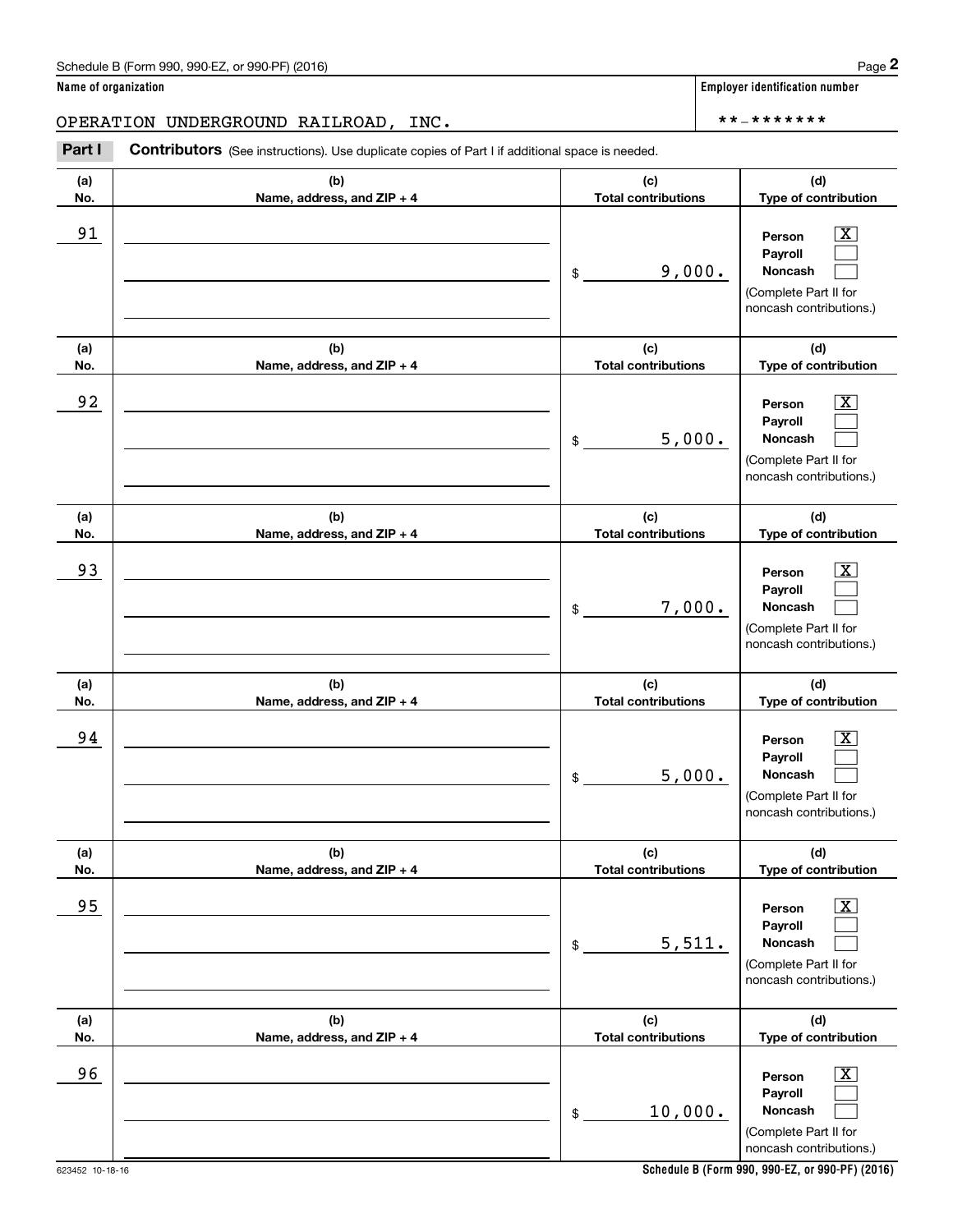Chedule B (Form 990, 990-EZ, or 990-PF) (2016)<br> **2 ame of organization**<br> **2 PERATION UNDERGROUND RAILROAD, INC.**<br> **Part I Contributors** (See instructions). Use duplicate copies of Part I if additional space is needed.

| (a)<br>No. | (b)<br>Name, address, and ZIP + 4 | (c)<br><b>Total contributions</b> | (d)<br>Type of contribution                                                                             |  |  |
|------------|-----------------------------------|-----------------------------------|---------------------------------------------------------------------------------------------------------|--|--|
| 97         |                                   | 10,000.<br>\$                     | $\boxed{\text{X}}$<br>Person<br>Payroll<br>Noncash<br>(Complete Part II for<br>noncash contributions.)  |  |  |
| (a)<br>No. | (b)<br>Name, address, and ZIP + 4 | (c)<br><b>Total contributions</b> | (d)<br>Type of contribution                                                                             |  |  |
| 98         |                                   | 7,500.<br>\$                      | $\boxed{\text{X}}$<br>Person<br>Payroll<br>Noncash<br>(Complete Part II for<br>noncash contributions.)  |  |  |
| (a)<br>No. | (b)<br>Name, address, and ZIP + 4 | (c)<br><b>Total contributions</b> | (d)<br>Type of contribution                                                                             |  |  |
| 99         |                                   | 5,411.<br>$\mathsf{\$}$           | $\mathbf{X}$<br>Person<br>Payroll<br><b>Noncash</b><br>(Complete Part II for<br>noncash contributions.) |  |  |
| (a)<br>No. | (b)<br>Name, address, and ZIP + 4 | (c)<br><b>Total contributions</b> | (d)<br>Type of contribution                                                                             |  |  |
| 100        |                                   | 10,000.<br>\$                     | $\mathbf{X}$<br>Person<br>Payroll<br>Noncash<br>(Complete Part II for<br>noncash contributions.)        |  |  |
| (a)<br>No. | (b)<br>Name, address, and ZIP + 4 | (c)<br><b>Total contributions</b> | (d)<br>Type of contribution                                                                             |  |  |
| 101        |                                   | 7,028.<br>\$                      | $\boxed{\text{X}}$<br>Person<br>Payroll<br>Noncash<br>(Complete Part II for<br>noncash contributions.)  |  |  |
| (a)<br>No. | (b)<br>Name, address, and ZIP + 4 | (c)<br><b>Total contributions</b> | (d)<br>Type of contribution                                                                             |  |  |
| 102        |                                   | 5,000.<br>\$                      | $\boxed{\text{X}}$<br>Person<br>Payroll<br>Noncash<br>(Complete Part II for<br>noncash contributions.)  |  |  |

**Schedule B (Form 990, 990-EZ, or 990-PF) (2016)**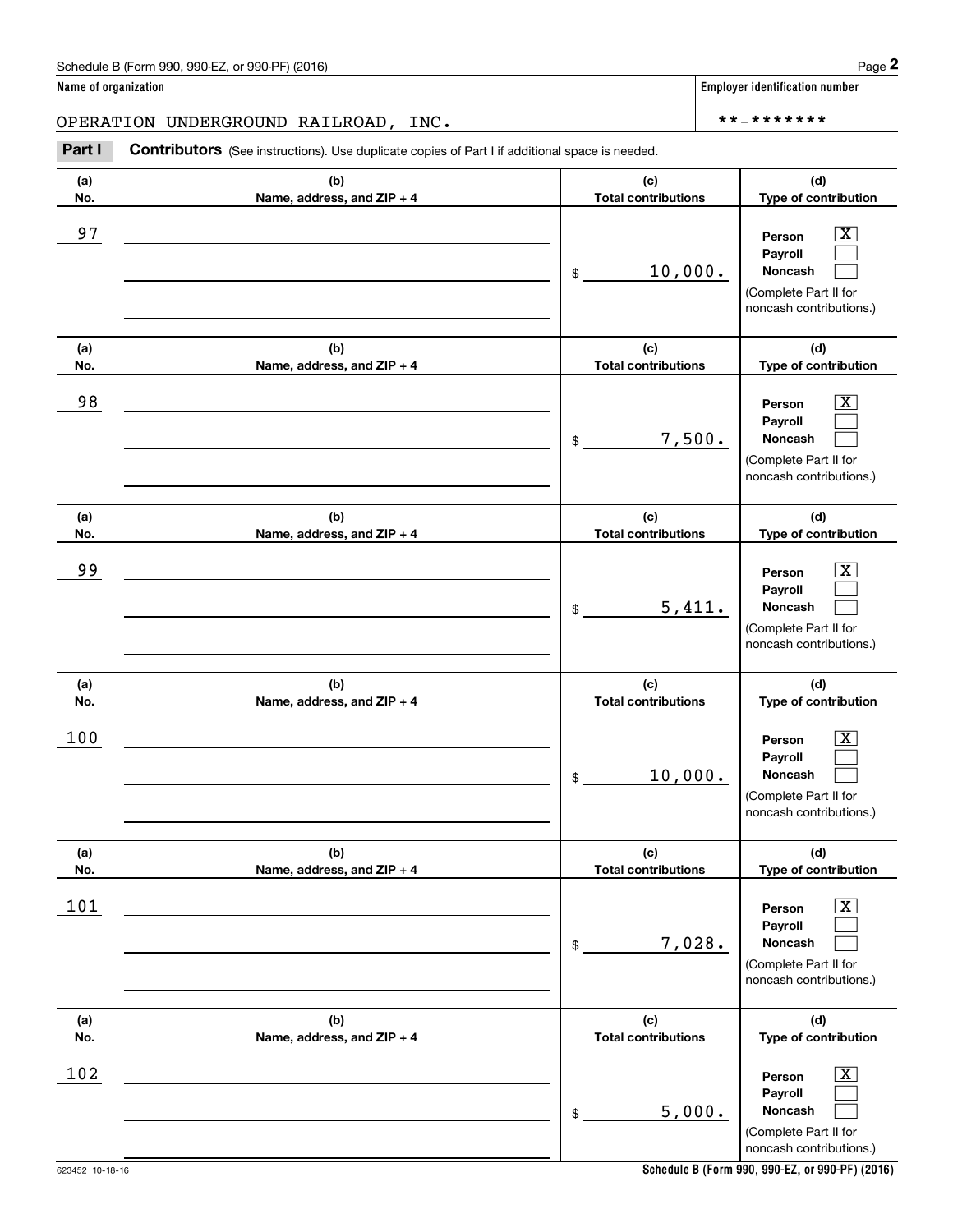Chedule B (Form 990, 990-EZ, or 990-PF) (2016)<br> **2 ame of organization**<br> **2 PERATION UNDERGROUND RAILROAD, INC.**<br> **Part I Contributors** (See instructions). Use duplicate copies of Part I if additional space is needed.

| (a)        | (b)                                 | (c)                               | (d)                                                                                    |  |  |
|------------|-------------------------------------|-----------------------------------|----------------------------------------------------------------------------------------|--|--|
| No.        | Name, address, and ZIP + 4          | <b>Total contributions</b>        | Type of contribution                                                                   |  |  |
| 103        |                                     | 5,300.<br>\$                      | X.<br>Person<br>Pavroll<br>Noncash<br>(Complete Part II for<br>noncash contributions.) |  |  |
| (a)<br>No. | (b)<br>Name, address, and ZIP + 4   | (c)<br><b>Total contributions</b> | (d)<br>Type of contribution                                                            |  |  |
| 104        |                                     | 5,000.<br>$\frac{1}{2}$           | Person<br>X.<br>Payroll<br>Noncash<br>(Complete Part II for<br>noncash contributions.) |  |  |
| (a)<br>No. | (b)<br>Name, address, and ZIP + 4   | (c)<br><b>Total contributions</b> | (d)<br>Type of contribution                                                            |  |  |
| 105        |                                     | 5,000.<br>$\frac{1}{2}$           | Person<br>X.<br>Payroll<br>Noncash<br>(Complete Part II for<br>noncash contributions.) |  |  |
| (a)<br>No. | (b)<br>Name, address, and ZIP + 4   | (c)<br><b>Total contributions</b> | (d)<br>Type of contribution                                                            |  |  |
| 106        |                                     | 10,050.<br>\$                     | Person<br>X.<br>Payroll<br>Noncash<br>(Complete Part II for<br>noncash contributions.) |  |  |
| (a)<br>No. | (b)<br>Name, address, and $ZIP + 4$ | (c)<br><b>Total contributions</b> | (d)<br>Type of contribution                                                            |  |  |
| 107        |                                     | 75,000.<br>\$                     | X<br>Person<br>Payroll<br>Noncash<br>(Complete Part II for<br>noncash contributions.)  |  |  |
| (a)<br>No. | (b)<br>Name, address, and ZIP + 4   | (c)<br><b>Total contributions</b> | (d)<br>Type of contribution                                                            |  |  |
| 108        |                                     | 5,000.<br>\$                      | X<br>Person<br>Payroll<br>Noncash<br>(Complete Part II for<br>noncash contributions.)  |  |  |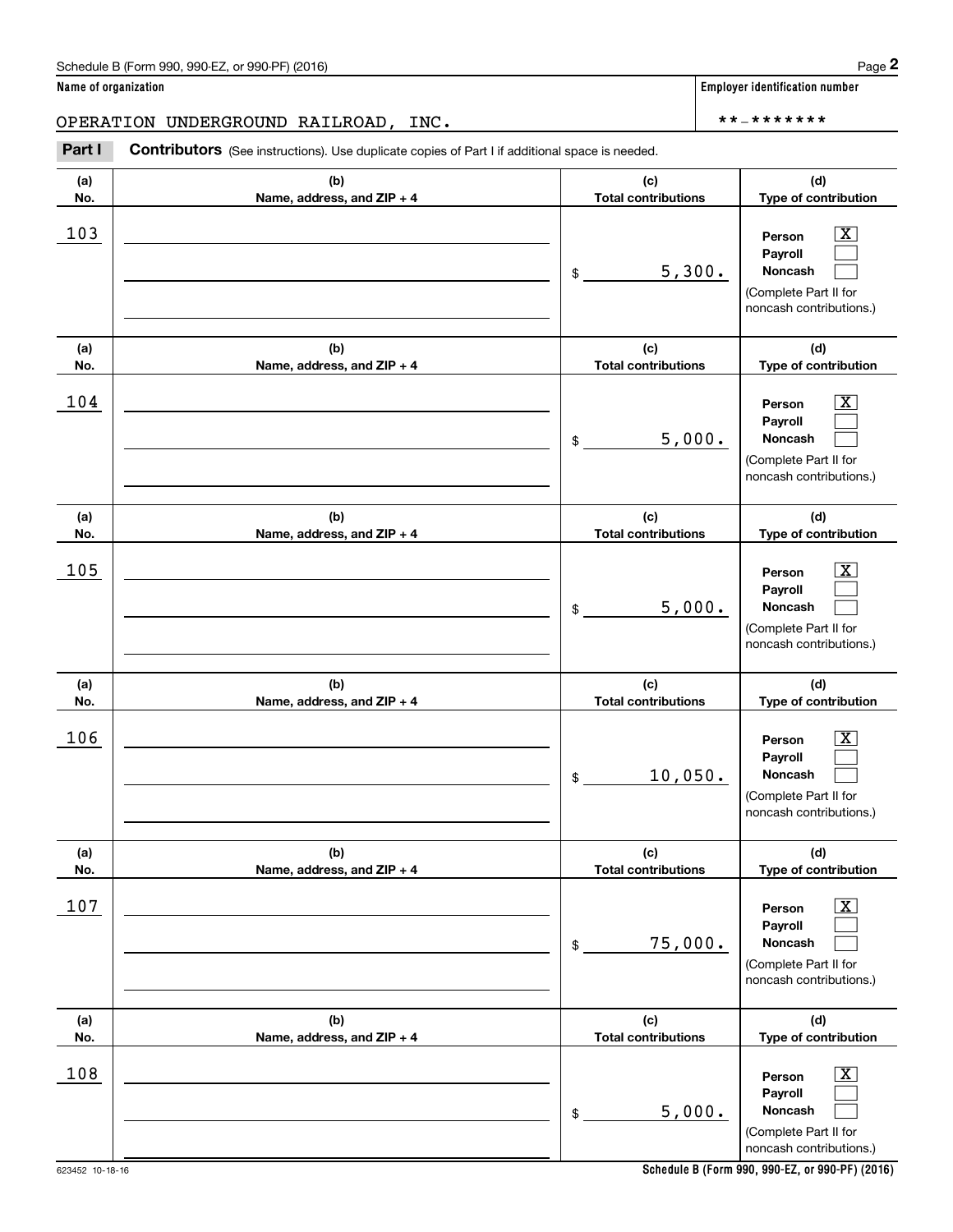Chedule B (Form 990, 990-EZ, or 990-PF) (2016)<br> **2 ame of organization**<br> **2 PERATION UNDERGROUND RAILROAD, INC.**<br> **Part I Contributors** (See instructions). Use duplicate copies of Part I if additional space is needed.

| (a)<br>No. | (b)<br>Name, address, and ZIP + 4 | (c)<br><b>Total contributions</b> | (d)<br>Type of contribution                                                                            |
|------------|-----------------------------------|-----------------------------------|--------------------------------------------------------------------------------------------------------|
| 109        |                                   | 100,000.<br>\$                    | $\boxed{\text{X}}$<br>Person<br>Payroll<br>Noncash<br>(Complete Part II for<br>noncash contributions.) |
| (a)<br>No. | (b)<br>Name, address, and ZIP + 4 | (c)<br><b>Total contributions</b> | (d)<br>Type of contribution                                                                            |
| 110        |                                   | 10,000.<br>$\frac{1}{2}$          | $\boxed{\text{X}}$<br>Person<br>Payroll<br>Noncash<br>(Complete Part II for<br>noncash contributions.) |
| (a)<br>No. | (b)<br>Name, address, and ZIP + 4 | (c)<br><b>Total contributions</b> | (d)<br>Type of contribution                                                                            |
| 111        |                                   | 5,000.<br>\$                      | $\boxed{\text{X}}$<br>Person<br>Payroll<br>Noncash<br>(Complete Part II for<br>noncash contributions.) |
| (a)<br>No. | (b)<br>Name, address, and ZIP + 4 | (c)<br><b>Total contributions</b> | (d)<br>Type of contribution                                                                            |
| 112        |                                   | 38,420.<br>\$                     | $\boxed{\text{X}}$<br>Person<br>Payroll<br>Noncash<br>(Complete Part II for<br>noncash contributions.) |
| (a)<br>No. | (b)<br>Name, address, and ZIP + 4 | (c)<br><b>Total contributions</b> | (d)<br>Type of contribution                                                                            |
| <u>113</u> |                                   | 6,120.<br>\$                      | $\boxed{\text{X}}$<br>Person<br>Payroll<br>Noncash<br>(Complete Part II for<br>noncash contributions.) |
| (a)<br>No. | (b)<br>Name, address, and ZIP + 4 | (c)<br><b>Total contributions</b> | (d)<br>Type of contribution                                                                            |
| 114        |                                   | 10,000.<br>\$                     | $\boxed{\text{X}}$<br>Person<br>Payroll<br>Noncash<br>(Complete Part II for<br>noncash contributions.) |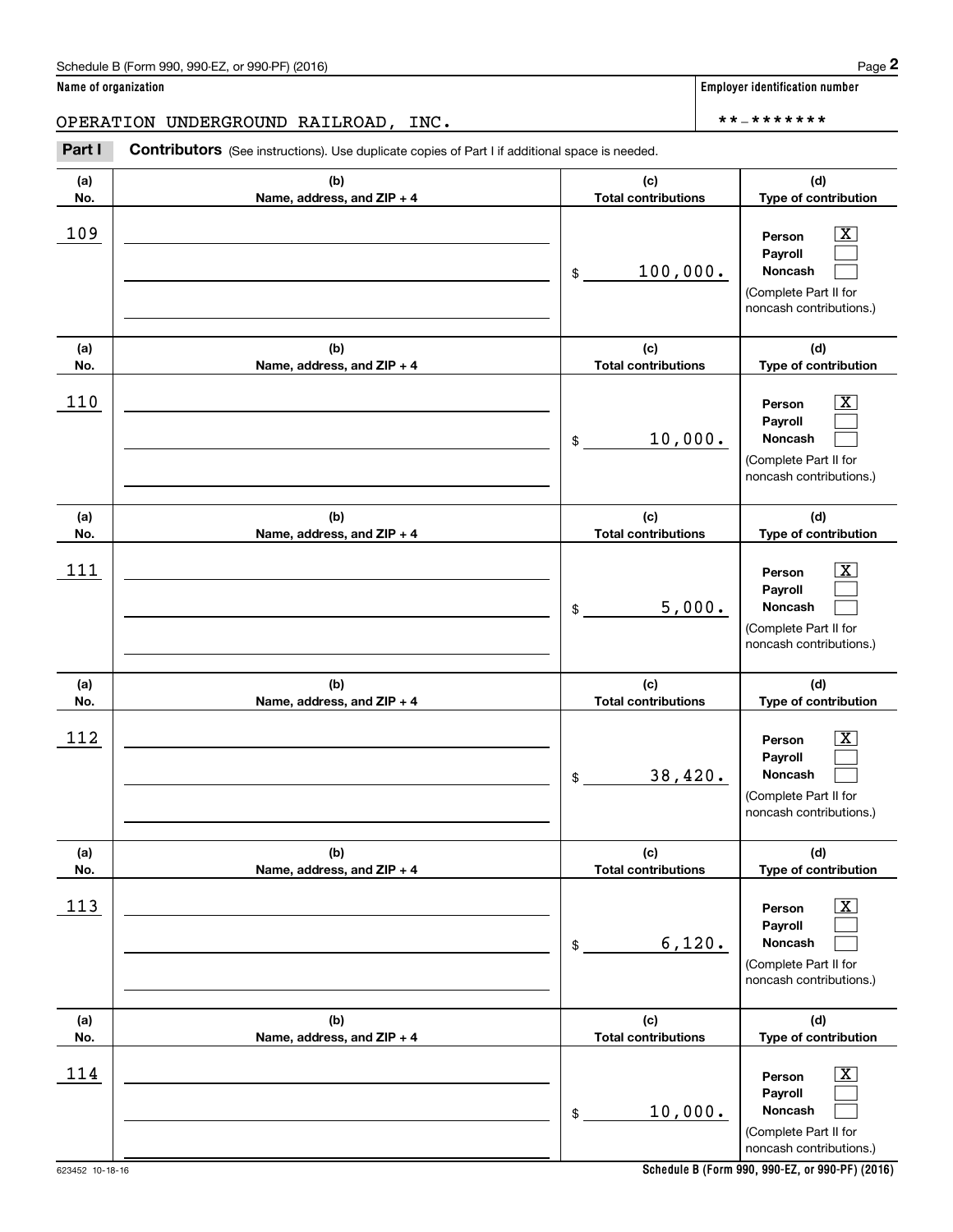Chedule B (Form 990, 990-EZ, or 990-PF) (2016)<br> **2 ame of organization**<br> **2 PERATION UNDERGROUND RAILROAD, INC.**<br> **Part I Contributors** (See instructions). Use duplicate copies of Part I if additional space is needed.

| (a)<br>No. | (b)<br>Name, address, and ZIP + 4 | (c)<br><b>Total contributions</b> | (d)<br>Type of contribution                                                                                 |  |  |
|------------|-----------------------------------|-----------------------------------|-------------------------------------------------------------------------------------------------------------|--|--|
| 115        |                                   | 15,000.<br>\$                     | $\overline{\texttt{X}}$<br>Person<br>Payroll<br>Noncash<br>(Complete Part II for<br>noncash contributions.) |  |  |
| (a)<br>No. | (b)<br>Name, address, and ZIP + 4 | (c)<br><b>Total contributions</b> | (d)<br>Type of contribution                                                                                 |  |  |
| 116        |                                   | 5,500.<br>\$                      | $\overline{\texttt{X}}$<br>Person<br>Payroll<br>Noncash<br>(Complete Part II for<br>noncash contributions.) |  |  |
| (a)<br>No. | (b)<br>Name, address, and ZIP + 4 | (c)<br><b>Total contributions</b> | (d)<br>Type of contribution                                                                                 |  |  |
| 117        |                                   | 10,000.<br>\$                     | $\overline{\texttt{x}}$<br>Person<br>Payroll<br>Noncash<br>(Complete Part II for<br>noncash contributions.) |  |  |
| (a)<br>No. | (b)<br>Name, address, and ZIP + 4 | (c)<br><b>Total contributions</b> | (d)<br>Type of contribution                                                                                 |  |  |
| 118        |                                   | 64,500.<br>\$                     | $\overline{\texttt{X}}$<br>Person<br>Payroll<br>Noncash<br>(Complete Part II for<br>noncash contributions.) |  |  |
| (a)<br>No. | (b)<br>Name, address, and ZIP + 4 | (c)<br><b>Total contributions</b> | (d)<br>Type of contribution                                                                                 |  |  |
| 119        |                                   | 10,000.<br>\$                     | $\overline{\text{X}}$<br>Person<br>Payroll<br>Noncash<br>(Complete Part II for<br>noncash contributions.)   |  |  |
| (a)<br>No. | (b)<br>Name, address, and ZIP + 4 | (c)<br><b>Total contributions</b> | (d)<br>Type of contribution                                                                                 |  |  |
| 120        |                                   | 8,579.<br>\$                      | $\overline{\text{X}}$<br>Person<br>Payroll<br>Noncash<br>(Complete Part II for<br>noncash contributions.)   |  |  |

**Name of organization Employer identification number**

623452 10-18-16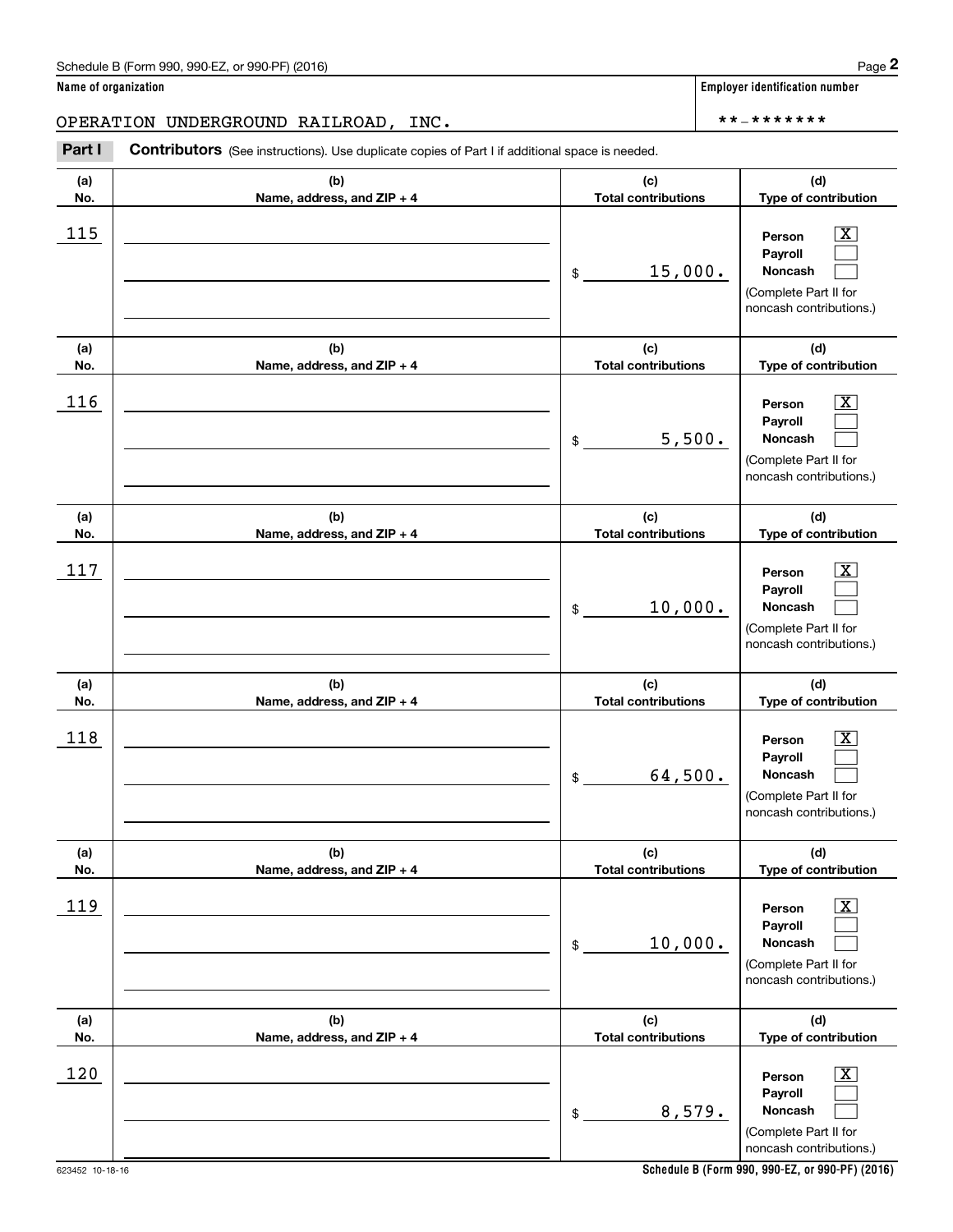Chedule B (Form 990, 990-EZ, or 990-PF) (2016)<br> **2 ame of organization**<br> **2 PERATION UNDERGROUND RAILROAD, INC.**<br> **Part I Contributors** (See instructions). Use duplicate copies of Part I if additional space is needed.

| (a) | (b)                        | (c)                        | (d)                                                                                                         |  |  |
|-----|----------------------------|----------------------------|-------------------------------------------------------------------------------------------------------------|--|--|
| No. | Name, address, and ZIP + 4 | <b>Total contributions</b> | Type of contribution                                                                                        |  |  |
| 121 |                            | 6,000.<br>$\frac{1}{2}$    | х<br>Person<br>Payroll<br>Noncash<br>(Complete Part II for<br>noncash contributions.)                       |  |  |
| (a) | (b)                        | (c)                        | (d)                                                                                                         |  |  |
| No. | Name, address, and ZIP + 4 | <b>Total contributions</b> | Type of contribution                                                                                        |  |  |
| 122 |                            | 250,000.<br>$$\circ$$      | X.<br>Person<br>Payroll<br>Noncash<br>(Complete Part II for<br>noncash contributions.)                      |  |  |
| (a) | (b)                        | (c)                        | (d)                                                                                                         |  |  |
| No. | Name, address, and ZIP + 4 | <b>Total contributions</b> | Type of contribution                                                                                        |  |  |
| 123 |                            | 30,000.<br>$\frac{1}{2}$   | x<br>Person<br>Payroll<br>Noncash<br>(Complete Part II for<br>noncash contributions.)                       |  |  |
| (a) | (b)                        | (c)                        | (d)                                                                                                         |  |  |
| No. | Name, address, and ZIP + 4 | <b>Total contributions</b> | Type of contribution                                                                                        |  |  |
| 124 |                            | 10,516.<br>$$\circ$$       | x<br>Person<br>Payroll<br>Noncash<br>(Complete Part II for<br>noncash contributions.)                       |  |  |
| (a) | (b)                        | (c)                        | (d)                                                                                                         |  |  |
| No. | Name, address, and ZIP + 4 | <b>Total contributions</b> | Type of contribution                                                                                        |  |  |
| 125 |                            | 75,000.<br>\$              | $\overline{\text{X}}$<br>Person<br>Payroll<br>Noncash<br>(Complete Part II for<br>noncash contributions.)   |  |  |
| (a) | (b)                        | (c)                        | (d)                                                                                                         |  |  |
| No. | Name, address, and ZIP + 4 | <b>Total contributions</b> | Type of contribution                                                                                        |  |  |
| 126 |                            | 10,000.<br>$\mathcal{L}$   | $\overline{\mathbf{X}}$<br>Person<br>Payroll<br>Noncash<br>(Complete Part II for<br>noncash contributions.) |  |  |

623452 10-18-16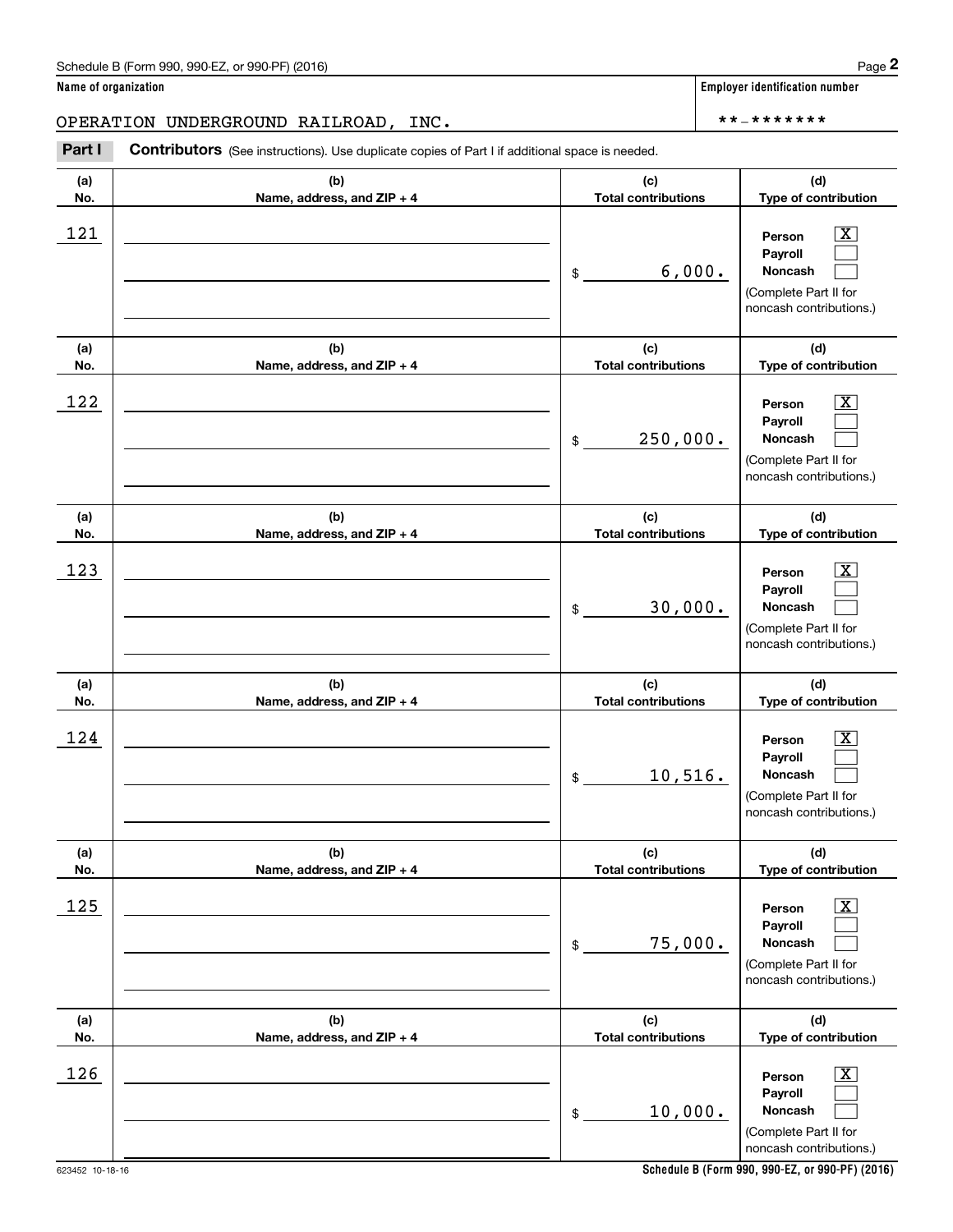Chedule B (Form 990, 990-EZ, or 990-PF) (2016)<br> **2 ame of organization**<br> **2 PERATION UNDERGROUND RAILROAD, INC.**<br> **Part I Contributors** (See instructions). Use duplicate copies of Part I if additional space is needed.

| (a)        | (b)                        | (c)                        | (d)                                                                                                       |  |  |
|------------|----------------------------|----------------------------|-----------------------------------------------------------------------------------------------------------|--|--|
| No.        | Name, address, and ZIP + 4 | <b>Total contributions</b> | Type of contribution                                                                                      |  |  |
| 127        |                            | 5,000.<br>\$               | х<br>Person<br>Payroll<br>Noncash<br>(Complete Part II for<br>noncash contributions.)                     |  |  |
| (a)        | (b)                        | (c)                        | (d)                                                                                                       |  |  |
| No.        | Name, address, and ZIP + 4 | <b>Total contributions</b> | Type of contribution                                                                                      |  |  |
| 128        |                            | 5,000.<br>\$               | X.<br>Person<br>Payroll<br>Noncash<br>(Complete Part II for<br>noncash contributions.)                    |  |  |
| (a)        | (b)                        | (c)                        | (d)                                                                                                       |  |  |
| No.        | Name, address, and ZIP + 4 | <b>Total contributions</b> | Type of contribution                                                                                      |  |  |
| 129        |                            | 30,000.<br>\$              | X.<br>Person<br>Payroll<br>Noncash<br>(Complete Part II for<br>noncash contributions.)                    |  |  |
|            |                            |                            |                                                                                                           |  |  |
| (a)        | (b)                        | (c)                        | (d)                                                                                                       |  |  |
| No.        | Name, address, and ZIP + 4 | <b>Total contributions</b> | Type of contribution                                                                                      |  |  |
| 130        |                            | 8,400.<br>\$               | X.<br>Person<br>Payroll<br>Noncash<br>(Complete Part II for<br>noncash contributions.)                    |  |  |
| (a)        | (b)                        | (c)                        | (d)                                                                                                       |  |  |
| No.        | Name, address, and ZIP + 4 | <b>Total contributions</b> | Type of contribution                                                                                      |  |  |
| <u>131</u> |                            | 10,000.<br>\$              | $\overline{\text{X}}$<br>Person<br>Payroll<br>Noncash<br>(Complete Part II for<br>noncash contributions.) |  |  |
| (a)        | (b)                        | (c)                        | (d)                                                                                                       |  |  |
| No.        | Name, address, and ZIP + 4 | <b>Total contributions</b> | Type of contribution                                                                                      |  |  |

**Schedule B (Form 990, 990-EZ, or 990-PF) (2016)**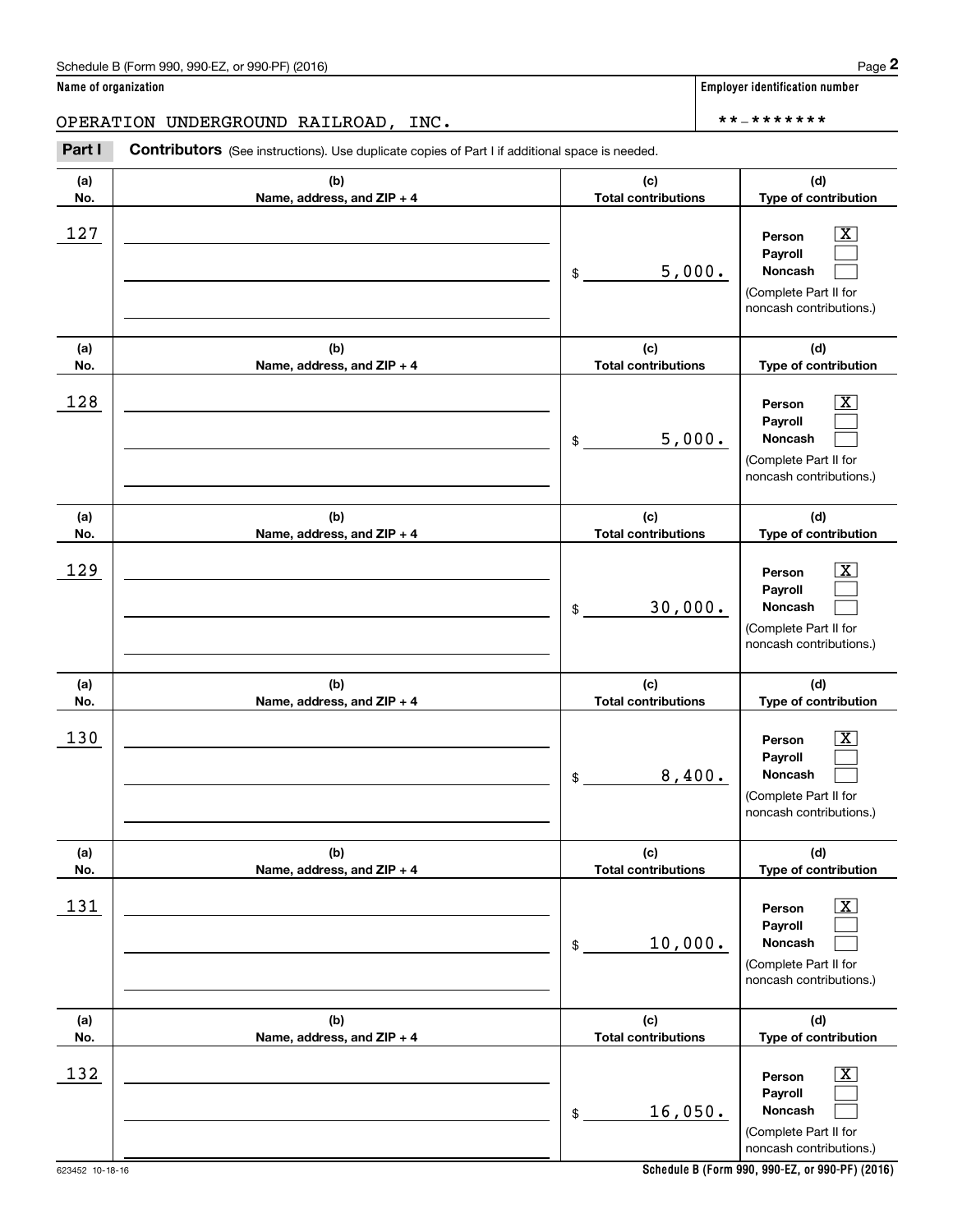Chedule B (Form 990, 990-EZ, or 990-PF) (2016)<br> **2 ame of organization**<br> **2 PERATION UNDERGROUND RAILROAD, INC.**<br> **Part I Contributors** (See instructions). Use duplicate copies of Part I if additional space is needed.

| (a)<br>No. | (b)<br>Name, address, and ZIP + 4 | (c)<br><b>Total contributions</b> | (d)<br>Type of contribution                                                                      |
|------------|-----------------------------------|-----------------------------------|--------------------------------------------------------------------------------------------------|
| 133        |                                   | 6,317.<br>$\frac{1}{2}$           | $\mathbf{X}$<br>Person<br>Payroll<br>Noncash<br>(Complete Part II for<br>noncash contributions.) |
| (a)<br>No. | (b)<br>Name, address, and ZIP + 4 | (c)<br><b>Total contributions</b> | (d)<br>Type of contribution                                                                      |
|            |                                   | \$                                | Person<br>Payroll<br>Noncash<br>(Complete Part II for<br>noncash contributions.)                 |
| (a)<br>No. | (b)<br>Name, address, and ZIP + 4 | (c)<br><b>Total contributions</b> | (d)<br>Type of contribution                                                                      |
|            |                                   | \$                                | Person<br>Payroll<br>Noncash<br>(Complete Part II for<br>noncash contributions.)                 |
| (a)<br>No. | (b)<br>Name, address, and ZIP + 4 | (c)<br><b>Total contributions</b> | (d)<br>Type of contribution                                                                      |
|            |                                   | \$                                | Person<br>Payroll<br><b>Noncash</b><br>(Complete Part II for<br>noncash contributions.)          |
| (a)<br>No. | (b)<br>Name, address, and ZIP + 4 | (c)<br><b>Total contributions</b> | (d)<br>Type of contribution                                                                      |
|            |                                   | $\,$                              | Person<br>Payroll<br>Noncash<br>(Complete Part II for<br>noncash contributions.)                 |
| (a)<br>No. | (b)<br>Name, address, and ZIP + 4 | (c)<br><b>Total contributions</b> | (d)<br>Type of contribution                                                                      |
|            |                                   | \$                                | Person<br>Payroll<br>Noncash<br>(Complete Part II for<br>noncash contributions.)                 |

**Name of organization Employer identification number**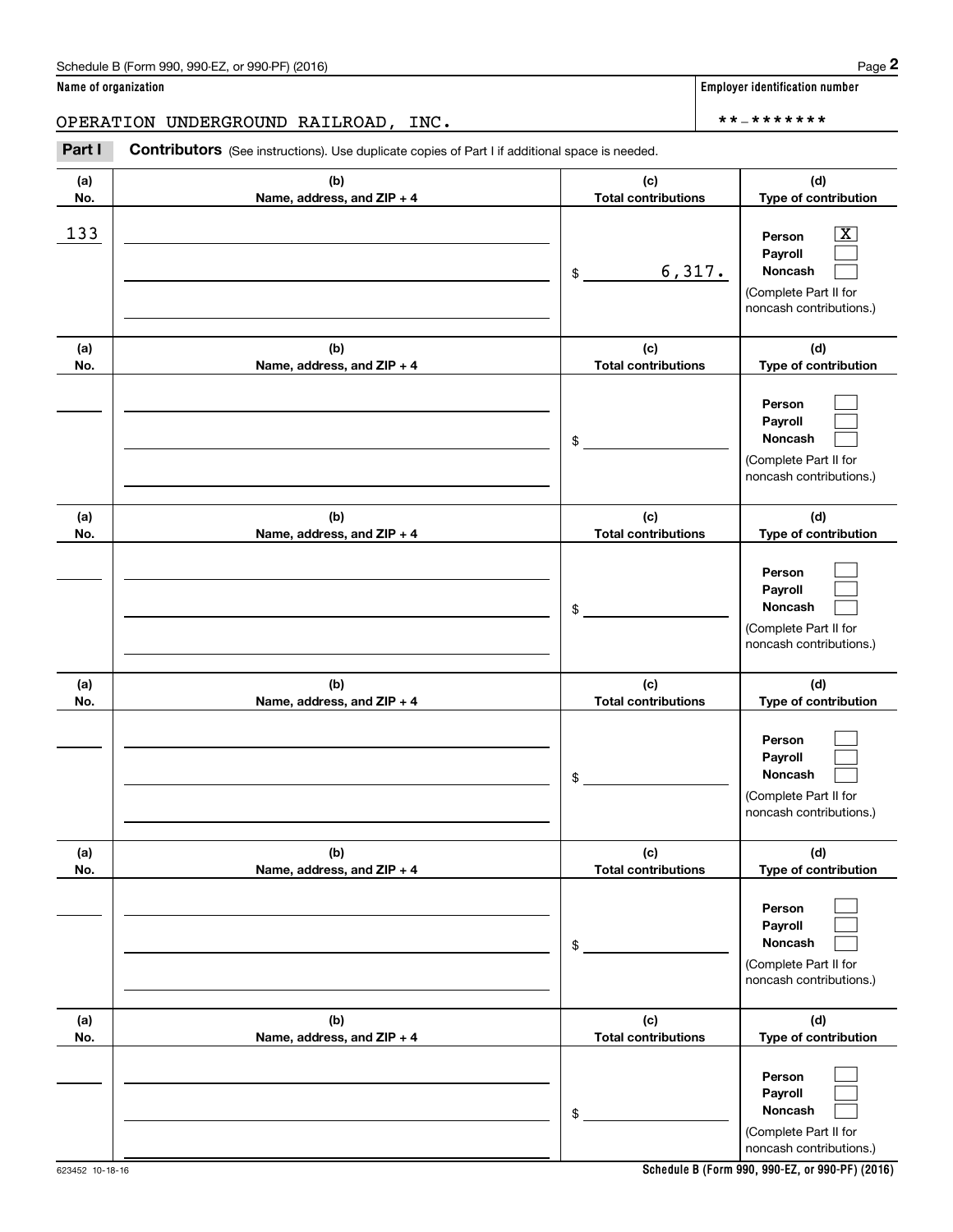|                           | Schedule B (Form 990, 990-EZ, or 990-PF) (2016)                                                                                                                                                                                                                                                          |                      | Page 4                                                                                                                                                   |  |  |  |  |  |
|---------------------------|----------------------------------------------------------------------------------------------------------------------------------------------------------------------------------------------------------------------------------------------------------------------------------------------------------|----------------------|----------------------------------------------------------------------------------------------------------------------------------------------------------|--|--|--|--|--|
| Name of organization      |                                                                                                                                                                                                                                                                                                          |                      | <b>Employer identification number</b>                                                                                                                    |  |  |  |  |  |
|                           | OPERATION UNDERGROUND RAILROAD, INC.                                                                                                                                                                                                                                                                     |                      | **_*******                                                                                                                                               |  |  |  |  |  |
| Part III                  | the year from any one contributor. Complete columns (a) through (e) and the following line entry. For organizations<br>completing Part III, enter the total of exclusively religious, charitable, etc., contributions of \$1,000 or less for the year. (Enter this info. once.) $\blacktriangleright$ \$ |                      | Exclusively religious, charitable, etc., contributions to organizations described in section $501(c)(7)$ , (8), or (10) that total more than \$1,000 for |  |  |  |  |  |
| (a) No.                   | Use duplicate copies of Part III if additional space is needed.                                                                                                                                                                                                                                          |                      |                                                                                                                                                          |  |  |  |  |  |
| from<br>Part I            | (b) Purpose of gift                                                                                                                                                                                                                                                                                      | (c) Use of gift      | (d) Description of how gift is held                                                                                                                      |  |  |  |  |  |
|                           |                                                                                                                                                                                                                                                                                                          |                      |                                                                                                                                                          |  |  |  |  |  |
|                           |                                                                                                                                                                                                                                                                                                          | (e) Transfer of gift |                                                                                                                                                          |  |  |  |  |  |
|                           | Transferee's name, address, and ZIP + 4                                                                                                                                                                                                                                                                  |                      | Relationship of transferor to transferee                                                                                                                 |  |  |  |  |  |
| (a) No.                   |                                                                                                                                                                                                                                                                                                          |                      |                                                                                                                                                          |  |  |  |  |  |
| from<br>Part I            | (b) Purpose of gift                                                                                                                                                                                                                                                                                      | (c) Use of gift      | (d) Description of how gift is held                                                                                                                      |  |  |  |  |  |
|                           |                                                                                                                                                                                                                                                                                                          |                      |                                                                                                                                                          |  |  |  |  |  |
|                           | (e) Transfer of gift                                                                                                                                                                                                                                                                                     |                      |                                                                                                                                                          |  |  |  |  |  |
|                           | Transferee's name, address, and $ZIP + 4$                                                                                                                                                                                                                                                                |                      | Relationship of transferor to transferee                                                                                                                 |  |  |  |  |  |
| (a) No.                   |                                                                                                                                                                                                                                                                                                          |                      |                                                                                                                                                          |  |  |  |  |  |
| from<br>Part I            | (b) Purpose of gift                                                                                                                                                                                                                                                                                      | (c) Use of gift      | (d) Description of how gift is held                                                                                                                      |  |  |  |  |  |
|                           |                                                                                                                                                                                                                                                                                                          |                      |                                                                                                                                                          |  |  |  |  |  |
|                           | (e) Transfer of gift                                                                                                                                                                                                                                                                                     |                      |                                                                                                                                                          |  |  |  |  |  |
|                           | Transferee's name, address, and ZIP + 4                                                                                                                                                                                                                                                                  |                      | Relationship of transferor to transferee                                                                                                                 |  |  |  |  |  |
|                           |                                                                                                                                                                                                                                                                                                          |                      |                                                                                                                                                          |  |  |  |  |  |
| (a) No.<br>from<br>Part I | (b) Purpose of gift                                                                                                                                                                                                                                                                                      | (c) Use of gift      | (d) Description of how gift is held                                                                                                                      |  |  |  |  |  |
|                           |                                                                                                                                                                                                                                                                                                          |                      |                                                                                                                                                          |  |  |  |  |  |
|                           | (e) Transfer of gift                                                                                                                                                                                                                                                                                     |                      |                                                                                                                                                          |  |  |  |  |  |
|                           | Transferee's name, address, and ZIP + 4                                                                                                                                                                                                                                                                  |                      | Relationship of transferor to transferee                                                                                                                 |  |  |  |  |  |
|                           |                                                                                                                                                                                                                                                                                                          |                      |                                                                                                                                                          |  |  |  |  |  |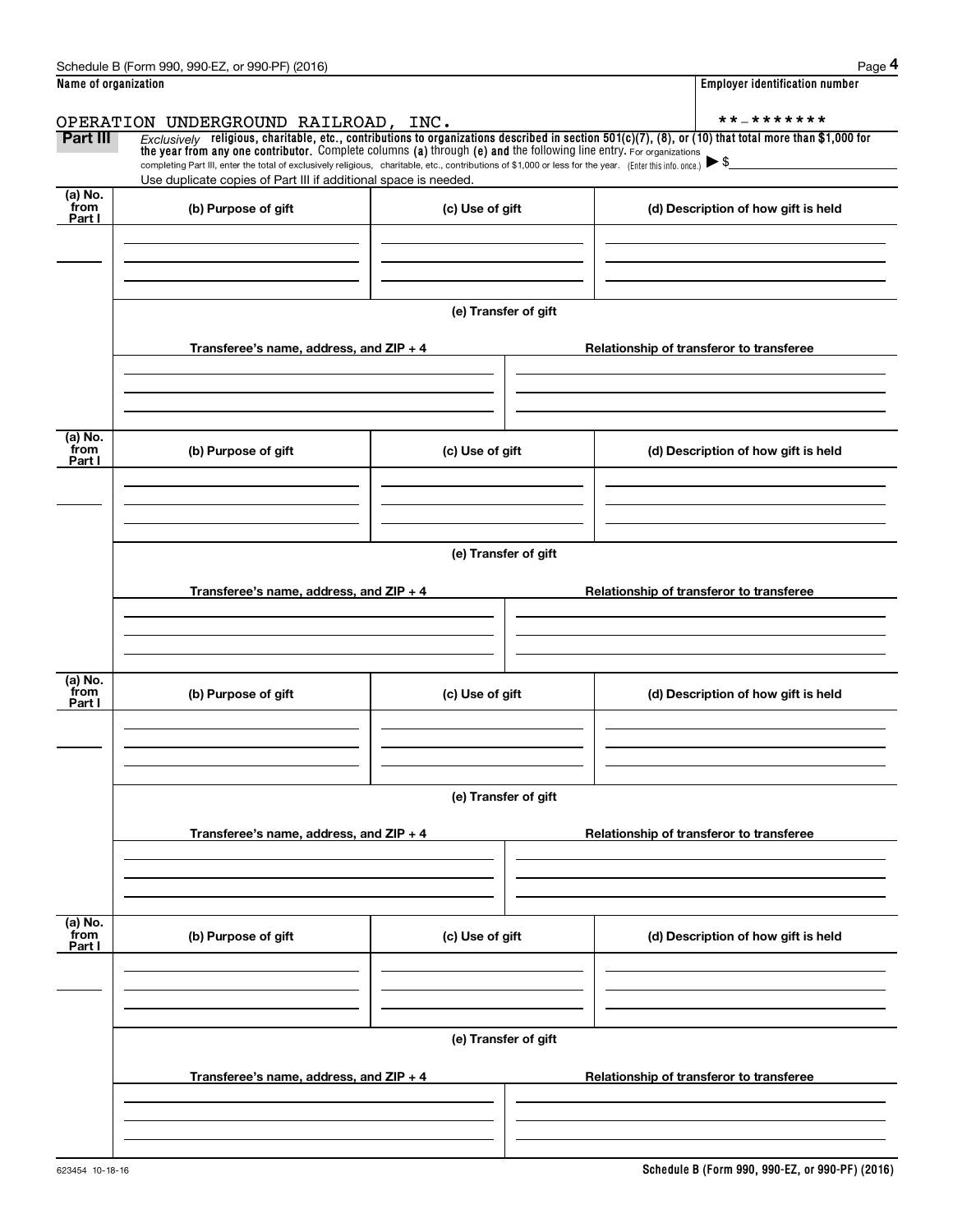|                              | Schedule B (Form 990, 990-EZ, or 990-PF) (2016)                                                     |                                                | Page 3                         |  |  |
|------------------------------|-----------------------------------------------------------------------------------------------------|------------------------------------------------|--------------------------------|--|--|
| Name of organization         |                                                                                                     |                                                | Employer identification number |  |  |
|                              | OPERATION UNDERGROUND RAILROAD, INC.                                                                |                                                | **_*******                     |  |  |
| Part II                      | Noncash Property (See instructions). Use duplicate copies of Part II if additional space is needed. |                                                |                                |  |  |
| (a)<br>No.<br>from<br>Part I | (b)<br>Description of noncash property given                                                        | (c)<br>FMV (or estimate)<br>(See instructions) | (d)<br>Date received           |  |  |
|                              |                                                                                                     | \$                                             |                                |  |  |
| (a)<br>No.<br>from<br>Part I | (b)<br>Description of noncash property given                                                        | (c)<br>FMV (or estimate)<br>(See instructions) | (d)<br>Date received           |  |  |
|                              |                                                                                                     | \$                                             |                                |  |  |
| (a)<br>No.<br>from<br>Part I | (b)<br>Description of noncash property given                                                        | (c)<br>FMV (or estimate)<br>(See instructions) | (d)<br>Date received           |  |  |
|                              |                                                                                                     | \$                                             |                                |  |  |
| (a)<br>No.<br>from<br>Part I | (b)<br>Description of noncash property given                                                        | (c)<br>FMV (or estimate)<br>(See instructions) | (d)<br>Date received           |  |  |
|                              |                                                                                                     | \$                                             |                                |  |  |
| (a)<br>No.<br>from<br>Part I | (b)<br>Description of noncash property given                                                        | (c)<br>FMV (or estimate)<br>(See instructions) | (d)<br>Date received           |  |  |
|                              |                                                                                                     | \$                                             |                                |  |  |
| (a)<br>No.<br>from<br>Part I | (b)<br>Description of noncash property given                                                        | (c)<br>FMV (or estimate)<br>(See instructions) | (d)<br>Date received           |  |  |
|                              |                                                                                                     |                                                |                                |  |  |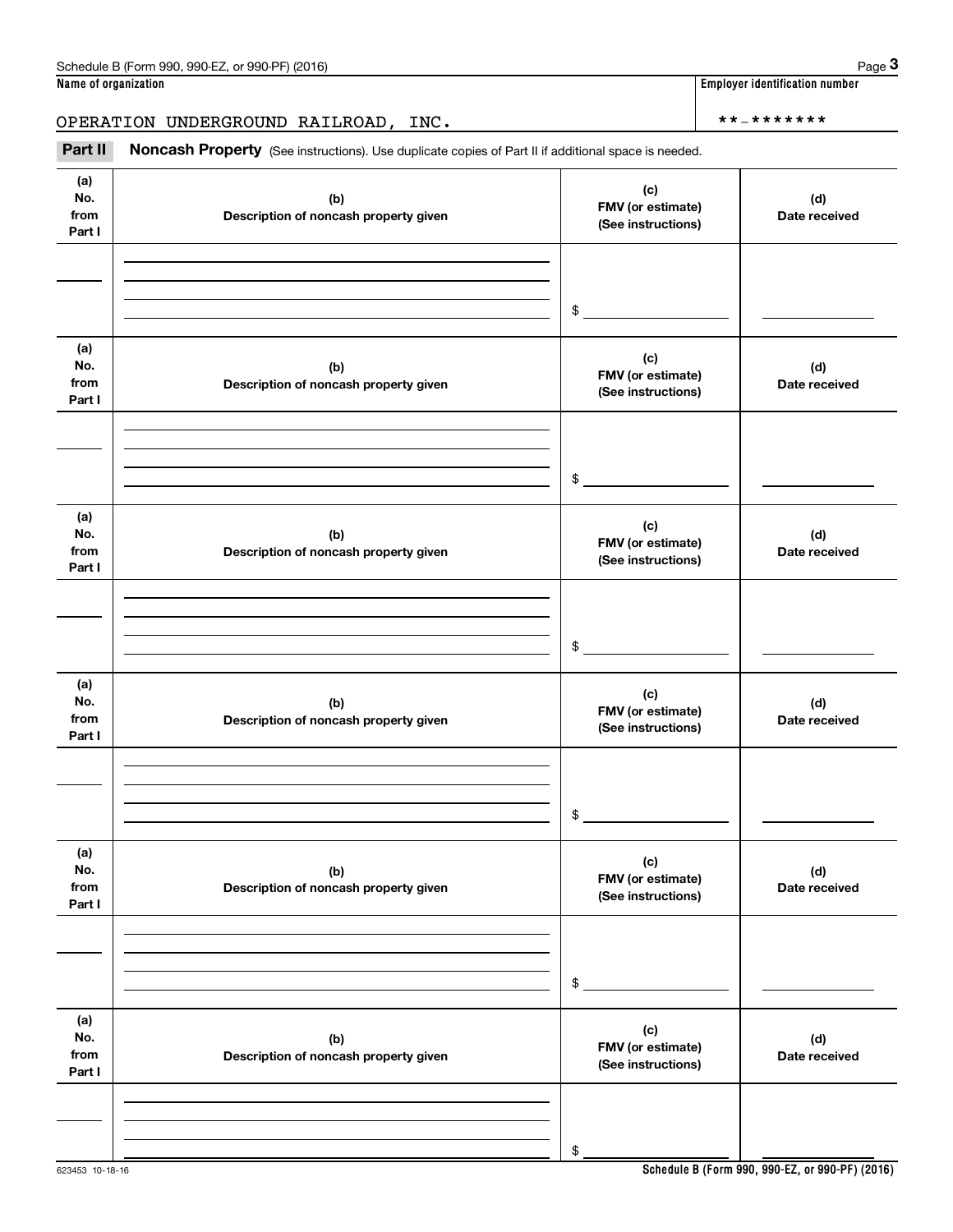## **SCHEDULE D Supplemental Financial Statements**

**(Form 990)** (**Form 990,**<br>Part IV, line 6, 7, 8, 9, 10, 11a, 11b, 11c, 11d, 11e, 11f, 12a, or 12b.<br>Department of the Treasury



|         |                         | Department of the Treasury<br>Internal Revenue Service | Information about Schedule D (Form 990) and its instructions is at $www.irs.gov/form990$ .                                                                 |                                      | ► Attacn to Form 990. |                                                    |    |                                       | <b>Inspection</b> |                                 |
|---------|-------------------------|--------------------------------------------------------|------------------------------------------------------------------------------------------------------------------------------------------------------------|--------------------------------------|-----------------------|----------------------------------------------------|----|---------------------------------------|-------------------|---------------------------------|
|         |                         | Name of the organization                               |                                                                                                                                                            |                                      |                       |                                                    |    | <b>Employer identification number</b> |                   |                                 |
|         |                         |                                                        |                                                                                                                                                            | OPERATION UNDERGROUND RAILROAD, INC. |                       |                                                    |    |                                       | **_*******        |                                 |
| Part I  |                         |                                                        | Organizations Maintaining Donor Advised Funds or Other Similar Funds or Accounts. Complete if the                                                          |                                      |                       |                                                    |    |                                       |                   |                                 |
|         |                         |                                                        | organization answered "Yes" on Form 990, Part IV, line 6.                                                                                                  |                                      |                       |                                                    |    |                                       |                   |                                 |
|         |                         |                                                        |                                                                                                                                                            |                                      |                       | (a) Donor advised funds                            |    | (b) Funds and other accounts          |                   |                                 |
| 1.      |                         |                                                        |                                                                                                                                                            |                                      |                       |                                                    |    |                                       |                   |                                 |
| 2       |                         |                                                        | Aggregate value of contributions to (during year)                                                                                                          |                                      |                       |                                                    |    |                                       |                   |                                 |
| з       |                         |                                                        | Aggregate value of grants from (during year)                                                                                                               |                                      |                       |                                                    |    |                                       |                   |                                 |
| 4       |                         |                                                        |                                                                                                                                                            |                                      |                       |                                                    |    |                                       |                   |                                 |
| 5       |                         |                                                        | Did the organization inform all donors and donor advisors in writing that the assets held in donor advised funds                                           |                                      |                       |                                                    |    |                                       |                   |                                 |
|         |                         |                                                        |                                                                                                                                                            |                                      |                       |                                                    |    |                                       | Yes               | No                              |
| 6       |                         |                                                        | Did the organization inform all grantees, donors, and donor advisors in writing that grant funds can be used only                                          |                                      |                       |                                                    |    |                                       |                   |                                 |
|         |                         |                                                        | for charitable purposes and not for the benefit of the donor or donor advisor, or for any other purpose conferring                                         |                                      |                       |                                                    |    |                                       |                   |                                 |
|         |                         | impermissible private benefit?                         |                                                                                                                                                            |                                      |                       |                                                    |    |                                       | Yes               | No                              |
| Part II |                         |                                                        | Conservation Easements. Complete if the organization answered "Yes" on Form 990, Part IV, line 7.                                                          |                                      |                       |                                                    |    |                                       |                   |                                 |
| 1       |                         |                                                        | Purpose(s) of conservation easements held by the organization (check all that apply).                                                                      |                                      |                       |                                                    |    |                                       |                   |                                 |
|         |                         |                                                        | Preservation of land for public use (e.g., recreation or education)                                                                                        |                                      |                       | Preservation of a historically important land area |    |                                       |                   |                                 |
|         |                         |                                                        | Protection of natural habitat                                                                                                                              |                                      |                       | Preservation of a certified historic structure     |    |                                       |                   |                                 |
|         |                         |                                                        | Preservation of open space                                                                                                                                 |                                      |                       |                                                    |    |                                       |                   |                                 |
| 2       |                         |                                                        | Complete lines 2a through 2d if the organization held a qualified conservation contribution in the form of a conservation easement on the last             |                                      |                       |                                                    |    |                                       |                   |                                 |
|         |                         | day of the tax year.                                   |                                                                                                                                                            |                                      |                       |                                                    |    |                                       |                   | Held at the End of the Tax Year |
|         |                         |                                                        | <b>a</b> Total number of conservation easements                                                                                                            |                                      |                       |                                                    | 2a |                                       |                   |                                 |
| b       |                         |                                                        | Total acreage restricted by conservation easements                                                                                                         |                                      |                       |                                                    | 2b |                                       |                   |                                 |
|         |                         |                                                        | Number of conservation easements on a certified historic structure included in (a) <i>manumumumumum</i>                                                    |                                      |                       |                                                    | 2c |                                       |                   |                                 |
|         |                         |                                                        | d Number of conservation easements included in (c) acquired after 8/17/06, and not on a historic structure                                                 |                                      |                       |                                                    |    |                                       |                   |                                 |
|         |                         |                                                        |                                                                                                                                                            |                                      |                       |                                                    | 2d |                                       |                   |                                 |
| 3       |                         |                                                        | Number of conservation easements modified, transferred, released, extinguished, or terminated by the organization during the tax                           |                                      |                       |                                                    |    |                                       |                   |                                 |
|         | year                    |                                                        |                                                                                                                                                            |                                      |                       |                                                    |    |                                       |                   |                                 |
| 4       |                         |                                                        | Number of states where property subject to conservation easement is located >                                                                              |                                      |                       |                                                    |    |                                       |                   |                                 |
| 5       |                         |                                                        | Does the organization have a written policy regarding the periodic monitoring, inspection, handling of                                                     |                                      |                       |                                                    |    |                                       |                   |                                 |
|         |                         |                                                        | violations, and enforcement of the conservation easements it holds?                                                                                        |                                      |                       |                                                    |    |                                       | Yes               | No                              |
| 6       |                         |                                                        | Staff and volunteer hours devoted to monitoring, inspecting, handling of violations, and enforcing conservation easements during the year                  |                                      |                       |                                                    |    |                                       |                   |                                 |
|         |                         |                                                        |                                                                                                                                                            |                                      |                       |                                                    |    |                                       |                   |                                 |
| 7       |                         |                                                        | Amount of expenses incurred in monitoring, inspecting, handling of violations, and enforcing conservation easements during the year                        |                                      |                       |                                                    |    |                                       |                   |                                 |
|         | $\blacktriangleright$ S |                                                        |                                                                                                                                                            |                                      |                       |                                                    |    |                                       |                   |                                 |
| 8       |                         |                                                        | Does each conservation easement reported on line 2(d) above satisfy the requirements of section 170(h)(4)(B)(i)                                            |                                      |                       |                                                    |    |                                       |                   |                                 |
|         |                         | and section $170(h)(4)(B)(ii)?$                        |                                                                                                                                                            |                                      |                       |                                                    |    |                                       | Yes               | No                              |
| 9       |                         |                                                        | In Part XIII, describe how the organization reports conservation easements in its revenue and expense statement, and balance sheet, and                    |                                      |                       |                                                    |    |                                       |                   |                                 |
|         |                         |                                                        | include, if applicable, the text of the footnote to the organization's financial statements that describes the organization's accounting for               |                                      |                       |                                                    |    |                                       |                   |                                 |
|         |                         | conservation easements.                                | Organizations Maintaining Collections of Art, Historical Treasures, or Other Similar Assets.                                                               |                                      |                       |                                                    |    |                                       |                   |                                 |
|         | Part III                |                                                        |                                                                                                                                                            |                                      |                       |                                                    |    |                                       |                   |                                 |
|         |                         |                                                        | Complete if the organization answered "Yes" on Form 990, Part IV, line 8.                                                                                  |                                      |                       |                                                    |    |                                       |                   |                                 |
|         |                         |                                                        | 1a If the organization elected, as permitted under SFAS 116 (ASC 958), not to report in its revenue statement and balance sheet works of art,              |                                      |                       |                                                    |    |                                       |                   |                                 |
|         |                         |                                                        | historical treasures, or other similar assets held for public exhibition, education, or research in furtherance of public service, provide, in Part XIII,  |                                      |                       |                                                    |    |                                       |                   |                                 |
|         |                         |                                                        | the text of the footnote to its financial statements that describes these items.                                                                           |                                      |                       |                                                    |    |                                       |                   |                                 |
|         |                         |                                                        | <b>b</b> If the organization elected, as permitted under SFAS 116 (ASC 958), to report in its revenue statement and balance sheet works of art, historical |                                      |                       |                                                    |    |                                       |                   |                                 |
|         |                         |                                                        | treasures, or other similar assets held for public exhibition, education, or research in furtherance of public service, provide the following amounts      |                                      |                       |                                                    |    |                                       |                   |                                 |
|         |                         | relating to these items:                               |                                                                                                                                                            |                                      |                       |                                                    |    |                                       |                   |                                 |
|         | $\left( 0 \right)$      |                                                        |                                                                                                                                                            |                                      |                       |                                                    | \$ |                                       |                   |                                 |
|         |                         |                                                        | (ii) Assets included in Form 990, Part X                                                                                                                   |                                      |                       |                                                    |    | $\blacktriangleright$ \$              |                   |                                 |
| 2       |                         |                                                        | If the organization received or held works of art, historical treasures, or other similar assets for financial gain, provide                               |                                      |                       |                                                    |    |                                       |                   |                                 |

**a**Revenue included on Form 990, Part VIII, line 1 ~~~~~~~~~~~~~~~~~~~~~~~~~~~~~~the following amounts required to be reported under SFAS 116 (ASC 958) relating to these items:

**b**Assets included in Form 990, Part X

**For Paperwork Reduction Act Notice, see the Instructions for Form 990. Schedule D (Form 990) 2016** LHA

 $\blacktriangleright$  \$

 $\blacktriangleright$  \$

632051 08-29-16

 $\overline{a}$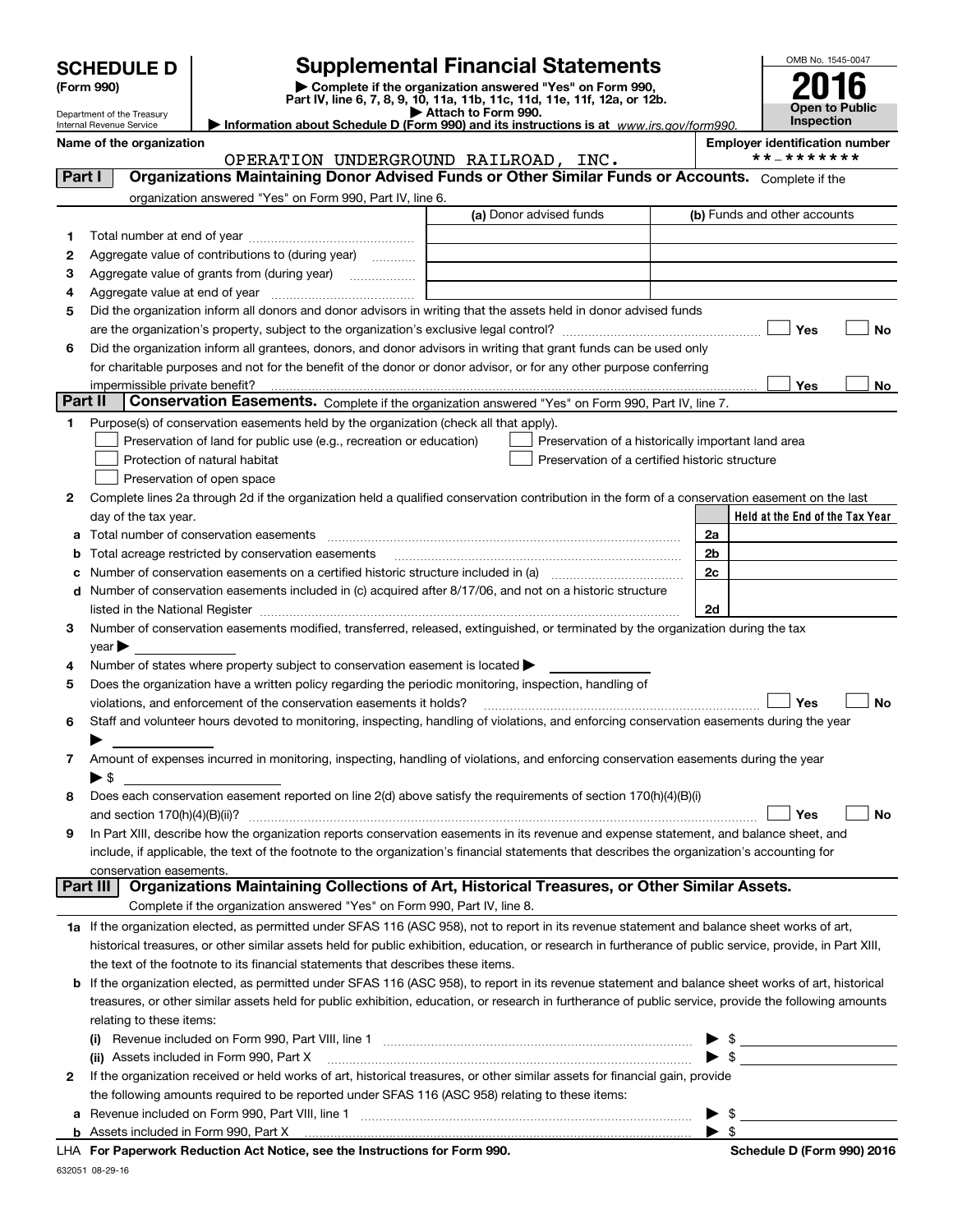|               | Schedule D (Form 990) 2016                                                                                                                                                                                                     | OPERATION UNDERGROUND RAILROAD, INC.    |   |                                    |                                                                                                                                                                                                                               |  |                                 | **_******* |                | Page 2    |
|---------------|--------------------------------------------------------------------------------------------------------------------------------------------------------------------------------------------------------------------------------|-----------------------------------------|---|------------------------------------|-------------------------------------------------------------------------------------------------------------------------------------------------------------------------------------------------------------------------------|--|---------------------------------|------------|----------------|-----------|
|               | Part III<br>Organizations Maintaining Collections of Art, Historical Treasures, or Other Similar Assets (continued)                                                                                                            |                                         |   |                                    |                                                                                                                                                                                                                               |  |                                 |            |                |           |
| з             | Using the organization's acquisition, accession, and other records, check any of the following that are a significant use of its collection items                                                                              |                                         |   |                                    |                                                                                                                                                                                                                               |  |                                 |            |                |           |
|               | (check all that apply):                                                                                                                                                                                                        |                                         |   |                                    |                                                                                                                                                                                                                               |  |                                 |            |                |           |
| a             | Public exhibition                                                                                                                                                                                                              | d                                       |   |                                    | Loan or exchange programs                                                                                                                                                                                                     |  |                                 |            |                |           |
| b             | Scholarly research                                                                                                                                                                                                             |                                         |   |                                    | Other and the contract of the contract of the contract of the contract of the contract of the contract of the contract of the contract of the contract of the contract of the contract of the contract of the contract of the |  |                                 |            |                |           |
| c             | Preservation for future generations                                                                                                                                                                                            |                                         |   |                                    |                                                                                                                                                                                                                               |  |                                 |            |                |           |
|               | Provide a description of the organization's collections and explain how they further the organization's exempt purpose in Part XIII.                                                                                           |                                         |   |                                    |                                                                                                                                                                                                                               |  |                                 |            |                |           |
| 5             | During the year, did the organization solicit or receive donations of art, historical treasures, or other similar assets                                                                                                       |                                         |   |                                    |                                                                                                                                                                                                                               |  |                                 |            |                |           |
|               | to be sold to raise funds rather than to be maintained as part of the organization's collection?<br>Part IV                                                                                                                    |                                         |   |                                    |                                                                                                                                                                                                                               |  |                                 |            | Yes            | No        |
|               | Escrow and Custodial Arrangements. Complete if the organization answered "Yes" on Form 990, Part IV, line 9, or<br>reported an amount on Form 990, Part X, line 21.                                                            |                                         |   |                                    |                                                                                                                                                                                                                               |  |                                 |            |                |           |
|               | 1a Is the organization an agent, trustee, custodian or other intermediary for contributions or other assets not included                                                                                                       |                                         |   |                                    |                                                                                                                                                                                                                               |  |                                 |            |                |           |
|               | on Form 990, Part X? [11] matter contracts and contracts and contracts are contracted as a form 990, Part X?                                                                                                                   |                                         |   |                                    |                                                                                                                                                                                                                               |  |                                 |            | Yes            | No        |
|               | <b>b</b> If "Yes," explain the arrangement in Part XIII and complete the following table:                                                                                                                                      |                                         |   |                                    |                                                                                                                                                                                                                               |  |                                 |            |                |           |
|               |                                                                                                                                                                                                                                |                                         |   |                                    |                                                                                                                                                                                                                               |  |                                 |            | Amount         |           |
|               | c Beginning balance measurements and the contract of the contract of the contract of the contract of the contract of the contract of the contract of the contract of the contract of the contract of the contract of the contr |                                         |   |                                    |                                                                                                                                                                                                                               |  | 1c                              |            |                |           |
|               | d Additions during the year measurements are all an according to the year measurement of the year measurement of the state of the state of the state of the state of the state of the state of the state of the state of the s |                                         |   |                                    |                                                                                                                                                                                                                               |  | 1d                              |            |                |           |
|               | e Distributions during the year manufactured and continuum and control of the control of the control of the control of the control of the control of the control of the control of the control of the control of the control o |                                         |   |                                    |                                                                                                                                                                                                                               |  | 1e                              |            |                |           |
|               |                                                                                                                                                                                                                                |                                         |   |                                    |                                                                                                                                                                                                                               |  | 1f                              |            |                |           |
|               | 2a Did the organization include an amount on Form 990, Part X, line 21, for escrow or custodial account liability?                                                                                                             |                                         |   |                                    |                                                                                                                                                                                                                               |  |                                 |            | Yes            | No        |
|               | <b>b</b> If "Yes," explain the arrangement in Part XIII. Check here if the explanation has been provided on Part XIII                                                                                                          |                                         |   |                                    |                                                                                                                                                                                                                               |  |                                 |            |                |           |
| <b>Part V</b> | Endowment Funds. Complete if the organization answered "Yes" on Form 990, Part IV, line 10.                                                                                                                                    |                                         |   |                                    |                                                                                                                                                                                                                               |  |                                 |            |                |           |
|               |                                                                                                                                                                                                                                | (a) Current year                        |   | (b) Prior year                     | (c) Two years back $\vert$ (d) Three years back $\vert$ (e) Four years back                                                                                                                                                   |  |                                 |            |                |           |
|               |                                                                                                                                                                                                                                |                                         |   |                                    |                                                                                                                                                                                                                               |  |                                 |            |                |           |
|               |                                                                                                                                                                                                                                |                                         |   |                                    |                                                                                                                                                                                                                               |  |                                 |            |                |           |
|               | c Net investment earnings, gains, and losses                                                                                                                                                                                   |                                         |   |                                    |                                                                                                                                                                                                                               |  |                                 |            |                |           |
|               |                                                                                                                                                                                                                                |                                         |   |                                    |                                                                                                                                                                                                                               |  |                                 |            |                |           |
|               | e Other expenditures for facilities                                                                                                                                                                                            |                                         |   |                                    |                                                                                                                                                                                                                               |  |                                 |            |                |           |
|               | and programs                                                                                                                                                                                                                   |                                         |   |                                    |                                                                                                                                                                                                                               |  |                                 |            |                |           |
|               | f Administrative expenses <i>manually communicative</i>                                                                                                                                                                        |                                         |   |                                    |                                                                                                                                                                                                                               |  |                                 |            |                |           |
| g             |                                                                                                                                                                                                                                |                                         |   |                                    |                                                                                                                                                                                                                               |  |                                 |            |                |           |
| 2             | Provide the estimated percentage of the current year end balance (line 1g, column (a)) held as:                                                                                                                                |                                         |   |                                    |                                                                                                                                                                                                                               |  |                                 |            |                |           |
| а             | Board designated or quasi-endowment >                                                                                                                                                                                          |                                         | % |                                    |                                                                                                                                                                                                                               |  |                                 |            |                |           |
|               | <b>b</b> Permanent endowment $\blacktriangleright$                                                                                                                                                                             | %                                       |   |                                    |                                                                                                                                                                                                                               |  |                                 |            |                |           |
|               | <b>c</b> Temporarily restricted endowment $\blacktriangleright$                                                                                                                                                                | %                                       |   |                                    |                                                                                                                                                                                                                               |  |                                 |            |                |           |
|               | The percentages on lines 2a, 2b, and 2c should equal 100%.                                                                                                                                                                     |                                         |   |                                    |                                                                                                                                                                                                                               |  |                                 |            |                |           |
|               | 3a Are there endowment funds not in the possession of the organization that are held and administered for the organization                                                                                                     |                                         |   |                                    |                                                                                                                                                                                                                               |  |                                 |            |                |           |
|               | by:                                                                                                                                                                                                                            |                                         |   |                                    |                                                                                                                                                                                                                               |  |                                 |            |                | Yes<br>No |
|               | (i)                                                                                                                                                                                                                            |                                         |   |                                    |                                                                                                                                                                                                                               |  |                                 |            | 3a(i)          |           |
|               |                                                                                                                                                                                                                                |                                         |   |                                    |                                                                                                                                                                                                                               |  |                                 |            | 3a(ii)         |           |
|               |                                                                                                                                                                                                                                |                                         |   |                                    |                                                                                                                                                                                                                               |  |                                 |            | 3b             |           |
|               | Describe in Part XIII the intended uses of the organization's endowment funds.<br>Land, Buildings, and Equipment.<br><b>Part VI</b>                                                                                            |                                         |   |                                    |                                                                                                                                                                                                                               |  |                                 |            |                |           |
|               |                                                                                                                                                                                                                                |                                         |   |                                    |                                                                                                                                                                                                                               |  |                                 |            |                |           |
|               | Complete if the organization answered "Yes" on Form 990, Part IV, line 11a. See Form 990, Part X, line 10.                                                                                                                     |                                         |   |                                    |                                                                                                                                                                                                                               |  |                                 |            |                |           |
|               | Description of property                                                                                                                                                                                                        | (a) Cost or other<br>basis (investment) |   | (b) Cost or other<br>basis (other) |                                                                                                                                                                                                                               |  | (c) Accumulated<br>depreciation |            | (d) Book value |           |
|               |                                                                                                                                                                                                                                |                                         |   |                                    |                                                                                                                                                                                                                               |  |                                 |            |                |           |
|               |                                                                                                                                                                                                                                |                                         |   |                                    |                                                                                                                                                                                                                               |  |                                 |            |                |           |
|               |                                                                                                                                                                                                                                |                                         |   |                                    |                                                                                                                                                                                                                               |  |                                 |            |                |           |
|               |                                                                                                                                                                                                                                |                                         |   |                                    |                                                                                                                                                                                                                               |  |                                 |            |                |           |
|               |                                                                                                                                                                                                                                |                                         |   |                                    | 757,958.                                                                                                                                                                                                                      |  | 110,895.                        |            |                | 647,063.  |
|               | Total. Add lines 1a through 1e. (Column (d) must equal Form 990. Part X, column (B), line 10c.)                                                                                                                                |                                         |   |                                    |                                                                                                                                                                                                                               |  |                                 |            |                | 647,063.  |

**Schedule D (Form 990) 2016**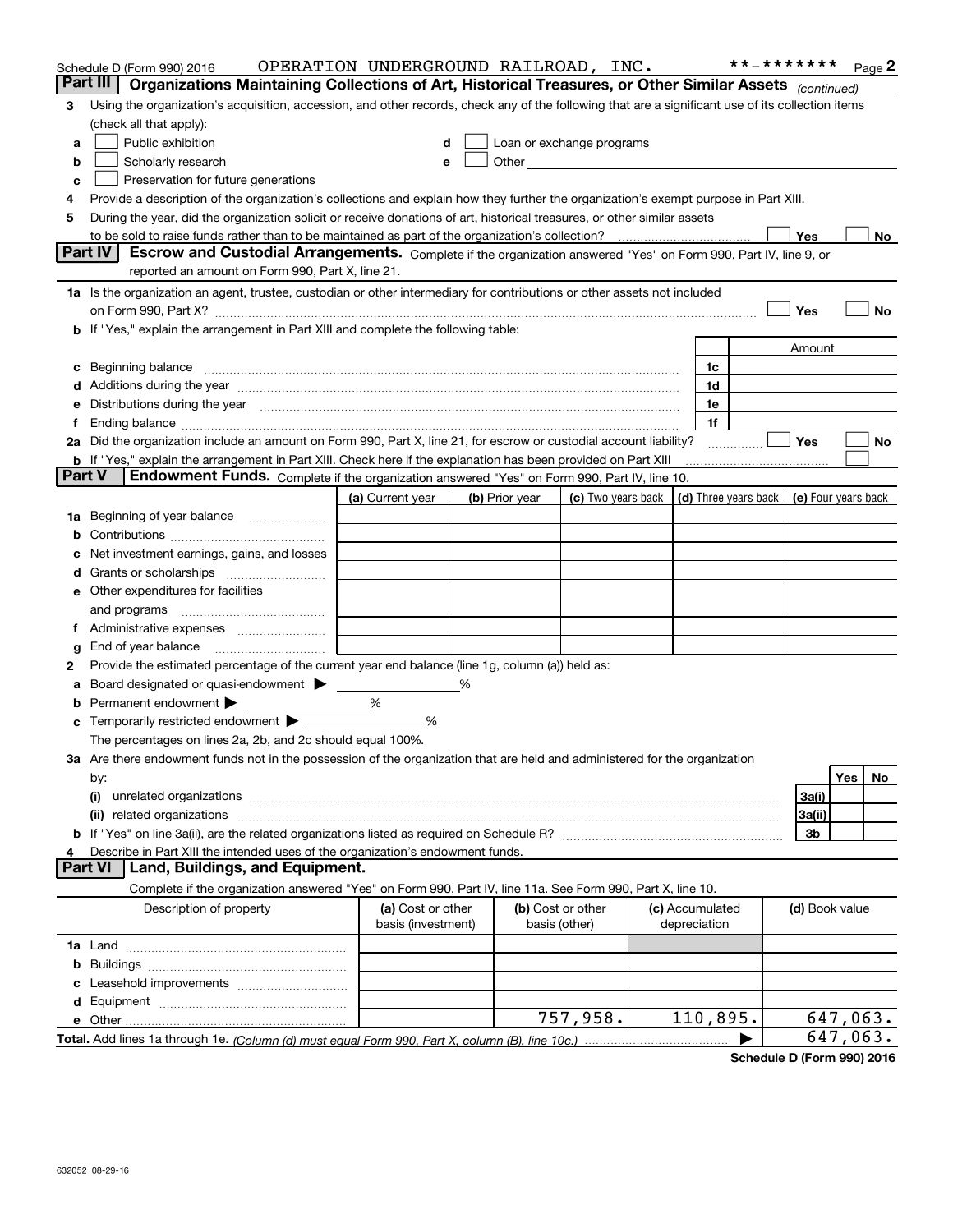|             | Complete if the organization answered "Yes" on Form 990, Part IV, line 11b. See Form 990, Part X, line 12.        |                 |                |                                                           |
|-------------|-------------------------------------------------------------------------------------------------------------------|-----------------|----------------|-----------------------------------------------------------|
|             | (a) Description of security or category (including name of security)                                              | (b) Book value  |                | (c) Method of valuation: Cost or end-of-year market value |
|             |                                                                                                                   |                 |                |                                                           |
|             |                                                                                                                   |                 |                |                                                           |
| $(3)$ Other |                                                                                                                   |                 |                |                                                           |
| (A)         |                                                                                                                   |                 |                |                                                           |
| (B)         |                                                                                                                   |                 |                |                                                           |
| (C)         |                                                                                                                   |                 |                |                                                           |
| (D)         |                                                                                                                   |                 |                |                                                           |
| (E)         |                                                                                                                   |                 |                |                                                           |
| (F)         |                                                                                                                   |                 |                |                                                           |
| (G)         |                                                                                                                   |                 |                |                                                           |
| (H)         |                                                                                                                   |                 |                |                                                           |
|             | <b>Total.</b> (Col. (b) must equal Form 990, Part X, col. (B) line $12$ .)                                        |                 |                |                                                           |
|             | Part VIII Investments - Program Related.                                                                          |                 |                |                                                           |
|             | Complete if the organization answered "Yes" on Form 990, Part IV, line 11c. See Form 990, Part X, line 13.        |                 |                |                                                           |
|             | (a) Description of investment                                                                                     | (b) Book value  |                | (c) Method of valuation: Cost or end-of-year market value |
| (1)         |                                                                                                                   |                 |                |                                                           |
| (2)         |                                                                                                                   |                 |                |                                                           |
| (3)         |                                                                                                                   |                 |                |                                                           |
| (4)         |                                                                                                                   |                 |                |                                                           |
| (5)         |                                                                                                                   |                 |                |                                                           |
| (6)         |                                                                                                                   |                 |                |                                                           |
| (7)         |                                                                                                                   |                 |                |                                                           |
| (8)         |                                                                                                                   |                 |                |                                                           |
| (9)         | <b>Total.</b> (Col. (b) must equal Form 990, Part X, col. (B) line $13.$                                          |                 |                |                                                           |
| Part IX     | <b>Other Assets.</b>                                                                                              |                 |                |                                                           |
|             | Complete if the organization answered "Yes" on Form 990, Part IV, line 11d. See Form 990, Part X, line 15.        |                 |                |                                                           |
|             |                                                                                                                   | (a) Description |                | (b) Book value                                            |
| (1)         |                                                                                                                   |                 |                |                                                           |
| (2)         |                                                                                                                   |                 |                |                                                           |
| (3)         |                                                                                                                   |                 |                |                                                           |
| (4)         |                                                                                                                   |                 |                |                                                           |
| (5)         |                                                                                                                   |                 |                |                                                           |
| (6)         |                                                                                                                   |                 |                |                                                           |
| (7)         |                                                                                                                   |                 |                |                                                           |
| (8)         |                                                                                                                   |                 |                |                                                           |
| (9)         |                                                                                                                   |                 |                |                                                           |
|             |                                                                                                                   |                 |                |                                                           |
|             |                                                                                                                   |                 |                |                                                           |
| Part X      | <b>Other Liabilities.</b>                                                                                         |                 |                |                                                           |
|             | Complete if the organization answered "Yes" on Form 990, Part IV, line 11e or 11f. See Form 990, Part X, line 25. |                 |                |                                                           |
| 1.          | (a) Description of liability                                                                                      |                 | (b) Book value |                                                           |
| (1)         | Federal income taxes                                                                                              |                 |                |                                                           |
| (2)         | ACCRUED EXPENSES                                                                                                  |                 | 21,786.        |                                                           |
| (3)         |                                                                                                                   |                 |                |                                                           |
| (4)         |                                                                                                                   |                 |                |                                                           |
| (5)         |                                                                                                                   |                 |                |                                                           |
| (6)         |                                                                                                                   |                 |                |                                                           |
| (7)         |                                                                                                                   |                 |                |                                                           |
| (8)         |                                                                                                                   |                 |                |                                                           |
| (9)         | Total. (Column (b) must equal Form 990. Part X, col. (B) line 25.)                                                |                 | 21,786.        |                                                           |

Schedule D (Form 990) 2016 Page **3Part VII Investments - Other Securities.** OPERATION UNDERGROUND RAILROAD, INC.

**2.** Liability for uncertain tax positions. In Part XIII, provide the text of the footnote to the organization's financial statements that reports the organization's liability for uncertain tax positions under FIN 48 (ASC 740). Check here if the text of the footnote has been provided in Part XIII

\*\*-\*\*\*\*\*\*\*

 $\mathcal{L}^{\text{max}}$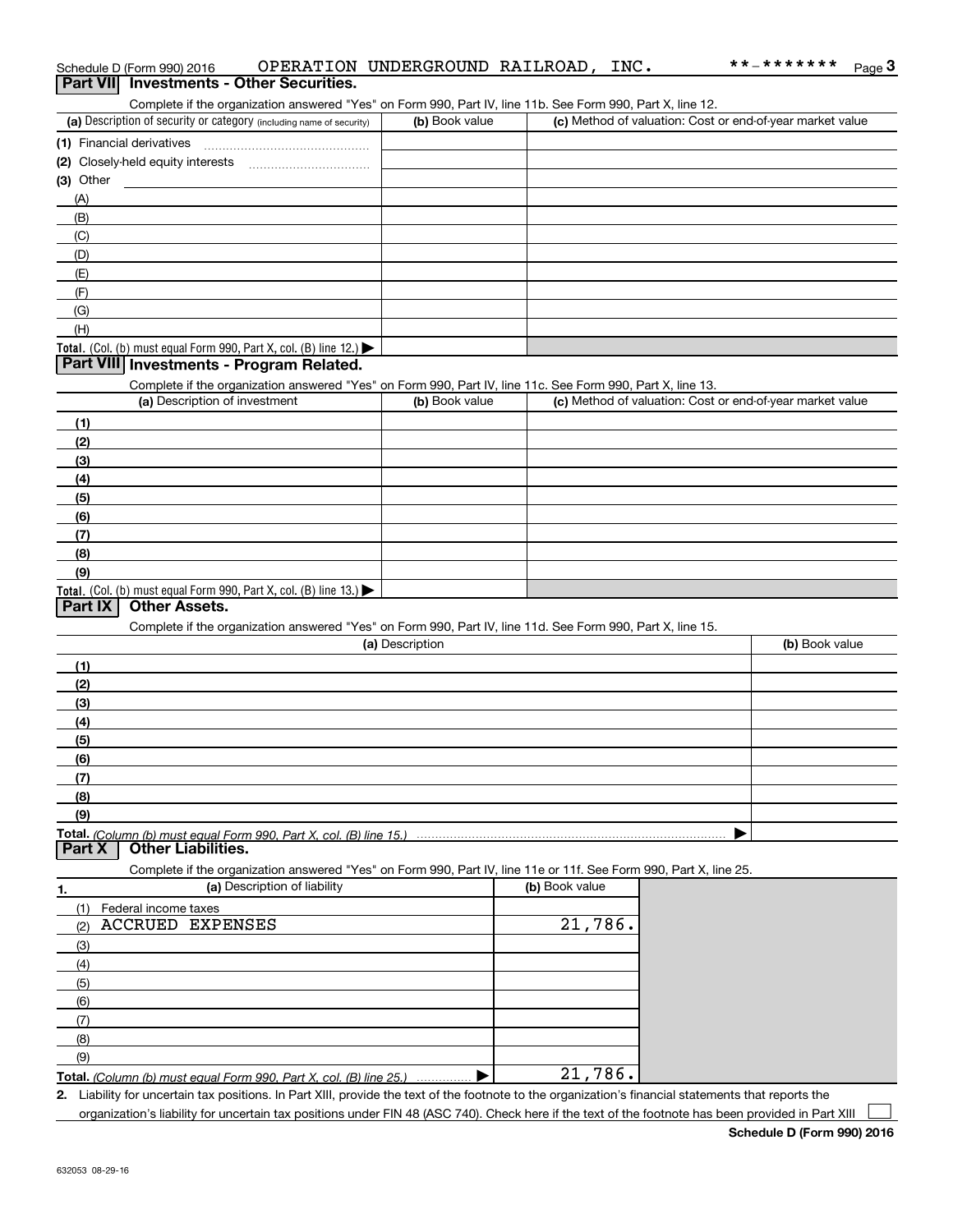|    | OPERATION UNDERGROUND RAILROAD, INC.<br>Schedule D (Form 990) 2016                                                                                                                                                                   |                |                 |                | * * _ * * * * * * *<br>Page $4$ |
|----|--------------------------------------------------------------------------------------------------------------------------------------------------------------------------------------------------------------------------------------|----------------|-----------------|----------------|---------------------------------|
|    | Reconciliation of Revenue per Audited Financial Statements With Revenue per Return.<br>Part XI                                                                                                                                       |                |                 |                |                                 |
|    | Complete if the organization answered "Yes" on Form 990, Part IV, line 12a.                                                                                                                                                          |                |                 |                |                                 |
| 1. | Total revenue, gains, and other support per audited financial statements                                                                                                                                                             |                |                 | $\blacksquare$ | 7,226,963.                      |
| 2  | Amounts included on line 1 but not on Form 990, Part VIII, line 12:                                                                                                                                                                  |                |                 |                |                                 |
| a  | Net unrealized gains (losses) on investments [11] matter contracts and the unrealized gains (losses) on investments                                                                                                                  | 2a             |                 |                |                                 |
| b  |                                                                                                                                                                                                                                      | 2 <sub>b</sub> |                 |                |                                 |
|    |                                                                                                                                                                                                                                      | 2 <sub>c</sub> |                 |                |                                 |
| d  | Other (Describe in Part XIII.) <b>Construction Contract Construction</b> [                                                                                                                                                           | 2d             | 280,916.        |                |                                 |
| е  | Add lines 2a through 2d                                                                                                                                                                                                              |                |                 | <b>2e</b>      | 280,916.                        |
| з  |                                                                                                                                                                                                                                      |                |                 | 3              | 6,946,047.                      |
| 4  | Amounts included on Form 990, Part VIII, line 12, but not on line 1:                                                                                                                                                                 |                |                 |                |                                 |
| a  |                                                                                                                                                                                                                                      | 4a             |                 |                |                                 |
|    |                                                                                                                                                                                                                                      | 4 <sub>b</sub> |                 |                |                                 |
|    | c Add lines 4a and 4b                                                                                                                                                                                                                |                |                 | 4c             |                                 |
|    |                                                                                                                                                                                                                                      |                | $5\phantom{.0}$ | 6,946,047.     |                                 |
|    |                                                                                                                                                                                                                                      |                |                 |                |                                 |
|    | Part XII   Reconciliation of Expenses per Audited Financial Statements With Expenses per Return.                                                                                                                                     |                |                 |                |                                 |
|    | Complete if the organization answered "Yes" on Form 990, Part IV, line 12a.                                                                                                                                                          |                |                 |                |                                 |
| 1  | Total expenses and losses per audited financial statements [11] [12] manuscription and contract the statements [13] manuscription and the statements [13] manuscription and the statements and the statements and the statemen       |                |                 | $\mathbf{1}$   | 5,700,230.                      |
| 2  | Amounts included on line 1 but not on Form 990, Part IX, line 25:                                                                                                                                                                    |                |                 |                |                                 |
| a  |                                                                                                                                                                                                                                      | 2a             |                 |                |                                 |
| b  | Prior year adjustments www.communication.com/www.communication.com/www.com/                                                                                                                                                          | 2 <sub>b</sub> |                 |                |                                 |
|    | Other losses <b>with a contract the contract of the contract of the contract of the contract of the contract of the contract of the contract of the contract of the contract of the contract of the contract of the contract of </b> | 2c             |                 |                |                                 |
| d  |                                                                                                                                                                                                                                      | 2d             |                 |                |                                 |
| e  | Add lines 2a through 2d <b>contained a contained a contained a contained a</b> contained a contained a contained a contained a contained a contained a contained a contained a contained a contained a contained a contained a cont  |                |                 | 2e             | υ.                              |
| з  | Subtract line 2e from line 1 <b>manufacture contract and contract line 2e</b> from line 1                                                                                                                                            |                |                 | 3              | 5,700,230.                      |
| 4  | Amounts included on Form 990, Part IX, line 25, but not on line 1:                                                                                                                                                                   |                |                 |                |                                 |
| a  |                                                                                                                                                                                                                                      | 4а             |                 |                |                                 |
|    | Other (Describe in Part XIII.)                                                                                                                                                                                                       | 4 <sub>b</sub> |                 |                |                                 |
|    | c Add lines 4a and 4b                                                                                                                                                                                                                |                |                 | 4c             |                                 |
|    | Part XIII Supplemental Information.                                                                                                                                                                                                  |                |                 | 5              | 5,700,230.                      |

Provide the descriptions required for Part II, lines 3, 5, and 9; Part III, lines 1a and 4; Part IV, lines 1b and 2b; Part V, line 4; Part X, line 2; Part XI, lines 2d and 4b; and Part XII, lines 2d and 4b. Also complete this part to provide any additional information.

### PART XI, LINE 2D - OTHER ADJUSTMENTS:

### CHANGE IN TEMPORARILY RESTRICTED NET ASSETS **1994** 280,916.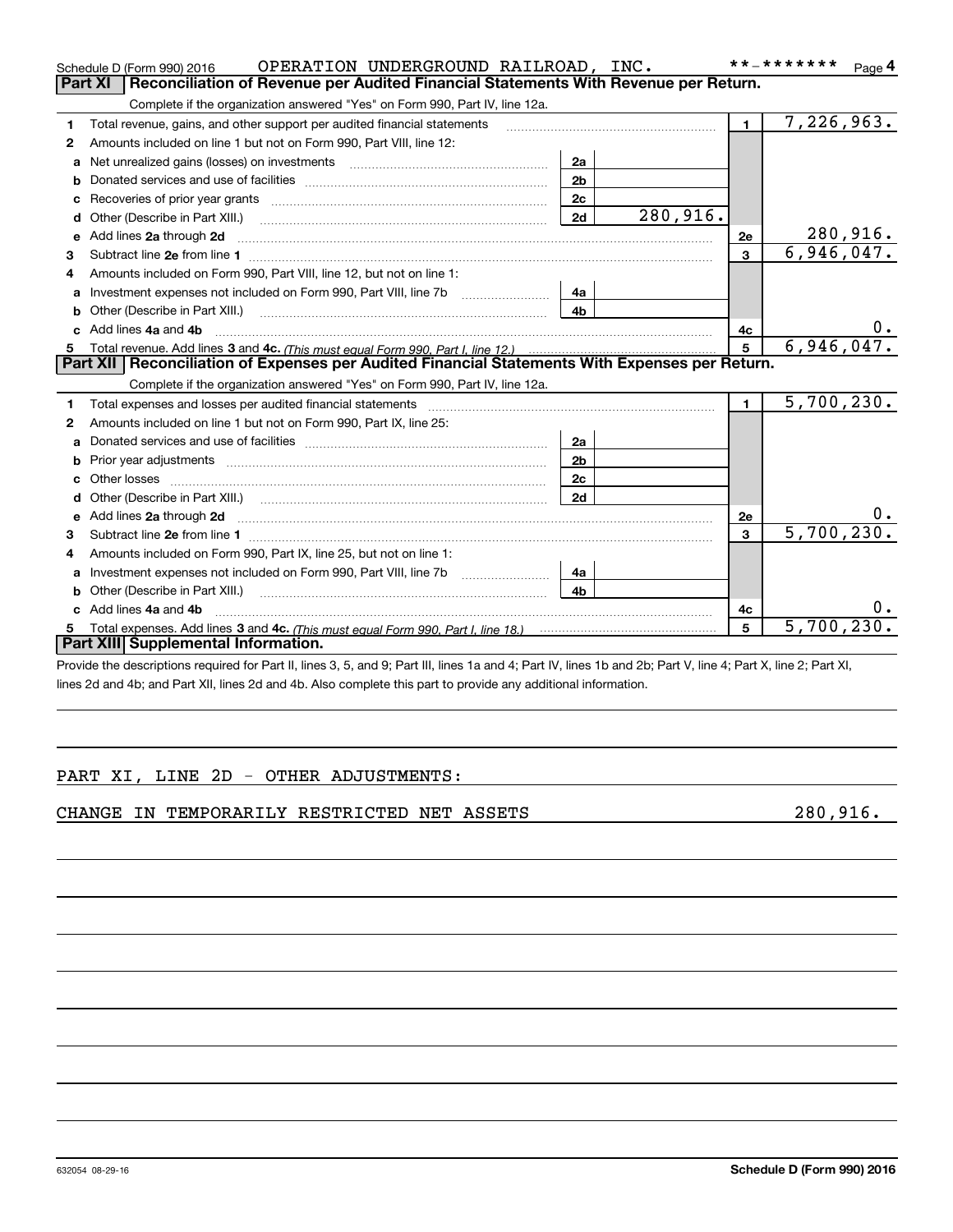| Name of the organization             |                                                                           | <b>Employer identification number</b> |                                                                                                                                         |                               |                                                       |                           |
|--------------------------------------|---------------------------------------------------------------------------|---------------------------------------|-----------------------------------------------------------------------------------------------------------------------------------------|-------------------------------|-------------------------------------------------------|---------------------------|
| OPERATION UNDERGROUND RAILROAD, INC. |                                                                           |                                       |                                                                                                                                         |                               | **_*******                                            |                           |
| Part I                               |                                                                           |                                       | General Information on Activities Outside the United States. Complete if the organization answered "Yes" on                             |                               |                                                       |                           |
| Form 990, Part IV, line 14b.         |                                                                           |                                       |                                                                                                                                         |                               |                                                       |                           |
| 1.                                   |                                                                           |                                       | For grantmakers. Does the organization maintain records to substantiate the amount of its grants and other assistance,                  |                               |                                                       |                           |
|                                      |                                                                           |                                       | the grantees' eligibility for the grants or assistance, and the selection criteria used to award the grants or assistance?              |                               |                                                       | $\vert X \vert$ Yes<br>No |
|                                      |                                                                           |                                       |                                                                                                                                         |                               |                                                       |                           |
| 2<br>United States.                  |                                                                           |                                       | For grantmakers. Describe in Part V the organization's procedures for monitoring the use of its grants and other assistance outside the |                               |                                                       |                           |
| З                                    |                                                                           |                                       | Activities per Region. (The following Part I, line 3 table can be duplicated if additional space is needed.)                            |                               |                                                       |                           |
| (a) Region                           | (b) Number of<br>(c) Number of $ $ (d) Activities conducted in the region |                                       |                                                                                                                                         | (e) If activity listed in (d) | (f) Total                                             |                           |
|                                      | offices                                                                   | employees,<br>agents, and             | (by type) (such as, fundraising, pro-                                                                                                   |                               | is a program service,                                 | expenditures<br>for and   |
|                                      | in the region                                                             | independent<br>contractors            | gram services, investments, grants to<br>recipients located in the region)                                                              |                               | describe specific type<br>of service(s) in the region | investments               |
|                                      |                                                                           | in the region                         |                                                                                                                                         |                               |                                                       | in the region             |
|                                      |                                                                           |                                       |                                                                                                                                         |                               |                                                       |                           |
|                                      |                                                                           |                                       | HELPING LAW ENFORCEMENT                                                                                                                 |                               |                                                       |                           |
| HAITI                                | 0                                                                         | 0                                     | FREE ENSLAVED CHILDREN.                                                                                                                 | <b>OPERATION</b>              |                                                       | 158,259.                  |
|                                      |                                                                           |                                       |                                                                                                                                         |                               |                                                       |                           |
|                                      |                                                                           |                                       |                                                                                                                                         |                               |                                                       |                           |
|                                      |                                                                           |                                       | HELPING LAW ENFORCEMENT                                                                                                                 |                               |                                                       |                           |
| DOMINICAN REPUBLIC                   | 0                                                                         | 0                                     | FREE ENSLAVED CHILDREN.                                                                                                                 | <b>OPERATION</b>              |                                                       | 84,752.                   |
|                                      |                                                                           |                                       |                                                                                                                                         |                               |                                                       |                           |
|                                      |                                                                           |                                       | HELPING LAW ENFORCEMENT                                                                                                                 |                               |                                                       |                           |
| COLOMBIA                             | 0                                                                         | 0                                     | FREE ENSLAVED CHILDREN.                                                                                                                 | <b>OPERATION</b>              |                                                       | 4,967.                    |
|                                      |                                                                           |                                       |                                                                                                                                         |                               |                                                       |                           |
|                                      |                                                                           |                                       |                                                                                                                                         |                               |                                                       |                           |
| BRAZIL                               | 0                                                                         | 0                                     | HELPING LAW ENFORCEMENT<br>FREE ENSLAVED CHILDREN.                                                                                      | <b>OPERATION</b>              |                                                       | 15,224.                   |
|                                      |                                                                           |                                       |                                                                                                                                         |                               |                                                       |                           |
|                                      |                                                                           |                                       |                                                                                                                                         |                               |                                                       |                           |
|                                      |                                                                           |                                       | HELPING LAW ENFORCEMENT                                                                                                                 |                               |                                                       |                           |
| MEXICO                               | 0                                                                         | 0                                     | FREE ENSLAVED CHILDREN.                                                                                                                 | <b>OPERATION</b>              |                                                       | 117,181.                  |
|                                      |                                                                           |                                       |                                                                                                                                         |                               |                                                       |                           |
|                                      |                                                                           |                                       | HELPING LAW ENFORCEMENT                                                                                                                 |                               |                                                       |                           |
| CAMBODIA                             | 0                                                                         | 0                                     | FREE ENSLAVED CHILDREN.                                                                                                                 | <b>OPERATION</b>              |                                                       | 1,330.                    |
|                                      |                                                                           |                                       |                                                                                                                                         |                               |                                                       |                           |
|                                      |                                                                           |                                       |                                                                                                                                         |                               |                                                       |                           |
|                                      |                                                                           |                                       | HELPING LAW ENFORCEMENT                                                                                                                 |                               |                                                       |                           |
| COSTA RICA                           | 0                                                                         | 0                                     | FREE ENSLAVED CHILDREN.                                                                                                                 | <b>OPERATION</b>              |                                                       | 1,196.                    |
|                                      |                                                                           |                                       |                                                                                                                                         |                               |                                                       |                           |
|                                      |                                                                           |                                       | HELPING LAW ENFORCEMENT                                                                                                                 |                               |                                                       |                           |
| <b>GUATEMALA</b>                     | 0                                                                         | 0                                     | FREE ENSLAVED CHILDREN.                                                                                                                 | OPERATION                     |                                                       | 1,287.                    |
| 3 a Sub-total                        | $\pmb{0}$                                                                 | 0                                     |                                                                                                                                         |                               |                                                       | 384,196.                  |
| <b>b</b> Total from continuation     |                                                                           |                                       |                                                                                                                                         |                               |                                                       |                           |
| sheets to Part I                     | 0                                                                         | 0                                     |                                                                                                                                         |                               |                                                       | 575,039.                  |
| c Totals (add lines 3a<br>and 3b)    | 0                                                                         | 0                                     |                                                                                                                                         |                               |                                                       | 959,235.                  |
|                                      |                                                                           |                                       |                                                                                                                                         |                               |                                                       |                           |

**| Complete if the organization answered "Yes" on Form 990, Part IV, line 14b, 15, or 16. | Attach to Form 990. | Information about Schedule F (Form 990) and its instructions is at**  *www.irs.gov/form990.*

**Statement of Activities Outside the United States** 

**For Paperwork Reduction Act Notice, see the Instructions for Form 990. Schedule F (Form 990) 2016** LHA

OMB No. 1545-0047

**2016**

**Open to Public Inspection**

Department of the Treasury Internal Revenue Service

**(Form 990)**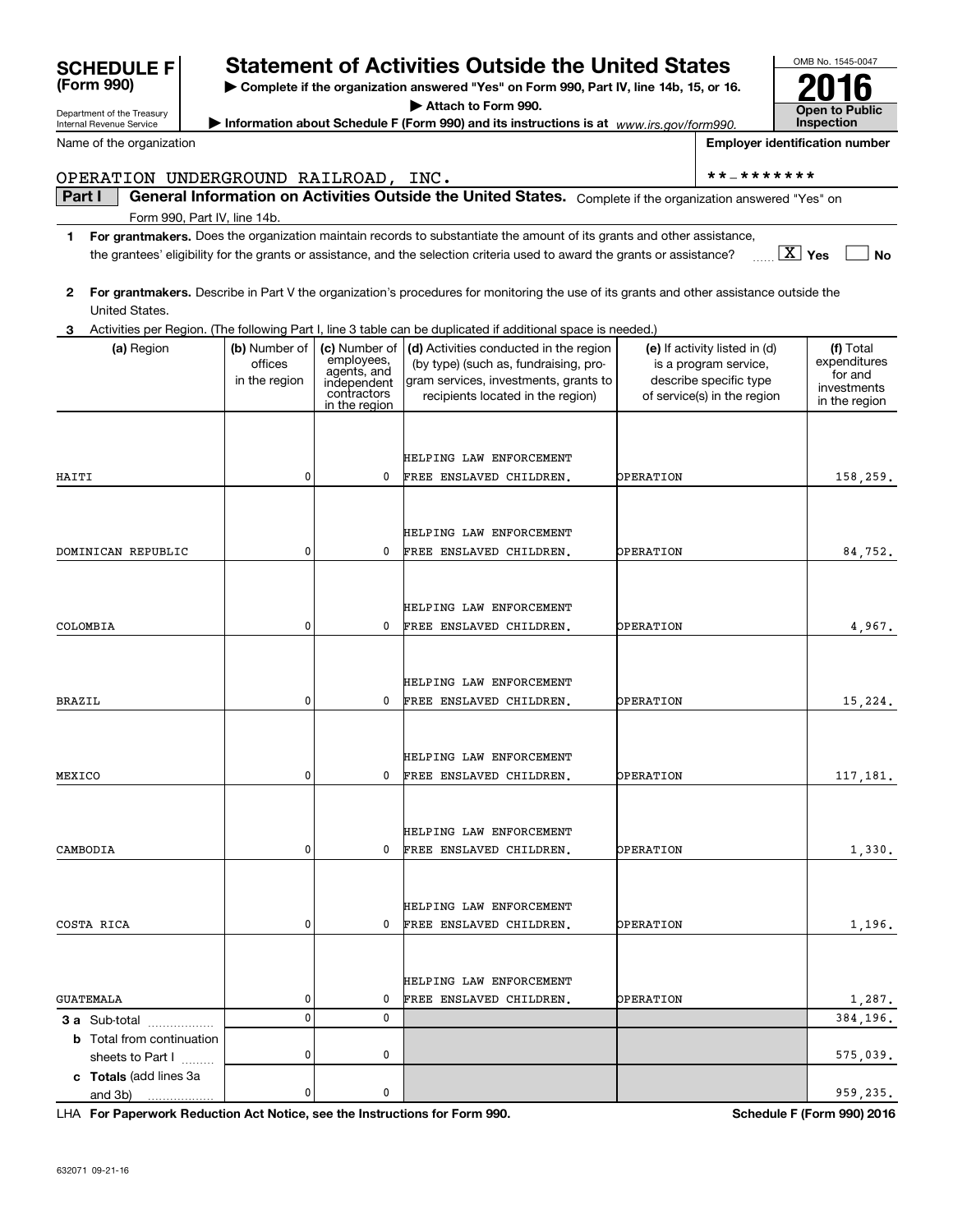| Schedule F (Form 990) |                                           |                                                      | OPERATION UNDERGROUND RAILROAD, INC.                                                                                                    |                                                                                                             | **_******* <u>Page 1</u>                |
|-----------------------|-------------------------------------------|------------------------------------------------------|-----------------------------------------------------------------------------------------------------------------------------------------|-------------------------------------------------------------------------------------------------------------|-----------------------------------------|
| Part I                |                                           |                                                      | Continuation of Activities per Region. (Schedule F (Form 990), Part I, line 3)                                                          |                                                                                                             |                                         |
| (a) Region            | (b) Number of<br>offices<br>in the region | (c) Number of<br>employees or<br>agents in<br>region | (d) Activities conducted in region<br>(by type) (i.e., fundraising,<br>program services, grants to<br>recipients located in the region) | (e) If activity listed in (d)<br>is a program service,<br>describe specific type<br>of service(s) in region | (f) Total<br>expenditures<br>for region |
| INDIA                 | 0                                         | 0                                                    | HELPING LAW ENFORCEMENT<br>FREE ENSLAVED CHILDREN.                                                                                      | OPERATION                                                                                                   | 117,649.                                |
|                       |                                           |                                                      |                                                                                                                                         |                                                                                                             |                                         |
| NEPAL                 | 0                                         | 0                                                    | HELPING LAW ENFORCEMENT<br>FREE ENSLAVED CHILDREN.                                                                                      | OPERATION                                                                                                   | 31,078.                                 |
|                       |                                           |                                                      |                                                                                                                                         |                                                                                                             |                                         |
| NICARAGUA             | 0                                         | 0                                                    | HELPING LAW ENFORCEMENT<br>FREE ENSLAVED CHILDREN.                                                                                      | OPERATION                                                                                                   | 24,260.                                 |
|                       |                                           |                                                      |                                                                                                                                         |                                                                                                             |                                         |
|                       |                                           |                                                      | HELPING LAW ENFORCEMENT                                                                                                                 |                                                                                                             |                                         |
| PERU                  | 0                                         | 0                                                    | FREE ENSLAVED CHILDREN.                                                                                                                 | OPERATION                                                                                                   | 42,857.                                 |
| THAILAND              | 0                                         | 0                                                    | HELPING LAW ENFORCEMENT<br>FREE ENSLAVED CHILDREN.                                                                                      | OPERATION                                                                                                   | 256,070.                                |
| <b>UGANDA</b>         | 0                                         | 0                                                    | HELPING LAW ENFORCEMENT<br>FREE ENSLAVED CHILDREN.                                                                                      | OPERATION                                                                                                   | 62,857.                                 |
| <b>ECUADOR</b>        | 0                                         | 0                                                    | HELPING LAW ENFORCEMENT<br>FREE ENSLAVED CHILDREN                                                                                       | OPERATION                                                                                                   | 26,220.                                 |
| MALAYSIA              | 0                                         |                                                      | HELPING LAW ENFORCEMENT<br>0 FREE ENSLAVED CHILDREN                                                                                     | OPERATION                                                                                                   | 14,048.                                 |
|                       |                                           |                                                      |                                                                                                                                         |                                                                                                             |                                         |
|                       |                                           |                                                      |                                                                                                                                         |                                                                                                             |                                         |
|                       |                                           |                                                      |                                                                                                                                         |                                                                                                             | 575,039.                                |
| <b>Totals</b>         |                                           |                                                      |                                                                                                                                         |                                                                                                             |                                         |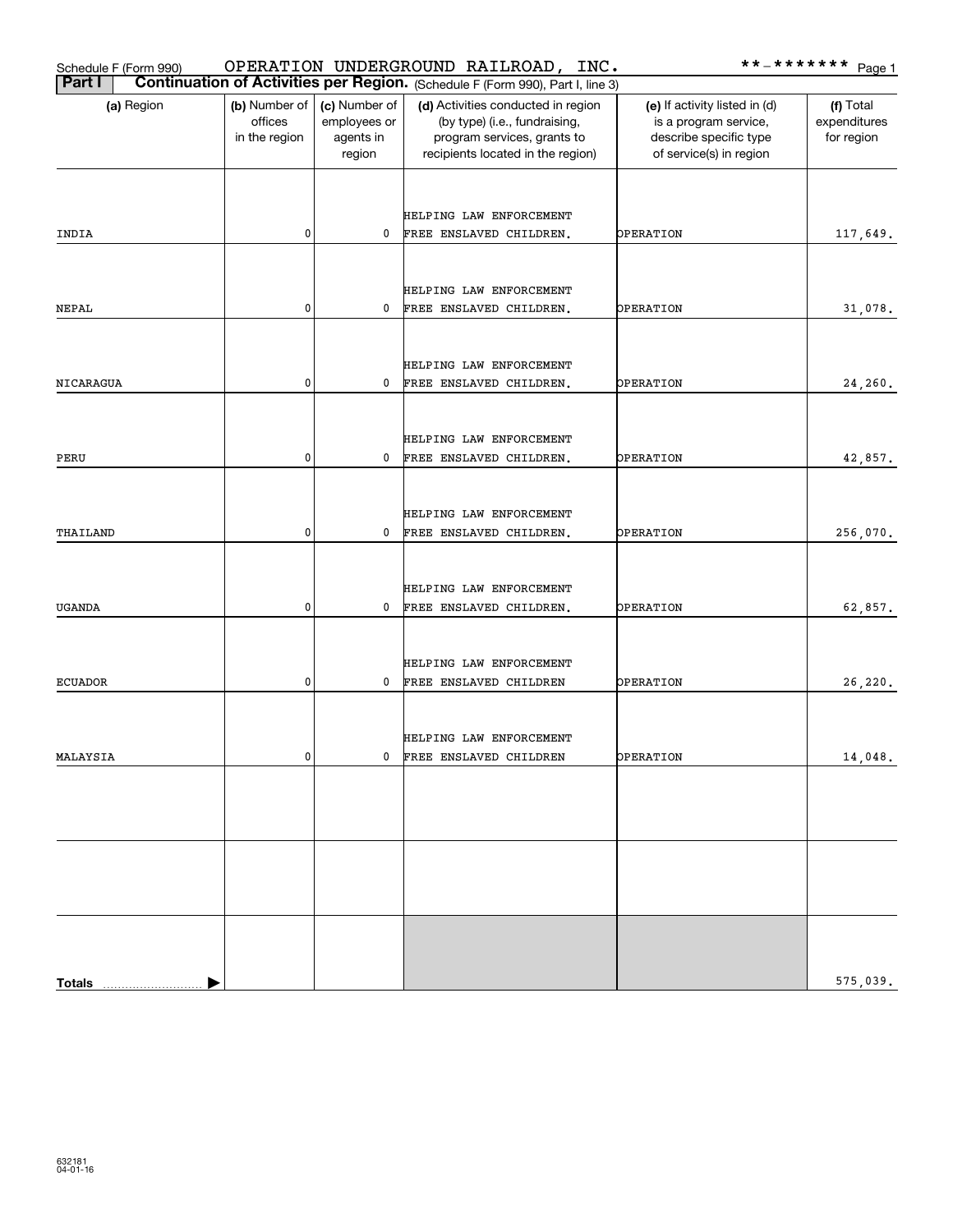#### Part II | Grants and Other Assistance to Organizations or Entities Outside the United States. Complete if the organization answered "Yes" on Form 990, Part IV, line 15, for any recipient who received more than \$5,000. Part II can be duplicated if additional space is needed.

| $\mathbf{1}$<br>(a) Name of organization                   | (b) IRS code section<br>and EIN (if applicable) | (c) Region     | (d) Purpose of<br>grant                                                                                                                         | (e) Amount<br>of cash grant | (f) Manner of<br>cash disbursement | (g) Amount of<br>noncash<br>assistance | (h) Description<br>of noncash<br>assistance | (i) Method of<br>valuation (book, FMV,<br>appraisal, other) |
|------------------------------------------------------------|-------------------------------------------------|----------------|-------------------------------------------------------------------------------------------------------------------------------------------------|-----------------------------|------------------------------------|----------------------------------------|---------------------------------------------|-------------------------------------------------------------|
|                                                            |                                                 |                | HELPING LAW                                                                                                                                     |                             |                                    |                                        |                                             |                                                             |
|                                                            |                                                 |                | ENFORCEMENT FREE                                                                                                                                |                             |                                    |                                        |                                             |                                                             |
|                                                            |                                                 | MEXICO         | ENSLAVED CHILDREN                                                                                                                               | 29,400.                     |                                    | $\mathsf{o}\,.$                        |                                             |                                                             |
|                                                            |                                                 |                |                                                                                                                                                 |                             |                                    |                                        |                                             |                                                             |
|                                                            |                                                 |                | <b>HELPING LAW</b>                                                                                                                              |                             |                                    |                                        |                                             |                                                             |
|                                                            |                                                 | <b>ECUADOR</b> | ENFORCEMENT FREE<br>ENSLAVED CHILDREN                                                                                                           | 9,800.                      |                                    | $\mathbf{0}$ .                         |                                             |                                                             |
|                                                            |                                                 |                |                                                                                                                                                 |                             |                                    |                                        |                                             |                                                             |
|                                                            |                                                 |                | <b>HELPING LAW</b>                                                                                                                              |                             |                                    |                                        |                                             |                                                             |
|                                                            |                                                 |                | ENFORCEMENT FREE                                                                                                                                |                             |                                    |                                        |                                             |                                                             |
|                                                            |                                                 | INDIA          | ENSLAVED CHILDREN                                                                                                                               | 99,103.                     |                                    | $\mathfrak o$ .                        |                                             |                                                             |
|                                                            |                                                 |                |                                                                                                                                                 |                             |                                    |                                        |                                             |                                                             |
|                                                            |                                                 |                | HELPING LAW                                                                                                                                     |                             |                                    |                                        |                                             |                                                             |
|                                                            |                                                 |                | ENFORCEMENT FREE                                                                                                                                |                             |                                    |                                        |                                             |                                                             |
|                                                            |                                                 | THAILAND       | ENSLAVED CHILDREN                                                                                                                               | 6,323.                      |                                    | $\mathbf{0}$ .                         |                                             |                                                             |
|                                                            |                                                 |                |                                                                                                                                                 |                             |                                    |                                        |                                             |                                                             |
|                                                            |                                                 |                | <b>HELPING LAW</b>                                                                                                                              |                             |                                    |                                        |                                             |                                                             |
|                                                            |                                                 |                | ENFORCEMENT FREE                                                                                                                                |                             |                                    |                                        |                                             |                                                             |
|                                                            |                                                 | THAILAND       | ENSLAVED CHILDREN                                                                                                                               | 58,424.                     |                                    | $\mathbf{0}$ .                         |                                             |                                                             |
|                                                            |                                                 |                | HELPING LAW                                                                                                                                     |                             |                                    |                                        |                                             |                                                             |
|                                                            |                                                 |                | ENFORCEMENT FREE                                                                                                                                |                             |                                    |                                        |                                             |                                                             |
|                                                            |                                                 | UGANDA         | ENSLAVED CHILDREN                                                                                                                               | 9,917.                      |                                    | $\mathbf{0}$ .                         |                                             |                                                             |
|                                                            |                                                 |                |                                                                                                                                                 |                             |                                    |                                        |                                             |                                                             |
|                                                            |                                                 |                |                                                                                                                                                 |                             |                                    |                                        |                                             |                                                             |
|                                                            |                                                 |                |                                                                                                                                                 |                             |                                    |                                        |                                             |                                                             |
|                                                            |                                                 |                |                                                                                                                                                 |                             |                                    |                                        |                                             |                                                             |
|                                                            |                                                 |                |                                                                                                                                                 |                             |                                    |                                        |                                             |                                                             |
|                                                            |                                                 |                |                                                                                                                                                 |                             |                                    |                                        |                                             |                                                             |
|                                                            |                                                 |                |                                                                                                                                                 |                             |                                    |                                        |                                             |                                                             |
|                                                            |                                                 |                |                                                                                                                                                 |                             |                                    |                                        |                                             |                                                             |
| $\mathbf{2}$                                               |                                                 |                | Enter total number of recipient organizations listed above that are recognized as charities by the foreign country, recognized as tax-exempt by |                             |                                    |                                        |                                             |                                                             |
|                                                            |                                                 |                | the IRS, or for which the grantee or counsel has provided a section 501(c)(3) equivalency letter                                                |                             |                                    |                                        |                                             |                                                             |
| Enter total number of other organizations or entities<br>3 |                                                 |                |                                                                                                                                                 |                             |                                    |                                        |                                             |                                                             |

**Schedule F (Form 990) 2016**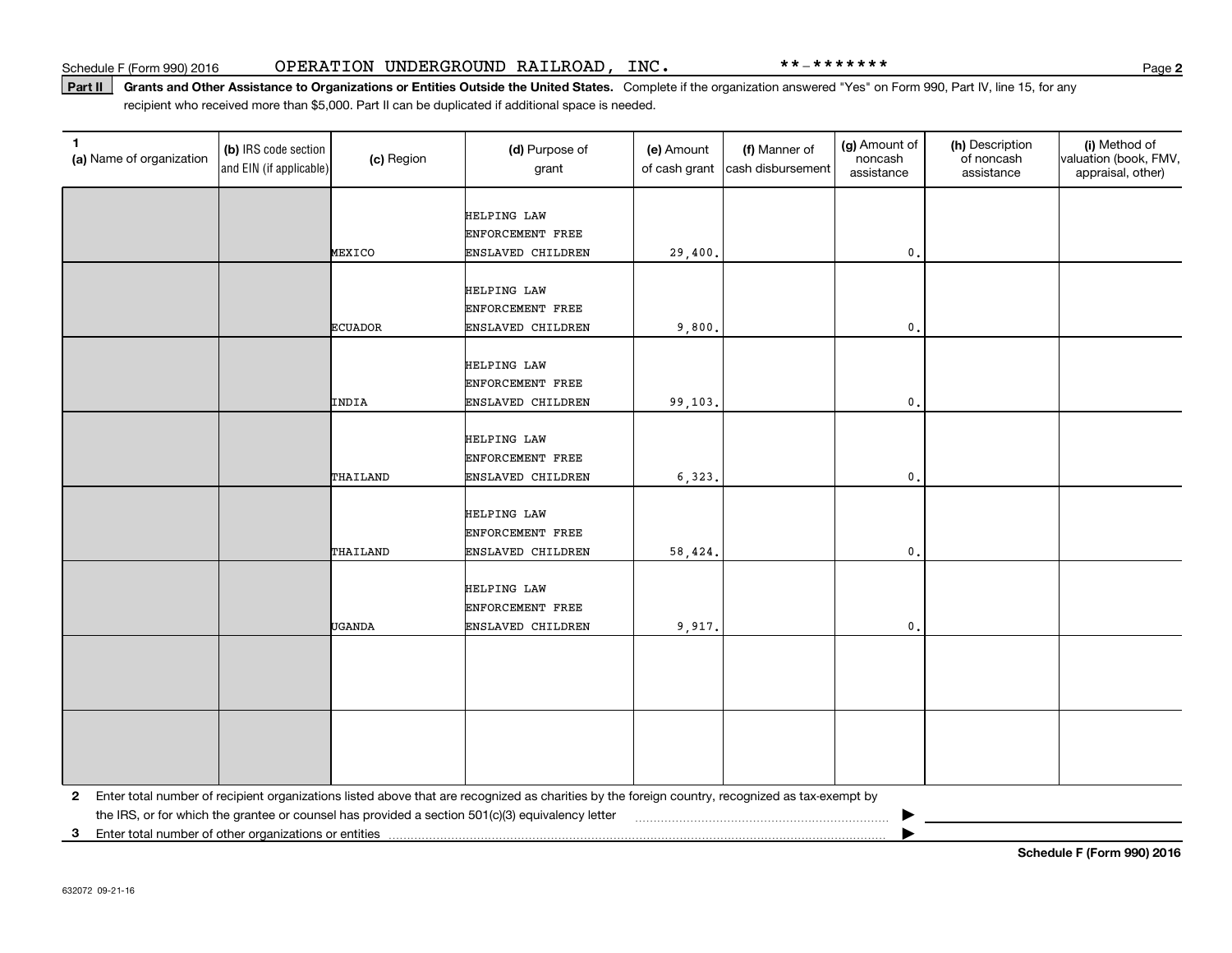### Part III Grants and Other Assistance to Individuals Outside the United States. Complete if the organization answered "Yes" on Form 990, Part IV, line 16.

Part III can be duplicated if additional space is needed.

| (a) Type of grant or assistance | (b) Region | (c) Number of (d) Amount of<br>recipients cash grant | (e) Manner of<br>cash disbursement | (f) Amount of<br>noncash<br>assistance | (g) Description of<br>noncash assistance | (h) Method of<br>valuation<br>(book, FMV,<br>appraisal, other) |
|---------------------------------|------------|------------------------------------------------------|------------------------------------|----------------------------------------|------------------------------------------|----------------------------------------------------------------|
|                                 |            |                                                      |                                    |                                        |                                          |                                                                |
|                                 |            |                                                      |                                    |                                        |                                          |                                                                |
|                                 |            |                                                      |                                    |                                        |                                          |                                                                |
|                                 |            |                                                      |                                    |                                        |                                          |                                                                |
|                                 |            |                                                      |                                    |                                        |                                          |                                                                |
|                                 |            |                                                      |                                    |                                        |                                          |                                                                |
|                                 |            |                                                      |                                    |                                        |                                          |                                                                |
|                                 |            |                                                      |                                    |                                        |                                          |                                                                |
|                                 |            |                                                      |                                    |                                        |                                          |                                                                |
|                                 |            |                                                      |                                    |                                        |                                          |                                                                |

**Schedule F (Form 990) 2016**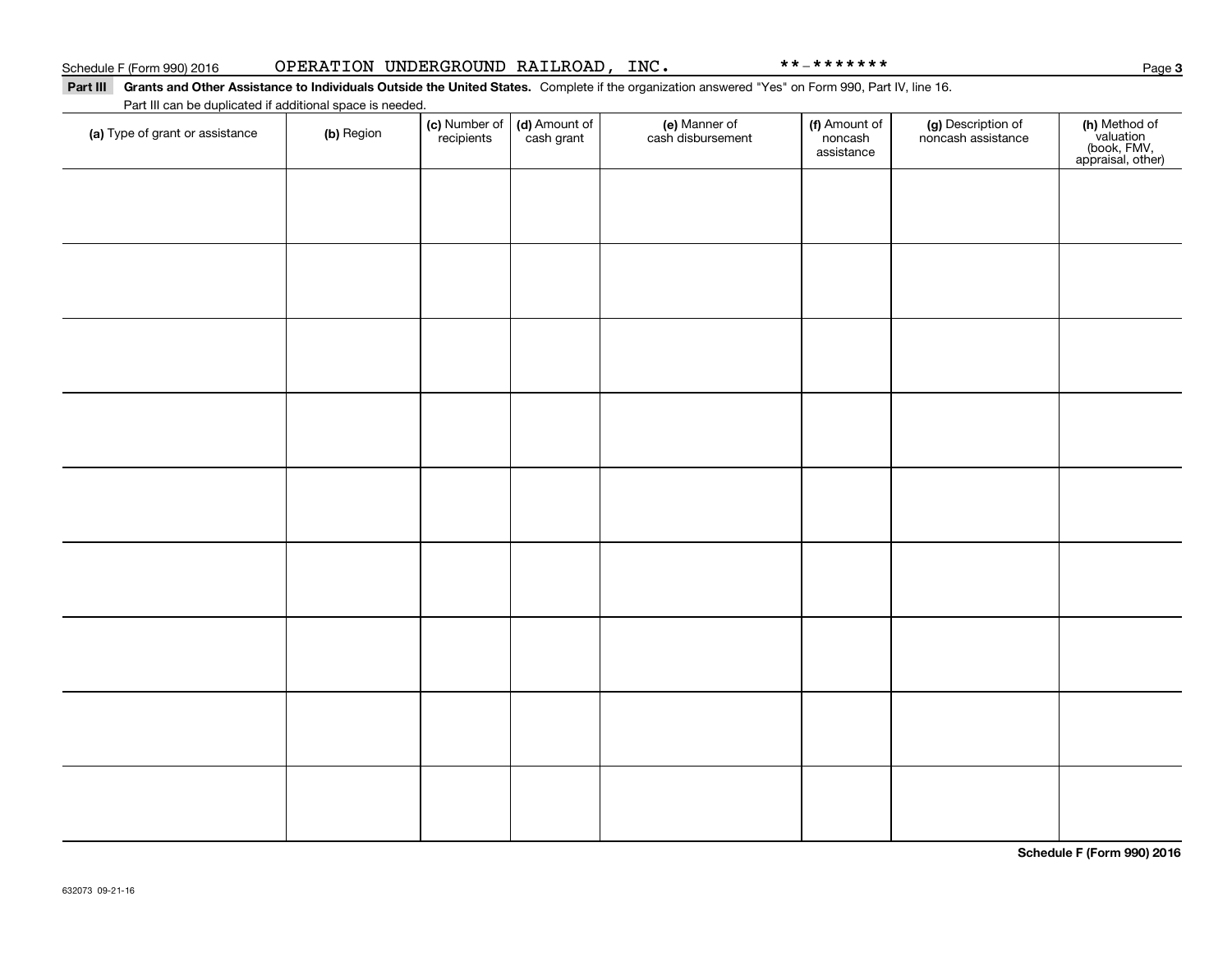| Schedule F (Form 990) 2016  OPERATION UNDERGROUND RAILROAD, |  | INC. | **_******* | $P$ age |
|-------------------------------------------------------------|--|------|------------|---------|
| <b>Part IV   Foreign Forms</b>                              |  |      |            |         |

| 1              | Was the organization a U.S. transferor of property to a foreign corporation during the tax year? If "Yes." the                                                                                                                 |     |                            |
|----------------|--------------------------------------------------------------------------------------------------------------------------------------------------------------------------------------------------------------------------------|-----|----------------------------|
|                | organization may be required to file Form 926, Return by a U.S. Transferor of Property to a Foreign                                                                                                                            |     |                            |
|                |                                                                                                                                                                                                                                | Yes | $\overline{X}$ No          |
|                |                                                                                                                                                                                                                                |     |                            |
| $\overline{2}$ | Did the organization have an interest in a foreign trust during the tax year? If "Yes," the organization                                                                                                                       |     |                            |
|                | may be required to separately file Form 3520, Annual Return To Report Transactions With Foreign                                                                                                                                |     |                            |
|                | Trusts and Receipt of Certain Foreign Gifts, and/or Form 3520-A, Annual Information Return of Foreign                                                                                                                          |     |                            |
|                |                                                                                                                                                                                                                                | Yes | $X \mid N_0$               |
| 3              | Did the organization have an ownership interest in a foreign corporation during the tax year? If "Yes."                                                                                                                        |     |                            |
|                | the organization may be required to file Form 5471, Information Return of U.S. Persons With Respect To                                                                                                                         |     |                            |
|                |                                                                                                                                                                                                                                | Yes | $X _{\text{No}}$           |
| 4              | Was the organization a direct or indirect shareholder of a passive foreign investment company or a                                                                                                                             |     |                            |
|                | qualified electing fund during the tax year? If "Yes," the organization may be required to file Form 8621,                                                                                                                     |     |                            |
|                | Information Return by a Shareholder of a Passive Foreign Investment Company or Qualified Electing Fund                                                                                                                         |     |                            |
|                | (see Instructions for Form 8621)                                                                                                                                                                                               | Yes | $\overline{\mathbf{X}}$ No |
| 5              | Did the organization have an ownership interest in a foreign partnership during the tax year? If "Yes."                                                                                                                        |     |                            |
|                | the organization may be required to file Form 8865, Return of U.S. Persons With Respect to Certain                                                                                                                             |     |                            |
|                |                                                                                                                                                                                                                                | Yes | $\boxed{\text{X}}$ No      |
| 6              | Did the organization have any operations in or related to any boycotting countries during the tax year? If                                                                                                                     |     |                            |
|                | "Yes," the organization may be required to separately file Form 5713, International Boycott Report (see                                                                                                                        |     |                            |
|                | Instructions for Form 5713; do not file with Form 990) manufactured contained and the form of the local manufactured in the local manufactured in the local manufactured in the local manufactured in the local manufactured i | Yes | ΧI<br><b>No</b>            |
|                |                                                                                                                                                                                                                                |     |                            |

**Schedule F (Form 990) 2016**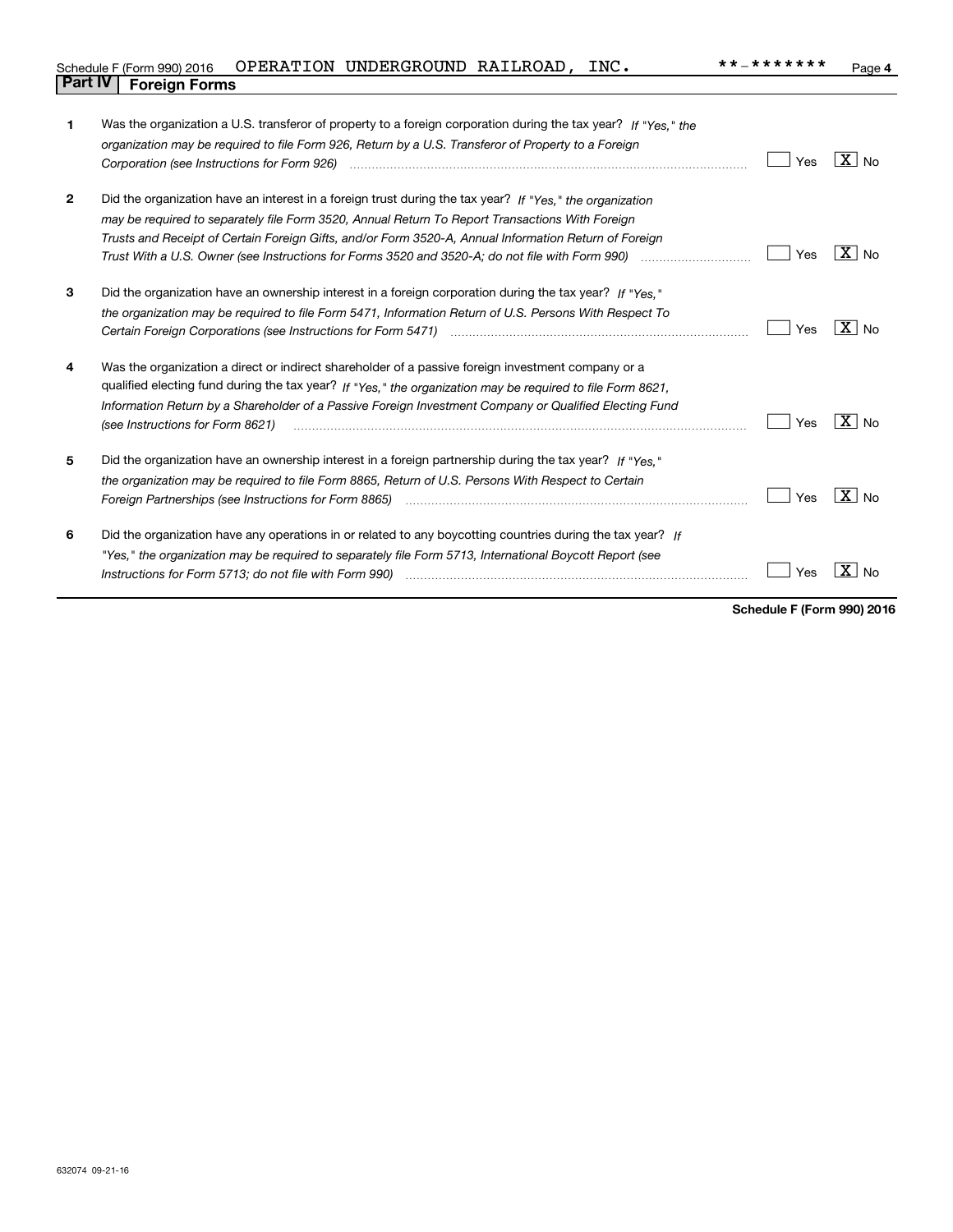|               | Schedule F (Form 990) 2016 |                                 | OPERATION UNDERGROUND RAILROAD, INC. |  | **_*******                                                                                                                            | Page 5 |
|---------------|----------------------------|---------------------------------|--------------------------------------|--|---------------------------------------------------------------------------------------------------------------------------------------|--------|
| <b>Part V</b> |                            | <b>Supplemental Information</b> |                                      |  |                                                                                                                                       |        |
|               |                            |                                 |                                      |  | Provide the information required by Part I, line 2 (monitoring of funds); Part I, line 3, column (f) (accounting method; amounts of   |        |
|               |                            |                                 |                                      |  | investments vs. expenditures per region); Part II, line 1 (accounting method); Part III (accounting method); and Part III, column (c) |        |
|               |                            |                                 |                                      |  | (estimated number of recipients), as applicable. Also complete this part to provide any additional information. See instructions.     |        |
|               |                            |                                 |                                      |  |                                                                                                                                       |        |
|               | PART I, LINE 3:            |                                 |                                      |  |                                                                                                                                       |        |
|               |                            |                                 |                                      |  |                                                                                                                                       |        |
|               |                            |                                 |                                      |  | ALL EXPENDITURES GO THROUGH THE BOARD OF DIRECTORS WHEN THEY ARE OUTSIDE                                                              |        |
|               |                            |                                 |                                      |  |                                                                                                                                       |        |
| OF            | THE UNITED STATES.         |                                 |                                      |  |                                                                                                                                       |        |
|               |                            |                                 |                                      |  |                                                                                                                                       |        |
|               |                            |                                 |                                      |  |                                                                                                                                       |        |
|               |                            |                                 |                                      |  |                                                                                                                                       |        |
|               |                            |                                 |                                      |  |                                                                                                                                       |        |
|               |                            |                                 |                                      |  |                                                                                                                                       |        |
|               |                            |                                 |                                      |  |                                                                                                                                       |        |
|               |                            |                                 |                                      |  |                                                                                                                                       |        |
|               |                            |                                 |                                      |  |                                                                                                                                       |        |
|               |                            |                                 |                                      |  |                                                                                                                                       |        |
|               |                            |                                 |                                      |  |                                                                                                                                       |        |
|               |                            |                                 |                                      |  |                                                                                                                                       |        |
|               |                            |                                 |                                      |  |                                                                                                                                       |        |
|               |                            |                                 |                                      |  |                                                                                                                                       |        |
|               |                            |                                 |                                      |  |                                                                                                                                       |        |
|               |                            |                                 |                                      |  |                                                                                                                                       |        |
|               |                            |                                 |                                      |  |                                                                                                                                       |        |
|               |                            |                                 |                                      |  |                                                                                                                                       |        |
|               |                            |                                 |                                      |  |                                                                                                                                       |        |
|               |                            |                                 |                                      |  |                                                                                                                                       |        |
|               |                            |                                 |                                      |  |                                                                                                                                       |        |
|               |                            |                                 |                                      |  |                                                                                                                                       |        |
|               |                            |                                 |                                      |  |                                                                                                                                       |        |
|               |                            |                                 |                                      |  |                                                                                                                                       |        |
|               |                            |                                 |                                      |  |                                                                                                                                       |        |
|               |                            |                                 |                                      |  |                                                                                                                                       |        |
|               |                            |                                 |                                      |  |                                                                                                                                       |        |
|               |                            |                                 |                                      |  |                                                                                                                                       |        |
|               |                            |                                 |                                      |  |                                                                                                                                       |        |
|               |                            |                                 |                                      |  |                                                                                                                                       |        |
|               |                            |                                 |                                      |  |                                                                                                                                       |        |
|               |                            |                                 |                                      |  |                                                                                                                                       |        |
|               |                            |                                 |                                      |  |                                                                                                                                       |        |
|               |                            |                                 |                                      |  |                                                                                                                                       |        |
|               |                            |                                 |                                      |  |                                                                                                                                       |        |
|               |                            |                                 |                                      |  |                                                                                                                                       |        |
|               |                            |                                 |                                      |  |                                                                                                                                       |        |
|               |                            |                                 |                                      |  |                                                                                                                                       |        |
|               |                            |                                 |                                      |  |                                                                                                                                       |        |
|               |                            |                                 |                                      |  |                                                                                                                                       |        |
|               |                            |                                 |                                      |  |                                                                                                                                       |        |
|               |                            |                                 |                                      |  |                                                                                                                                       |        |
|               |                            |                                 |                                      |  |                                                                                                                                       |        |
|               |                            |                                 |                                      |  |                                                                                                                                       |        |
|               |                            |                                 |                                      |  |                                                                                                                                       |        |
|               |                            |                                 |                                      |  |                                                                                                                                       |        |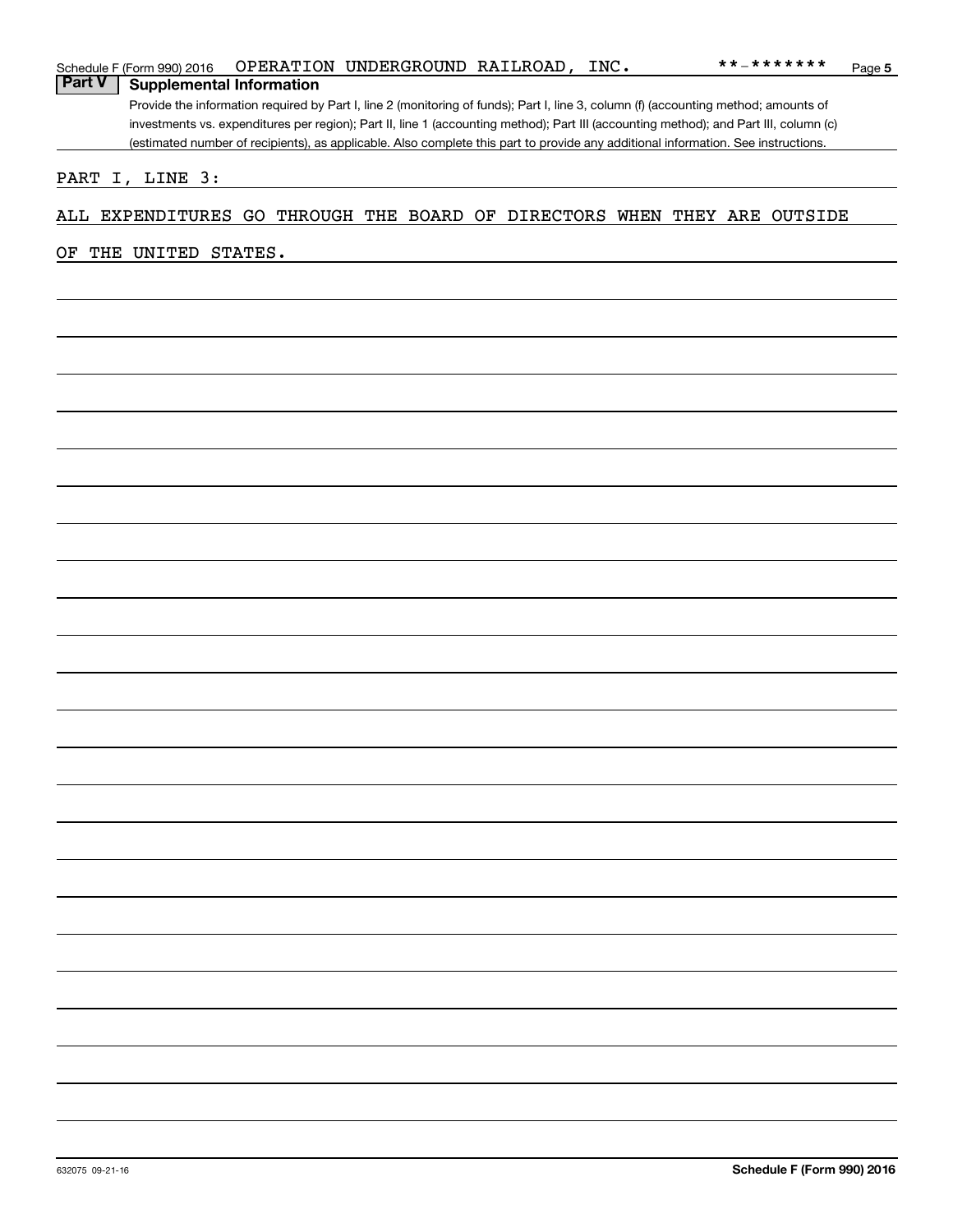|    | <b>SCHEDULE J</b>                       | <b>Compensation Information</b>                                                                                                                                                                                                      | OMB No. 1545-0047                     |            |    |
|----|-----------------------------------------|--------------------------------------------------------------------------------------------------------------------------------------------------------------------------------------------------------------------------------------|---------------------------------------|------------|----|
|    | (Form 990)                              | For certain Officers, Directors, Trustees, Key Employees, and Highest                                                                                                                                                                |                                       |            |    |
|    |                                         | <b>Compensated Employees</b><br>Complete if the organization answered "Yes" on Form 990, Part IV, line 23.                                                                                                                           |                                       | 2016       |    |
|    | Department of the Treasury              | Attach to Form 990.                                                                                                                                                                                                                  | <b>Open to Public</b>                 |            |    |
|    | Internal Revenue Service                | Information about Schedule J (Form 990) and its instructions is at $www.irs.gov/form990$ .                                                                                                                                           |                                       | Inspection |    |
|    | Name of the organization                |                                                                                                                                                                                                                                      | <b>Employer identification number</b> |            |    |
|    |                                         | OPERATION UNDERGROUND RAILROAD, INC.                                                                                                                                                                                                 | **_*******                            |            |    |
|    | Part I                                  | <b>Questions Regarding Compensation</b>                                                                                                                                                                                              |                                       |            |    |
|    |                                         |                                                                                                                                                                                                                                      |                                       | Yes        | No |
| 1a |                                         | Check the appropriate box(es) if the organization provided any of the following to or for a person listed on Form 990,                                                                                                               |                                       |            |    |
|    |                                         | Part VII, Section A, line 1a. Complete Part III to provide any relevant information regarding these items.                                                                                                                           |                                       |            |    |
|    | First-class or charter travel           | Housing allowance or residence for personal use                                                                                                                                                                                      |                                       |            |    |
|    | Travel for companions                   | Payments for business use of personal residence                                                                                                                                                                                      |                                       |            |    |
|    |                                         | Tax indemnification and gross-up payments<br>Health or social club dues or initiation fees                                                                                                                                           |                                       |            |    |
|    |                                         | Discretionary spending account<br>Personal services (such as, maid, chauffeur, chef)                                                                                                                                                 |                                       |            |    |
|    |                                         |                                                                                                                                                                                                                                      |                                       |            |    |
|    |                                         | <b>b</b> If any of the boxes on line 1a are checked, did the organization follow a written policy regarding payment or                                                                                                               |                                       |            |    |
|    |                                         |                                                                                                                                                                                                                                      | 1b                                    |            |    |
| 2  |                                         | Did the organization require substantiation prior to reimbursing or allowing expenses incurred by all directors,                                                                                                                     |                                       |            |    |
|    |                                         |                                                                                                                                                                                                                                      | $\mathbf{2}$                          |            |    |
| З  |                                         | Indicate which, if any, of the following the filing organization used to establish the compensation of the organization's                                                                                                            |                                       |            |    |
|    |                                         | CEO/Executive Director. Check all that apply. Do not check any boxes for methods used by a related organization to                                                                                                                   |                                       |            |    |
|    |                                         | establish compensation of the CEO/Executive Director, but explain in Part III.                                                                                                                                                       |                                       |            |    |
|    | Compensation committee                  | $X$ Written employment contract                                                                                                                                                                                                      |                                       |            |    |
|    |                                         | Compensation survey or study<br>Independent compensation consultant                                                                                                                                                                  |                                       |            |    |
|    |                                         | $\mathbf{X}$ Approval by the board or compensation committee<br>Form 990 of other organizations                                                                                                                                      |                                       |            |    |
|    |                                         |                                                                                                                                                                                                                                      |                                       |            |    |
| 4  |                                         | During the year, did any person listed on Form 990, Part VII, Section A, line 1a, with respect to the filing                                                                                                                         |                                       |            |    |
|    | organization or a related organization: |                                                                                                                                                                                                                                      |                                       |            |    |
| а  |                                         | Receive a severance payment or change-of-control payment?                                                                                                                                                                            | 4a                                    |            | Χ  |
| b  |                                         |                                                                                                                                                                                                                                      | 4b                                    |            | X  |
| c  |                                         |                                                                                                                                                                                                                                      | 4c                                    |            | х  |
|    |                                         | If "Yes" to any of lines 4a-c, list the persons and provide the applicable amounts for each item in Part III.                                                                                                                        |                                       |            |    |
|    |                                         |                                                                                                                                                                                                                                      |                                       |            |    |
|    |                                         | Only section 501(c)(3), 501(c)(4), and 501(c)(29) organizations must complete lines 5-9.                                                                                                                                             |                                       |            |    |
|    |                                         | For persons listed on Form 990, Part VII, Section A, line 1a, did the organization pay or accrue any compensation                                                                                                                    |                                       |            |    |
|    | contingent on the revenues of:          |                                                                                                                                                                                                                                      |                                       |            |    |
|    |                                         | a The organization? <b>Entitled Strategie and Strategie and Strategie and Strategie and Strategie and Strategie and Strategie and Strategie and Strategie and Strategie and Strategie and Strategie and Strategie and Strategie </b> | 5а                                    |            | х  |
|    |                                         |                                                                                                                                                                                                                                      | 5b                                    |            | X  |
|    |                                         | If "Yes" on line 5a or 5b, describe in Part III.                                                                                                                                                                                     |                                       |            |    |
|    |                                         | 6 For persons listed on Form 990, Part VII, Section A, line 1a, did the organization pay or accrue any compensation                                                                                                                  |                                       |            |    |
|    | contingent on the net earnings of:      |                                                                                                                                                                                                                                      |                                       |            |    |
| a  |                                         |                                                                                                                                                                                                                                      | 6a                                    |            | х  |
|    |                                         |                                                                                                                                                                                                                                      | 6b                                    |            | X  |
|    |                                         | If "Yes" on line 6a or 6b, describe in Part III.                                                                                                                                                                                     |                                       |            |    |
|    |                                         | 7 For persons listed on Form 990, Part VII, Section A, line 1a, did the organization provide any nonfixed payments                                                                                                                   |                                       |            |    |
|    |                                         |                                                                                                                                                                                                                                      | 7                                     |            | X  |
| 8  |                                         | Were any amounts reported on Form 990, Part VII, paid or accrued pursuant to a contract that was subject to the                                                                                                                      |                                       |            |    |
|    |                                         | initial contract exception described in Regulations section 53.4958-4(a)(3)? If "Yes," describe in Part III                                                                                                                          | 8                                     |            | х  |
| 9  |                                         | If "Yes" on line 8, did the organization also follow the rebuttable presumption procedure described in                                                                                                                               |                                       |            |    |
|    |                                         | $\cdots$ $\cdots$ $\cdots$ $\cdots$                                                                                                                                                                                                  | 9                                     |            |    |

LHA For Paperwork Reduction Act Notice, see the Instructions for Form 990. Schedule J (Form 990) 2016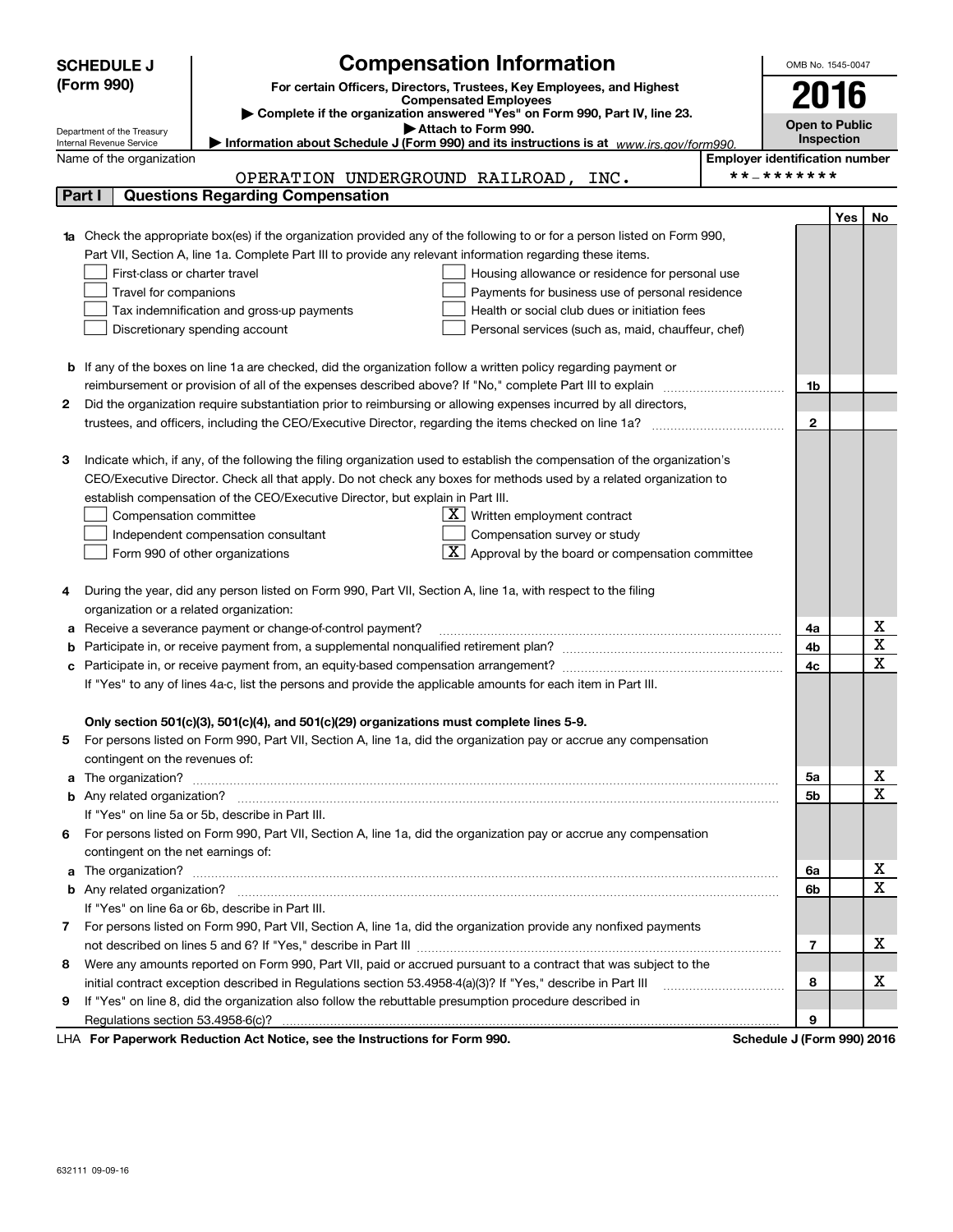\*\*-\*\*\*\*\*\*\*

# **Part II Officers, Directors, Trustees, Key Employees, and Highest Compensated Employees.**  Schedule J (Form 990) 2016 Page Use duplicate copies if additional space is needed.

For each individual whose compensation must be reported on Schedule J, report compensation from the organization on row (i) and from related organizations, described in the instructions, on row (ii). Do not list any individuals that aren't listed on Form 990, Part VII.

**Note:**  The sum of columns (B)(i)-(iii) for each listed individual must equal the total amount of Form 990, Part VII, Section A, line 1a, applicable column (D) and (E) amounts for that individual.

|                         |             |                          | (B) Breakdown of W-2 and/or 1099-MISC compensation |                                           | (C) Retirement and<br>other deferred | (D) Nontaxable<br>benefits | (E) Total of columns<br>$(B)(i)-(D)$ | (F) Compensation<br>in column (B)         |
|-------------------------|-------------|--------------------------|----------------------------------------------------|-------------------------------------------|--------------------------------------|----------------------------|--------------------------------------|-------------------------------------------|
| (A) Name and Title      |             | (i) Base<br>compensation | (ii) Bonus &<br>incentive<br>compensation          | (iii) Other<br>reportable<br>compensation | compensation                         |                            |                                      | reported as deferred<br>on prior Form 990 |
| TIM BALLARD<br>(1)      | (i)         | 188,122.                 | $\overline{0}$ .                                   | $\overline{0}$ .                          | $\overline{0}$ .                     | $\overline{0}$ .           | 188, 122.                            | 0.                                        |
| CHIEF EXECUTIVE OFFICER | <u>(ii)</u> | $\overline{0}$ .         | $\overline{0}$ .                                   | $\overline{0}$ .                          | $\overline{0}$ .                     | $\overline{0}$ .           | $\overline{0}$ .                     | $\overline{0}$ .                          |
|                         | (i)         |                          |                                                    |                                           |                                      |                            |                                      |                                           |
|                         | <u>(ii)</u> |                          |                                                    |                                           |                                      |                            |                                      |                                           |
|                         | (i)         |                          |                                                    |                                           |                                      |                            |                                      |                                           |
|                         | (ii)        |                          |                                                    |                                           |                                      |                            |                                      |                                           |
|                         | (i)         |                          |                                                    |                                           |                                      |                            |                                      |                                           |
|                         | (ii)        |                          |                                                    |                                           |                                      |                            |                                      |                                           |
|                         | (i)         |                          |                                                    |                                           |                                      |                            |                                      |                                           |
|                         | (ii)        |                          |                                                    |                                           |                                      |                            |                                      |                                           |
|                         | (i)         |                          |                                                    |                                           |                                      |                            |                                      |                                           |
|                         | (ii)        |                          |                                                    |                                           |                                      |                            |                                      |                                           |
|                         | (i)         |                          |                                                    |                                           |                                      |                            |                                      |                                           |
|                         | <u>(ii)</u> |                          |                                                    |                                           |                                      |                            |                                      |                                           |
|                         | (i)         |                          |                                                    |                                           |                                      |                            |                                      |                                           |
|                         | <u>(ii)</u> |                          |                                                    |                                           |                                      |                            |                                      |                                           |
|                         | (i)         |                          |                                                    |                                           |                                      |                            |                                      |                                           |
|                         | <u>(ii)</u> |                          |                                                    |                                           |                                      |                            |                                      |                                           |
|                         | (i)         |                          |                                                    |                                           |                                      |                            |                                      |                                           |
|                         | <u>(ii)</u> |                          |                                                    |                                           |                                      |                            |                                      |                                           |
|                         | (i)         |                          |                                                    |                                           |                                      |                            |                                      |                                           |
|                         | <u>(ii)</u> |                          |                                                    |                                           |                                      |                            |                                      |                                           |
|                         | (i)         |                          |                                                    |                                           |                                      |                            |                                      |                                           |
|                         | (ii)        |                          |                                                    |                                           |                                      |                            |                                      |                                           |
|                         | $(\sf{i})$  |                          |                                                    |                                           |                                      |                            |                                      |                                           |
|                         | (ii)        |                          |                                                    |                                           |                                      |                            |                                      |                                           |
|                         | $(\sf{i})$  |                          |                                                    |                                           |                                      |                            |                                      |                                           |
|                         | (ii)        |                          |                                                    |                                           |                                      |                            |                                      |                                           |
|                         | (i)         |                          |                                                    |                                           |                                      |                            |                                      |                                           |
|                         | (ii)        |                          |                                                    |                                           |                                      |                            |                                      |                                           |
|                         | $(\sf{i})$  |                          |                                                    |                                           |                                      |                            |                                      |                                           |
|                         | (ii)        |                          |                                                    |                                           |                                      |                            |                                      |                                           |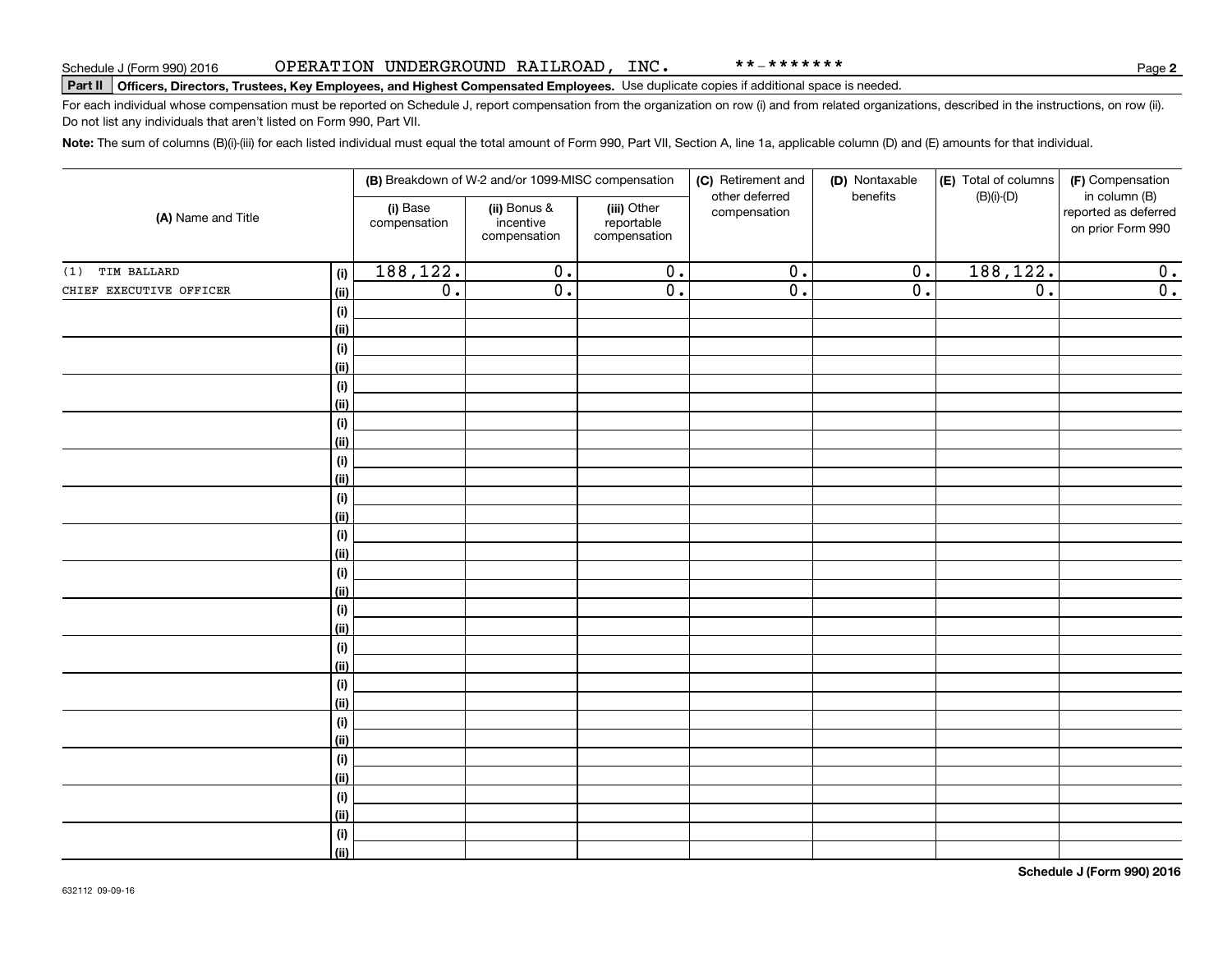### **Part III Supplemental Information**

Schedule J (Form 990) 2016 OPERATION UNDERGROUND RAILROAD, INC.<br>Part III Supplemental Information<br>Provide the information, explanation, or descriptions required for Part I, lines 1a, 1b, 3, 4a, 4b, 4c, 5a, 5b, 6a, 6b, 7, a

**Schedule J (Form 990) 2016**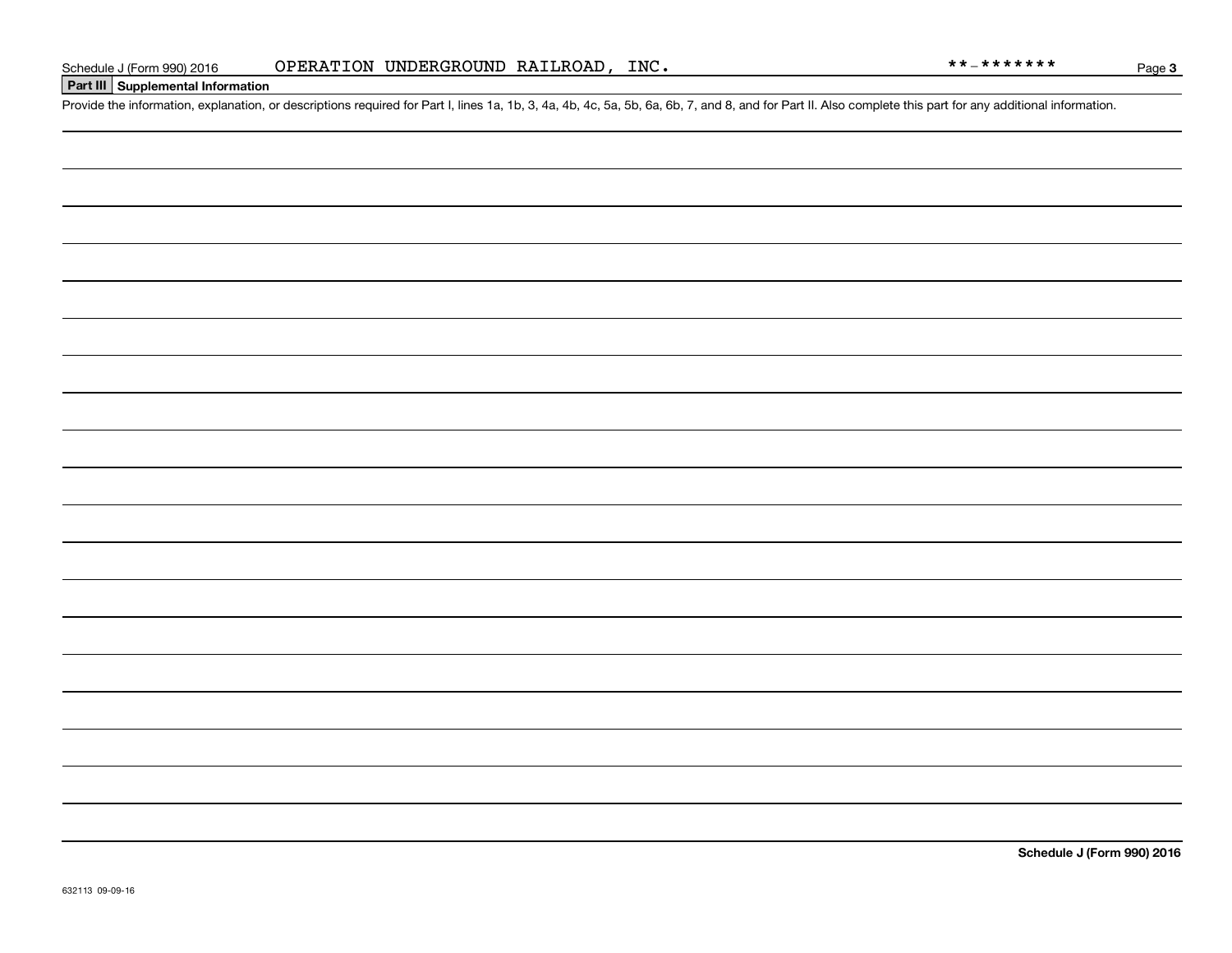632141 08-23-16

## **Noncash Contributions**

**Employer identification number**

\*\*-\*\*\*\*\*\*\*

Department of the Treasury Internal Revenue Service

**SCHEDULE M (Form 990)**

**Attach to Form 990.** J

**Information about Schedule M (Form 990) and its instructions is at** *www.irs.gov/form990.* 

Name of the organization

#### **Part I Types of Property** OPERATION UNDERGROUND RAILROAD, INC.

|    |                                                                                                                                     | (a)<br>Check if<br>applicable | (b)<br>Number of<br>contributions or | (c)<br>Noncash contribution<br>amounts reported on<br>litems contributed  Form 990, Part VIII, line 1g |    |                       | (d)<br>Method of determining<br>noncash contribution amounts |         |    |
|----|-------------------------------------------------------------------------------------------------------------------------------------|-------------------------------|--------------------------------------|--------------------------------------------------------------------------------------------------------|----|-----------------------|--------------------------------------------------------------|---------|----|
| 1. |                                                                                                                                     |                               |                                      |                                                                                                        |    |                       |                                                              |         |    |
| 2  |                                                                                                                                     |                               |                                      |                                                                                                        |    |                       |                                                              |         |    |
| З  | Art - Fractional interests                                                                                                          |                               |                                      |                                                                                                        |    |                       |                                                              |         |    |
| 4  | Books and publications                                                                                                              |                               |                                      |                                                                                                        |    |                       |                                                              |         |    |
| 5  | Clothing and household goods                                                                                                        |                               |                                      |                                                                                                        |    |                       |                                                              |         |    |
| 6  |                                                                                                                                     |                               |                                      |                                                                                                        |    |                       |                                                              |         |    |
| 7  |                                                                                                                                     |                               |                                      |                                                                                                        |    |                       |                                                              |         |    |
| 8  | Intellectual property                                                                                                               |                               |                                      |                                                                                                        |    |                       |                                                              |         |    |
| 9  | Securities - Publicly traded                                                                                                        |                               |                                      |                                                                                                        |    |                       |                                                              |         |    |
| 10 | Securities - Closely held stock                                                                                                     |                               |                                      |                                                                                                        |    |                       |                                                              |         |    |
| 11 | Securities - Partnership, LLC, or                                                                                                   |                               |                                      |                                                                                                        |    |                       |                                                              |         |    |
|    | trust interests                                                                                                                     |                               |                                      |                                                                                                        |    |                       |                                                              |         |    |
| 12 |                                                                                                                                     |                               |                                      |                                                                                                        |    |                       |                                                              |         |    |
| 13 | Qualified conservation contribution -                                                                                               |                               |                                      |                                                                                                        |    |                       |                                                              |         |    |
|    | Historic structures                                                                                                                 |                               |                                      |                                                                                                        |    |                       |                                                              |         |    |
| 14 | Qualified conservation contribution - Other                                                                                         |                               |                                      |                                                                                                        |    |                       |                                                              |         |    |
| 15 | Real estate - Residential<br>$\ldots \ldots \ldots \ldots \ldots \ldots \ldots$                                                     |                               |                                      |                                                                                                        |    |                       |                                                              |         |    |
| 16 | Real estate - Commercial                                                                                                            |                               |                                      |                                                                                                        |    |                       |                                                              |         |    |
| 17 |                                                                                                                                     |                               |                                      |                                                                                                        |    |                       |                                                              |         |    |
| 18 |                                                                                                                                     |                               |                                      |                                                                                                        |    |                       |                                                              |         |    |
| 19 |                                                                                                                                     |                               |                                      |                                                                                                        |    |                       |                                                              |         |    |
| 20 | Drugs and medical supplies                                                                                                          |                               |                                      |                                                                                                        |    |                       |                                                              |         |    |
| 21 |                                                                                                                                     |                               |                                      |                                                                                                        |    |                       |                                                              |         |    |
| 22 |                                                                                                                                     |                               |                                      |                                                                                                        |    |                       |                                                              |         |    |
| 23 |                                                                                                                                     |                               |                                      |                                                                                                        |    |                       |                                                              |         |    |
| 24 |                                                                                                                                     |                               |                                      |                                                                                                        |    |                       |                                                              |         |    |
| 25 | (DONATED PROFE)<br>Other $\blacktriangleright$                                                                                      | X                             | 1                                    |                                                                                                        |    | 309,050. RETAIL VALUE |                                                              |         |    |
| 26 | $($ GOODS AND MER $)$<br>Other $\blacktriangleright$                                                                                | X                             | $\overline{1}$                       |                                                                                                        |    | 175,295. RETAIL VALUE |                                                              |         |    |
| 27 | Other $\blacktriangleright$<br>$\left(\begin{array}{ccc}\n&\n&\n\end{array}\right)$                                                 |                               |                                      |                                                                                                        |    |                       |                                                              |         |    |
| 28 | Other $\blacktriangleright$                                                                                                         |                               |                                      |                                                                                                        |    |                       |                                                              |         |    |
| 29 | Number of Forms 8283 received by the organization during the tax year for contributions                                             |                               |                                      |                                                                                                        |    |                       |                                                              |         |    |
|    | for which the organization completed Form 8283, Part IV, Donee Acknowledgement                                                      |                               |                                      |                                                                                                        | 29 |                       |                                                              |         |    |
|    |                                                                                                                                     |                               |                                      |                                                                                                        |    |                       |                                                              | Yes $ $ | No |
|    | 30a During the year, did the organization receive by contribution any property reported in Part I, lines 1 through 28, that it      |                               |                                      |                                                                                                        |    |                       |                                                              |         |    |
|    | must hold for at least three years from the date of the initial contribution, and which isn't required to be used for               |                               |                                      |                                                                                                        |    |                       |                                                              |         |    |
|    | exempt purposes for the entire holding period?                                                                                      |                               |                                      |                                                                                                        |    |                       | 30a                                                          |         | х  |
| b  | If "Yes," describe the arrangement in Part II.                                                                                      |                               |                                      |                                                                                                        |    |                       |                                                              |         |    |
| 31 | Does the organization have a gift acceptance policy that requires the review of any nonstandard contributions?                      |                               |                                      |                                                                                                        |    |                       | 31                                                           | X       |    |
|    | 32a Does the organization hire or use third parties or related organizations to solicit, process, or sell noncash<br>contributions? |                               |                                      |                                                                                                        |    |                       | 32a                                                          |         | X  |
|    | <b>b</b> If "Yes," describe in Part II.                                                                                             |                               |                                      |                                                                                                        |    |                       |                                                              |         |    |
| 33 | If the organization didn't report an amount in column (c) for a type of property for which column (a) is checked,                   |                               |                                      |                                                                                                        |    |                       |                                                              |         |    |
|    | describe in Part II.                                                                                                                |                               |                                      |                                                                                                        |    |                       |                                                              |         |    |
|    |                                                                                                                                     |                               |                                      |                                                                                                        |    |                       |                                                              |         |    |

**For Paperwork Reduction Act Notice, see the Instructions for Form 990. Schedule M (Form 990) (2016)** LHA

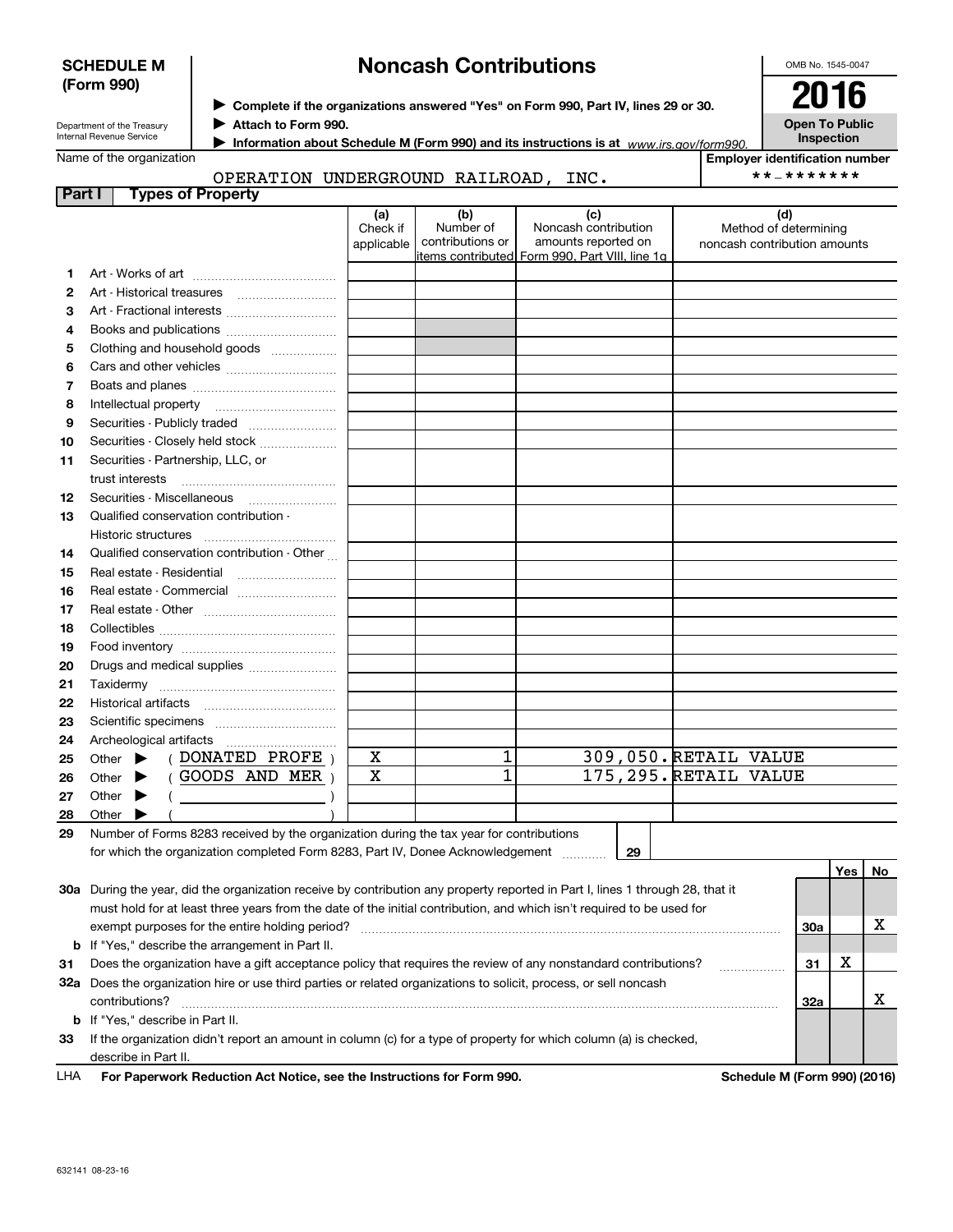|         |                                           | Schedule M (Form 990) (2016) OPERATION UNDERGROUND RAILROAD, INC. |  | **_*******                                                                                                                                                                                                                          | Page 2 |
|---------|-------------------------------------------|-------------------------------------------------------------------|--|-------------------------------------------------------------------------------------------------------------------------------------------------------------------------------------------------------------------------------------|--------|
| Part II | this part for any additional information. |                                                                   |  | <b>Supplemental Information.</b> Provide the information required by Part I, lines 30b, 32b, and 33, and whether the organization is reporting in Part I, column (b), the number of contributions, the number of items received, or |        |
|         |                                           |                                                                   |  |                                                                                                                                                                                                                                     |        |
|         |                                           |                                                                   |  |                                                                                                                                                                                                                                     |        |
|         |                                           |                                                                   |  |                                                                                                                                                                                                                                     |        |
|         |                                           |                                                                   |  |                                                                                                                                                                                                                                     |        |
|         |                                           |                                                                   |  |                                                                                                                                                                                                                                     |        |
|         |                                           |                                                                   |  |                                                                                                                                                                                                                                     |        |
|         |                                           |                                                                   |  |                                                                                                                                                                                                                                     |        |
|         |                                           |                                                                   |  |                                                                                                                                                                                                                                     |        |
|         |                                           |                                                                   |  |                                                                                                                                                                                                                                     |        |
|         |                                           |                                                                   |  |                                                                                                                                                                                                                                     |        |
|         |                                           |                                                                   |  |                                                                                                                                                                                                                                     |        |
|         |                                           |                                                                   |  |                                                                                                                                                                                                                                     |        |
|         |                                           |                                                                   |  |                                                                                                                                                                                                                                     |        |
|         |                                           |                                                                   |  |                                                                                                                                                                                                                                     |        |
|         |                                           |                                                                   |  |                                                                                                                                                                                                                                     |        |
|         |                                           |                                                                   |  |                                                                                                                                                                                                                                     |        |
|         |                                           |                                                                   |  |                                                                                                                                                                                                                                     |        |
|         |                                           |                                                                   |  |                                                                                                                                                                                                                                     |        |
|         |                                           |                                                                   |  |                                                                                                                                                                                                                                     |        |
|         |                                           |                                                                   |  |                                                                                                                                                                                                                                     |        |
|         |                                           |                                                                   |  |                                                                                                                                                                                                                                     |        |
|         |                                           |                                                                   |  |                                                                                                                                                                                                                                     |        |
|         |                                           |                                                                   |  |                                                                                                                                                                                                                                     |        |
|         |                                           |                                                                   |  |                                                                                                                                                                                                                                     |        |
|         |                                           |                                                                   |  |                                                                                                                                                                                                                                     |        |
|         |                                           |                                                                   |  |                                                                                                                                                                                                                                     |        |
|         |                                           |                                                                   |  |                                                                                                                                                                                                                                     |        |
|         |                                           |                                                                   |  |                                                                                                                                                                                                                                     |        |
|         |                                           |                                                                   |  |                                                                                                                                                                                                                                     |        |
|         |                                           |                                                                   |  |                                                                                                                                                                                                                                     |        |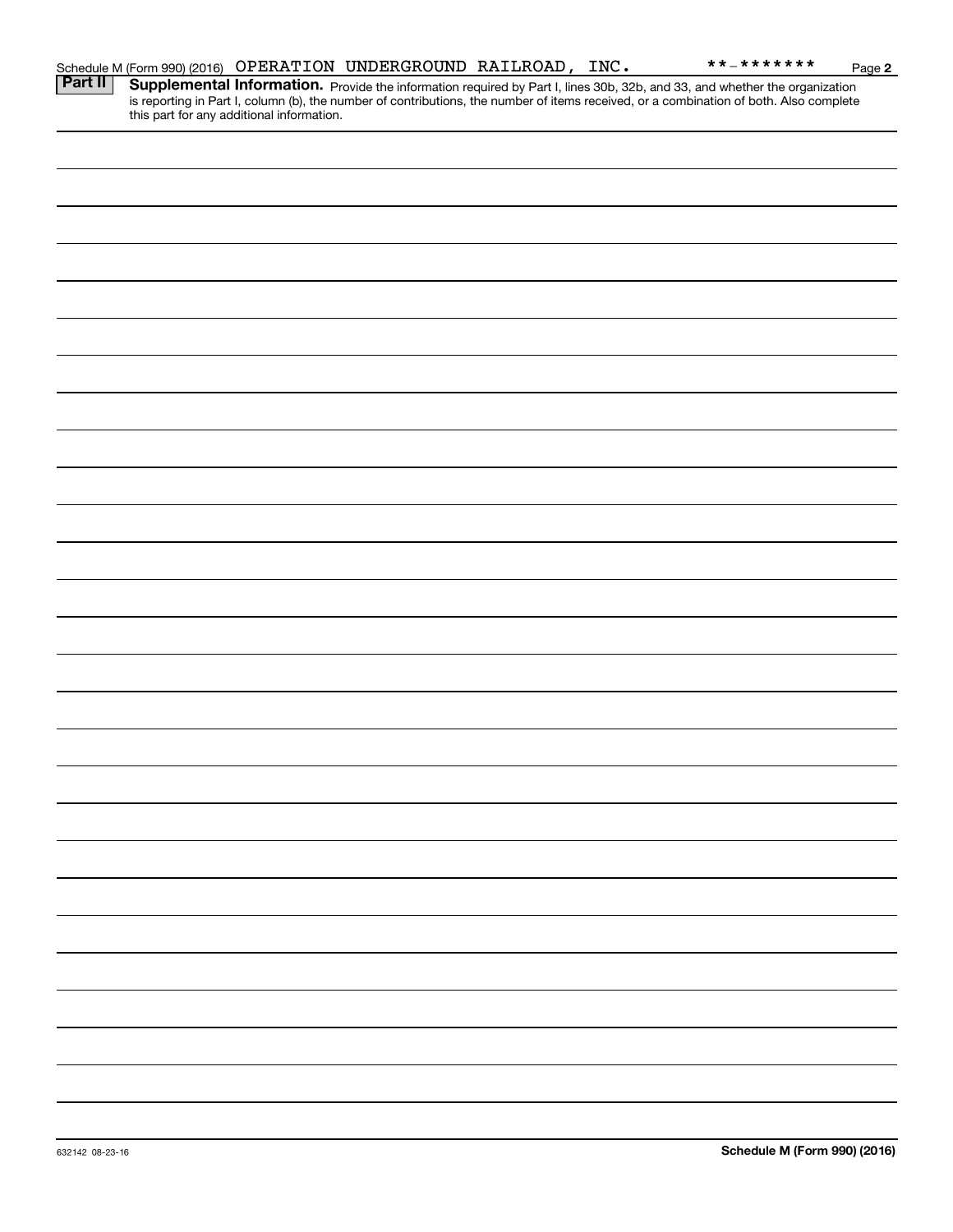**(Form 990 or 990-EZ)**

Department of the Treasury Internal Revenue Service

Name of the organization

**SCHEDULE O Supplemental Information to Form 990 or 990-EZ**

**Complete to provide information for responses to specific questions on Form 990 or 990-EZ or to provide any additional information. | Attach to Form 990 or 990-EZ.**

**Information about Schedule O (Form 990 or 990-EZ) and its instructions is at**  $www.irs.gov/form990.$ 

OMB No. 1545-0047 **Open to Public Inspection2016**

OPERATION UNDERGROUND RAILROAD, INC.  $\vert$  \*\*-\*\*\*\*\*\*\*

**Employer identification number**

FORM 990, PART I, LINE 1, DESCRIPTION OF ORGANIZATION MISSION:

RESCUE TEAMS ARE COMPRISED OF HIGHLY SKILLED EX-NAVY SEAL, CIA, AND

OTHER OPERATIVES. THESE TEAMS WORK IN CONJUNCTION WITH AND IN FULL

COOPERATION WITH LOCAL POLICE FORCES AND GOVERNMENTS TO LIBERATE

CHILDREN AROUND THE WORLD.

FORM 990, PART III, LINE 4A, PROGRAM SERVICE ACCOMPLISHMENTS:

RECOVERY SERVICES O.U.R. PARTNERS WITH REHABILITATION AND RECOVERY

EXPERTS IN THE COUNTRIES WHERE WE OPERATE. WE BELIEVE THE RESCUE IS NOT

FULLY COMPLETE UNTIL VICTIMS ARE ABLE TO FULLY RECOVER LEVERAGING THE

CRITICAL CARE THESE PARTNERS PROVIDE. WE WILL ALWAYS PROVIDE THE

SUPPORT AND RESOURCES NEEDED TO HELP CHILDREN AT RISK AND RESCUE

HUNDREDS OF CHILDREN AROUND THE WORLD FROM SEXUAL ABUSE.

TECHNOLOGY AND TRAINING O.U.R. IS WORKING WITH GOVERNMENT OFFICIALS INCLUDING THE INTERNET CRIMES AGAINST CHILDREN TASKFORCE AND INDUSTRY LEADERS TO DEVELOP TECHNOLOGY THAT WILL TRACK CHILD PORNOGRAPHERS AS THEY TRAVEL ACROSS BORDERS. ALONG WITH PROTECTING CHILDREN FROM ONLINE CHILD ABUSE AND MAKING THE INTERNET A SAFER PLACE, O.U.R. IS ALSO CONCERNED THAT LAW ENFORCEMENT CURRENTLY LACK THE TOOLS AND TRAINING THEY NEED TO LEVERAGE TECHNOLOGY TO HOLD PERPETRATORS ACCOUNTABLE AND PREEMPT THE ATROCITIES THAT OCCUR FROM TRAFFICKING. WE HAVE ALREADY TRAINED NUMEROUS AGENCIES IN MULTIPLE U.S. STATES AND FOREIGN COUNTRIES INCLUDING HOMELAND SECURITY AGENTS ON EXISTING TOOLS AND HAVE PARTNERED WITH THEM TO LEVERAGE TECHNOLOGY TO BRING DOMESTIC AND INTERNATIONAL OFFENDERS TO JUSTICE.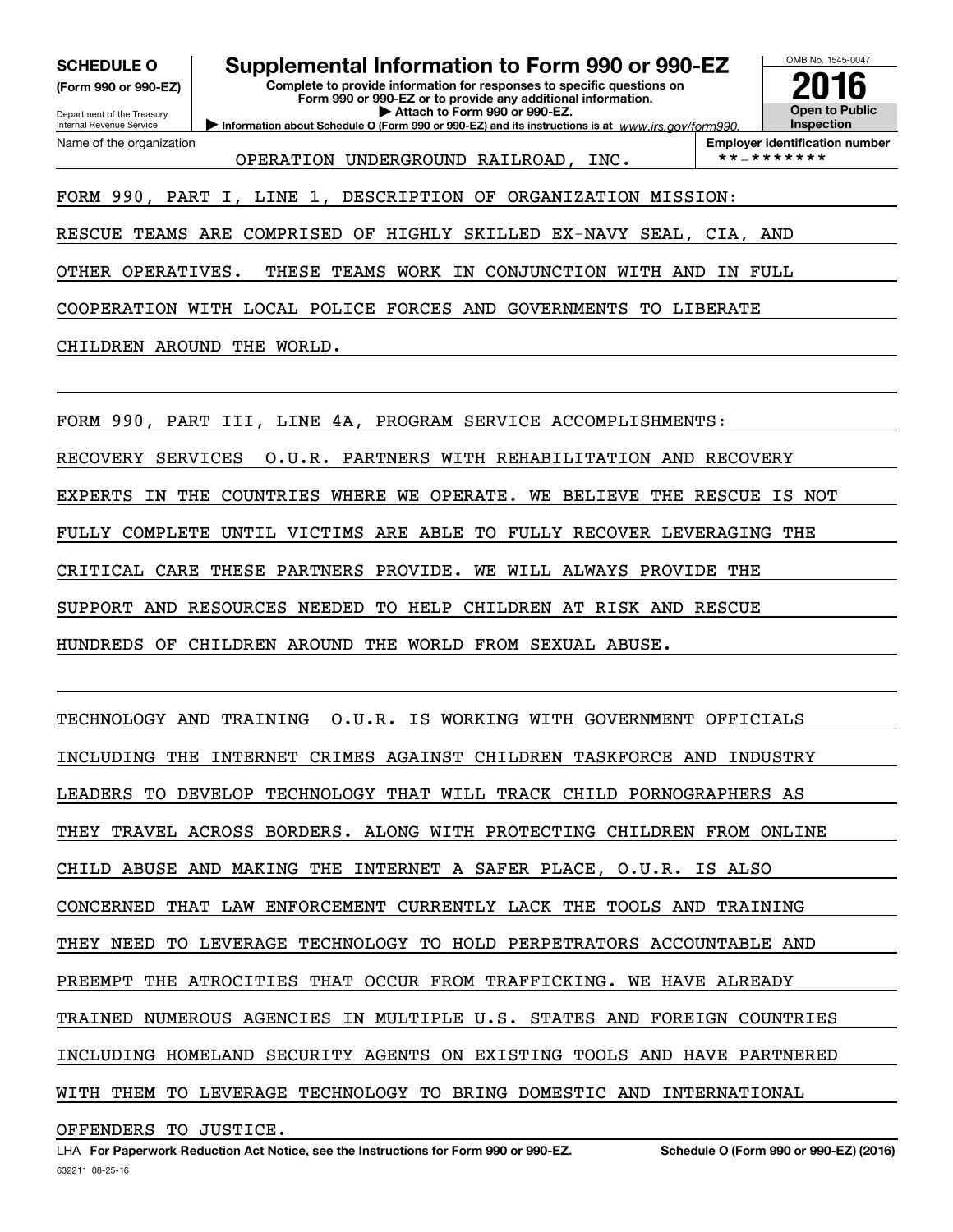FORM 990, PART VI, SECTION B, LINE 11B:

RETURN IS PROVIDED TO THE BOARD FOR REVIEW PRIOR TO FILIING.

FORM 990, PART VI, SECTION B, LINE 12C:

TIME IS GIVEN AT QUARTERLY MEETING TO DISCUSS AND MONITOR CONFLICT OF

INTEREST.

FORM 990, PART VI, SECTION B, LINE 15:

THE PROCESS FOR DETERMINING COMPENSATION OF THE ORGANIZATION'S OFFICERS OR

KEY EMPLOYEES INCLUDE A REVIEW AND APPROVAL BY USING COMPARABLILITY DATA

AND CONTEMPORANEOUS SUBSTANIATION OF THE DELIBERATION AND DECISION.

FORM 990, PART VI, SECTION C, LINE 19:

UPON REQUEST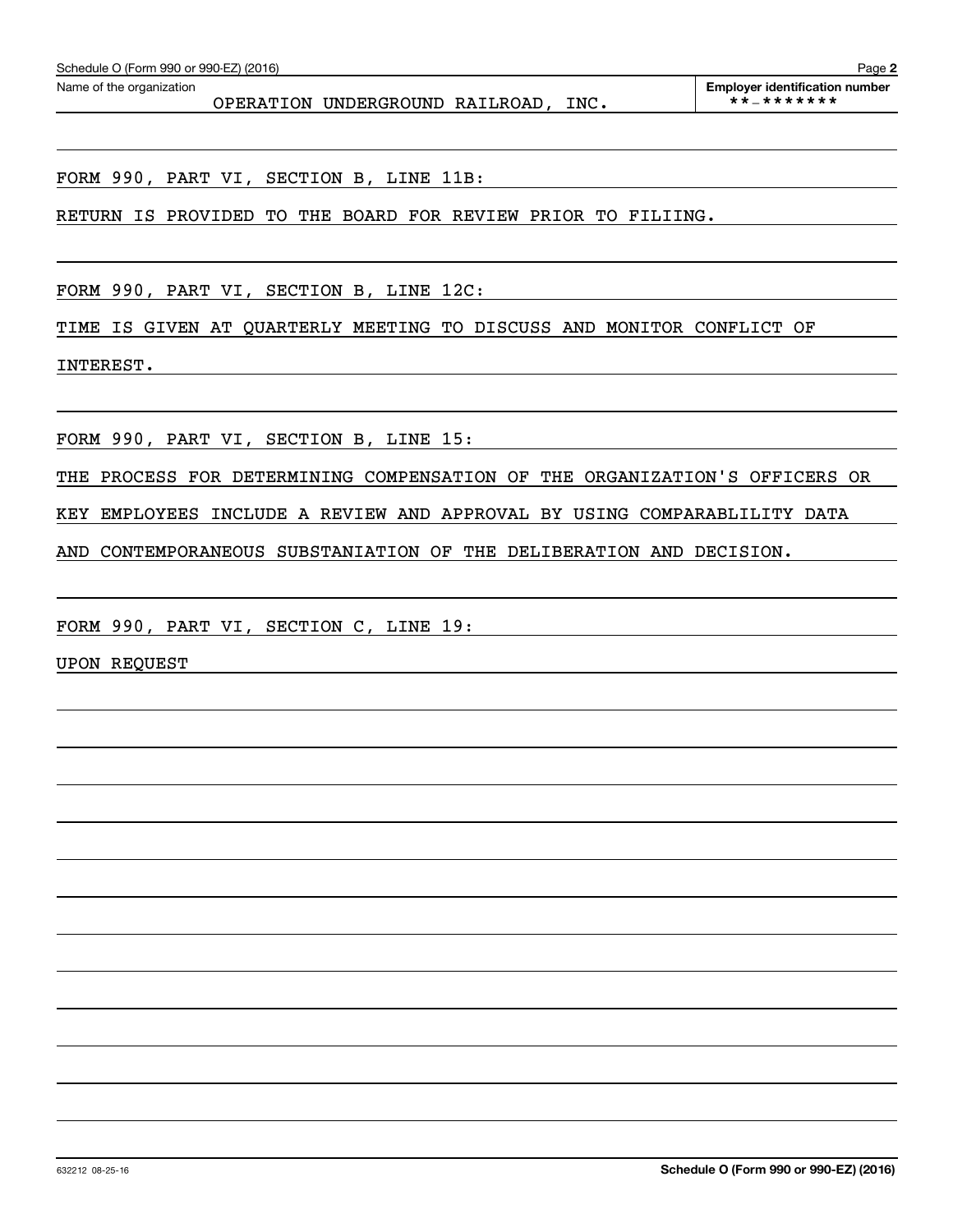### **SCHEDULE R**

### **(Form 990)**

**Complete if the organization answered "Yes" on Form 990, Part IV, line 33, 34, 35b, 36, or 37.** |

**Attach to Form 990.**  |

**Related Organizations and Unrelated Partnerships**

OMB No. 1545-0047

**Open to Public 2016**

**Employer identification number**

\*\*-\*\*\*\*\*\*\*

Department of the Treasury Internal Revenue Service

**| Information about Schedule R (Form 990) and its instructions is at Inspection** *www.irs.gov/form990.*

Name of the organization

#### OPERATION UNDERGROUND RAILROAD, INC.

**Part I Identification of Disregarded Entities.**  Complete if the organization answered "Yes" on Form 990, Part IV, line 33.

| (a)<br>Name, address, and EIN (if applicable)<br>of disregarded entity | (b)<br>Primary activity | (c)<br>Legal domicile (state or<br>foreign country) | (d)<br>Total income | (e)<br>End-of-year assets | (f)<br>Direct controlling<br>entity |
|------------------------------------------------------------------------|-------------------------|-----------------------------------------------------|---------------------|---------------------------|-------------------------------------|
| DEACON, INC. $-$ **-*******                                            |                         |                                                     |                     |                           |                                     |
| P.O. BOX 363                                                           |                         |                                                     |                     |                           | OPERATION UNDERGROUND               |
| AMERICAN FORK, UT 84721                                                | PAYROLL                 | UTAH                                                |                     |                           | 40,993. RAILROAD, INC.              |
|                                                                        |                         |                                                     |                     |                           |                                     |
|                                                                        |                         |                                                     |                     |                           |                                     |
|                                                                        |                         |                                                     |                     |                           |                                     |

**Identification of Related Tax-Exempt Organizations.** Complete if the organization answered "Yes" on Form 990, Part IV, line 34 because it had one or more related tax-exempt **Part II** organizations during the tax year.

| (a)<br>Name, address, and EIN<br>of related organization | (b)<br>Primary activity | (c)<br>Legal domicile (state or<br>foreign country) | (d)<br><b>Exempt Code</b><br>section | (e)<br>Public charity<br>status (if section | (f)<br>Direct controlling<br>entity |     | $(g)$<br>Section 512(b)(13)<br>controlled<br>entity? |
|----------------------------------------------------------|-------------------------|-----------------------------------------------------|--------------------------------------|---------------------------------------------|-------------------------------------|-----|------------------------------------------------------|
|                                                          |                         |                                                     |                                      | 501(c)(3)                                   |                                     | Yes | No                                                   |
|                                                          |                         |                                                     |                                      |                                             |                                     |     |                                                      |
|                                                          |                         |                                                     |                                      |                                             |                                     |     |                                                      |
|                                                          |                         |                                                     |                                      |                                             |                                     |     |                                                      |
|                                                          |                         |                                                     |                                      |                                             |                                     |     |                                                      |
|                                                          |                         |                                                     |                                      |                                             |                                     |     |                                                      |
|                                                          |                         |                                                     |                                      |                                             |                                     |     |                                                      |
|                                                          |                         |                                                     |                                      |                                             |                                     |     |                                                      |
|                                                          |                         |                                                     |                                      |                                             |                                     |     |                                                      |
|                                                          |                         |                                                     |                                      |                                             |                                     |     |                                                      |
|                                                          |                         |                                                     |                                      |                                             |                                     |     |                                                      |
|                                                          |                         |                                                     |                                      |                                             |                                     |     |                                                      |

**For Paperwork Reduction Act Notice, see the Instructions for Form 990. Schedule R (Form 990) 2016**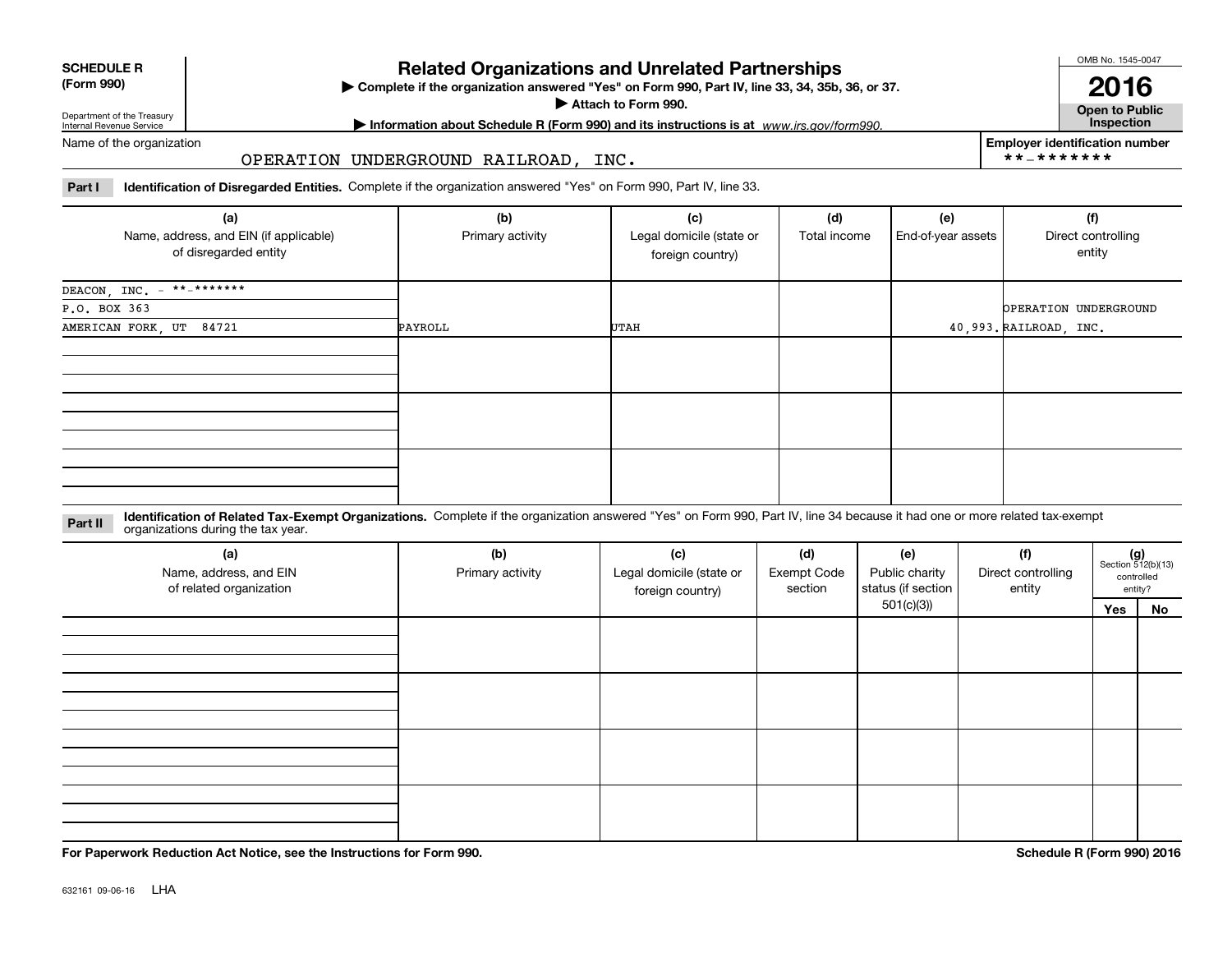#### Schedule R (Form 990) 2016 Page OPERATION UNDERGROUND RAILROAD, INC. \*\*-\*\*\*\*\*\*\*

**2**

**Identification of Related Organizations Taxable as a Partnership.** Complete if the organization answered "Yes" on Form 990, Part IV, line 34 because it had one or more related **Part III** organizations treated as a partnership during the tax year.

| (a)                     | (b)              | (c)               | (d)                | (e)                                                                 | (f)            | (g)         |            | (h)                           | (i)                                      | (i) | (k)                                                       |
|-------------------------|------------------|-------------------|--------------------|---------------------------------------------------------------------|----------------|-------------|------------|-------------------------------|------------------------------------------|-----|-----------------------------------------------------------|
| Name, address, and EIN  | Primary activity | Legal<br>domicile | Direct controlling | Predominant income                                                  | Share of total | Share of    |            | Disproportionate              | Code V-UBI                               |     |                                                           |
| of related organization |                  | (state or         | entity             | related, unrelated,<br>excluded from tax under<br>sections 512-514) | income         | end-of-year |            | amount in box<br>allocations? |                                          |     | General or Percentage<br>managing<br>partner?<br>partner? |
|                         |                  | foreign           |                    |                                                                     |                | assets      |            |                               | 20 of Schedule<br>K-1 (Form 1065) Yes No |     |                                                           |
|                         |                  | country)          |                    |                                                                     |                |             | $Yes \mid$ | No                            |                                          |     |                                                           |
|                         |                  |                   |                    |                                                                     |                |             |            |                               |                                          |     |                                                           |
|                         |                  |                   |                    |                                                                     |                |             |            |                               |                                          |     |                                                           |
|                         |                  |                   |                    |                                                                     |                |             |            |                               |                                          |     |                                                           |
|                         |                  |                   |                    |                                                                     |                |             |            |                               |                                          |     |                                                           |
|                         |                  |                   |                    |                                                                     |                |             |            |                               |                                          |     |                                                           |
|                         |                  |                   |                    |                                                                     |                |             |            |                               |                                          |     |                                                           |
|                         |                  |                   |                    |                                                                     |                |             |            |                               |                                          |     |                                                           |
|                         |                  |                   |                    |                                                                     |                |             |            |                               |                                          |     |                                                           |
|                         |                  |                   |                    |                                                                     |                |             |            |                               |                                          |     |                                                           |
|                         |                  |                   |                    |                                                                     |                |             |            |                               |                                          |     |                                                           |
|                         |                  |                   |                    |                                                                     |                |             |            |                               |                                          |     |                                                           |
|                         |                  |                   |                    |                                                                     |                |             |            |                               |                                          |     |                                                           |
|                         |                  |                   |                    |                                                                     |                |             |            |                               |                                          |     |                                                           |
|                         |                  |                   |                    |                                                                     |                |             |            |                               |                                          |     |                                                           |
|                         |                  |                   |                    |                                                                     |                |             |            |                               |                                          |     |                                                           |
|                         |                  |                   |                    |                                                                     |                |             |            |                               |                                          |     |                                                           |
|                         |                  |                   |                    |                                                                     |                |             |            |                               |                                          |     |                                                           |
|                         |                  |                   |                    |                                                                     |                |             |            |                               |                                          |     |                                                           |
|                         |                  |                   |                    |                                                                     |                |             |            |                               |                                          |     |                                                           |
|                         |                  |                   |                    |                                                                     |                |             |            |                               |                                          |     |                                                           |

**Identification of Related Organizations Taxable as a Corporation or Trust.** Complete if the organization answered "Yes" on Form 990, Part IV, line 34 because it had one or more related **Part IV** organizations treated as a corporation or trust during the tax year.

| (a)<br>Name, address, and EIN<br>of related organization | (b)<br>Primary activity | (c)<br>Legal domicile<br>(state or<br>foreign | (d)<br>Direct controlling<br>entity | (e)<br>Type of entity<br>(C corp, S corp,<br>or trust) | (f)<br>Share of total<br>income | (g)<br>Share of<br>end-of-year<br>assets |  | $\begin{array}{c} \textbf{(i)}\\ \text{Section}\\ 512 \text{(b)} \text{(13)}\\ \text{controlled}\\ \text{entity?} \end{array}$<br>Percentage |  |
|----------------------------------------------------------|-------------------------|-----------------------------------------------|-------------------------------------|--------------------------------------------------------|---------------------------------|------------------------------------------|--|----------------------------------------------------------------------------------------------------------------------------------------------|--|
|                                                          |                         | country)                                      |                                     |                                                        |                                 |                                          |  | Yes No                                                                                                                                       |  |
|                                                          |                         |                                               |                                     |                                                        |                                 |                                          |  |                                                                                                                                              |  |
|                                                          |                         |                                               |                                     |                                                        |                                 |                                          |  |                                                                                                                                              |  |
|                                                          |                         |                                               |                                     |                                                        |                                 |                                          |  |                                                                                                                                              |  |
|                                                          |                         |                                               |                                     |                                                        |                                 |                                          |  |                                                                                                                                              |  |
|                                                          |                         |                                               |                                     |                                                        |                                 |                                          |  |                                                                                                                                              |  |
|                                                          |                         |                                               |                                     |                                                        |                                 |                                          |  |                                                                                                                                              |  |
|                                                          |                         |                                               |                                     |                                                        |                                 |                                          |  |                                                                                                                                              |  |
|                                                          |                         |                                               |                                     |                                                        |                                 |                                          |  |                                                                                                                                              |  |
|                                                          |                         |                                               |                                     |                                                        |                                 |                                          |  |                                                                                                                                              |  |
|                                                          |                         |                                               |                                     |                                                        |                                 |                                          |  |                                                                                                                                              |  |
|                                                          |                         |                                               |                                     |                                                        |                                 |                                          |  |                                                                                                                                              |  |
|                                                          |                         |                                               |                                     |                                                        |                                 |                                          |  |                                                                                                                                              |  |
|                                                          |                         |                                               |                                     |                                                        |                                 |                                          |  |                                                                                                                                              |  |
|                                                          |                         |                                               |                                     |                                                        |                                 |                                          |  |                                                                                                                                              |  |
|                                                          |                         |                                               |                                     |                                                        |                                 |                                          |  |                                                                                                                                              |  |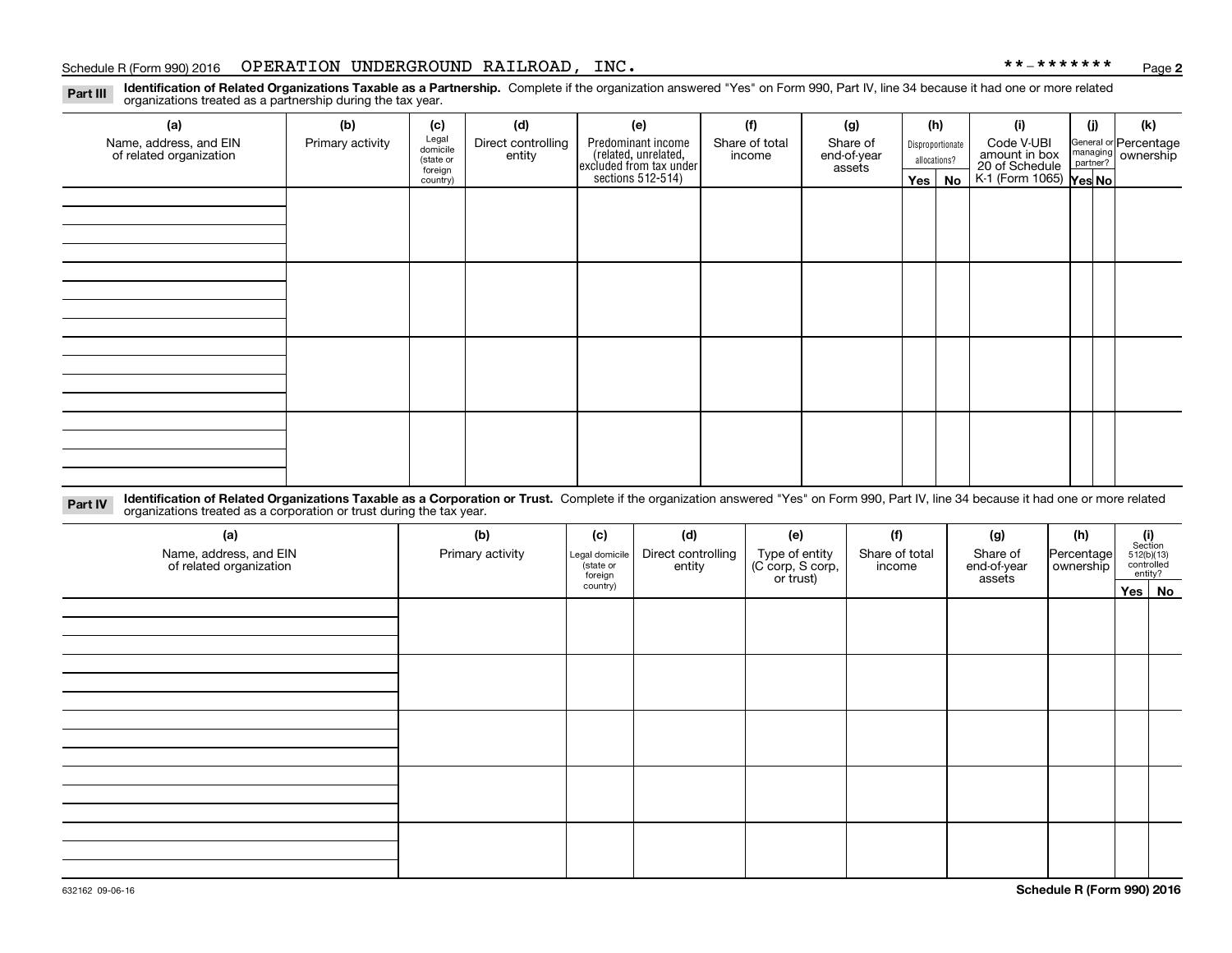#### Schedule R (Form 990) 2016 Page OPERATION UNDERGROUND RAILROAD, INC. \*\*-\*\*\*\*\*\*\*

**Part V** T**ransactions With Related Organizations.** Complete if the organization answered "Yes" on Form 990, Part IV, line 34, 35b, or 36.

|  | Note: Complete line 1 if any entity is listed in Parts II, III, or IV of this schedule.                                                                                                                                        |                |  | Yes   No |  |  |  |
|--|--------------------------------------------------------------------------------------------------------------------------------------------------------------------------------------------------------------------------------|----------------|--|----------|--|--|--|
|  | During the tax year, did the organization engage in any of the following transactions with one or more related organizations listed in Parts II-IV?                                                                            |                |  |          |  |  |  |
|  |                                                                                                                                                                                                                                | 1a             |  |          |  |  |  |
|  | <b>b</b> Gift, grant, or capital contribution to related organization(s)                                                                                                                                                       | 1 <sub>b</sub> |  |          |  |  |  |
|  |                                                                                                                                                                                                                                | 1c             |  |          |  |  |  |
|  |                                                                                                                                                                                                                                | 1 <sub>d</sub> |  |          |  |  |  |
|  | e Loans or loan guarantees by related organization(s) enconversement contracts and contained and contained and contained and contained and contained and contained and contained and contained and contained and contained and | 1e             |  |          |  |  |  |
|  |                                                                                                                                                                                                                                |                |  |          |  |  |  |
|  | f Dividends from related organization(s) manufactured and content to the content of the content of the content of the content of the content of the content of the content of the content of the content of the content of the | 1f             |  |          |  |  |  |
|  |                                                                                                                                                                                                                                | 1g             |  |          |  |  |  |
|  | h Purchase of assets from related organization(s) manufactured and content to content the content of assets from related organization(s)                                                                                       | 1 <sub>h</sub> |  |          |  |  |  |
|  |                                                                                                                                                                                                                                | 1i             |  |          |  |  |  |
|  | Lease of facilities, equipment, or other assets to related organization(s) manufactured content and content and content and content and content and content and content and content and content and content and content and co | 1i.            |  |          |  |  |  |
|  |                                                                                                                                                                                                                                |                |  |          |  |  |  |
|  | k Lease of facilities, equipment, or other assets from related organization(s) manufaction content and content to the assets from related organization(s) manufaction content and content and content and content and content  | 1k             |  |          |  |  |  |
|  |                                                                                                                                                                                                                                | 11             |  |          |  |  |  |
|  | m Performance of services or membership or fundraising solicitations by related organization(s)                                                                                                                                | 1 <sub>m</sub> |  |          |  |  |  |
|  |                                                                                                                                                                                                                                | 1n             |  |          |  |  |  |
|  | <b>o</b> Sharing of paid employees with related organization(s)                                                                                                                                                                | 1o             |  |          |  |  |  |
|  |                                                                                                                                                                                                                                |                |  |          |  |  |  |
|  | p Reimbursement paid to related organization(s) for expenses [1111] and the content of the content of the content of the content of the content of the content of the content of the content of the content of the content of  | 1p             |  |          |  |  |  |
|  |                                                                                                                                                                                                                                | 1q             |  |          |  |  |  |
|  |                                                                                                                                                                                                                                |                |  |          |  |  |  |
|  | r Other transfer of cash or property to related organization(s)                                                                                                                                                                | 1r             |  |          |  |  |  |
|  |                                                                                                                                                                                                                                | 1s             |  |          |  |  |  |
|  | 2 If the answer to any of the above is "Yes," see the instructions for information on who must complete this line, including covered relationships and transaction thresholds.                                                 |                |  |          |  |  |  |

| (a)<br>Name of related organization | (b)<br>Transaction<br>type (a-s) | (c)<br>Amount involved | (d)<br>Method of determining amount involved |
|-------------------------------------|----------------------------------|------------------------|----------------------------------------------|
| (1)                                 |                                  |                        |                                              |
| (2)                                 |                                  |                        |                                              |
| (3)                                 |                                  |                        |                                              |
| (4)                                 |                                  |                        |                                              |
| (5)                                 |                                  |                        |                                              |
| (6)                                 |                                  |                        |                                              |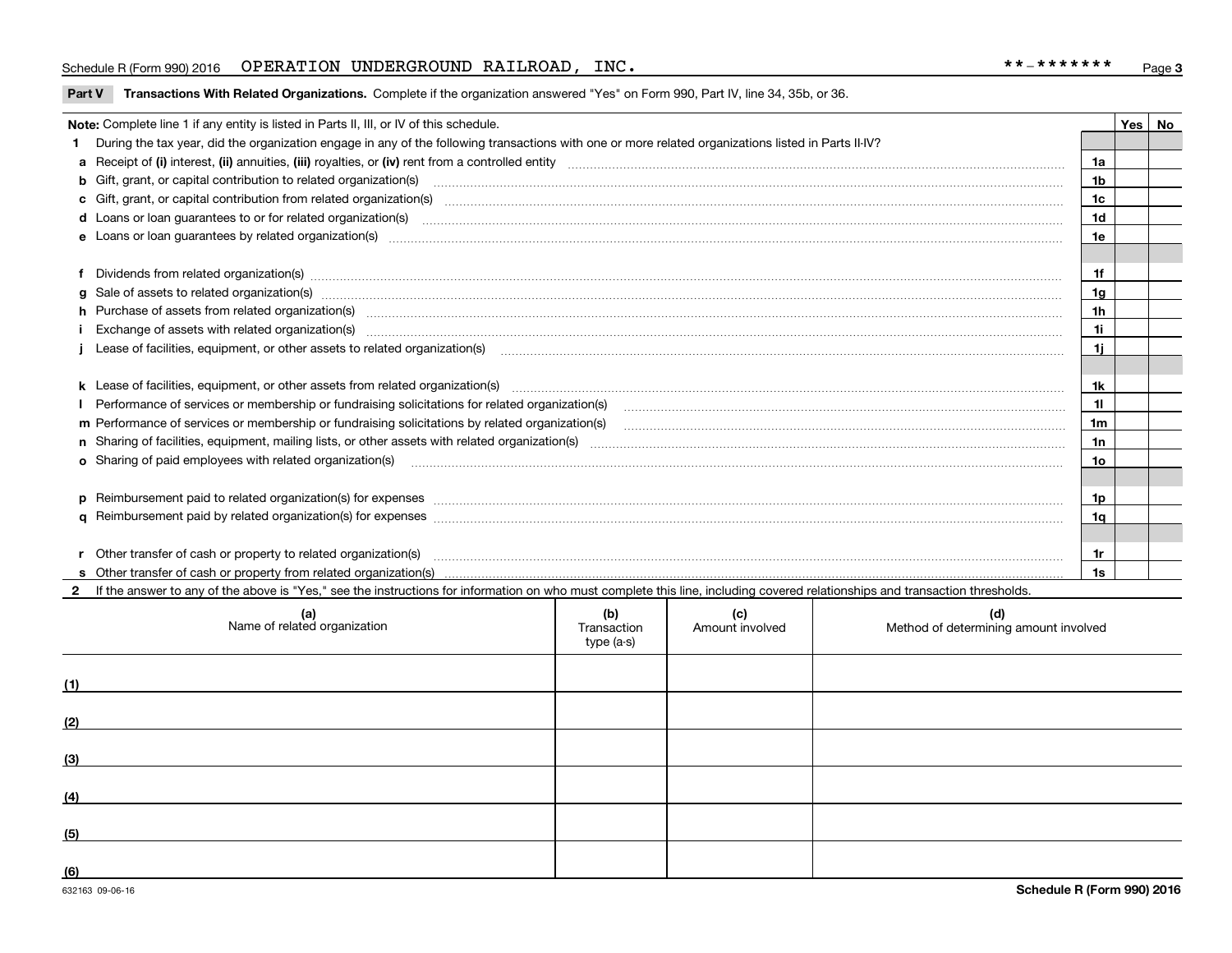#### Schedule R (Form 990) 2016 Page OPERATION UNDERGROUND RAILROAD, INC. \*\*-\*\*\*\*\*\*\*

#### **Part VI Unrelated Organizations Taxable as a Partnership. Complete if the organization answered "Yes" on Form 990, Part IV, line 37.**

Provide the following information for each entity taxed as a partnership through which the organization conducted more than five percent of its activities (measured by total assets or gross revenue) that was not a related organization. See instructions regarding exclusion for certain investment partnerships.

| ັ                                   | ັ<br>ັ           |                                     |                                                                                            |                                                                                                     |  |                   |                         |                                       |                                                                                                                                       |        |     |
|-------------------------------------|------------------|-------------------------------------|--------------------------------------------------------------------------------------------|-----------------------------------------------------------------------------------------------------|--|-------------------|-------------------------|---------------------------------------|---------------------------------------------------------------------------------------------------------------------------------------|--------|-----|
| (a)                                 | (b)              | (c)                                 | (d)                                                                                        | (e)<br>Are all                                                                                      |  | (f)               | (g)                     | (h)                                   | (i)                                                                                                                                   | (i)    | (k) |
| Name, address, and EIN<br>of entity | Primary activity | Legal domicile<br>(state or foreign | Predominant income<br>(related, unrelated,<br>excluded from tax under<br>sections 512-514) | $\begin{array}{c}\n\text{partners} \text{ sec.} \\ 501(c)(3) \\ \hline\n\text{orgs.?}\n\end{array}$ |  | Share of<br>total | Share of<br>end-of-year | Dispropor-<br>tionate<br>allocations? | Code V-UBI<br>  amount in box 20 managing<br>  of Schedule K-1 partner? ownership<br>  of Schedule K-1 partner? ownership<br>  Yes No |        |     |
|                                     |                  | country)                            |                                                                                            |                                                                                                     |  | income            | assets                  |                                       |                                                                                                                                       |        |     |
|                                     |                  |                                     |                                                                                            | Yes No                                                                                              |  |                   |                         | Yes No                                |                                                                                                                                       | Yes No |     |
|                                     |                  |                                     |                                                                                            |                                                                                                     |  |                   |                         |                                       |                                                                                                                                       |        |     |
|                                     |                  |                                     |                                                                                            |                                                                                                     |  |                   |                         |                                       |                                                                                                                                       |        |     |
|                                     |                  |                                     |                                                                                            |                                                                                                     |  |                   |                         |                                       |                                                                                                                                       |        |     |
|                                     |                  |                                     |                                                                                            |                                                                                                     |  |                   |                         |                                       |                                                                                                                                       |        |     |
|                                     |                  |                                     |                                                                                            |                                                                                                     |  |                   |                         |                                       |                                                                                                                                       |        |     |
|                                     |                  |                                     |                                                                                            |                                                                                                     |  |                   |                         |                                       |                                                                                                                                       |        |     |
|                                     |                  |                                     |                                                                                            |                                                                                                     |  |                   |                         |                                       |                                                                                                                                       |        |     |
|                                     |                  |                                     |                                                                                            |                                                                                                     |  |                   |                         |                                       |                                                                                                                                       |        |     |
|                                     |                  |                                     |                                                                                            |                                                                                                     |  |                   |                         |                                       |                                                                                                                                       |        |     |
|                                     |                  |                                     |                                                                                            |                                                                                                     |  |                   |                         |                                       |                                                                                                                                       |        |     |
|                                     |                  |                                     |                                                                                            |                                                                                                     |  |                   |                         |                                       |                                                                                                                                       |        |     |
|                                     |                  |                                     |                                                                                            |                                                                                                     |  |                   |                         |                                       |                                                                                                                                       |        |     |
|                                     |                  |                                     |                                                                                            |                                                                                                     |  |                   |                         |                                       |                                                                                                                                       |        |     |
|                                     |                  |                                     |                                                                                            |                                                                                                     |  |                   |                         |                                       |                                                                                                                                       |        |     |
|                                     |                  |                                     |                                                                                            |                                                                                                     |  |                   |                         |                                       |                                                                                                                                       |        |     |
|                                     |                  |                                     |                                                                                            |                                                                                                     |  |                   |                         |                                       |                                                                                                                                       |        |     |
|                                     |                  |                                     |                                                                                            |                                                                                                     |  |                   |                         |                                       |                                                                                                                                       |        |     |
|                                     |                  |                                     |                                                                                            |                                                                                                     |  |                   |                         |                                       |                                                                                                                                       |        |     |
|                                     |                  |                                     |                                                                                            |                                                                                                     |  |                   |                         |                                       |                                                                                                                                       |        |     |
|                                     |                  |                                     |                                                                                            |                                                                                                     |  |                   |                         |                                       |                                                                                                                                       |        |     |
|                                     |                  |                                     |                                                                                            |                                                                                                     |  |                   |                         |                                       |                                                                                                                                       |        |     |
|                                     |                  |                                     |                                                                                            |                                                                                                     |  |                   |                         |                                       |                                                                                                                                       |        |     |
|                                     |                  |                                     |                                                                                            |                                                                                                     |  |                   |                         |                                       |                                                                                                                                       |        |     |
|                                     |                  |                                     |                                                                                            |                                                                                                     |  |                   |                         |                                       |                                                                                                                                       |        |     |
|                                     |                  |                                     |                                                                                            |                                                                                                     |  |                   |                         |                                       |                                                                                                                                       |        |     |
|                                     |                  |                                     |                                                                                            |                                                                                                     |  |                   |                         |                                       |                                                                                                                                       |        |     |
|                                     |                  |                                     |                                                                                            |                                                                                                     |  |                   |                         |                                       |                                                                                                                                       |        |     |
|                                     |                  |                                     |                                                                                            |                                                                                                     |  |                   |                         |                                       |                                                                                                                                       |        |     |
|                                     |                  |                                     |                                                                                            |                                                                                                     |  |                   |                         |                                       |                                                                                                                                       |        |     |
|                                     |                  |                                     |                                                                                            |                                                                                                     |  |                   |                         |                                       |                                                                                                                                       |        |     |
|                                     |                  |                                     |                                                                                            |                                                                                                     |  |                   |                         |                                       |                                                                                                                                       |        |     |
|                                     |                  |                                     |                                                                                            |                                                                                                     |  |                   |                         |                                       |                                                                                                                                       |        |     |
|                                     |                  |                                     |                                                                                            |                                                                                                     |  |                   |                         |                                       |                                                                                                                                       |        |     |
|                                     |                  |                                     |                                                                                            |                                                                                                     |  |                   |                         |                                       |                                                                                                                                       |        |     |
|                                     |                  |                                     |                                                                                            |                                                                                                     |  |                   |                         |                                       |                                                                                                                                       |        |     |

**Schedule R (Form 990) 2016**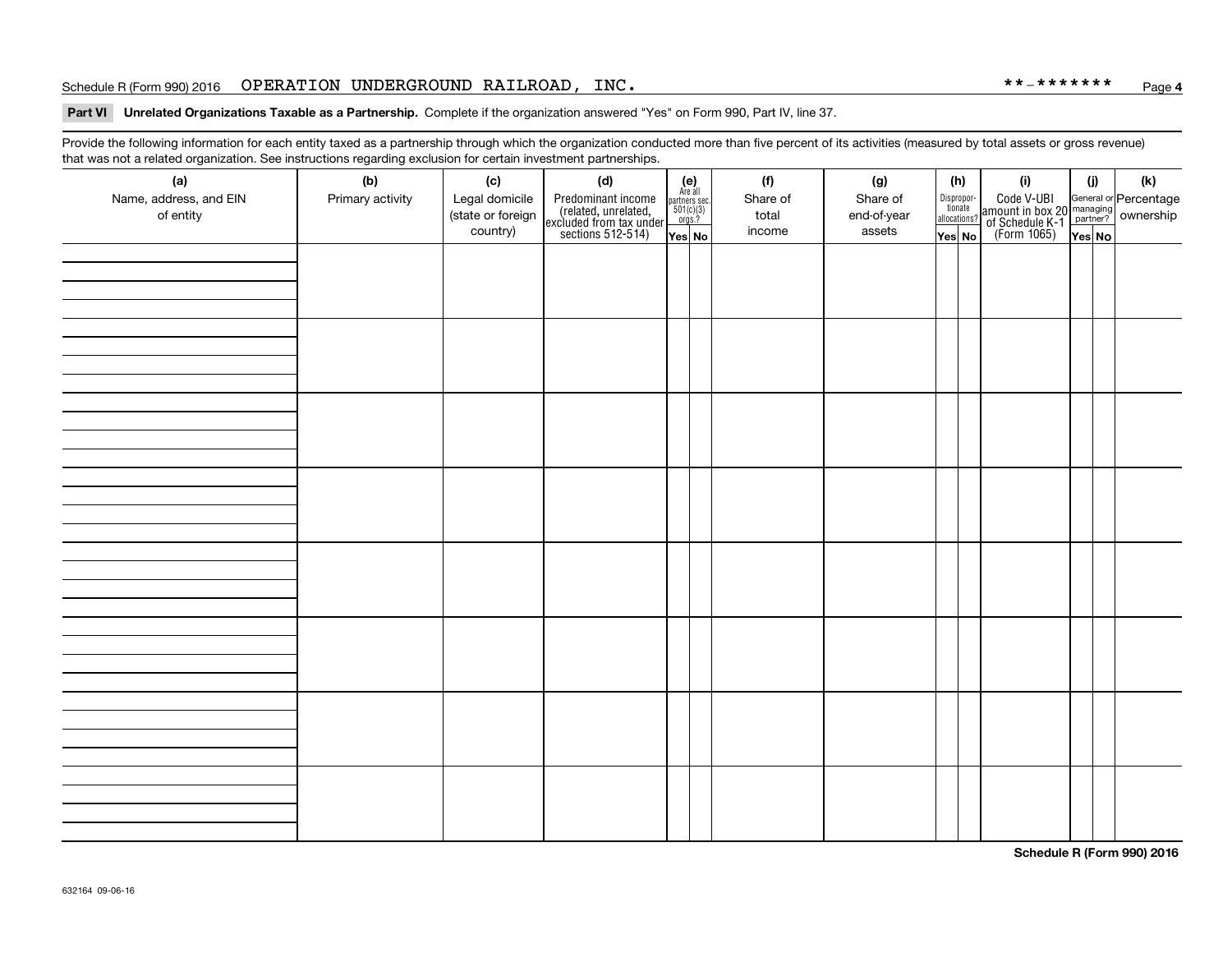### **Part VII Supplemental Information.**

Provide additional information for responses to questions on Schedule R. See instructions.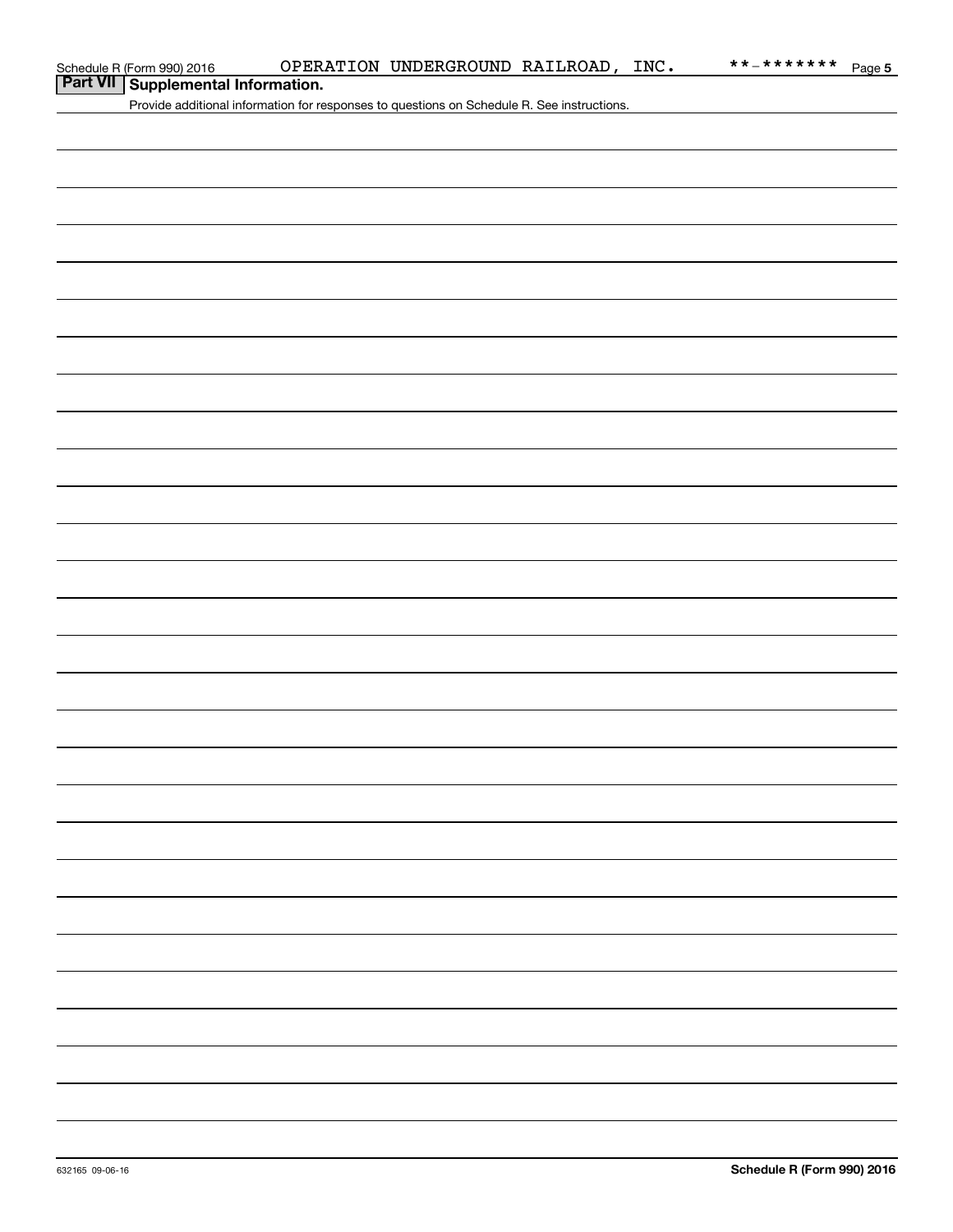| $F_{\text{corr}}$ 990-T                                |                                                                                                                                                                                                                                | <b>Exempt Organization Business Income Tax Return</b>                                                                                                                                                                                                    | OMB No. 1545-0687    |                                            |                                                                |                       |                                                                            |  |  |  |
|--------------------------------------------------------|--------------------------------------------------------------------------------------------------------------------------------------------------------------------------------------------------------------------------------|----------------------------------------------------------------------------------------------------------------------------------------------------------------------------------------------------------------------------------------------------------|----------------------|--------------------------------------------|----------------------------------------------------------------|-----------------------|----------------------------------------------------------------------------|--|--|--|
|                                                        |                                                                                                                                                                                                                                | (and proxy tax under section 6033(e))<br>For calendar year 2016 or other tax year beginning                                                                                                                                                              |                      | $\blacksquare$ , and ending $\blacksquare$ |                                                                |                       |                                                                            |  |  |  |
|                                                        |                                                                                                                                                                                                                                | Information about Form 990-T and its instructions is available at www.irs.gov/form990t.                                                                                                                                                                  |                      |                                            |                                                                |                       | 2016                                                                       |  |  |  |
| Department of the Treasury<br>Internal Revenue Service |                                                                                                                                                                                                                                | bo not enter SSN numbers on this form as it may be made public if your organization is a $501(c)(3)$ .                                                                                                                                                   |                      |                                            |                                                                |                       | Open to Public Inspection for<br>501(c)(3) Organizations Only              |  |  |  |
| Check box if<br>A                                      | address changed                                                                                                                                                                                                                | Name of organization ( $\Box$ Check box if name changed and see instructions.)                                                                                                                                                                           |                      |                                            |                                                                |                       | Employer identification number<br>(Employees' trust, see<br>instructions.) |  |  |  |
| <b>B</b> Exempt under section                          | Print                                                                                                                                                                                                                          | OPERATION UNDERGROUND RAILROAD, INC.                                                                                                                                                                                                                     |                      |                                            |                                                                | * * _ * * * * * * *   |                                                                            |  |  |  |
| $\boxed{\mathbf{X}}$ 501(c)(3                          | 0ľ<br>Type                                                                                                                                                                                                                     | Number, street, and room or suite no. If a P.O. box, see instructions.                                                                                                                                                                                   |                      |                                            |                                                                |                       | F Unrelated business activity codes<br>(See instructions.)                 |  |  |  |
| 408(e)                                                 | 7220(e)                                                                                                                                                                                                                        | 700 NORTH VALLEY STREET, NO. B                                                                                                                                                                                                                           |                      |                                            |                                                                |                       |                                                                            |  |  |  |
| 408A<br>529(a)                                         | 530(a)                                                                                                                                                                                                                         | City or town, state or province, country, and ZIP or foreign postal code<br>ANAHEIM, CA 92801                                                                                                                                                            |                      |                                            |                                                                |                       | 713940                                                                     |  |  |  |
| $C$ Book value of all assets<br>at end of year         |                                                                                                                                                                                                                                | F Group exemption number (See instructions.)                                                                                                                                                                                                             |                      |                                            |                                                                |                       |                                                                            |  |  |  |
|                                                        | 285, 489. G Check organization type $\blacktriangleright$ $\boxed{\textbf{X}}$ 501(c) corporation<br>$501(c)$ trust<br>$401(a)$ trust                                                                                          |                                                                                                                                                                                                                                                          |                      |                                            |                                                                |                       | Other trust                                                                |  |  |  |
|                                                        |                                                                                                                                                                                                                                | H Describe the organization's primary unrelated business activity. FITNESS CENTER                                                                                                                                                                        |                      |                                            |                                                                |                       |                                                                            |  |  |  |
|                                                        |                                                                                                                                                                                                                                |                                                                                                                                                                                                                                                          |                      |                                            |                                                                | Yes                   | $\boxed{\mathbf{X}}$ No                                                    |  |  |  |
|                                                        |                                                                                                                                                                                                                                | If "Yes," enter the name and identifying number of the parent corporation.                                                                                                                                                                               |                      |                                            |                                                                |                       |                                                                            |  |  |  |
| Part I                                                 |                                                                                                                                                                                                                                | J The books are in care of $\blacktriangleright$ TIM BALLARD<br><b>Unrelated Trade or Business Income</b>                                                                                                                                                |                      | (A) Income                                 | Telephone number $\triangleright$ 801-830-5363<br>(B) Expenses |                       | (C) Net                                                                    |  |  |  |
|                                                        |                                                                                                                                                                                                                                | $\frac{110,021.}{ }$                                                                                                                                                                                                                                     |                      |                                            |                                                                |                       |                                                                            |  |  |  |
| 1a Gross receipts or sales                             |                                                                                                                                                                                                                                |                                                                                                                                                                                                                                                          |                      | 110,021.                                   |                                                                |                       |                                                                            |  |  |  |
|                                                        | <b>b</b> Less returns and allowances                                                                                                                                                                                           | c Balance $\Box$<br><u>and the contract of the contract of the contract of the contract of the contract of the contract of the contract of the contract of the contract of the contract of the contract of the contract of the contract of the contr</u> | 1c<br>$\mathfrak{p}$ | 13,422.                                    |                                                                |                       |                                                                            |  |  |  |
| 2<br>3                                                 |                                                                                                                                                                                                                                |                                                                                                                                                                                                                                                          | 3                    | 96,599.                                    |                                                                |                       | 96,599.                                                                    |  |  |  |
|                                                        |                                                                                                                                                                                                                                | Gross profit. Subtract line 2 from line 1c [11] [11] [12] [12] [13] [14] [15] [15] [15] [15] [15] [15] [15] [1                                                                                                                                           | 4a                   |                                            |                                                                |                       |                                                                            |  |  |  |
| b                                                      |                                                                                                                                                                                                                                | Net gain (loss) (Form 4797, Part II, line 17) (attach Form 4797)                                                                                                                                                                                         | 4 <sub>b</sub>       |                                            |                                                                |                       |                                                                            |  |  |  |
| C                                                      |                                                                                                                                                                                                                                |                                                                                                                                                                                                                                                          | 4c                   |                                            |                                                                |                       |                                                                            |  |  |  |
| 5                                                      |                                                                                                                                                                                                                                | Income (loss) from partnerships and S corporations (attach statement)                                                                                                                                                                                    | 5                    |                                            |                                                                |                       |                                                                            |  |  |  |
| 6                                                      | Rent income (Schedule C)                                                                                                                                                                                                       |                                                                                                                                                                                                                                                          | 6                    | 5, 164.                                    |                                                                |                       | 5, 164.                                                                    |  |  |  |
| 7                                                      |                                                                                                                                                                                                                                | Unrelated debt-financed income (Schedule E) [11] [2010] [2010] [2010] [2010] [2010] [2010] [2010] [2010] [2010                                                                                                                                           | $\overline{7}$       |                                            |                                                                |                       |                                                                            |  |  |  |
| 8                                                      |                                                                                                                                                                                                                                | Interest, annuities, royalties, and rents from controlled organizations (Sch. F)                                                                                                                                                                         | 8                    |                                            |                                                                |                       |                                                                            |  |  |  |
| 9                                                      |                                                                                                                                                                                                                                | Investment income of a section 501(c)(7), (9), or (17) organization (Schedule G)                                                                                                                                                                         | 9                    |                                            |                                                                |                       |                                                                            |  |  |  |
| 10                                                     |                                                                                                                                                                                                                                |                                                                                                                                                                                                                                                          | 10                   |                                            |                                                                |                       |                                                                            |  |  |  |
| 11                                                     |                                                                                                                                                                                                                                |                                                                                                                                                                                                                                                          | 11                   |                                            |                                                                |                       |                                                                            |  |  |  |
| 12                                                     |                                                                                                                                                                                                                                |                                                                                                                                                                                                                                                          | 12                   |                                            |                                                                |                       |                                                                            |  |  |  |
| 13                                                     |                                                                                                                                                                                                                                |                                                                                                                                                                                                                                                          | 13                   | 101,763.                                   |                                                                |                       | 101, 763.                                                                  |  |  |  |
| Part II                                                |                                                                                                                                                                                                                                | <b>Deductions Not Taken Elsewhere</b> (See instructions for limitations on deductions.)                                                                                                                                                                  |                      |                                            |                                                                |                       |                                                                            |  |  |  |
|                                                        |                                                                                                                                                                                                                                | (Except for contributions, deductions must be directly connected with the unrelated business income.)                                                                                                                                                    |                      |                                            |                                                                |                       |                                                                            |  |  |  |
| 14                                                     |                                                                                                                                                                                                                                |                                                                                                                                                                                                                                                          |                      |                                            |                                                                | 14                    |                                                                            |  |  |  |
| 15                                                     |                                                                                                                                                                                                                                | Salaries and wages <b>construction and construction</b> was a series of the construction of the construction of the construction of the construction of the construction of the construction of the construction of the constructio                      |                      |                                            |                                                                | 15                    | 54,479.                                                                    |  |  |  |
| 16                                                     |                                                                                                                                                                                                                                | Repairs and maintenance <i>maintenance</i> and contained and anti-                                                                                                                                                                                       |                      |                                            |                                                                | 16                    | 4,717.                                                                     |  |  |  |
| 17                                                     |                                                                                                                                                                                                                                |                                                                                                                                                                                                                                                          |                      |                                            |                                                                | 17                    |                                                                            |  |  |  |
| 18                                                     |                                                                                                                                                                                                                                |                                                                                                                                                                                                                                                          |                      |                                            |                                                                | 18                    |                                                                            |  |  |  |
| 19                                                     |                                                                                                                                                                                                                                | Taxes and licenses <b>construction and construction of the construction</b> and construction of the construction of the                                                                                                                                  |                      |                                            |                                                                | 19                    | 9,431.                                                                     |  |  |  |
| 20                                                     |                                                                                                                                                                                                                                | Charitable contributions (See instructions for limitation rules) [11] manufacture in the contributions (See instructions for limitation rules) [11] manufacture in the contributions (See instructions for limitation rules) [                           |                      |                                            |                                                                | 20                    |                                                                            |  |  |  |
| 21                                                     |                                                                                                                                                                                                                                |                                                                                                                                                                                                                                                          |                      |                                            | 40,692.                                                        |                       |                                                                            |  |  |  |
| 22                                                     |                                                                                                                                                                                                                                | Less depreciation claimed on Schedule A and elsewhere on return [22a]                                                                                                                                                                                    |                      |                                            |                                                                | 22 <sub>b</sub><br>23 | 40,692.                                                                    |  |  |  |
| 23                                                     | Depletion                                                                                                                                                                                                                      |                                                                                                                                                                                                                                                          |                      |                                            |                                                                |                       |                                                                            |  |  |  |
| 24                                                     | Contributions to deferred compensation plans [11] manufactured contributions to deferred compensation plans [11] manufactured compensation plans [11] manufactured compensation plans [11] manufactured compensation plans in  |                                                                                                                                                                                                                                                          |                      |                                            |                                                                | 24                    |                                                                            |  |  |  |
| 25                                                     | Employee benefit programs in the continuum contract of the contract of the contract of the contract of the contract of the contract of the contract of the contract of the contract of the contract of the contract of the con |                                                                                                                                                                                                                                                          |                      |                                            | 25                                                             | 14,007.               |                                                                            |  |  |  |
| 26                                                     |                                                                                                                                                                                                                                |                                                                                                                                                                                                                                                          |                      |                                            |                                                                | 26<br>27              |                                                                            |  |  |  |
| 27                                                     | Excess readership costs (Schedule J) <b>continuous continuous continuous continuous continuous continuous continuous</b>                                                                                                       |                                                                                                                                                                                                                                                          |                      |                                            |                                                                |                       | 141,386.                                                                   |  |  |  |
| 28                                                     | Other deductions (attach schedule) Material Material Material SEE STATEMENT 1                                                                                                                                                  |                                                                                                                                                                                                                                                          |                      |                                            |                                                                |                       | 264, 712.                                                                  |  |  |  |
| 29                                                     |                                                                                                                                                                                                                                | Unrelated business taxable income before net operating loss deduction. Subtract line 29 from line 13 [111] [120] [120] [120] [120] [120] [120] [120] [120] [120] [120] [120] [120] [120] [120] [120] [120] [120] [120] [120] [                           |                      |                                            |                                                                | 29<br>30              | $-162,949$ .                                                               |  |  |  |
| 30<br>31                                               |                                                                                                                                                                                                                                | Net operating loss deduction (limited to the amount on line 30) <b>Manual SEE STATEMENT 2</b>                                                                                                                                                            |                      |                                            |                                                                | 31                    |                                                                            |  |  |  |
| 32                                                     |                                                                                                                                                                                                                                | Unrelated business taxable income before specific deduction. Subtract line 31 from line 30 [11] manuscriptions taxable income before specific deduction. Subtract line 31 from line 30 [11] manuscriptions taxable income befo                           |                      |                                            |                                                                | 32                    | $-162,949.$                                                                |  |  |  |
| 33                                                     |                                                                                                                                                                                                                                |                                                                                                                                                                                                                                                          |                      |                                            |                                                                | 33                    | 1,000.                                                                     |  |  |  |
| 34                                                     |                                                                                                                                                                                                                                | Unrelated business taxable income. Subtract line 33 from line 32. If line 33 is greater than line 32, enter the smaller of zero or                                                                                                                       |                      |                                            |                                                                |                       |                                                                            |  |  |  |
| line 32                                                |                                                                                                                                                                                                                                |                                                                                                                                                                                                                                                          |                      |                                            |                                                                | 34                    | $-162,949$ .                                                               |  |  |  |
|                                                        |                                                                                                                                                                                                                                |                                                                                                                                                                                                                                                          |                      |                                            |                                                                |                       |                                                                            |  |  |  |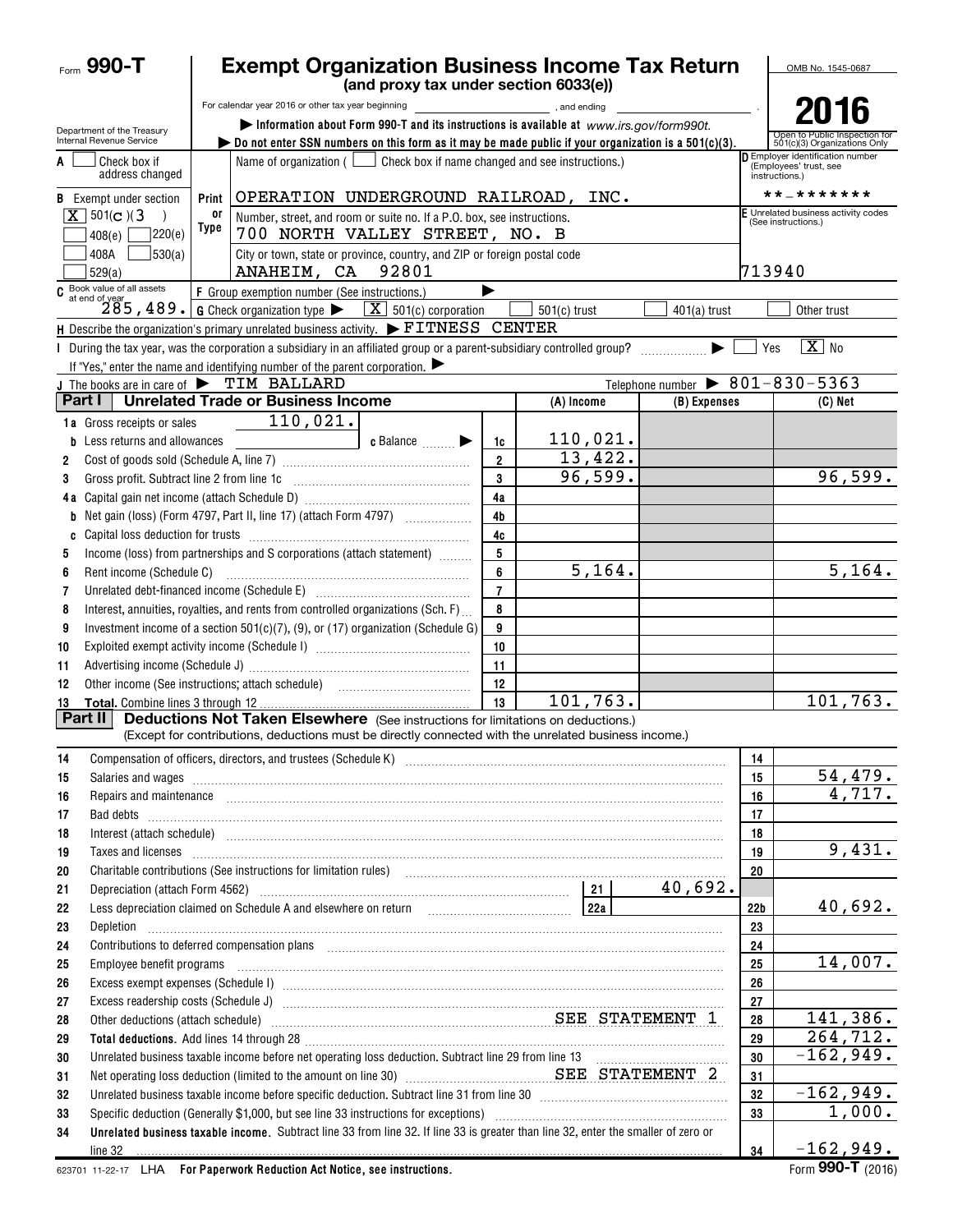| Form 990-T (2016) | OPERATION UNDERGROUND RAILROAD, INC.                                                                                                                                                                                                                                                                                                |          |               | **_*******                                      | Page 2                                |
|-------------------|-------------------------------------------------------------------------------------------------------------------------------------------------------------------------------------------------------------------------------------------------------------------------------------------------------------------------------------|----------|---------------|-------------------------------------------------|---------------------------------------|
|                   | Part III   Tax Computation                                                                                                                                                                                                                                                                                                          |          |               |                                                 |                                       |
| 35                | Organizations Taxable as Corporations. See instructions for tax computation.                                                                                                                                                                                                                                                        |          |               |                                                 |                                       |
|                   | Controlled group members (sections 1561 and 1563) check here $\blacktriangleright$ $\Box$ See instructions and:                                                                                                                                                                                                                     |          |               |                                                 |                                       |
|                   | a Enter your share of the \$50,000, \$25,000, and \$9,925,000 taxable income brackets (in that order):                                                                                                                                                                                                                              |          |               |                                                 |                                       |
|                   | $(2)$ $ $ \$<br>$\upbeta$<br>the contract of the contract of<br>(1)                                                                                                                                                                                                                                                                 |          |               |                                                 |                                       |
|                   | <b>b</b> Enter organization's share of: (1) Additional 5% tax (not more than \$11,750) $\boxed{\$}$                                                                                                                                                                                                                                 |          |               |                                                 |                                       |
|                   |                                                                                                                                                                                                                                                                                                                                     |          |               |                                                 |                                       |
|                   |                                                                                                                                                                                                                                                                                                                                     |          |               | 35c                                             | $0$ .                                 |
| 36                | Trusts Taxable at Trust Rates. See instructions for tax computation. Income tax on the amount on line 34 from:                                                                                                                                                                                                                      |          |               |                                                 |                                       |
|                   |                                                                                                                                                                                                                                                                                                                                     |          |               | 36                                              |                                       |
| 37                |                                                                                                                                                                                                                                                                                                                                     |          |               | 37                                              |                                       |
| 38                | Alternative minimum tax                                                                                                                                                                                                                                                                                                             |          |               | 38                                              |                                       |
| 39                | Tax on Non-Compliant Facility Income. See instructions [111] [12] manufacture in the compliant Facility Income. See instructions [11] manufacture in the compliant Facility Income.                                                                                                                                                 |          |               | 39                                              | 0.                                    |
| 40<br>Part IV     | Tax and Payments                                                                                                                                                                                                                                                                                                                    |          |               | 40                                              |                                       |
|                   |                                                                                                                                                                                                                                                                                                                                     |          |               |                                                 |                                       |
|                   | 41a Foreign tax credit (corporations attach Form 1118; trusts attach Form 1116)                                                                                                                                                                                                                                                     | 41a      |               |                                                 |                                       |
|                   | <b>b</b> Other credits (see instructions) <b>https://www.filterationary.com/inter-</b> 11b                                                                                                                                                                                                                                          |          |               |                                                 |                                       |
| C                 | General business credit. Attach Form 3800 manufactured and continuum and the settlement of the settlement of the                                                                                                                                                                                                                    |          |               |                                                 |                                       |
|                   |                                                                                                                                                                                                                                                                                                                                     |          |               |                                                 |                                       |
|                   |                                                                                                                                                                                                                                                                                                                                     |          |               | 41e                                             | $0$ .                                 |
| 42                | Subtract line 41e from line 40 <b>magazine and the contract of the 40</b> magazine in the set of the set of the set of the set of the set of the set of the set of the set of the set of the set of the set of the set of the set o<br>Other taxes. Check if from: Form 4255 Form 8611 Form 8697 Form 8866 Obther (attach schedule) |          |               | 42                                              |                                       |
| 43                |                                                                                                                                                                                                                                                                                                                                     |          |               | 43                                              | 0.                                    |
| 44                |                                                                                                                                                                                                                                                                                                                                     |          |               | 44                                              |                                       |
|                   | 45 a Payments: A 2015 overpayment credited to 2016 [11] [120] [120] [130] [140] [140] [140] [140] [140] [140] [140] [140] [140] [140] [140] [140] [140] [140] [140] [140] [140] [140] [140] [140] [140] [140] [140] [140] [140                                                                                                      | 45a      |               |                                                 |                                       |
|                   |                                                                                                                                                                                                                                                                                                                                     | 45 b     |               |                                                 |                                       |
|                   |                                                                                                                                                                                                                                                                                                                                     | 45с      |               |                                                 |                                       |
|                   | d Foreign organizations: Tax paid or withheld at source (see instructions) [                                                                                                                                                                                                                                                        | 45 d     |               |                                                 |                                       |
|                   |                                                                                                                                                                                                                                                                                                                                     | 45e      |               |                                                 |                                       |
|                   |                                                                                                                                                                                                                                                                                                                                     | 45f      |               |                                                 |                                       |
|                   | g Other credits and payments:<br><u>and the state of the state of the state of the state of the state of the state of the state of the state of the state of the state of the state of the state of the state of the state of the state of the state of the state</u>                                                               |          |               |                                                 |                                       |
|                   | Form 4136                                                                                                                                                                                                                                                                                                                           |          |               |                                                 |                                       |
| 46                |                                                                                                                                                                                                                                                                                                                                     |          |               | 46                                              |                                       |
| 47                |                                                                                                                                                                                                                                                                                                                                     |          |               | 47                                              |                                       |
| 48                |                                                                                                                                                                                                                                                                                                                                     |          |               | 48                                              | 0.<br>$0$ .                           |
| 49                | Overpayment. If line 46 is larger than the total of lines 44 and 47, enter amount overpaid manufactured and the summan set                                                                                                                                                                                                          |          |               | 49                                              |                                       |
| 50<br>Part V      | Enter the amount of line 49 you want: Credited to 2017 estimated tax $\blacktriangleright$<br>Statements Regarding Certain Activities and Other Information (see instructions)                                                                                                                                                      |          | Refunded      | 50                                              |                                       |
|                   |                                                                                                                                                                                                                                                                                                                                     |          |               |                                                 |                                       |
| 51                | At any time during the 2016 calendar year, did the organization have an interest in or a signature or other authority                                                                                                                                                                                                               |          |               |                                                 | Yes<br>No                             |
|                   | over a financial account (bank, securities, or other) in a foreign country? If YES, the organization may have to file                                                                                                                                                                                                               |          |               |                                                 |                                       |
|                   | FinCEN Form 114, Report of Foreign Bank and Financial Accounts. If YES, enter the name of the foreign country                                                                                                                                                                                                                       |          |               |                                                 |                                       |
|                   | here $\blacktriangleright$                                                                                                                                                                                                                                                                                                          |          |               |                                                 | $\mathbf{x}$<br>$\overline{\text{x}}$ |
| 52                | During the tax year, did the organization receive a distribution from, or was it the grantor of, or transferor to, a foreign trust?                                                                                                                                                                                                 |          |               |                                                 |                                       |
|                   | If YES, see instructions for other forms the organization may have to file.                                                                                                                                                                                                                                                         |          |               |                                                 |                                       |
| 53                | Enter the amount of tax-exempt interest received or accrued during the tax year $\triangleright$ \$<br>Under penalties of perjury, I declare that I have examined this return, including accompanying schedules and statements, and to the best of my knowledge and belief, it is true,                                             |          |               |                                                 |                                       |
| Sign              | correct, and complete. Declaration of preparer (other than taxpayer) is based on all information of which preparer has any knowledge.                                                                                                                                                                                               |          |               |                                                 |                                       |
| <b>Here</b>       | PRESIDENT                                                                                                                                                                                                                                                                                                                           |          |               |                                                 | May the IRS discuss this return with  |
|                   | Signature of officer<br>Title<br>Date                                                                                                                                                                                                                                                                                               |          |               | instructions)? $\mid X \mid \gamma_{\text{es}}$ | the preparer shown below (see         |
|                   |                                                                                                                                                                                                                                                                                                                                     |          |               |                                                 | No                                    |
|                   | Print/Type preparer's name<br>Preparer's signature<br>Date                                                                                                                                                                                                                                                                          |          | Check         | PTIN<br>if                                      |                                       |
| Paid              | KELLY B. WILSON                                                                                                                                                                                                                                                                                                                     | 06/25/18 | self-employed |                                                 | P00092646                             |
| Preparer          |                                                                                                                                                                                                                                                                                                                                     |          |               |                                                 | * * _ * * * * * * *                   |
| <b>Use Only</b>   | Firm's name > ALLRED JACKSON,<br>P.C.<br>135 NORTH 100                                                                                                                                                                                                                                                                              |          | Firm's EIN    |                                                 |                                       |
|                   | EAST                                                                                                                                                                                                                                                                                                                                |          |               |                                                 | $(801)$ 756-7603                      |
|                   | AMERICAN FORK, UT 84003<br>Firm's address                                                                                                                                                                                                                                                                                           |          | Phone no.     |                                                 |                                       |

|  | Form 990-T (2016) |  |
|--|-------------------|--|
|--|-------------------|--|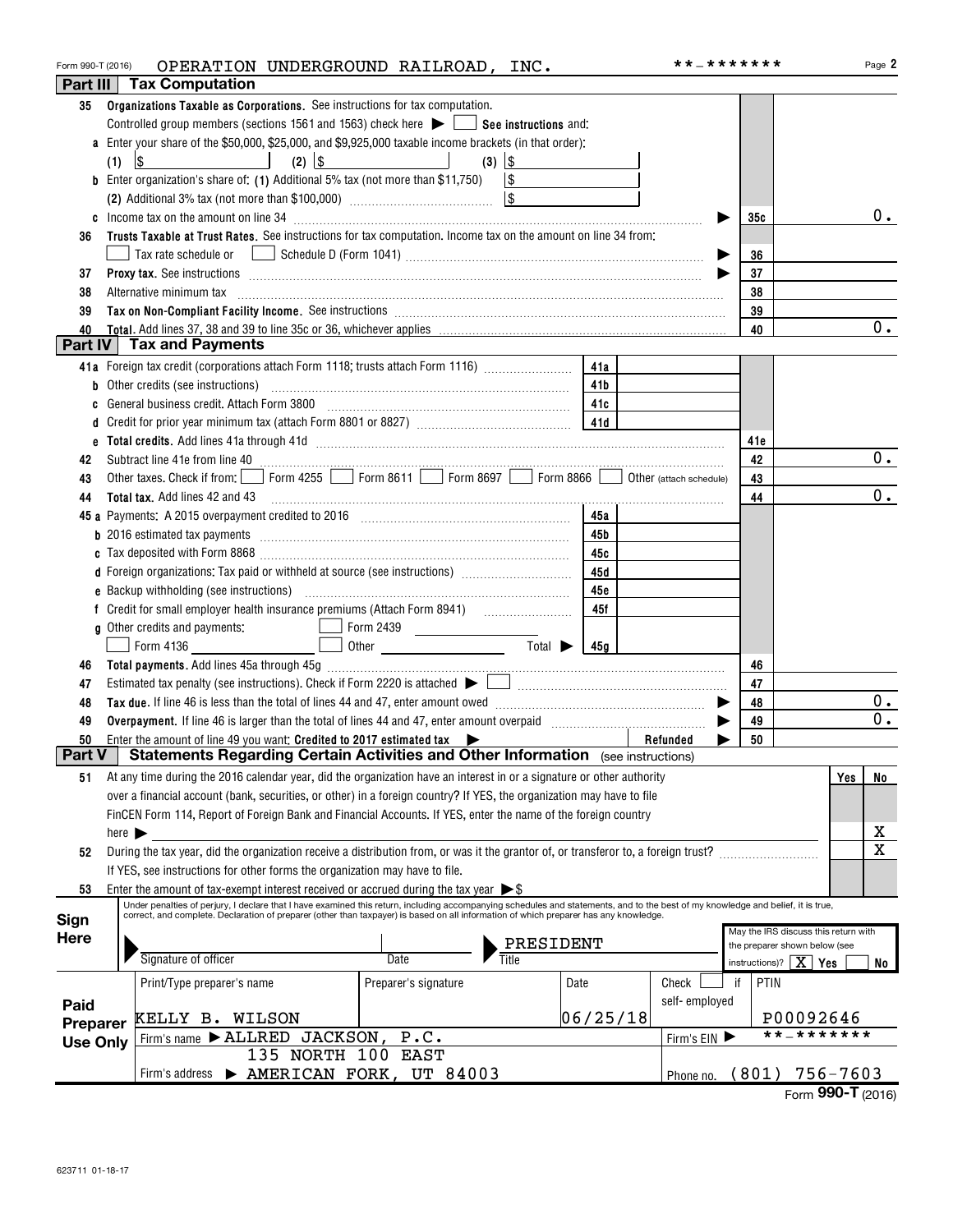**Totals** ~~~~~~~~~~~~~~~~~~~~~~~~~~~~~~~~~~~~~~~~~

**Total dividends-received deductions** included in column 8 |

|                                                                                                                           |                                                                                                                                                              |                          |                                                                                                                                                     |                                                                                                  |                                                          |                                           | i uyu u                                                                        |
|---------------------------------------------------------------------------------------------------------------------------|--------------------------------------------------------------------------------------------------------------------------------------------------------------|--------------------------|-----------------------------------------------------------------------------------------------------------------------------------------------------|--------------------------------------------------------------------------------------------------|----------------------------------------------------------|-------------------------------------------|--------------------------------------------------------------------------------|
| <b>Schedule A - Cost of Goods Sold.</b> Enter method of inventory valuation $\triangleright N/A$                          |                                                                                                                                                              |                          |                                                                                                                                                     |                                                                                                  |                                                          |                                           |                                                                                |
| Inventory at beginning of year<br>1                                                                                       | 1                                                                                                                                                            | Ο.<br>13,422.            | 6 Inventory at end of year                                                                                                                          |                                                                                                  | 6                                                        | 0.                                        |                                                                                |
| 2<br>Purchases                                                                                                            | $\overline{2}$                                                                                                                                               |                          | 7 Cost of goods sold. Subtract line 6                                                                                                               |                                                                                                  |                                                          |                                           |                                                                                |
| 3                                                                                                                         | 3                                                                                                                                                            |                          | from line 5. Enter here and in Part I,                                                                                                              |                                                                                                  |                                                          |                                           |                                                                                |
| 4a Additional section 263A costs                                                                                          |                                                                                                                                                              |                          |                                                                                                                                                     |                                                                                                  |                                                          | $\overline{7}$                            | 13,422.                                                                        |
|                                                                                                                           | 4a                                                                                                                                                           |                          | 8 Do the rules of section 263A (with respect to                                                                                                     |                                                                                                  |                                                          | Yes<br>No                                 |                                                                                |
| <b>b</b> Other costs (attach schedule)                                                                                    | 4b                                                                                                                                                           |                          | property produced or acquired for resale) apply to                                                                                                  |                                                                                                  |                                                          | x                                         |                                                                                |
| 5                                                                                                                         | 13,422.<br>$5\phantom{.0}$<br>Total. Add lines 1 through 4b<br>Schedule C - Rent Income (From Real Property and Personal Property Leased With Real Property) |                          |                                                                                                                                                     |                                                                                                  |                                                          |                                           |                                                                                |
| (see instructions)                                                                                                        |                                                                                                                                                              |                          |                                                                                                                                                     |                                                                                                  |                                                          |                                           |                                                                                |
| 1. Description of property                                                                                                |                                                                                                                                                              |                          |                                                                                                                                                     |                                                                                                  |                                                          |                                           |                                                                                |
| (1)                                                                                                                       |                                                                                                                                                              |                          |                                                                                                                                                     |                                                                                                  |                                                          |                                           |                                                                                |
| (2)                                                                                                                       |                                                                                                                                                              |                          |                                                                                                                                                     |                                                                                                  |                                                          |                                           |                                                                                |
| (3)                                                                                                                       |                                                                                                                                                              |                          |                                                                                                                                                     |                                                                                                  |                                                          |                                           |                                                                                |
| (4)                                                                                                                       |                                                                                                                                                              |                          |                                                                                                                                                     |                                                                                                  |                                                          |                                           |                                                                                |
|                                                                                                                           | 2.                                                                                                                                                           | Rent received or accrued |                                                                                                                                                     |                                                                                                  |                                                          |                                           |                                                                                |
| (a) From personal property (if the percentage of<br>rent for personal property is more than<br>10% but not more than 50%) |                                                                                                                                                              |                          | (b) From real and personal property (if the percentage<br>of rent for personal property exceeds 50% or if<br>the rent is based on profit or income) | 3(a) Deductions directly connected with the income in<br>columns 2(a) and 2(b) (attach schedule) |                                                          |                                           |                                                                                |
| (1)                                                                                                                       |                                                                                                                                                              |                          |                                                                                                                                                     |                                                                                                  |                                                          |                                           |                                                                                |
| (2)                                                                                                                       |                                                                                                                                                              |                          | 5, 164.                                                                                                                                             |                                                                                                  |                                                          |                                           |                                                                                |
| (3)                                                                                                                       |                                                                                                                                                              |                          |                                                                                                                                                     |                                                                                                  |                                                          |                                           |                                                                                |
| (4)                                                                                                                       |                                                                                                                                                              |                          |                                                                                                                                                     |                                                                                                  |                                                          |                                           |                                                                                |
| Total                                                                                                                     | $0$ .                                                                                                                                                        | Total                    | 5, 164.                                                                                                                                             |                                                                                                  |                                                          |                                           |                                                                                |
| (c) Total income. Add totals of columns 2(a) and 2(b). Enter                                                              |                                                                                                                                                              |                          |                                                                                                                                                     |                                                                                                  | (b) Total deductions.<br>Enter here and on page 1,       |                                           |                                                                                |
| here and on page 1, Part I, line 6, column (A)                                                                            |                                                                                                                                                              |                          | 5, 164.                                                                                                                                             |                                                                                                  | Part I, line 6, column (B)                               |                                           | 0.                                                                             |
| <b>Schedule E - Unrelated Debt-Financed Income</b> (see instructions)                                                     |                                                                                                                                                              |                          |                                                                                                                                                     |                                                                                                  |                                                          |                                           |                                                                                |
|                                                                                                                           |                                                                                                                                                              |                          | 2. Gross income from                                                                                                                                | 3. Deductions directly connected with or allocable<br>to debt-financed property                  |                                                          |                                           |                                                                                |
| 1. Description of debt-financed property                                                                                  |                                                                                                                                                              |                          | or allocable to debt-<br>financed property                                                                                                          |                                                                                                  | (a) Straight line depreciation<br>(attach schedule)      | (b) Other deductions<br>(attach schedule) |                                                                                |
| (1)                                                                                                                       |                                                                                                                                                              |                          |                                                                                                                                                     |                                                                                                  |                                                          |                                           |                                                                                |
| (2)                                                                                                                       |                                                                                                                                                              |                          |                                                                                                                                                     |                                                                                                  |                                                          |                                           |                                                                                |
| (3)                                                                                                                       |                                                                                                                                                              |                          |                                                                                                                                                     |                                                                                                  |                                                          |                                           |                                                                                |
| (4)                                                                                                                       |                                                                                                                                                              |                          |                                                                                                                                                     |                                                                                                  |                                                          |                                           |                                                                                |
| 4. Amount of average acquisition<br>debt on or allocable to debt-financed<br>property (attach schedule)                   | 5. Average adjusted basis<br>of or allocable to<br>debt-financed property<br>(attach schedule)                                                               |                          | 6. Column 4 divided<br>by column 5                                                                                                                  |                                                                                                  | 7. Gross income<br>reportable (column<br>2 x column 6)   |                                           | 8. Allocable deductions<br>(column 6 x total of columns<br>$3(a)$ and $3(b)$ ) |
| (1)                                                                                                                       |                                                                                                                                                              |                          | $\%$                                                                                                                                                |                                                                                                  |                                                          |                                           |                                                                                |
| (2)                                                                                                                       |                                                                                                                                                              |                          | $\%$                                                                                                                                                |                                                                                                  |                                                          |                                           |                                                                                |
| (3)                                                                                                                       |                                                                                                                                                              |                          | $\%$                                                                                                                                                |                                                                                                  |                                                          |                                           |                                                                                |
| (4)                                                                                                                       |                                                                                                                                                              |                          | $\frac{0}{0}$                                                                                                                                       |                                                                                                  |                                                          |                                           |                                                                                |
|                                                                                                                           |                                                                                                                                                              |                          |                                                                                                                                                     |                                                                                                  | Enter here and on page 1,<br>Part I, line 7, column (A). |                                           | Enter here and on page 1,<br>Part I, line 7, column (B).                       |

**990-T**  Form (2016)

 $0$  .  $\overline{0}$ .

Part I, line 7, column (A).

0.

 $\blacktriangleright$ 

623721 01-18-17

**3**

|  |  | * _ * * * * * * * |  |  |  |  |  |  |  |
|--|--|-------------------|--|--|--|--|--|--|--|
|--|--|-------------------|--|--|--|--|--|--|--|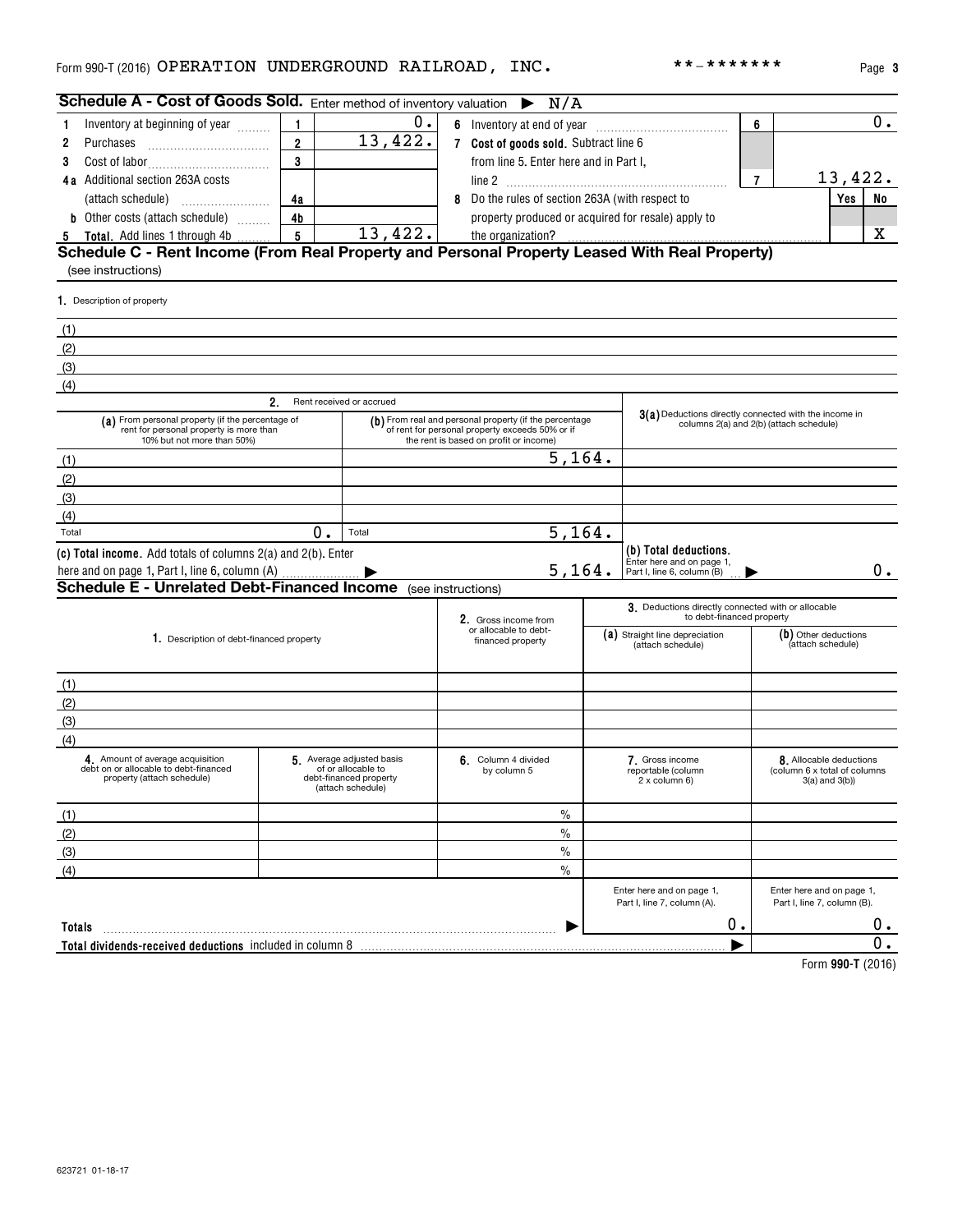| Form 990-T (2016) OPERATION UNDERGROUND RAILROAD, INC.                                                       |                          |                                                                    |                                                                                           |                                                                                                                                       |                                                                                                     |                                                                              |                                                                                   | **_*******                                                                                |                                                                                   | Page 4                                                                                       |
|--------------------------------------------------------------------------------------------------------------|--------------------------|--------------------------------------------------------------------|-------------------------------------------------------------------------------------------|---------------------------------------------------------------------------------------------------------------------------------------|-----------------------------------------------------------------------------------------------------|------------------------------------------------------------------------------|-----------------------------------------------------------------------------------|-------------------------------------------------------------------------------------------|-----------------------------------------------------------------------------------|----------------------------------------------------------------------------------------------|
| Schedule F - Interest, Annuities, Royalties, and Rents From Controlled Organizations                         |                          |                                                                    |                                                                                           |                                                                                                                                       |                                                                                                     |                                                                              |                                                                                   |                                                                                           | (see instructions)                                                                |                                                                                              |
|                                                                                                              |                          |                                                                    |                                                                                           | <b>Exempt Controlled Organizations</b>                                                                                                |                                                                                                     |                                                                              |                                                                                   |                                                                                           |                                                                                   |                                                                                              |
| 1. Name of controlled organization                                                                           |                          | 2. Employer<br>identification<br>number                            |                                                                                           | 3. Net unrelated income<br>(loss) (see instructions)                                                                                  |                                                                                                     | 4. Total of specified<br>payments made                                       |                                                                                   | 5. Part of column 4 that is<br>included in the controlling<br>organization's gross income |                                                                                   | 6. Deductions directly<br>connected with income<br>in column 5                               |
| (1)                                                                                                          |                          |                                                                    |                                                                                           |                                                                                                                                       |                                                                                                     |                                                                              |                                                                                   |                                                                                           |                                                                                   |                                                                                              |
| (2)                                                                                                          |                          |                                                                    |                                                                                           |                                                                                                                                       |                                                                                                     |                                                                              |                                                                                   |                                                                                           |                                                                                   |                                                                                              |
| (3)                                                                                                          |                          |                                                                    |                                                                                           |                                                                                                                                       |                                                                                                     |                                                                              |                                                                                   |                                                                                           |                                                                                   |                                                                                              |
| (4)                                                                                                          |                          |                                                                    |                                                                                           |                                                                                                                                       |                                                                                                     |                                                                              |                                                                                   |                                                                                           |                                                                                   |                                                                                              |
| Nonexempt Controlled Organizations                                                                           |                          |                                                                    |                                                                                           |                                                                                                                                       |                                                                                                     |                                                                              |                                                                                   |                                                                                           |                                                                                   |                                                                                              |
| 7. Taxable Income                                                                                            |                          | 8. Net unrelated income (loss)<br>(see instructions)               |                                                                                           | 9. Total of specified payments<br>made                                                                                                |                                                                                                     | 10. Part of column 9 that is included<br>in the controlling organization's   | gross income                                                                      |                                                                                           |                                                                                   | 11. Deductions directly connected<br>with income in column 10                                |
| (1)                                                                                                          |                          |                                                                    |                                                                                           |                                                                                                                                       |                                                                                                     |                                                                              |                                                                                   |                                                                                           |                                                                                   |                                                                                              |
| (2)                                                                                                          |                          |                                                                    |                                                                                           |                                                                                                                                       |                                                                                                     |                                                                              |                                                                                   |                                                                                           |                                                                                   |                                                                                              |
| (3)                                                                                                          |                          |                                                                    |                                                                                           |                                                                                                                                       |                                                                                                     |                                                                              |                                                                                   |                                                                                           |                                                                                   |                                                                                              |
| (4)                                                                                                          |                          |                                                                    |                                                                                           |                                                                                                                                       |                                                                                                     |                                                                              |                                                                                   |                                                                                           |                                                                                   |                                                                                              |
|                                                                                                              |                          |                                                                    |                                                                                           |                                                                                                                                       |                                                                                                     |                                                                              | Add columns 5 and 10.<br>Enter here and on page 1, Part I,<br>line 8, column (A). |                                                                                           | Add columns 6 and 11.<br>Enter here and on page 1, Part I,<br>line 8, column (B). |                                                                                              |
|                                                                                                              |                          |                                                                    |                                                                                           |                                                                                                                                       |                                                                                                     |                                                                              |                                                                                   | 0.                                                                                        |                                                                                   | $0$ .                                                                                        |
| Schedule G - Investment Income of a Section 501(c)(7), (9), or (17) Organization<br>(see instructions)       |                          |                                                                    |                                                                                           |                                                                                                                                       |                                                                                                     |                                                                              |                                                                                   |                                                                                           |                                                                                   |                                                                                              |
|                                                                                                              | 1. Description of income |                                                                    |                                                                                           |                                                                                                                                       | 3. Deductions<br>2. Amount of income<br>directly connected<br>(attach schedule)                     |                                                                              |                                                                                   | 4. Set-asides                                                                             | (attach schedule)                                                                 | 5. Total deductions<br>and set-asides<br>(col. 3 plus col. 4)                                |
| (1)                                                                                                          |                          |                                                                    |                                                                                           |                                                                                                                                       |                                                                                                     |                                                                              |                                                                                   |                                                                                           |                                                                                   |                                                                                              |
| (2)                                                                                                          |                          |                                                                    |                                                                                           |                                                                                                                                       |                                                                                                     |                                                                              |                                                                                   |                                                                                           |                                                                                   |                                                                                              |
| (3)                                                                                                          |                          |                                                                    |                                                                                           |                                                                                                                                       |                                                                                                     |                                                                              |                                                                                   |                                                                                           |                                                                                   |                                                                                              |
| (4)                                                                                                          |                          |                                                                    |                                                                                           |                                                                                                                                       |                                                                                                     |                                                                              |                                                                                   |                                                                                           |                                                                                   |                                                                                              |
|                                                                                                              |                          |                                                                    |                                                                                           | Enter here and on page 1,<br>Part I, line 9, column (A).                                                                              |                                                                                                     |                                                                              |                                                                                   |                                                                                           |                                                                                   | Enter here and on page 1,<br>Part I, line 9, column (B).                                     |
| Totals                                                                                                       |                          |                                                                    |                                                                                           |                                                                                                                                       | 0.                                                                                                  |                                                                              |                                                                                   |                                                                                           |                                                                                   | $0$ .                                                                                        |
| Schedule I - Exploited Exempt Activity Income, Other Than Advertising Income<br>(see instructions)           |                          |                                                                    |                                                                                           |                                                                                                                                       |                                                                                                     |                                                                              |                                                                                   |                                                                                           |                                                                                   |                                                                                              |
| 1. Description of<br>exploited activity                                                                      |                          | 2. Gross<br>unrelated business<br>income from<br>trade or business | $3.$ Expenses<br>directly connected<br>with production<br>of unrelated<br>business income | 4. Net income (loss)<br>from unrelated trade or<br>business (column 2<br>minus column 3). If a<br>gain, compute cols. 5<br>through 7. |                                                                                                     | 5. Gross income<br>from activity that<br>is not unrelated<br>business income |                                                                                   | 6. Expenses<br>attributable to<br>column 5                                                |                                                                                   | 7. Excess exempt<br>expenses (column<br>6 minus column 5,<br>but not more than<br>column 4). |
| (1)                                                                                                          |                          |                                                                    |                                                                                           |                                                                                                                                       |                                                                                                     |                                                                              |                                                                                   |                                                                                           |                                                                                   |                                                                                              |
| (2)                                                                                                          |                          |                                                                    |                                                                                           |                                                                                                                                       |                                                                                                     |                                                                              |                                                                                   |                                                                                           |                                                                                   |                                                                                              |
| (3)                                                                                                          |                          |                                                                    |                                                                                           |                                                                                                                                       |                                                                                                     |                                                                              |                                                                                   |                                                                                           |                                                                                   |                                                                                              |
| (4)                                                                                                          |                          |                                                                    |                                                                                           |                                                                                                                                       |                                                                                                     |                                                                              |                                                                                   |                                                                                           |                                                                                   |                                                                                              |
|                                                                                                              | line 10, col. (A).       | Enter here and on<br>page 1, Part I,                               | Enter here and on<br>page 1, Part I,<br>line 10, col. (B).                                |                                                                                                                                       |                                                                                                     |                                                                              |                                                                                   |                                                                                           |                                                                                   | Enter here and<br>on page 1,<br>Part II, line 26.                                            |
| Totals                                                                                                       |                          | 0.                                                                 | Ο.                                                                                        |                                                                                                                                       |                                                                                                     |                                                                              |                                                                                   |                                                                                           |                                                                                   | 0.                                                                                           |
| <b>Schedule J - Advertising Income</b><br>Income From Periodicals Reported on a Consolidated Basis<br>Part I |                          |                                                                    | (see instructions)                                                                        |                                                                                                                                       |                                                                                                     |                                                                              |                                                                                   |                                                                                           |                                                                                   |                                                                                              |
|                                                                                                              |                          |                                                                    |                                                                                           |                                                                                                                                       |                                                                                                     |                                                                              |                                                                                   |                                                                                           |                                                                                   |                                                                                              |
| 1. Name of periodical                                                                                        |                          | 2. Gross<br>advertising<br>income                                  | 3. Direct<br>advertising costs                                                            |                                                                                                                                       | 4. Advertising gain<br>or (loss) (col. 2 minus<br>col. 3). If a gain, compute<br>cols. 5 through 7. | 5. Circulation<br>income                                                     |                                                                                   | 6. Readership<br>costs                                                                    |                                                                                   | 7. Excess readership<br>costs (column 6 minus<br>column 5, but not more<br>than column 4).   |
| (1)                                                                                                          |                          |                                                                    |                                                                                           |                                                                                                                                       |                                                                                                     |                                                                              |                                                                                   |                                                                                           |                                                                                   |                                                                                              |
| (2)                                                                                                          |                          |                                                                    |                                                                                           |                                                                                                                                       |                                                                                                     |                                                                              |                                                                                   |                                                                                           |                                                                                   |                                                                                              |

(3) (4)

**Totals** (carry to Part II, line (5))

 $\blacktriangleright$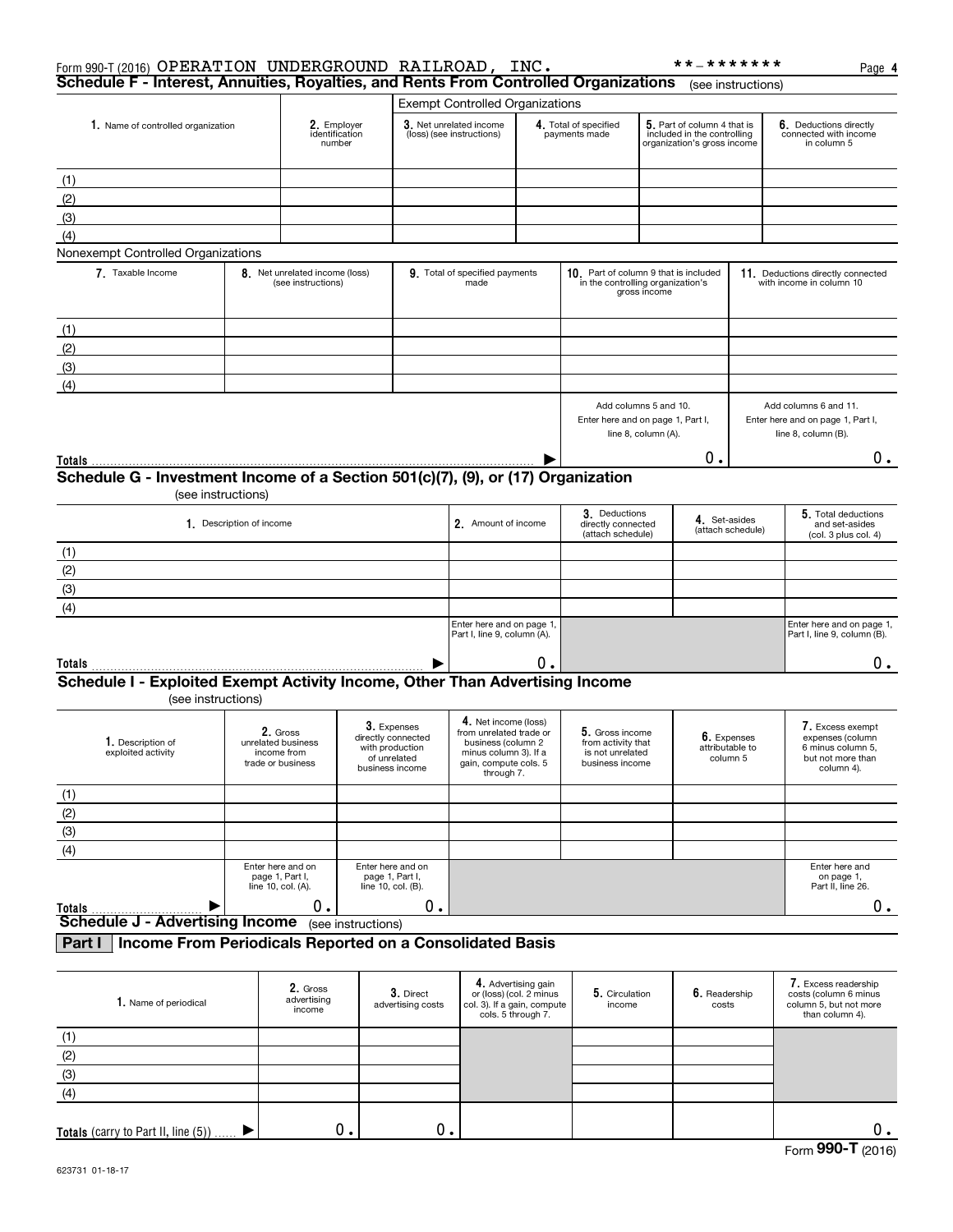**Part II | Income From Periodicals Reported on a Separate Basis** (For each periodical listed in Part II, fill in columns 2 through 7 on a line-by-line basis.)

| 1. Name of periodical                                          | 2. Gross<br>advertising<br>income                          | 3. Direct<br>advertising costs                             | 4. Advertising gain<br>or (loss) (col. 2 minus<br>col. 3). If a gain, compute<br>cols. 5 through 7. |                    | 5. Circulation<br>income                     |               | 6. Readership<br>costs | 7. Excess readership<br>costs (column 6 minus<br>column 5, but not more<br>than column 4). |    |
|----------------------------------------------------------------|------------------------------------------------------------|------------------------------------------------------------|-----------------------------------------------------------------------------------------------------|--------------------|----------------------------------------------|---------------|------------------------|--------------------------------------------------------------------------------------------|----|
| (1)                                                            |                                                            |                                                            |                                                                                                     |                    |                                              |               |                        |                                                                                            |    |
| (2)                                                            |                                                            |                                                            |                                                                                                     |                    |                                              |               |                        |                                                                                            |    |
| (3)                                                            |                                                            |                                                            |                                                                                                     |                    |                                              |               |                        |                                                                                            |    |
| (4)                                                            |                                                            |                                                            |                                                                                                     |                    |                                              |               |                        |                                                                                            |    |
| <b>Totals from Part I</b>                                      | О.                                                         | 0.                                                         |                                                                                                     |                    |                                              |               |                        |                                                                                            | 0. |
|                                                                | Enter here and on<br>page 1, Part I,<br>line 11, col. (A). | Enter here and on<br>page 1, Part I,<br>line 11, col. (B). |                                                                                                     |                    |                                              |               |                        | Enter here and<br>on page 1,<br>Part II, line 27.                                          |    |
| <b>Totals, Part II (lines 1-5)</b>                             | 0.                                                         | 0.                                                         |                                                                                                     |                    |                                              |               |                        |                                                                                            | 0. |
| Schedule K - Compensation of Officers, Directors, and Trustees |                                                            |                                                            |                                                                                                     | (see instructions) |                                              |               |                        |                                                                                            |    |
| 1. Name                                                        |                                                            |                                                            | 2. Title                                                                                            |                    | 3. Percent of<br>time devoted to<br>business |               |                        | 4. Compensation attributable<br>to unrelated business                                      |    |
| (1)                                                            |                                                            |                                                            |                                                                                                     |                    |                                              | $\frac{0}{0}$ |                        |                                                                                            |    |
| (2)                                                            |                                                            |                                                            |                                                                                                     |                    |                                              | $\%$          |                        |                                                                                            |    |
| (3)                                                            |                                                            |                                                            |                                                                                                     |                    |                                              | $\frac{0}{0}$ |                        |                                                                                            |    |
| (4)                                                            |                                                            |                                                            |                                                                                                     |                    |                                              | $\frac{0}{0}$ |                        |                                                                                            |    |
| Total. Enter here and on page 1, Part II, line 14              |                                                            |                                                            |                                                                                                     |                    |                                              |               |                        |                                                                                            | 0. |

**990-T**  Form (2016)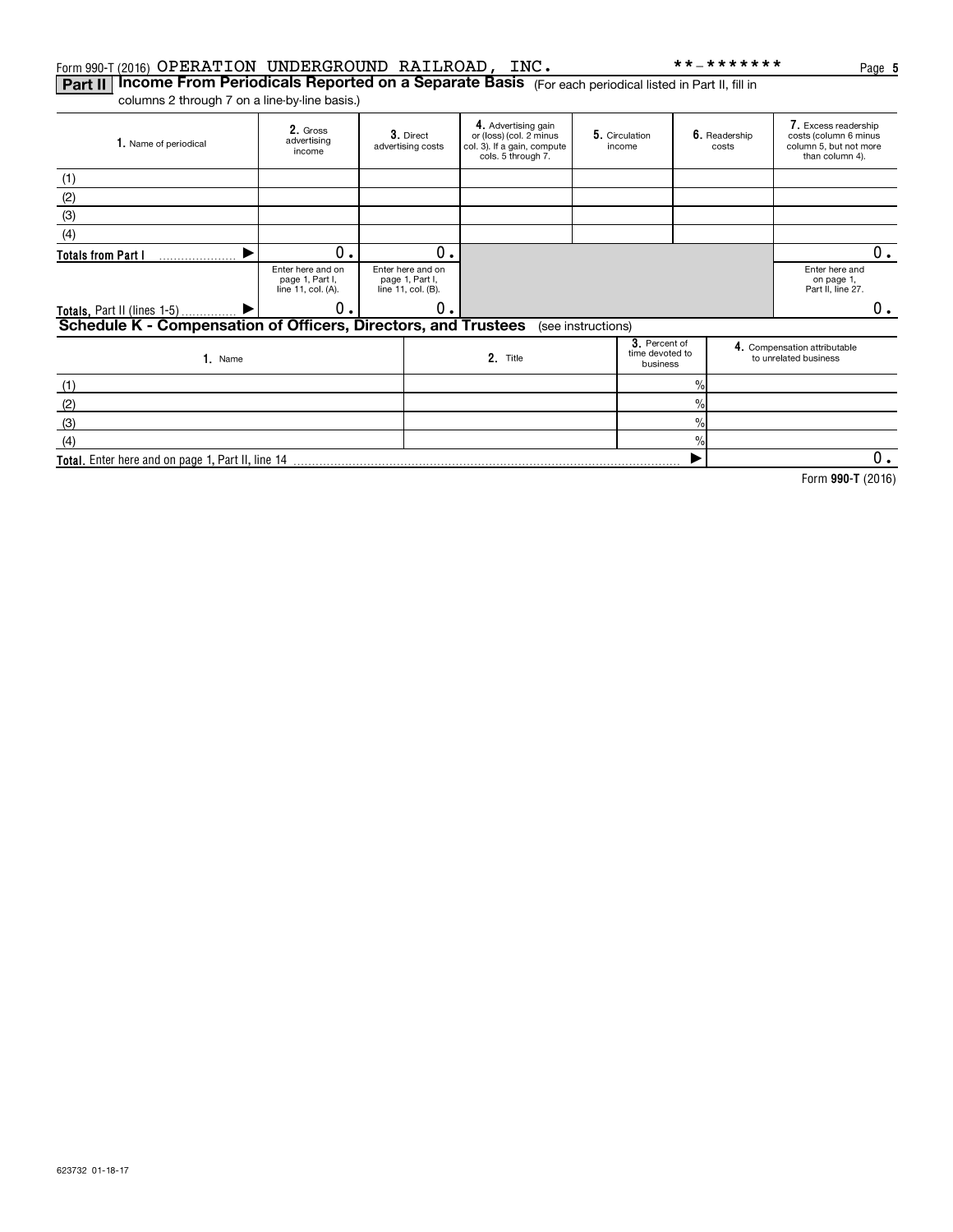| Asset<br>No. | Description                  | Date<br>Acquired | AMT<br>Method | AMT<br>Life | AMT<br>Cost Or Basis | AMT<br>Accumulated | ACE<br>Cost Or Basis | Regular<br>Depreciation | AMT<br>Depreciation | <b>ACE</b><br>Depreciation |
|--------------|------------------------------|------------------|---------------|-------------|----------------------|--------------------|----------------------|-------------------------|---------------------|----------------------------|
|              | DRAPER BUILDING              |                  |               |             |                      |                    |                      |                         |                     |                            |
|              | 131 (LEASEHOLD IMPROVEMENTS) | 100115150DB20.00 |               |             | 255, 444.            | 2,395.             | 255, 444.            | 18,979.                 | 18,979.             | 18,979.                    |
|              | GYM SYSTEM (BARS AND         |                  |               |             |                      |                    |                      |                         |                     |                            |
|              | 132EOUIPMENT)                | 103115150DB20.00 |               |             | 22, 746.             | 213.               | 22, 746.             | 1,690.                  | 1,690.              | 1,690.                     |
|              | 350LB COMPETITION PLATE      |                  |               |             |                      |                    |                      |                         |                     |                            |
| $133$ SET    |                              | 080615150DB5.00  |               |             | 1,075.               | 121.               | 1,075.               | 366.                    | 286.                | 286.                       |
|              | 350LB COMPETITION PLATE      |                  |               |             |                      |                    |                      |                         |                     |                            |
| $134$ SET    |                              | 080615150DB5.00  |               |             | 1,075.               | 121.               | 1,075.               | 366.                    | 286.                | 286.                       |
|              | 15LB ALUMINUM TECH BAR -     |                  |               |             |                      |                    |                      |                         |                     |                            |
|              | 1355 BAR SET                 | 080615150DB5.00  |               |             | 660.                 | 74.                | 660.                 | 224.                    | 176.                | 176.                       |
|              | 136ROGUE 1000LB BUMPER SET   | 080615150DB5.00  |               |             | 1,775.               | 200.               | 1,775.               | 604.                    | 473.                | 473.                       |
|              | 137ROGUE 1000LB BUMPER SET   | 080615150DB5.00  |               |             | 1,775.               | 200.               | 1,775.               | 604.                    | 473.                | 473.                       |
|              | 138RUBBER FLOORING           | 010416150DB10.00 |               |             | 1,092.               | 0.                 | 1,092.               | 109.                    | 82.                 | 82.                        |
|              | 139GYM FLOORING              | 082515150DB10.00 |               |             | 16,428.              | 924.               | 16,428.              | 3,039.                  | 2,326.              | 2,326.                     |
|              | 140 CONCEPT 2 2712-US ROWER  | 092515150DB5.00  |               |             | 765.                 | 86.                | 765.                 | 260.                    | 204.                | 204.                       |
|              | 141 CONCEPT 2 2712-US ROWER  | 092515150DB5.00  |               |             | 765.                 | 86.                | 765.                 | 260.                    | 204.                | 204.                       |
|              | 142 CONCEPT 2 2712-US ROWER  | 092515150DB5.00  |               |             | 765.                 | 86.                | 765.                 | 260.                    | 204.                | 204.                       |
|              | 143 CONCEPT 2 2712-US ROWER  | 092515150DB5.00  |               |             | 765.                 | 86.                | 765.                 | 260.                    | 204.                | 204.                       |
|              | 144 CONCEPT 2 2712-US ROWER  | 092515150DB5.00  |               |             | 765.                 | 86.                | 765.                 | 260.                    | 204.                | 204.                       |
|              | 145 CONCEPT 2 2712-US ROWER  | 092515150DB5.00  |               |             | 765.                 | 86.                | 765.                 | 260.                    | 204.                | 204.                       |
|              | 146 CONCEPT 2 2712-US ROWER  | 092515150DB5.00  |               |             | 765.                 | 86.                | 765.                 | 260.                    | 204.                | 204.                       |
|              | 147 CONCEPT 2 2712-US ROWER  | 092515150DB5.00  |               |             | 765.                 | 86.                | 765.                 | 260.                    | 204.                | 204.                       |
|              | 148 CONCEPT 2 2712-US ROWER  | 092515150DB5.00  |               |             | 765.                 | 86.                | 765.                 | 260.                    | 204.                | 204.                       |
|              | 149 CONCEPT 2 2712-US ROWER  | 092515150DB5.00  |               |             | 765.                 | 86.                | 765.                 | 260.                    | 204.                | 204.                       |
|              | 150 CONCEPT 2 2712-US ROWER  | 092515150DB5.00  |               |             | 765.                 | 86.                | 765.                 | 260.                    | 204.                | 204.                       |
|              | 151 CONCEPT 2 2712-US ROWER  | 092515150DB5.00  |               |             | 765.                 | 86.                | 765.                 | 260.                    | 204.                | 204.                       |
|              | BULLDOG SCRUBBER W/WAND      |                  |               |             |                      |                    |                      |                         |                     |                            |
|              | 152KIT AND CG2               | 093015150DB5.00  |               |             | 6, 295.              | 708.               | 6, 295.              | 2,140.                  | 1,676.              | 1,676.                     |
|              | 153CROSSFIT SIGN             | 040816200DB5.00  |               |             | 15, 752.             | 0.                 | 15,752.              | 1,575.                  | 9,451.              | 9,451.                     |
|              |                              |                  |               |             |                      |                    |                      |                         |                     |                            |
|              | <b>TOTALS</b>                |                  |               |             | 333, 297.            | 5,988.             | 333, 297.            | 32,816.                 | 38, 346.            | 38,346.                    |
|              |                              |                  |               |             |                      |                    |                      |                         |                     |                            |
|              | MACRS AMT ADJUSTMENT         |                  |               |             |                      |                    |                      |                         | 2,346.              |                            |
|              |                              |                  |               |             |                      |                    |                      |                         |                     |                            |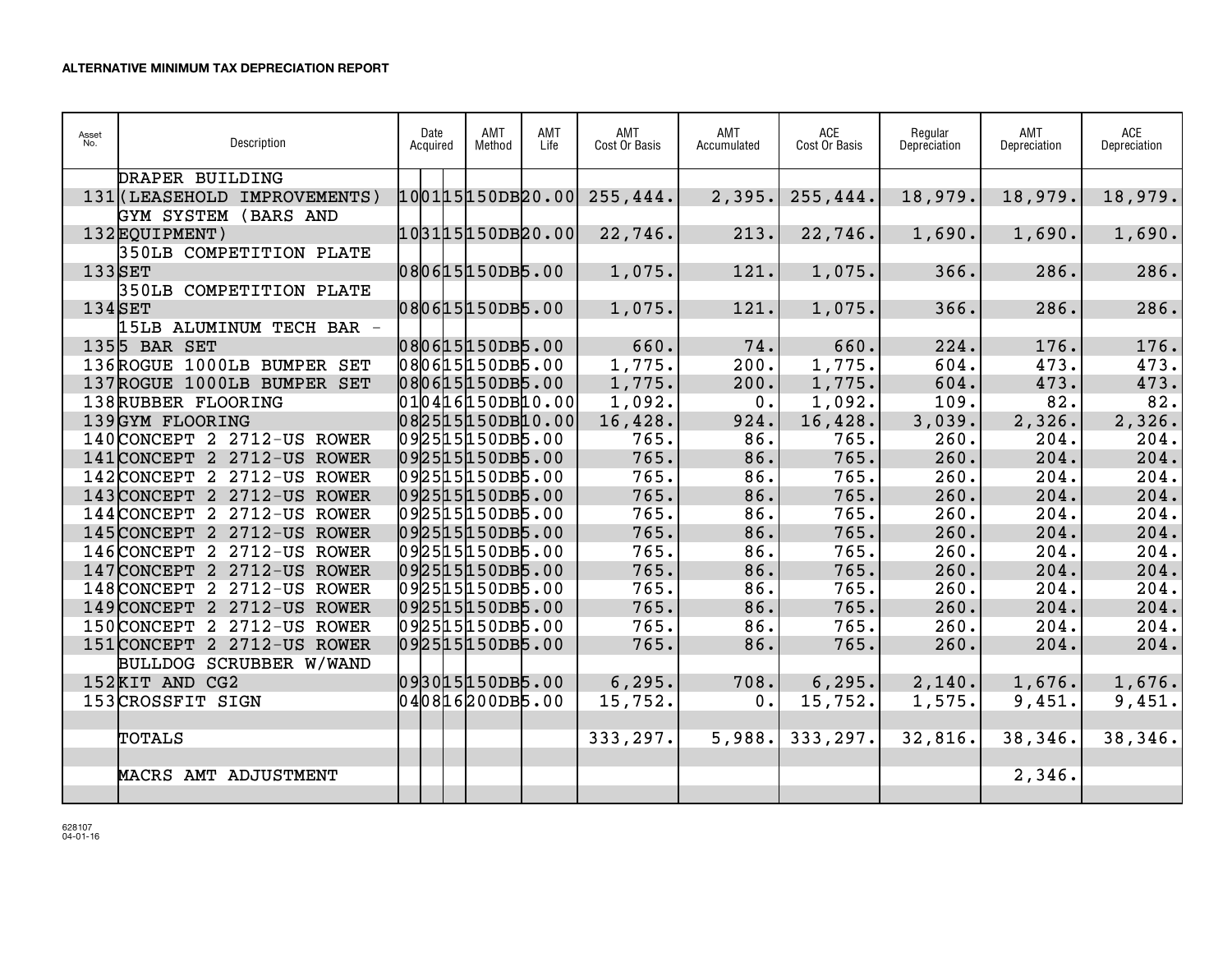| $FORM 990-T$ | OTHER DEDUCTIONS | <b>STATEMENT</b> |
|--------------|------------------|------------------|
| DESCRIPTION  |                  | <b>AMOUNT</b>    |

}}}}}}}}}}}}}}}}}}}}}}}}}}}}}}}}}}}} }}}}}}}}}}

| RENT EXPENSE                         | 87,432.  |
|--------------------------------------|----------|
| ADVERTISING                          | 6, 194.  |
| GENERAL AND ADMINISTRATIVE           | 12,715.  |
| LEGAL AND PROFESSIONAL               | 23,520.  |
| OCCUPANCY COST                       | 11,072.  |
| TRAVEL AND LODGING                   | 318.     |
| MEALS AND ENTERTAINMENT (50%)        | 135.     |
| TOTAL TO FORM 990-T, PAGE 1, LINE 28 | 141,386. |
|                                      |          |

| FORM $990-T$ |                                   | NET OPERATING LOSS DEDUCTION  |                   | STATEMENT <sub>2</sub>        |
|--------------|-----------------------------------|-------------------------------|-------------------|-------------------------------|
| TAX YEAR     | LOSS SUSTAINED                    | LOSS<br>PREVIOUSLY<br>APPLIED | LOSS<br>REMAINING | <b>AVAILABLE</b><br>THIS YEAR |
| 12/31/15     | 96,913.                           | 0.                            | 96,913.           | 96,913.                       |
|              | NOL CARRYOVER AVAILABLE THIS YEAR |                               | 96,913.           | 96,913.                       |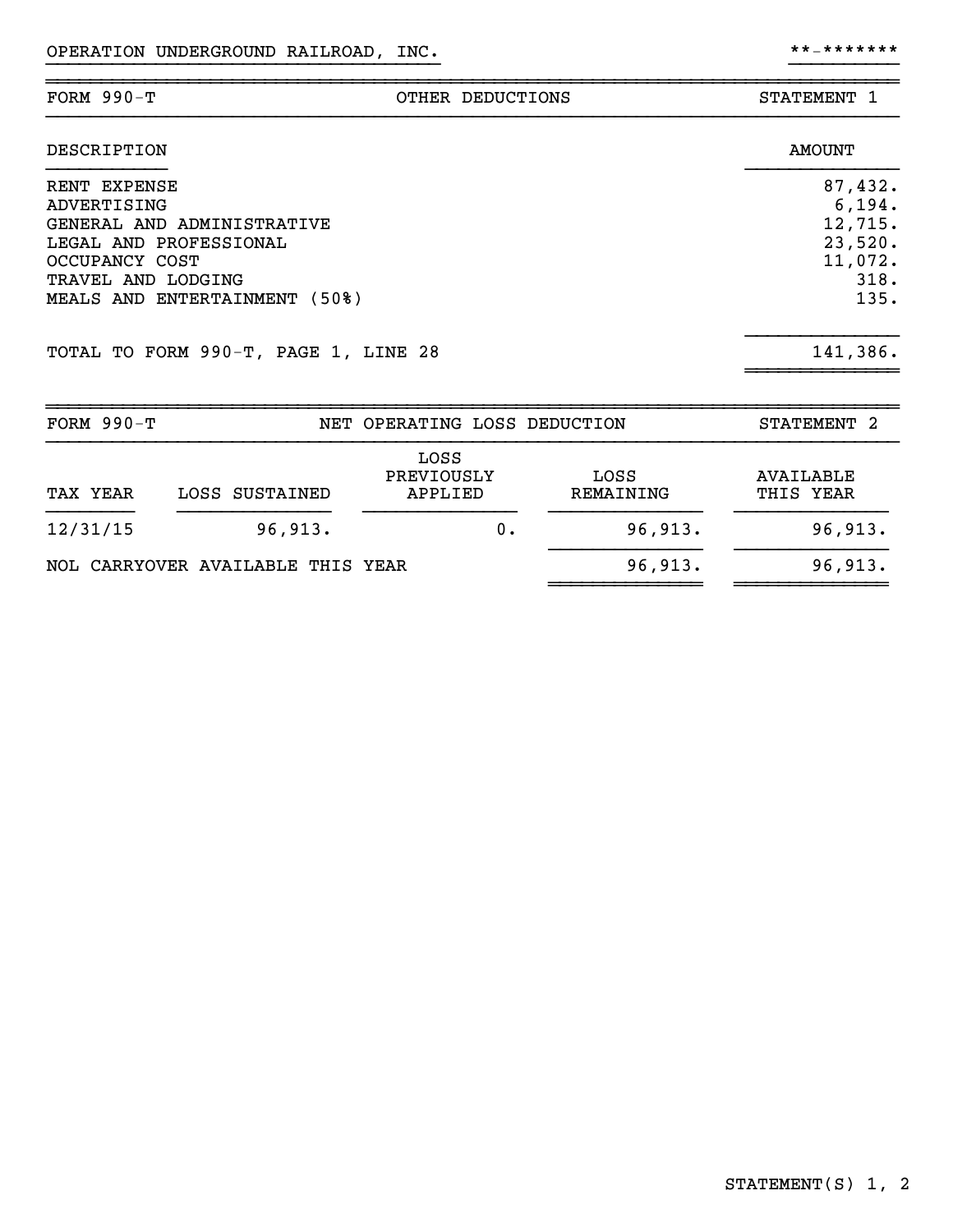| Form                                                          |  |
|---------------------------------------------------------------|--|
| Department of the Treasury<br><b>Internal Revenue Service</b> |  |

## **Depreciation and Amortization**

**(Including Information on Listed Property)** 990 OMB No. 1545-0172 **2016**

**| Attach to your tax return.**

| Name(s) shown on return                                                                                                                                                                                                                                                  |                              | Information about Form 4562 and its separate instructions is at www.irs.gov/form4562.               |                              |                        |                                                 |                         | Attachment<br>Sequence No. 179 |
|--------------------------------------------------------------------------------------------------------------------------------------------------------------------------------------------------------------------------------------------------------------------------|------------------------------|-----------------------------------------------------------------------------------------------------|------------------------------|------------------------|-------------------------------------------------|-------------------------|--------------------------------|
|                                                                                                                                                                                                                                                                          |                              |                                                                                                     |                              |                        | Business or activity to which this form relates |                         | Identifying number             |
| OPERATION UNDERGROUND RAILROAD, INC.                                                                                                                                                                                                                                     |                              |                                                                                                     | <b>FORM 990 PAGE 10</b>      |                        |                                                 |                         | * * _ * * * * * * *            |
| Part I<br>Election To Expense Certain Property Under Section 179 Note: If you have any listed property, complete Part V before you complete Part I.                                                                                                                      |                              |                                                                                                     |                              |                        |                                                 |                         |                                |
| <b>1</b> Maximum amount (see instructions)                                                                                                                                                                                                                               |                              |                                                                                                     |                              |                        |                                                 | 1.                      | 500,000.                       |
| 2 Total cost of section 179 property placed in service (see instructions)                                                                                                                                                                                                |                              |                                                                                                     |                              |                        |                                                 | $\mathbf{2}$            |                                |
|                                                                                                                                                                                                                                                                          |                              |                                                                                                     |                              |                        |                                                 | 3                       | 2,010,000.                     |
| Reduction in limitation. Subtract line 3 from line 2. If zero or less, enter -0-                                                                                                                                                                                         |                              |                                                                                                     |                              |                        |                                                 | $\overline{\mathbf{4}}$ |                                |
| 5 Dollar limitation for tax year. Subtract line 4 from line 1. If zero or less, enter -0-. If married filing separately, see instructions                                                                                                                                |                              |                                                                                                     |                              |                        |                                                 | 5                       |                                |
| (a) Description of property                                                                                                                                                                                                                                              |                              |                                                                                                     | (b) Cost (business use only) |                        | (c) Elected cost                                |                         |                                |
|                                                                                                                                                                                                                                                                          |                              |                                                                                                     |                              |                        |                                                 |                         |                                |
|                                                                                                                                                                                                                                                                          |                              |                                                                                                     |                              |                        |                                                 |                         |                                |
|                                                                                                                                                                                                                                                                          |                              |                                                                                                     |                              |                        |                                                 |                         |                                |
|                                                                                                                                                                                                                                                                          |                              |                                                                                                     |                              |                        |                                                 |                         |                                |
| <b>7</b> Listed property. Enter the amount from line 29                                                                                                                                                                                                                  |                              |                                                                                                     |                              | $\overline{7}$         |                                                 |                         |                                |
|                                                                                                                                                                                                                                                                          |                              |                                                                                                     |                              |                        |                                                 | 8                       |                                |
|                                                                                                                                                                                                                                                                          |                              |                                                                                                     |                              |                        |                                                 | 9                       |                                |
|                                                                                                                                                                                                                                                                          |                              |                                                                                                     |                              |                        |                                                 | 10                      |                                |
| 11 Business income limitation. Enter the smaller of business income (not less than zero) or line 5                                                                                                                                                                       |                              |                                                                                                     |                              |                        |                                                 | 11                      |                                |
|                                                                                                                                                                                                                                                                          |                              |                                                                                                     |                              |                        |                                                 | 12                      |                                |
| 13 Carryover of disallowed deduction to 2017. Add lines 9 and 10, less line 12                                                                                                                                                                                           |                              |                                                                                                     |                              | 13                     |                                                 |                         |                                |
| Note: Don't use Part II or Part III below for listed property. Instead, use Part V.<br>Part II                                                                                                                                                                           |                              |                                                                                                     |                              |                        |                                                 |                         |                                |
| Special Depreciation Allowance and Other Depreciation (Don't include listed property.)                                                                                                                                                                                   |                              |                                                                                                     |                              |                        |                                                 |                         |                                |
| 14 Special depreciation allowance for qualified property (other than listed property) placed in service during                                                                                                                                                           |                              |                                                                                                     |                              |                        |                                                 |                         |                                |
| the tax year                                                                                                                                                                                                                                                             |                              |                                                                                                     |                              |                        |                                                 | 14                      |                                |
| 15 Property subject to section 168(f)(1) election manufactured contains and contained a subject to section 168(f)(1) election                                                                                                                                            |                              |                                                                                                     |                              |                        |                                                 | 15                      | 58,597.                        |
| 16 Other depreciation (including ACRS)<br>Part III<br>MACRS Depreciation (Don't include listed property.) (See instructions.)                                                                                                                                            |                              |                                                                                                     |                              |                        |                                                 | 16                      |                                |
|                                                                                                                                                                                                                                                                          |                              | <b>Section A</b>                                                                                    |                              |                        |                                                 |                         |                                |
| 17 MACRS deductions for assets placed in service in tax years beginning before 2016                                                                                                                                                                                      |                              |                                                                                                     |                              |                        |                                                 | 17                      |                                |
| 18 If you are electing to group any assets placed in service during the tax year into one or more general asset accounts, check here                                                                                                                                     |                              |                                                                                                     |                              |                        |                                                 |                         |                                |
| Section B - Assets Placed in Service During 2016 Tax Year Using the General Depreciation System                                                                                                                                                                          |                              |                                                                                                     |                              |                        |                                                 |                         |                                |
|                                                                                                                                                                                                                                                                          |                              |                                                                                                     |                              |                        |                                                 |                         |                                |
| (a) Classification of property                                                                                                                                                                                                                                           | (b) Month and<br>year placed | (c) Basis for depreciation<br>(business/investment use<br>only - see instructions)                  |                              | (d) Recovery<br>period | (e) Convention                                  | (f) Method              | (g) Depreciation deduction     |
|                                                                                                                                                                                                                                                                          | in service                   |                                                                                                     |                              |                        |                                                 |                         |                                |
| 3-year property                                                                                                                                                                                                                                                          |                              |                                                                                                     |                              |                        |                                                 |                         |                                |
| 5-year property                                                                                                                                                                                                                                                          |                              |                                                                                                     |                              |                        |                                                 |                         |                                |
| 7-year property                                                                                                                                                                                                                                                          |                              |                                                                                                     |                              |                        |                                                 |                         |                                |
| 10-year property                                                                                                                                                                                                                                                         |                              |                                                                                                     |                              |                        |                                                 |                         |                                |
| 15-year property                                                                                                                                                                                                                                                         |                              |                                                                                                     |                              |                        |                                                 |                         |                                |
| 19a<br>b<br>с<br>d<br>е<br>20-year property<br>f                                                                                                                                                                                                                         |                              |                                                                                                     |                              |                        |                                                 |                         |                                |
| 25-year property<br>g                                                                                                                                                                                                                                                    |                              |                                                                                                     |                              | 25 yrs.                |                                                 | S/L                     |                                |
| Residential rental property<br>h                                                                                                                                                                                                                                         |                              |                                                                                                     |                              | 27.5 yrs.              | мм                                              | S/L                     |                                |
|                                                                                                                                                                                                                                                                          |                              |                                                                                                     |                              | 27.5 yrs.              | мм                                              | S/L                     |                                |
| Nonresidential real property                                                                                                                                                                                                                                             |                              |                                                                                                     |                              | 39 yrs.                | мм<br>мм                                        | S/L<br>S/L              |                                |
|                                                                                                                                                                                                                                                                          |                              | Section C - Assets Placed in Service During 2016 Tax Year Using the Alternative Depreciation System |                              |                        |                                                 |                         |                                |
| Class life                                                                                                                                                                                                                                                               |                              |                                                                                                     |                              |                        |                                                 | S/L                     |                                |
| 12-year                                                                                                                                                                                                                                                                  |                              |                                                                                                     |                              | 12 yrs.                |                                                 | S/L                     |                                |
| Ĩ.<br>20a<br>b<br>40-year<br>c                                                                                                                                                                                                                                           |                              |                                                                                                     |                              | 40 yrs.                | ΜМ                                              | S/L                     |                                |
| <b>Summary (See instructions.)</b>                                                                                                                                                                                                                                       |                              |                                                                                                     |                              |                        |                                                 |                         |                                |
|                                                                                                                                                                                                                                                                          |                              |                                                                                                     |                              |                        |                                                 | 21                      | 1,175.                         |
| Part IV<br>21 Listed property. Enter amount from line 28<br>22 Total. Add amounts from line 12, lines 14 through 17, lines 19 and 20 in column (g), and line 21.<br>Enter here and on the appropriate lines of your return. Partnerships and S corporations - see instr. |                              |                                                                                                     |                              |                        |                                                 |                         | 59,772.                        |

**23**

portion of the basis attributable to section 263A costs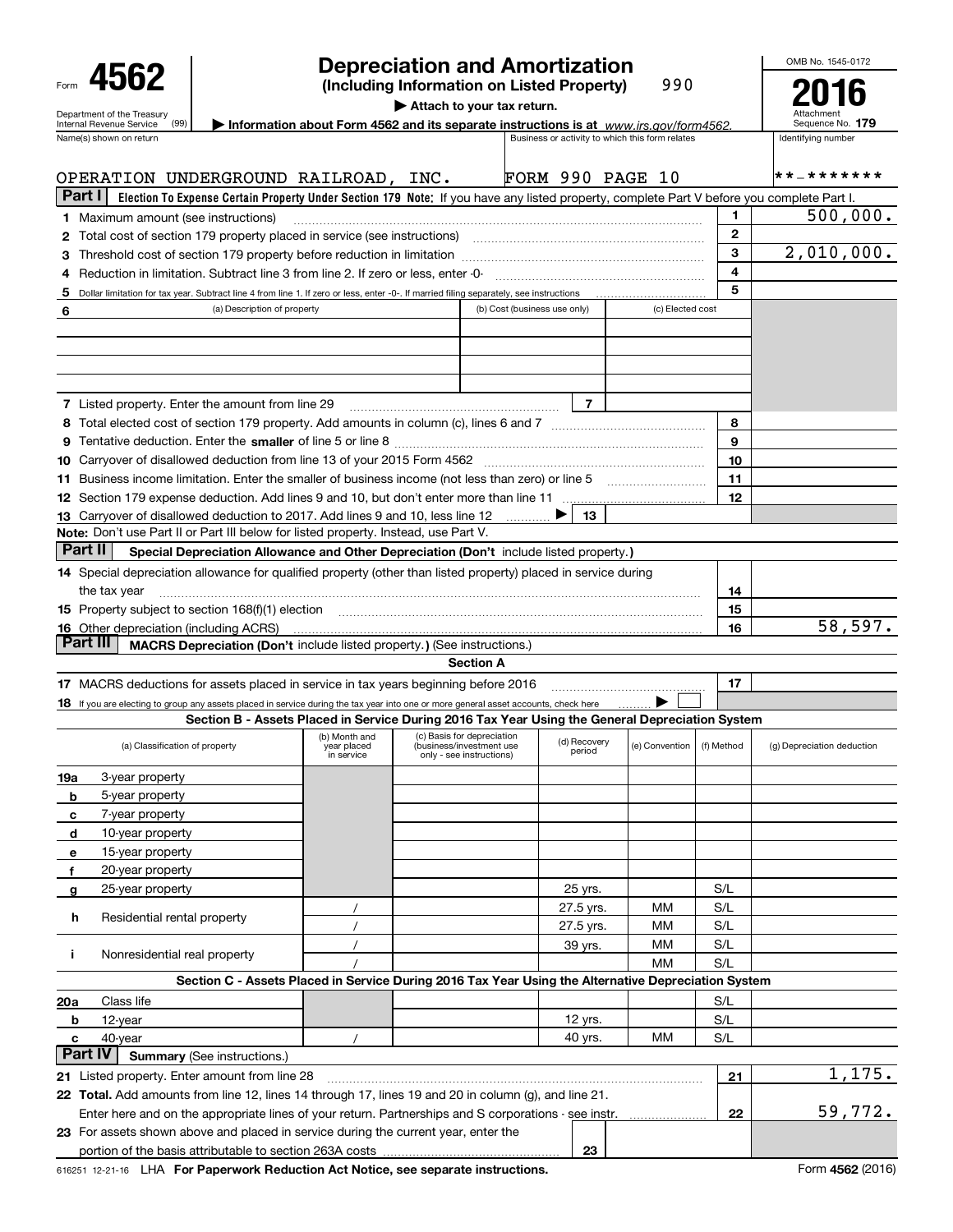| <b>Part V</b><br>Listed Property (Include automobiles, certain other vehicles, certain aircraft, certain computers, and property used for entertainment,<br>recreation, or amusement.)<br>Note: For any vehicle for which you are using the standard mileage rate or deducting lease expense, complete only 24a, 24b, columns<br>(a) through (c) of Section A, all of Section B, and Section C if applicable.<br>Section A - Depreciation and Other Information (Caution: See the instructions for limits for passenger automobiles.)<br>$\boxed{\text{X}}$ Yes<br>24a Do you have evidence to support the business/investment use claimed?<br><b>No</b>   24b If "Yes," is the evidence written? $\boxed{\text{X}}$<br>Yes<br>(b)<br>(c)<br>(i)<br>(e)<br>(f)<br>(g)<br>(h)<br>(a)<br>(d)<br>Date<br>Business/<br>Basis for depreciation<br>Elected<br>Type of property<br>Recovery<br>Method/<br>Depreciation<br>Cost or<br>placed in<br>investment<br>(business/investment<br>section 179<br>(list vehicles first)<br>deduction<br>period<br>Convention<br>other basis<br>use only)<br>use percentage<br>service<br>cost<br>25 Special depreciation allowance for qualified listed property placed in service during the tax year and<br>25<br>26 Property used more than 50% in a qualified business use:<br>121613100.00%<br>2007 DENALI<br>14,097.<br>14,097.5.00<br>SL<br>1,175.<br>$-HY$<br>%<br>主 主<br>%<br>27 Property used 50% or less in a qualified business use:<br>$S/L -$<br>%<br>生产生<br>$\%$<br>$S/L -$<br>中间 中<br>%<br>$S/L -$<br>1,175.<br>$\overline{\phantom{a}}$ 28<br>29<br>29 Add amounts in column (i), line 26. Enter here and on line 7, page 1 [20] Manuseum manuscription contracts<br>Section B - Information on Use of Vehicles<br>Complete this section for vehicles used by a sole proprietor, partner, or other "more than 5% owner," or related person. If you provided vehicles<br>to your employees, first answer the questions in Section C to see if you meet an exception to completing this section for those vehicles.<br>(f)<br>(a)<br>(b)<br>(c)<br>(d)<br>(e)<br><b>30</b> Total business/investment miles driven during the<br>Vehicle<br>Vehicle<br>Vehicle<br>Vehicle<br>Vehicle<br>Vehicle<br>year (don't include commuting miles)<br>31 Total commuting miles driven during the year<br>32 Total other personal (noncommuting) miles<br>33 Total miles driven during the year.<br><b>Yes</b><br>34 Was the vehicle available for personal use<br>Yes<br>Yes<br>Yes<br>No<br>No<br>Yes<br>No<br><b>Yes</b><br>No<br>No<br>No<br>35 Was the vehicle used primarily by a more<br>than 5% owner or related person?<br>36 Is another vehicle available for personal<br>use?<br>Section C - Questions for Employers Who Provide Vehicles for Use by Their Employees<br>Answer these questions to determine if you meet an exception to completing Section B for vehicles used by employees who aren't more than 5%<br>owners or related persons.<br>37 Do you maintain a written policy statement that prohibits all personal use of vehicles, including commuting, by your<br><b>Yes</b><br>38 Do you maintain a written policy statement that prohibits personal use of vehicles, except commuting, by your<br>employees? See the instructions for vehicles used by corporate officers, directors, or 1% or more owners<br>39 Do you treat all use of vehicles by employees as personal use?<br>40 Do you provide more than five vehicles to your employees, obtain information from your employees about<br>Note: If your answer to 37, 38, 39, 40, or 41 is "Yes," don't complete Section B for the covered vehicles.<br><b>Part VI</b><br>Amortization<br>(a)<br>(b)<br>(c)<br>(d)<br>(e)<br>(f)<br>Description of costs<br>Date amortization<br>Amortizable<br>Amortization<br>Amortization<br>Code<br>amount<br>section<br>for this year<br>begins<br>period or percentage<br>42 Amortization of costs that begins during your 2016 tax year:<br>おいす | Form 4562 (2016) | OPERATION UNDERGROUND RAILROAD, INC. |  |  |  |  |  | **_******* | Page 2 |
|---------------------------------------------------------------------------------------------------------------------------------------------------------------------------------------------------------------------------------------------------------------------------------------------------------------------------------------------------------------------------------------------------------------------------------------------------------------------------------------------------------------------------------------------------------------------------------------------------------------------------------------------------------------------------------------------------------------------------------------------------------------------------------------------------------------------------------------------------------------------------------------------------------------------------------------------------------------------------------------------------------------------------------------------------------------------------------------------------------------------------------------------------------------------------------------------------------------------------------------------------------------------------------------------------------------------------------------------------------------------------------------------------------------------------------------------------------------------------------------------------------------------------------------------------------------------------------------------------------------------------------------------------------------------------------------------------------------------------------------------------------------------------------------------------------------------------------------------------------------------------------------------------------------------------------------------------------------------------------------------------------------------------------------------------------------------------------------------------------------------------------------------------------------------------------------------------------------------------------------------------------------------------------------------------------------------------------------------------------------------------------------------------------------------------------------------------------------------------------------------------------------------------------------------------------------------------------------------------------------------------------------------------------------------------------------------------------------------------------------------------------------------------------------------------------------------------------------------------------------------------------------------------------------------------------------------------------------------------------------------------------------------------------------------------------------------------------------------------------------------------------------------------------------------------------------------------------------------------------------------------------------------------------------------------------------------------------------------------------------------------------------------------------------------------------------------------------------------------------------------------------------------------------------------------------------------------------------------------------------------------------------------------------------------------------------------------------------------------------------------------------------------------------------------------------------------------------------------------------------------------------------------------------------------------------------------------------------------------------------------------------|------------------|--------------------------------------|--|--|--|--|--|------------|--------|
|                                                                                                                                                                                                                                                                                                                                                                                                                                                                                                                                                                                                                                                                                                                                                                                                                                                                                                                                                                                                                                                                                                                                                                                                                                                                                                                                                                                                                                                                                                                                                                                                                                                                                                                                                                                                                                                                                                                                                                                                                                                                                                                                                                                                                                                                                                                                                                                                                                                                                                                                                                                                                                                                                                                                                                                                                                                                                                                                                                                                                                                                                                                                                                                                                                                                                                                                                                                                                                                                                                                                                                                                                                                                                                                                                                                                                                                                                                                                                                                                         |                  |                                      |  |  |  |  |  |            |        |
|                                                                                                                                                                                                                                                                                                                                                                                                                                                                                                                                                                                                                                                                                                                                                                                                                                                                                                                                                                                                                                                                                                                                                                                                                                                                                                                                                                                                                                                                                                                                                                                                                                                                                                                                                                                                                                                                                                                                                                                                                                                                                                                                                                                                                                                                                                                                                                                                                                                                                                                                                                                                                                                                                                                                                                                                                                                                                                                                                                                                                                                                                                                                                                                                                                                                                                                                                                                                                                                                                                                                                                                                                                                                                                                                                                                                                                                                                                                                                                                                         |                  |                                      |  |  |  |  |  |            |        |
|                                                                                                                                                                                                                                                                                                                                                                                                                                                                                                                                                                                                                                                                                                                                                                                                                                                                                                                                                                                                                                                                                                                                                                                                                                                                                                                                                                                                                                                                                                                                                                                                                                                                                                                                                                                                                                                                                                                                                                                                                                                                                                                                                                                                                                                                                                                                                                                                                                                                                                                                                                                                                                                                                                                                                                                                                                                                                                                                                                                                                                                                                                                                                                                                                                                                                                                                                                                                                                                                                                                                                                                                                                                                                                                                                                                                                                                                                                                                                                                                         |                  |                                      |  |  |  |  |  |            |        |
|                                                                                                                                                                                                                                                                                                                                                                                                                                                                                                                                                                                                                                                                                                                                                                                                                                                                                                                                                                                                                                                                                                                                                                                                                                                                                                                                                                                                                                                                                                                                                                                                                                                                                                                                                                                                                                                                                                                                                                                                                                                                                                                                                                                                                                                                                                                                                                                                                                                                                                                                                                                                                                                                                                                                                                                                                                                                                                                                                                                                                                                                                                                                                                                                                                                                                                                                                                                                                                                                                                                                                                                                                                                                                                                                                                                                                                                                                                                                                                                                         |                  |                                      |  |  |  |  |  |            | No     |
|                                                                                                                                                                                                                                                                                                                                                                                                                                                                                                                                                                                                                                                                                                                                                                                                                                                                                                                                                                                                                                                                                                                                                                                                                                                                                                                                                                                                                                                                                                                                                                                                                                                                                                                                                                                                                                                                                                                                                                                                                                                                                                                                                                                                                                                                                                                                                                                                                                                                                                                                                                                                                                                                                                                                                                                                                                                                                                                                                                                                                                                                                                                                                                                                                                                                                                                                                                                                                                                                                                                                                                                                                                                                                                                                                                                                                                                                                                                                                                                                         |                  |                                      |  |  |  |  |  |            |        |
|                                                                                                                                                                                                                                                                                                                                                                                                                                                                                                                                                                                                                                                                                                                                                                                                                                                                                                                                                                                                                                                                                                                                                                                                                                                                                                                                                                                                                                                                                                                                                                                                                                                                                                                                                                                                                                                                                                                                                                                                                                                                                                                                                                                                                                                                                                                                                                                                                                                                                                                                                                                                                                                                                                                                                                                                                                                                                                                                                                                                                                                                                                                                                                                                                                                                                                                                                                                                                                                                                                                                                                                                                                                                                                                                                                                                                                                                                                                                                                                                         |                  |                                      |  |  |  |  |  |            |        |
|                                                                                                                                                                                                                                                                                                                                                                                                                                                                                                                                                                                                                                                                                                                                                                                                                                                                                                                                                                                                                                                                                                                                                                                                                                                                                                                                                                                                                                                                                                                                                                                                                                                                                                                                                                                                                                                                                                                                                                                                                                                                                                                                                                                                                                                                                                                                                                                                                                                                                                                                                                                                                                                                                                                                                                                                                                                                                                                                                                                                                                                                                                                                                                                                                                                                                                                                                                                                                                                                                                                                                                                                                                                                                                                                                                                                                                                                                                                                                                                                         |                  |                                      |  |  |  |  |  |            |        |
|                                                                                                                                                                                                                                                                                                                                                                                                                                                                                                                                                                                                                                                                                                                                                                                                                                                                                                                                                                                                                                                                                                                                                                                                                                                                                                                                                                                                                                                                                                                                                                                                                                                                                                                                                                                                                                                                                                                                                                                                                                                                                                                                                                                                                                                                                                                                                                                                                                                                                                                                                                                                                                                                                                                                                                                                                                                                                                                                                                                                                                                                                                                                                                                                                                                                                                                                                                                                                                                                                                                                                                                                                                                                                                                                                                                                                                                                                                                                                                                                         |                  |                                      |  |  |  |  |  |            |        |
|                                                                                                                                                                                                                                                                                                                                                                                                                                                                                                                                                                                                                                                                                                                                                                                                                                                                                                                                                                                                                                                                                                                                                                                                                                                                                                                                                                                                                                                                                                                                                                                                                                                                                                                                                                                                                                                                                                                                                                                                                                                                                                                                                                                                                                                                                                                                                                                                                                                                                                                                                                                                                                                                                                                                                                                                                                                                                                                                                                                                                                                                                                                                                                                                                                                                                                                                                                                                                                                                                                                                                                                                                                                                                                                                                                                                                                                                                                                                                                                                         |                  |                                      |  |  |  |  |  |            |        |
|                                                                                                                                                                                                                                                                                                                                                                                                                                                                                                                                                                                                                                                                                                                                                                                                                                                                                                                                                                                                                                                                                                                                                                                                                                                                                                                                                                                                                                                                                                                                                                                                                                                                                                                                                                                                                                                                                                                                                                                                                                                                                                                                                                                                                                                                                                                                                                                                                                                                                                                                                                                                                                                                                                                                                                                                                                                                                                                                                                                                                                                                                                                                                                                                                                                                                                                                                                                                                                                                                                                                                                                                                                                                                                                                                                                                                                                                                                                                                                                                         |                  |                                      |  |  |  |  |  |            |        |
|                                                                                                                                                                                                                                                                                                                                                                                                                                                                                                                                                                                                                                                                                                                                                                                                                                                                                                                                                                                                                                                                                                                                                                                                                                                                                                                                                                                                                                                                                                                                                                                                                                                                                                                                                                                                                                                                                                                                                                                                                                                                                                                                                                                                                                                                                                                                                                                                                                                                                                                                                                                                                                                                                                                                                                                                                                                                                                                                                                                                                                                                                                                                                                                                                                                                                                                                                                                                                                                                                                                                                                                                                                                                                                                                                                                                                                                                                                                                                                                                         |                  |                                      |  |  |  |  |  |            |        |
|                                                                                                                                                                                                                                                                                                                                                                                                                                                                                                                                                                                                                                                                                                                                                                                                                                                                                                                                                                                                                                                                                                                                                                                                                                                                                                                                                                                                                                                                                                                                                                                                                                                                                                                                                                                                                                                                                                                                                                                                                                                                                                                                                                                                                                                                                                                                                                                                                                                                                                                                                                                                                                                                                                                                                                                                                                                                                                                                                                                                                                                                                                                                                                                                                                                                                                                                                                                                                                                                                                                                                                                                                                                                                                                                                                                                                                                                                                                                                                                                         |                  |                                      |  |  |  |  |  |            |        |
|                                                                                                                                                                                                                                                                                                                                                                                                                                                                                                                                                                                                                                                                                                                                                                                                                                                                                                                                                                                                                                                                                                                                                                                                                                                                                                                                                                                                                                                                                                                                                                                                                                                                                                                                                                                                                                                                                                                                                                                                                                                                                                                                                                                                                                                                                                                                                                                                                                                                                                                                                                                                                                                                                                                                                                                                                                                                                                                                                                                                                                                                                                                                                                                                                                                                                                                                                                                                                                                                                                                                                                                                                                                                                                                                                                                                                                                                                                                                                                                                         |                  |                                      |  |  |  |  |  |            |        |
|                                                                                                                                                                                                                                                                                                                                                                                                                                                                                                                                                                                                                                                                                                                                                                                                                                                                                                                                                                                                                                                                                                                                                                                                                                                                                                                                                                                                                                                                                                                                                                                                                                                                                                                                                                                                                                                                                                                                                                                                                                                                                                                                                                                                                                                                                                                                                                                                                                                                                                                                                                                                                                                                                                                                                                                                                                                                                                                                                                                                                                                                                                                                                                                                                                                                                                                                                                                                                                                                                                                                                                                                                                                                                                                                                                                                                                                                                                                                                                                                         |                  |                                      |  |  |  |  |  |            |        |
|                                                                                                                                                                                                                                                                                                                                                                                                                                                                                                                                                                                                                                                                                                                                                                                                                                                                                                                                                                                                                                                                                                                                                                                                                                                                                                                                                                                                                                                                                                                                                                                                                                                                                                                                                                                                                                                                                                                                                                                                                                                                                                                                                                                                                                                                                                                                                                                                                                                                                                                                                                                                                                                                                                                                                                                                                                                                                                                                                                                                                                                                                                                                                                                                                                                                                                                                                                                                                                                                                                                                                                                                                                                                                                                                                                                                                                                                                                                                                                                                         |                  |                                      |  |  |  |  |  |            |        |
|                                                                                                                                                                                                                                                                                                                                                                                                                                                                                                                                                                                                                                                                                                                                                                                                                                                                                                                                                                                                                                                                                                                                                                                                                                                                                                                                                                                                                                                                                                                                                                                                                                                                                                                                                                                                                                                                                                                                                                                                                                                                                                                                                                                                                                                                                                                                                                                                                                                                                                                                                                                                                                                                                                                                                                                                                                                                                                                                                                                                                                                                                                                                                                                                                                                                                                                                                                                                                                                                                                                                                                                                                                                                                                                                                                                                                                                                                                                                                                                                         |                  |                                      |  |  |  |  |  |            |        |
|                                                                                                                                                                                                                                                                                                                                                                                                                                                                                                                                                                                                                                                                                                                                                                                                                                                                                                                                                                                                                                                                                                                                                                                                                                                                                                                                                                                                                                                                                                                                                                                                                                                                                                                                                                                                                                                                                                                                                                                                                                                                                                                                                                                                                                                                                                                                                                                                                                                                                                                                                                                                                                                                                                                                                                                                                                                                                                                                                                                                                                                                                                                                                                                                                                                                                                                                                                                                                                                                                                                                                                                                                                                                                                                                                                                                                                                                                                                                                                                                         |                  |                                      |  |  |  |  |  |            |        |
|                                                                                                                                                                                                                                                                                                                                                                                                                                                                                                                                                                                                                                                                                                                                                                                                                                                                                                                                                                                                                                                                                                                                                                                                                                                                                                                                                                                                                                                                                                                                                                                                                                                                                                                                                                                                                                                                                                                                                                                                                                                                                                                                                                                                                                                                                                                                                                                                                                                                                                                                                                                                                                                                                                                                                                                                                                                                                                                                                                                                                                                                                                                                                                                                                                                                                                                                                                                                                                                                                                                                                                                                                                                                                                                                                                                                                                                                                                                                                                                                         |                  |                                      |  |  |  |  |  |            |        |
|                                                                                                                                                                                                                                                                                                                                                                                                                                                                                                                                                                                                                                                                                                                                                                                                                                                                                                                                                                                                                                                                                                                                                                                                                                                                                                                                                                                                                                                                                                                                                                                                                                                                                                                                                                                                                                                                                                                                                                                                                                                                                                                                                                                                                                                                                                                                                                                                                                                                                                                                                                                                                                                                                                                                                                                                                                                                                                                                                                                                                                                                                                                                                                                                                                                                                                                                                                                                                                                                                                                                                                                                                                                                                                                                                                                                                                                                                                                                                                                                         |                  |                                      |  |  |  |  |  |            |        |
|                                                                                                                                                                                                                                                                                                                                                                                                                                                                                                                                                                                                                                                                                                                                                                                                                                                                                                                                                                                                                                                                                                                                                                                                                                                                                                                                                                                                                                                                                                                                                                                                                                                                                                                                                                                                                                                                                                                                                                                                                                                                                                                                                                                                                                                                                                                                                                                                                                                                                                                                                                                                                                                                                                                                                                                                                                                                                                                                                                                                                                                                                                                                                                                                                                                                                                                                                                                                                                                                                                                                                                                                                                                                                                                                                                                                                                                                                                                                                                                                         |                  |                                      |  |  |  |  |  |            |        |
|                                                                                                                                                                                                                                                                                                                                                                                                                                                                                                                                                                                                                                                                                                                                                                                                                                                                                                                                                                                                                                                                                                                                                                                                                                                                                                                                                                                                                                                                                                                                                                                                                                                                                                                                                                                                                                                                                                                                                                                                                                                                                                                                                                                                                                                                                                                                                                                                                                                                                                                                                                                                                                                                                                                                                                                                                                                                                                                                                                                                                                                                                                                                                                                                                                                                                                                                                                                                                                                                                                                                                                                                                                                                                                                                                                                                                                                                                                                                                                                                         |                  |                                      |  |  |  |  |  |            |        |
|                                                                                                                                                                                                                                                                                                                                                                                                                                                                                                                                                                                                                                                                                                                                                                                                                                                                                                                                                                                                                                                                                                                                                                                                                                                                                                                                                                                                                                                                                                                                                                                                                                                                                                                                                                                                                                                                                                                                                                                                                                                                                                                                                                                                                                                                                                                                                                                                                                                                                                                                                                                                                                                                                                                                                                                                                                                                                                                                                                                                                                                                                                                                                                                                                                                                                                                                                                                                                                                                                                                                                                                                                                                                                                                                                                                                                                                                                                                                                                                                         |                  |                                      |  |  |  |  |  |            |        |
|                                                                                                                                                                                                                                                                                                                                                                                                                                                                                                                                                                                                                                                                                                                                                                                                                                                                                                                                                                                                                                                                                                                                                                                                                                                                                                                                                                                                                                                                                                                                                                                                                                                                                                                                                                                                                                                                                                                                                                                                                                                                                                                                                                                                                                                                                                                                                                                                                                                                                                                                                                                                                                                                                                                                                                                                                                                                                                                                                                                                                                                                                                                                                                                                                                                                                                                                                                                                                                                                                                                                                                                                                                                                                                                                                                                                                                                                                                                                                                                                         |                  |                                      |  |  |  |  |  |            |        |
|                                                                                                                                                                                                                                                                                                                                                                                                                                                                                                                                                                                                                                                                                                                                                                                                                                                                                                                                                                                                                                                                                                                                                                                                                                                                                                                                                                                                                                                                                                                                                                                                                                                                                                                                                                                                                                                                                                                                                                                                                                                                                                                                                                                                                                                                                                                                                                                                                                                                                                                                                                                                                                                                                                                                                                                                                                                                                                                                                                                                                                                                                                                                                                                                                                                                                                                                                                                                                                                                                                                                                                                                                                                                                                                                                                                                                                                                                                                                                                                                         |                  |                                      |  |  |  |  |  |            |        |
|                                                                                                                                                                                                                                                                                                                                                                                                                                                                                                                                                                                                                                                                                                                                                                                                                                                                                                                                                                                                                                                                                                                                                                                                                                                                                                                                                                                                                                                                                                                                                                                                                                                                                                                                                                                                                                                                                                                                                                                                                                                                                                                                                                                                                                                                                                                                                                                                                                                                                                                                                                                                                                                                                                                                                                                                                                                                                                                                                                                                                                                                                                                                                                                                                                                                                                                                                                                                                                                                                                                                                                                                                                                                                                                                                                                                                                                                                                                                                                                                         |                  |                                      |  |  |  |  |  |            |        |
|                                                                                                                                                                                                                                                                                                                                                                                                                                                                                                                                                                                                                                                                                                                                                                                                                                                                                                                                                                                                                                                                                                                                                                                                                                                                                                                                                                                                                                                                                                                                                                                                                                                                                                                                                                                                                                                                                                                                                                                                                                                                                                                                                                                                                                                                                                                                                                                                                                                                                                                                                                                                                                                                                                                                                                                                                                                                                                                                                                                                                                                                                                                                                                                                                                                                                                                                                                                                                                                                                                                                                                                                                                                                                                                                                                                                                                                                                                                                                                                                         |                  |                                      |  |  |  |  |  |            |        |
|                                                                                                                                                                                                                                                                                                                                                                                                                                                                                                                                                                                                                                                                                                                                                                                                                                                                                                                                                                                                                                                                                                                                                                                                                                                                                                                                                                                                                                                                                                                                                                                                                                                                                                                                                                                                                                                                                                                                                                                                                                                                                                                                                                                                                                                                                                                                                                                                                                                                                                                                                                                                                                                                                                                                                                                                                                                                                                                                                                                                                                                                                                                                                                                                                                                                                                                                                                                                                                                                                                                                                                                                                                                                                                                                                                                                                                                                                                                                                                                                         |                  |                                      |  |  |  |  |  |            |        |
|                                                                                                                                                                                                                                                                                                                                                                                                                                                                                                                                                                                                                                                                                                                                                                                                                                                                                                                                                                                                                                                                                                                                                                                                                                                                                                                                                                                                                                                                                                                                                                                                                                                                                                                                                                                                                                                                                                                                                                                                                                                                                                                                                                                                                                                                                                                                                                                                                                                                                                                                                                                                                                                                                                                                                                                                                                                                                                                                                                                                                                                                                                                                                                                                                                                                                                                                                                                                                                                                                                                                                                                                                                                                                                                                                                                                                                                                                                                                                                                                         |                  |                                      |  |  |  |  |  |            |        |
|                                                                                                                                                                                                                                                                                                                                                                                                                                                                                                                                                                                                                                                                                                                                                                                                                                                                                                                                                                                                                                                                                                                                                                                                                                                                                                                                                                                                                                                                                                                                                                                                                                                                                                                                                                                                                                                                                                                                                                                                                                                                                                                                                                                                                                                                                                                                                                                                                                                                                                                                                                                                                                                                                                                                                                                                                                                                                                                                                                                                                                                                                                                                                                                                                                                                                                                                                                                                                                                                                                                                                                                                                                                                                                                                                                                                                                                                                                                                                                                                         |                  |                                      |  |  |  |  |  |            |        |
|                                                                                                                                                                                                                                                                                                                                                                                                                                                                                                                                                                                                                                                                                                                                                                                                                                                                                                                                                                                                                                                                                                                                                                                                                                                                                                                                                                                                                                                                                                                                                                                                                                                                                                                                                                                                                                                                                                                                                                                                                                                                                                                                                                                                                                                                                                                                                                                                                                                                                                                                                                                                                                                                                                                                                                                                                                                                                                                                                                                                                                                                                                                                                                                                                                                                                                                                                                                                                                                                                                                                                                                                                                                                                                                                                                                                                                                                                                                                                                                                         |                  |                                      |  |  |  |  |  |            |        |
|                                                                                                                                                                                                                                                                                                                                                                                                                                                                                                                                                                                                                                                                                                                                                                                                                                                                                                                                                                                                                                                                                                                                                                                                                                                                                                                                                                                                                                                                                                                                                                                                                                                                                                                                                                                                                                                                                                                                                                                                                                                                                                                                                                                                                                                                                                                                                                                                                                                                                                                                                                                                                                                                                                                                                                                                                                                                                                                                                                                                                                                                                                                                                                                                                                                                                                                                                                                                                                                                                                                                                                                                                                                                                                                                                                                                                                                                                                                                                                                                         |                  |                                      |  |  |  |  |  |            |        |
|                                                                                                                                                                                                                                                                                                                                                                                                                                                                                                                                                                                                                                                                                                                                                                                                                                                                                                                                                                                                                                                                                                                                                                                                                                                                                                                                                                                                                                                                                                                                                                                                                                                                                                                                                                                                                                                                                                                                                                                                                                                                                                                                                                                                                                                                                                                                                                                                                                                                                                                                                                                                                                                                                                                                                                                                                                                                                                                                                                                                                                                                                                                                                                                                                                                                                                                                                                                                                                                                                                                                                                                                                                                                                                                                                                                                                                                                                                                                                                                                         |                  |                                      |  |  |  |  |  |            |        |
|                                                                                                                                                                                                                                                                                                                                                                                                                                                                                                                                                                                                                                                                                                                                                                                                                                                                                                                                                                                                                                                                                                                                                                                                                                                                                                                                                                                                                                                                                                                                                                                                                                                                                                                                                                                                                                                                                                                                                                                                                                                                                                                                                                                                                                                                                                                                                                                                                                                                                                                                                                                                                                                                                                                                                                                                                                                                                                                                                                                                                                                                                                                                                                                                                                                                                                                                                                                                                                                                                                                                                                                                                                                                                                                                                                                                                                                                                                                                                                                                         |                  |                                      |  |  |  |  |  |            |        |
|                                                                                                                                                                                                                                                                                                                                                                                                                                                                                                                                                                                                                                                                                                                                                                                                                                                                                                                                                                                                                                                                                                                                                                                                                                                                                                                                                                                                                                                                                                                                                                                                                                                                                                                                                                                                                                                                                                                                                                                                                                                                                                                                                                                                                                                                                                                                                                                                                                                                                                                                                                                                                                                                                                                                                                                                                                                                                                                                                                                                                                                                                                                                                                                                                                                                                                                                                                                                                                                                                                                                                                                                                                                                                                                                                                                                                                                                                                                                                                                                         |                  |                                      |  |  |  |  |  |            |        |
|                                                                                                                                                                                                                                                                                                                                                                                                                                                                                                                                                                                                                                                                                                                                                                                                                                                                                                                                                                                                                                                                                                                                                                                                                                                                                                                                                                                                                                                                                                                                                                                                                                                                                                                                                                                                                                                                                                                                                                                                                                                                                                                                                                                                                                                                                                                                                                                                                                                                                                                                                                                                                                                                                                                                                                                                                                                                                                                                                                                                                                                                                                                                                                                                                                                                                                                                                                                                                                                                                                                                                                                                                                                                                                                                                                                                                                                                                                                                                                                                         |                  |                                      |  |  |  |  |  |            |        |
|                                                                                                                                                                                                                                                                                                                                                                                                                                                                                                                                                                                                                                                                                                                                                                                                                                                                                                                                                                                                                                                                                                                                                                                                                                                                                                                                                                                                                                                                                                                                                                                                                                                                                                                                                                                                                                                                                                                                                                                                                                                                                                                                                                                                                                                                                                                                                                                                                                                                                                                                                                                                                                                                                                                                                                                                                                                                                                                                                                                                                                                                                                                                                                                                                                                                                                                                                                                                                                                                                                                                                                                                                                                                                                                                                                                                                                                                                                                                                                                                         |                  |                                      |  |  |  |  |  |            |        |
|                                                                                                                                                                                                                                                                                                                                                                                                                                                                                                                                                                                                                                                                                                                                                                                                                                                                                                                                                                                                                                                                                                                                                                                                                                                                                                                                                                                                                                                                                                                                                                                                                                                                                                                                                                                                                                                                                                                                                                                                                                                                                                                                                                                                                                                                                                                                                                                                                                                                                                                                                                                                                                                                                                                                                                                                                                                                                                                                                                                                                                                                                                                                                                                                                                                                                                                                                                                                                                                                                                                                                                                                                                                                                                                                                                                                                                                                                                                                                                                                         |                  |                                      |  |  |  |  |  |            |        |
|                                                                                                                                                                                                                                                                                                                                                                                                                                                                                                                                                                                                                                                                                                                                                                                                                                                                                                                                                                                                                                                                                                                                                                                                                                                                                                                                                                                                                                                                                                                                                                                                                                                                                                                                                                                                                                                                                                                                                                                                                                                                                                                                                                                                                                                                                                                                                                                                                                                                                                                                                                                                                                                                                                                                                                                                                                                                                                                                                                                                                                                                                                                                                                                                                                                                                                                                                                                                                                                                                                                                                                                                                                                                                                                                                                                                                                                                                                                                                                                                         |                  |                                      |  |  |  |  |  |            |        |
|                                                                                                                                                                                                                                                                                                                                                                                                                                                                                                                                                                                                                                                                                                                                                                                                                                                                                                                                                                                                                                                                                                                                                                                                                                                                                                                                                                                                                                                                                                                                                                                                                                                                                                                                                                                                                                                                                                                                                                                                                                                                                                                                                                                                                                                                                                                                                                                                                                                                                                                                                                                                                                                                                                                                                                                                                                                                                                                                                                                                                                                                                                                                                                                                                                                                                                                                                                                                                                                                                                                                                                                                                                                                                                                                                                                                                                                                                                                                                                                                         |                  |                                      |  |  |  |  |  |            | No l   |
|                                                                                                                                                                                                                                                                                                                                                                                                                                                                                                                                                                                                                                                                                                                                                                                                                                                                                                                                                                                                                                                                                                                                                                                                                                                                                                                                                                                                                                                                                                                                                                                                                                                                                                                                                                                                                                                                                                                                                                                                                                                                                                                                                                                                                                                                                                                                                                                                                                                                                                                                                                                                                                                                                                                                                                                                                                                                                                                                                                                                                                                                                                                                                                                                                                                                                                                                                                                                                                                                                                                                                                                                                                                                                                                                                                                                                                                                                                                                                                                                         |                  |                                      |  |  |  |  |  |            |        |
|                                                                                                                                                                                                                                                                                                                                                                                                                                                                                                                                                                                                                                                                                                                                                                                                                                                                                                                                                                                                                                                                                                                                                                                                                                                                                                                                                                                                                                                                                                                                                                                                                                                                                                                                                                                                                                                                                                                                                                                                                                                                                                                                                                                                                                                                                                                                                                                                                                                                                                                                                                                                                                                                                                                                                                                                                                                                                                                                                                                                                                                                                                                                                                                                                                                                                                                                                                                                                                                                                                                                                                                                                                                                                                                                                                                                                                                                                                                                                                                                         |                  |                                      |  |  |  |  |  |            |        |
|                                                                                                                                                                                                                                                                                                                                                                                                                                                                                                                                                                                                                                                                                                                                                                                                                                                                                                                                                                                                                                                                                                                                                                                                                                                                                                                                                                                                                                                                                                                                                                                                                                                                                                                                                                                                                                                                                                                                                                                                                                                                                                                                                                                                                                                                                                                                                                                                                                                                                                                                                                                                                                                                                                                                                                                                                                                                                                                                                                                                                                                                                                                                                                                                                                                                                                                                                                                                                                                                                                                                                                                                                                                                                                                                                                                                                                                                                                                                                                                                         |                  |                                      |  |  |  |  |  |            |        |
|                                                                                                                                                                                                                                                                                                                                                                                                                                                                                                                                                                                                                                                                                                                                                                                                                                                                                                                                                                                                                                                                                                                                                                                                                                                                                                                                                                                                                                                                                                                                                                                                                                                                                                                                                                                                                                                                                                                                                                                                                                                                                                                                                                                                                                                                                                                                                                                                                                                                                                                                                                                                                                                                                                                                                                                                                                                                                                                                                                                                                                                                                                                                                                                                                                                                                                                                                                                                                                                                                                                                                                                                                                                                                                                                                                                                                                                                                                                                                                                                         |                  |                                      |  |  |  |  |  |            |        |
|                                                                                                                                                                                                                                                                                                                                                                                                                                                                                                                                                                                                                                                                                                                                                                                                                                                                                                                                                                                                                                                                                                                                                                                                                                                                                                                                                                                                                                                                                                                                                                                                                                                                                                                                                                                                                                                                                                                                                                                                                                                                                                                                                                                                                                                                                                                                                                                                                                                                                                                                                                                                                                                                                                                                                                                                                                                                                                                                                                                                                                                                                                                                                                                                                                                                                                                                                                                                                                                                                                                                                                                                                                                                                                                                                                                                                                                                                                                                                                                                         |                  |                                      |  |  |  |  |  |            |        |
|                                                                                                                                                                                                                                                                                                                                                                                                                                                                                                                                                                                                                                                                                                                                                                                                                                                                                                                                                                                                                                                                                                                                                                                                                                                                                                                                                                                                                                                                                                                                                                                                                                                                                                                                                                                                                                                                                                                                                                                                                                                                                                                                                                                                                                                                                                                                                                                                                                                                                                                                                                                                                                                                                                                                                                                                                                                                                                                                                                                                                                                                                                                                                                                                                                                                                                                                                                                                                                                                                                                                                                                                                                                                                                                                                                                                                                                                                                                                                                                                         |                  |                                      |  |  |  |  |  |            |        |
|                                                                                                                                                                                                                                                                                                                                                                                                                                                                                                                                                                                                                                                                                                                                                                                                                                                                                                                                                                                                                                                                                                                                                                                                                                                                                                                                                                                                                                                                                                                                                                                                                                                                                                                                                                                                                                                                                                                                                                                                                                                                                                                                                                                                                                                                                                                                                                                                                                                                                                                                                                                                                                                                                                                                                                                                                                                                                                                                                                                                                                                                                                                                                                                                                                                                                                                                                                                                                                                                                                                                                                                                                                                                                                                                                                                                                                                                                                                                                                                                         |                  |                                      |  |  |  |  |  |            |        |
|                                                                                                                                                                                                                                                                                                                                                                                                                                                                                                                                                                                                                                                                                                                                                                                                                                                                                                                                                                                                                                                                                                                                                                                                                                                                                                                                                                                                                                                                                                                                                                                                                                                                                                                                                                                                                                                                                                                                                                                                                                                                                                                                                                                                                                                                                                                                                                                                                                                                                                                                                                                                                                                                                                                                                                                                                                                                                                                                                                                                                                                                                                                                                                                                                                                                                                                                                                                                                                                                                                                                                                                                                                                                                                                                                                                                                                                                                                                                                                                                         |                  |                                      |  |  |  |  |  |            |        |
|                                                                                                                                                                                                                                                                                                                                                                                                                                                                                                                                                                                                                                                                                                                                                                                                                                                                                                                                                                                                                                                                                                                                                                                                                                                                                                                                                                                                                                                                                                                                                                                                                                                                                                                                                                                                                                                                                                                                                                                                                                                                                                                                                                                                                                                                                                                                                                                                                                                                                                                                                                                                                                                                                                                                                                                                                                                                                                                                                                                                                                                                                                                                                                                                                                                                                                                                                                                                                                                                                                                                                                                                                                                                                                                                                                                                                                                                                                                                                                                                         |                  |                                      |  |  |  |  |  |            |        |
|                                                                                                                                                                                                                                                                                                                                                                                                                                                                                                                                                                                                                                                                                                                                                                                                                                                                                                                                                                                                                                                                                                                                                                                                                                                                                                                                                                                                                                                                                                                                                                                                                                                                                                                                                                                                                                                                                                                                                                                                                                                                                                                                                                                                                                                                                                                                                                                                                                                                                                                                                                                                                                                                                                                                                                                                                                                                                                                                                                                                                                                                                                                                                                                                                                                                                                                                                                                                                                                                                                                                                                                                                                                                                                                                                                                                                                                                                                                                                                                                         |                  |                                      |  |  |  |  |  |            |        |
|                                                                                                                                                                                                                                                                                                                                                                                                                                                                                                                                                                                                                                                                                                                                                                                                                                                                                                                                                                                                                                                                                                                                                                                                                                                                                                                                                                                                                                                                                                                                                                                                                                                                                                                                                                                                                                                                                                                                                                                                                                                                                                                                                                                                                                                                                                                                                                                                                                                                                                                                                                                                                                                                                                                                                                                                                                                                                                                                                                                                                                                                                                                                                                                                                                                                                                                                                                                                                                                                                                                                                                                                                                                                                                                                                                                                                                                                                                                                                                                                         |                  |                                      |  |  |  |  |  |            |        |
|                                                                                                                                                                                                                                                                                                                                                                                                                                                                                                                                                                                                                                                                                                                                                                                                                                                                                                                                                                                                                                                                                                                                                                                                                                                                                                                                                                                                                                                                                                                                                                                                                                                                                                                                                                                                                                                                                                                                                                                                                                                                                                                                                                                                                                                                                                                                                                                                                                                                                                                                                                                                                                                                                                                                                                                                                                                                                                                                                                                                                                                                                                                                                                                                                                                                                                                                                                                                                                                                                                                                                                                                                                                                                                                                                                                                                                                                                                                                                                                                         |                  |                                      |  |  |  |  |  |            |        |
|                                                                                                                                                                                                                                                                                                                                                                                                                                                                                                                                                                                                                                                                                                                                                                                                                                                                                                                                                                                                                                                                                                                                                                                                                                                                                                                                                                                                                                                                                                                                                                                                                                                                                                                                                                                                                                                                                                                                                                                                                                                                                                                                                                                                                                                                                                                                                                                                                                                                                                                                                                                                                                                                                                                                                                                                                                                                                                                                                                                                                                                                                                                                                                                                                                                                                                                                                                                                                                                                                                                                                                                                                                                                                                                                                                                                                                                                                                                                                                                                         |                  |                                      |  |  |  |  |  |            |        |
|                                                                                                                                                                                                                                                                                                                                                                                                                                                                                                                                                                                                                                                                                                                                                                                                                                                                                                                                                                                                                                                                                                                                                                                                                                                                                                                                                                                                                                                                                                                                                                                                                                                                                                                                                                                                                                                                                                                                                                                                                                                                                                                                                                                                                                                                                                                                                                                                                                                                                                                                                                                                                                                                                                                                                                                                                                                                                                                                                                                                                                                                                                                                                                                                                                                                                                                                                                                                                                                                                                                                                                                                                                                                                                                                                                                                                                                                                                                                                                                                         |                  |                                      |  |  |  |  |  |            |        |
| 43<br>43 Amortization of costs that began before your 2016 tax year manufactured controller controller and a superior<br>44                                                                                                                                                                                                                                                                                                                                                                                                                                                                                                                                                                                                                                                                                                                                                                                                                                                                                                                                                                                                                                                                                                                                                                                                                                                                                                                                                                                                                                                                                                                                                                                                                                                                                                                                                                                                                                                                                                                                                                                                                                                                                                                                                                                                                                                                                                                                                                                                                                                                                                                                                                                                                                                                                                                                                                                                                                                                                                                                                                                                                                                                                                                                                                                                                                                                                                                                                                                                                                                                                                                                                                                                                                                                                                                                                                                                                                                                             |                  |                                      |  |  |  |  |  |            |        |

|                 | 44 Total. Add amounts in column (f). See the instructions for where to report |  |
|-----------------|-------------------------------------------------------------------------------|--|
| 616252 12-21-16 |                                                                               |  |

616252 12-21-16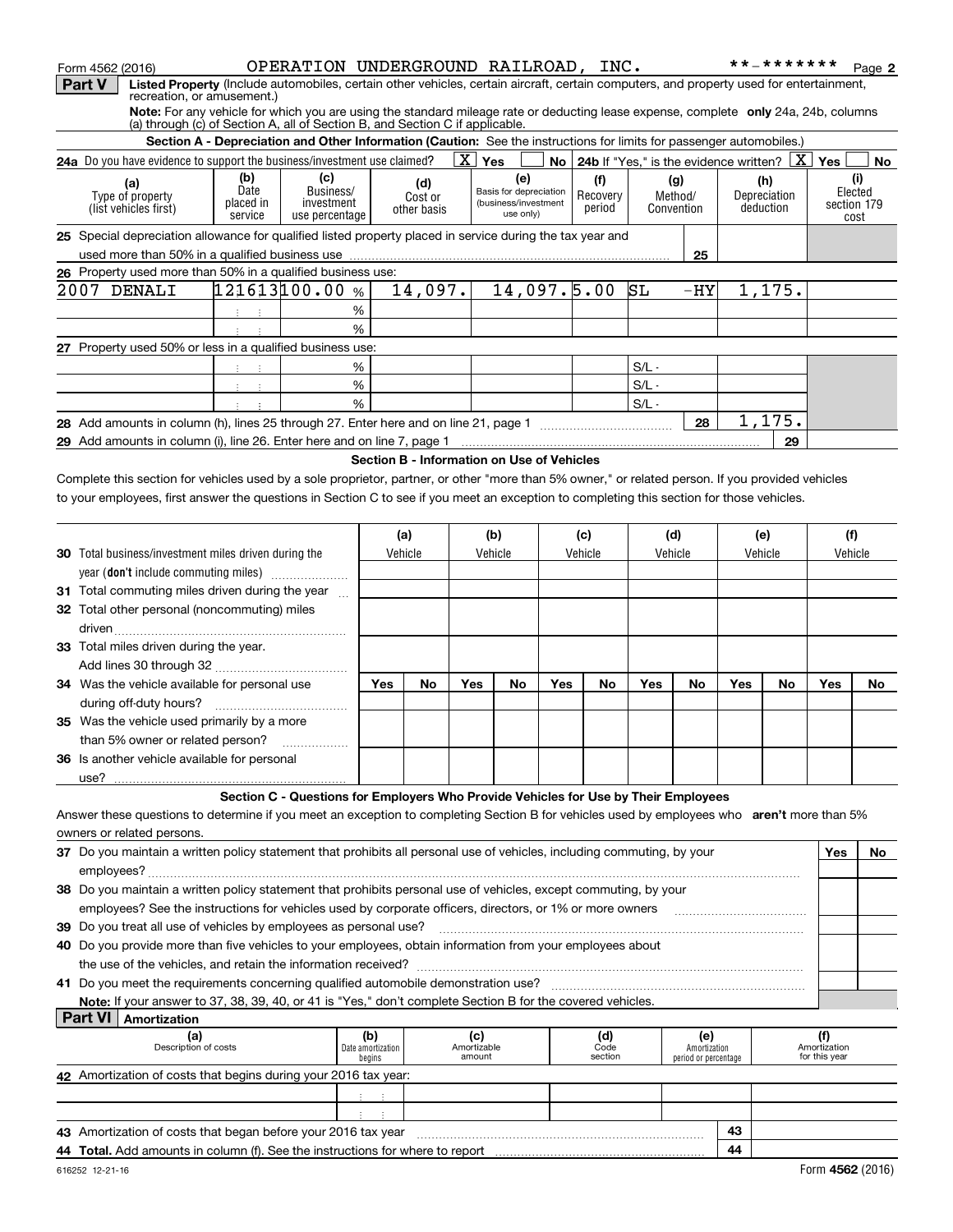| 4562<br>Department of the Treasury                                                                                                        |                                                                                                                                           |                           | <b>Depreciation and Amortization</b><br>(Including Information on Listed Property)<br>Attach to your tax return. |                              |                                                 | $990-T$          |            |              | OMB No. 1545-0172<br>Attachment<br>Sequence No. 179 |
|-------------------------------------------------------------------------------------------------------------------------------------------|-------------------------------------------------------------------------------------------------------------------------------------------|---------------------------|------------------------------------------------------------------------------------------------------------------|------------------------------|-------------------------------------------------|------------------|------------|--------------|-----------------------------------------------------|
| (99)<br>Internal Revenue Service<br>Name(s) shown on return                                                                               |                                                                                                                                           |                           | Information about Form 4562 and its separate instructions is at www.irs.gov/form4562.                            |                              | Business or activity to which this form relates |                  |            |              | Identifying number                                  |
| OPERATION UNDERGROUND RAILROAD, INC.                                                                                                      |                                                                                                                                           |                           |                                                                                                                  |                              | FORM $990-T$ PAGE 1                             |                  |            |              | * * _ * * * * * * *                                 |
| Part I                                                                                                                                    | Election To Expense Certain Property Under Section 179 Note: If you have any listed property, complete Part V before you complete Part I. |                           |                                                                                                                  |                              |                                                 |                  |            |              |                                                     |
| <b>1</b> Maximum amount (see instructions)                                                                                                |                                                                                                                                           |                           |                                                                                                                  |                              |                                                 |                  |            | 1            | 500,000.                                            |
|                                                                                                                                           |                                                                                                                                           |                           |                                                                                                                  |                              |                                                 |                  |            | $\mathbf{2}$ |                                                     |
|                                                                                                                                           |                                                                                                                                           |                           |                                                                                                                  |                              |                                                 |                  |            | 3            | 2,010,000.                                          |
| 4 Reduction in limitation. Subtract line 3 from line 2. If zero or less, enter -0-                                                        |                                                                                                                                           |                           |                                                                                                                  |                              |                                                 |                  |            | 4            |                                                     |
| 5 Dollar limitation for tax year. Subtract line 4 from line 1. If zero or less, enter -0-. If married filing separately, see instructions |                                                                                                                                           |                           |                                                                                                                  |                              |                                                 |                  |            | 5            |                                                     |
| 6                                                                                                                                         | (a) Description of property                                                                                                               |                           |                                                                                                                  | (b) Cost (business use only) |                                                 | (c) Elected cost |            |              |                                                     |
|                                                                                                                                           |                                                                                                                                           |                           |                                                                                                                  |                              |                                                 |                  |            |              |                                                     |
|                                                                                                                                           |                                                                                                                                           |                           |                                                                                                                  |                              |                                                 |                  |            |              |                                                     |
| 7 Listed property. Enter the amount from line 29                                                                                          |                                                                                                                                           |                           |                                                                                                                  |                              | $\overline{7}$                                  |                  |            |              |                                                     |
|                                                                                                                                           |                                                                                                                                           |                           |                                                                                                                  |                              |                                                 |                  |            | 8            |                                                     |
|                                                                                                                                           |                                                                                                                                           |                           |                                                                                                                  |                              |                                                 |                  |            | 9            |                                                     |
|                                                                                                                                           |                                                                                                                                           |                           |                                                                                                                  |                              |                                                 |                  |            | 10           |                                                     |
|                                                                                                                                           |                                                                                                                                           |                           |                                                                                                                  |                              |                                                 |                  |            | 11<br>12     |                                                     |
| 13 Carryover of disallowed deduction to 2017. Add lines 9 and 10, less line 12                                                            |                                                                                                                                           |                           |                                                                                                                  |                              | 13                                              |                  |            |              |                                                     |
| Note: Don't use Part II or Part III below for listed property. Instead, use Part V.                                                       |                                                                                                                                           |                           |                                                                                                                  |                              |                                                 |                  |            |              |                                                     |
| Part II                                                                                                                                   | Special Depreciation Allowance and Other Depreciation (Don't include listed property.)                                                    |                           |                                                                                                                  |                              |                                                 |                  |            |              |                                                     |
| 14 Special depreciation allowance for qualified property (other than listed property) placed in service during                            |                                                                                                                                           |                           |                                                                                                                  |                              |                                                 |                  |            |              |                                                     |
| the tax year                                                                                                                              |                                                                                                                                           |                           |                                                                                                                  |                              |                                                 |                  |            | 14           | 7,876.                                              |
| 15 Property subject to section 168(f)(1) election material content and content to the section 168(f)(1) election                          |                                                                                                                                           |                           |                                                                                                                  |                              |                                                 |                  |            | 15           |                                                     |
| <b>16</b> Other depreciation (including ACRS)                                                                                             |                                                                                                                                           |                           |                                                                                                                  |                              |                                                 |                  |            | 16           |                                                     |
| Part III                                                                                                                                  | MACRS Depreciation (Don't include listed property.) (See instructions.)                                                                   |                           |                                                                                                                  |                              |                                                 |                  |            |              |                                                     |
|                                                                                                                                           |                                                                                                                                           |                           | <b>Section A</b>                                                                                                 |                              |                                                 |                  |            |              |                                                     |
| 17 MACRS deductions for assets placed in service in tax years beginning before 2016                                                       |                                                                                                                                           |                           |                                                                                                                  |                              |                                                 |                  |            | 17           | 31, 132.                                            |
| 18 If you are electing to group any assets placed in service during the tax year into one or more general asset accounts, check here      | Section B - Assets Placed in Service During 2016 Tax Year Using the General Depreciation System                                           |                           |                                                                                                                  |                              |                                                 |                  |            |              |                                                     |
|                                                                                                                                           |                                                                                                                                           |                           | (b) Month and (c) Basis for depreciation (d) Recovery (e) Convention                                             |                              |                                                 |                  |            |              |                                                     |
| (a) Classification of property                                                                                                            |                                                                                                                                           | year placed<br>in service | (business/investment use<br>only - see instructions)                                                             |                              | period                                          | (e) Convention   | (f) Method |              | (g) Depreciation deduction                          |
| 3-year property<br>19a                                                                                                                    |                                                                                                                                           |                           |                                                                                                                  | 7,876.                       | 5<br>YRS.                                       | HY               | 200DB      |              | 1,575.                                              |
| 5-year property<br>b                                                                                                                      |                                                                                                                                           |                           |                                                                                                                  |                              |                                                 |                  |            |              |                                                     |
| 7-year property<br>с<br>10-year property<br>d                                                                                             |                                                                                                                                           |                           |                                                                                                                  | 1,092.                       | 10 YRS.                                         | HY               | 200DB      |              | 109.                                                |
| 15-year property<br>е                                                                                                                     |                                                                                                                                           |                           |                                                                                                                  |                              |                                                 |                  |            |              |                                                     |
| 20-year property<br>f                                                                                                                     |                                                                                                                                           |                           |                                                                                                                  |                              |                                                 |                  |            |              |                                                     |
| 25-year property<br>g                                                                                                                     |                                                                                                                                           |                           |                                                                                                                  |                              | 25 yrs.                                         |                  | S/L        |              |                                                     |
|                                                                                                                                           |                                                                                                                                           |                           |                                                                                                                  |                              | 27.5 yrs.                                       | мм               | S/L        |              |                                                     |
| h<br>Residential rental property                                                                                                          |                                                                                                                                           |                           |                                                                                                                  |                              | 27.5 yrs.                                       | мм               | S/L        |              |                                                     |
| Nonresidential real property<br>j.                                                                                                        |                                                                                                                                           |                           |                                                                                                                  |                              | 39 yrs.                                         | мм               | S/L        |              |                                                     |
|                                                                                                                                           |                                                                                                                                           |                           |                                                                                                                  |                              |                                                 | MМ               | S/L        |              |                                                     |
|                                                                                                                                           | Section C - Assets Placed in Service During 2016 Tax Year Using the Alternative Depreciation System                                       |                           |                                                                                                                  |                              |                                                 |                  |            |              |                                                     |
| Class life<br>20a                                                                                                                         |                                                                                                                                           |                           |                                                                                                                  |                              |                                                 |                  | S/L        |              |                                                     |
| 12-year<br>b                                                                                                                              |                                                                                                                                           |                           |                                                                                                                  |                              | 12 yrs.                                         |                  | S/L        |              |                                                     |
| 40-year<br>c<br><b>Part IV</b>                                                                                                            | <b>Summary (See instructions.)</b>                                                                                                        |                           |                                                                                                                  |                              | 40 yrs.                                         | ΜМ               | S/L        |              |                                                     |
| 21 Listed property. Enter amount from line 28                                                                                             |                                                                                                                                           |                           |                                                                                                                  |                              |                                                 |                  |            | 21           |                                                     |
| 22 Total. Add amounts from line 12, lines 14 through 17, lines 19 and 20 in column (g), and line 21.                                      |                                                                                                                                           |                           |                                                                                                                  |                              |                                                 |                  |            |              |                                                     |
| Enter here and on the appropriate lines of your return. Partnerships and S corporations - see instr.                                      |                                                                                                                                           |                           |                                                                                                                  |                              |                                                 |                  |            | 22           | 40,692.                                             |
| 23 For assets shown above and placed in service during the current year, enter the                                                        |                                                                                                                                           |                           |                                                                                                                  |                              |                                                 |                  |            |              |                                                     |
|                                                                                                                                           |                                                                                                                                           |                           |                                                                                                                  |                              | 23                                              |                  |            |              |                                                     |